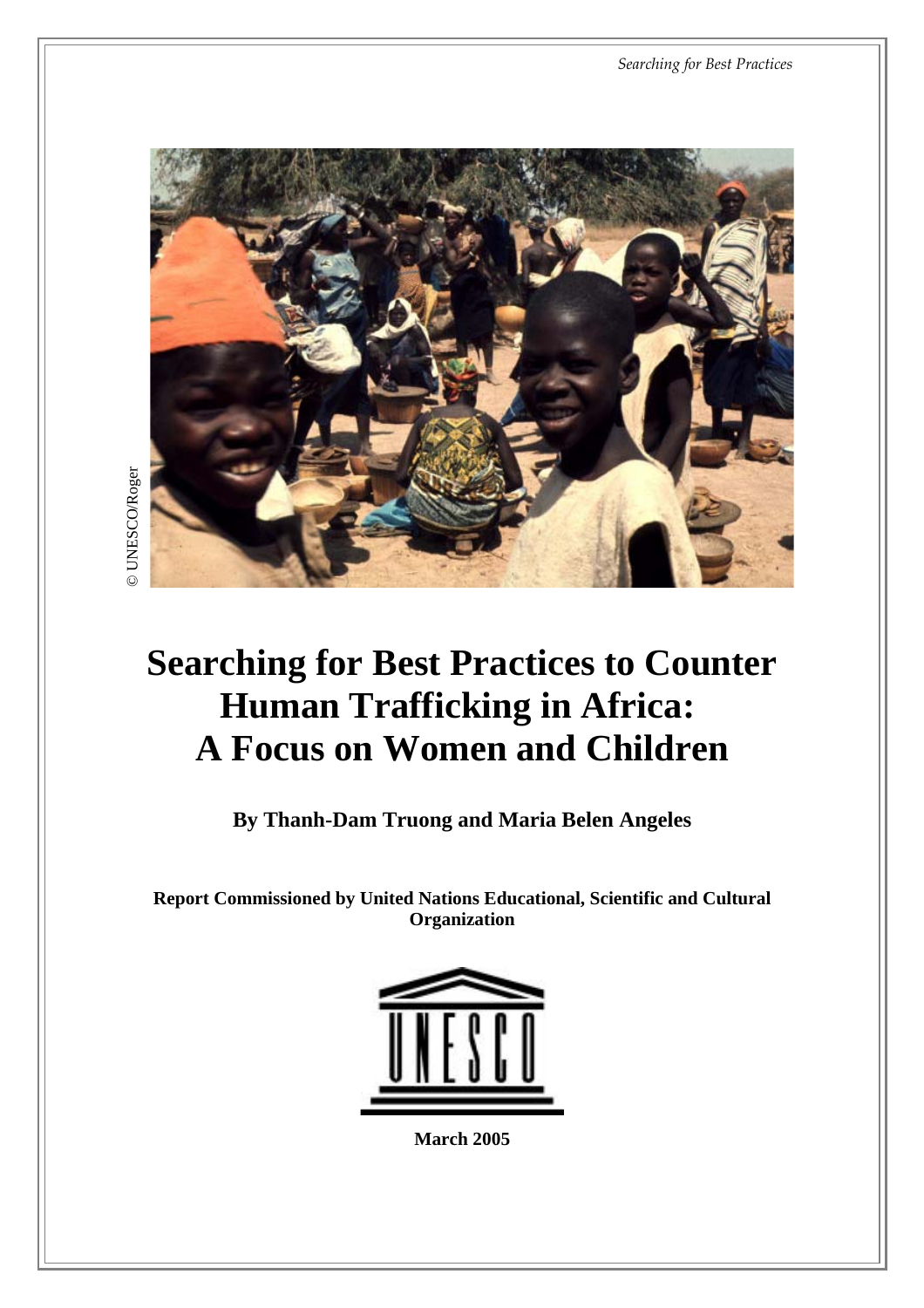The choice of the material contained in this report and the opinions expressed therein do not necessarily represent the views of UNESCO and do not commit the Organization.

#### **Authors:**

Thanh-Dam Truong, Associate Professor Women, Gender and Development Studies Institute of Social Studies P.O. Box 29776 The Hague, 2502 LT The Netherlands

Maria Belen Angeles, Research Assistant M.A. in Development Studies Politics of Alternative Development Institute of Social Studies

#### **Contact:**

Saori Terada UNESCO Project to fight human trafficking in Africa 1, rue Miollis 75732 Paris Cedex 15 Tel: 33 (0)1 45 68 40 86 Fax: 33 (0)1 45 68 55 88 Email: s.terada@unesco.org Web: www.unesco.org/shs/humantrafficking

© UNESCO 2005. All rights reserved.

SHS/2005/PI/H/2/REV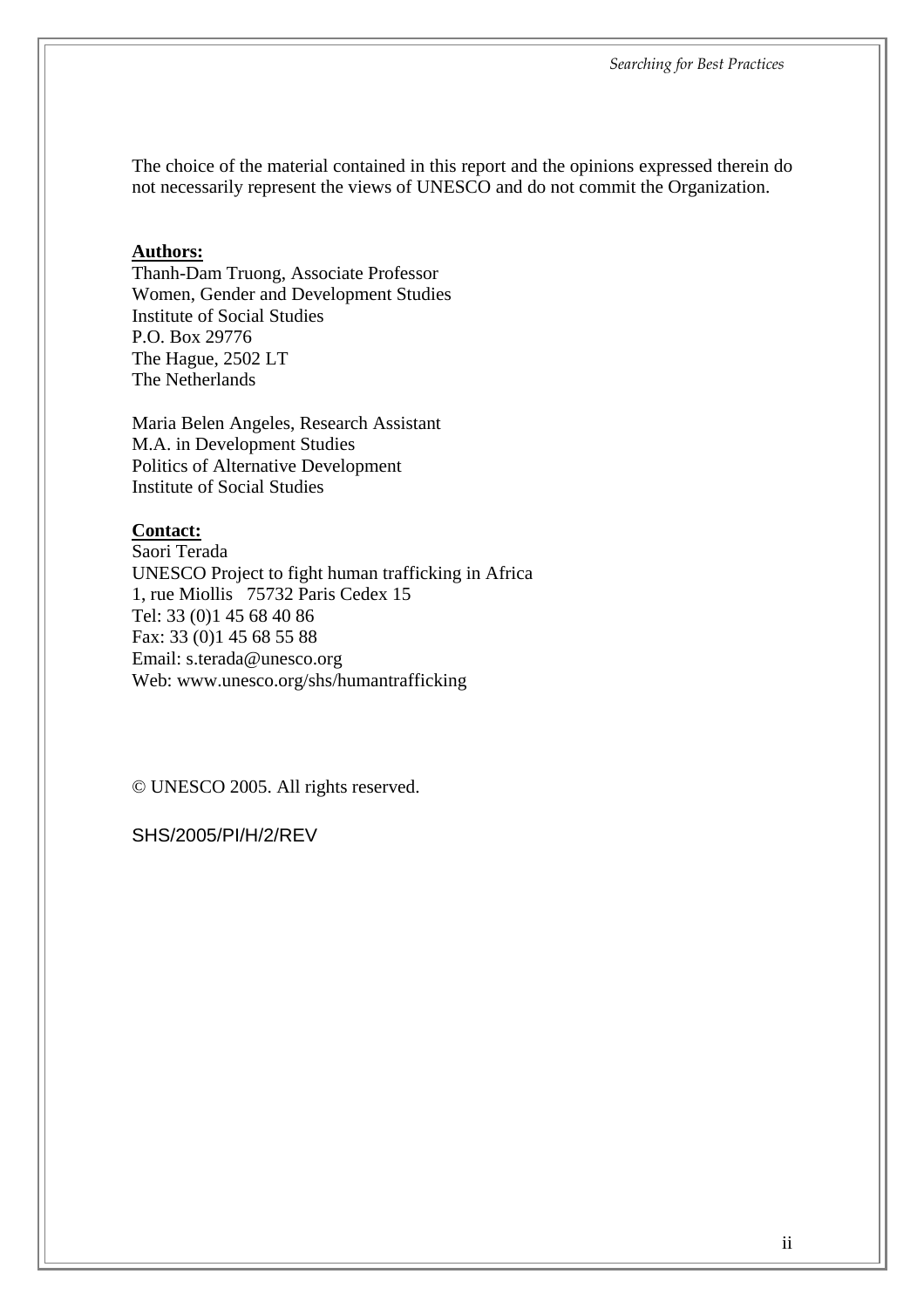#### **TABLE OF CONTENTS**

| Chapter 2: Human Mobility and Human Trafficking in Africa: Diversity in Practice and |
|--------------------------------------------------------------------------------------|
|                                                                                      |
|                                                                                      |
|                                                                                      |
|                                                                                      |
|                                                                                      |
| 2.3 The United Nations Protocol to Prevent, Suppress, and Punish Trafficking in      |
|                                                                                      |
|                                                                                      |
|                                                                                      |
|                                                                                      |
| Chapter 3: Epistemic Communities and Best Practices: With a Hammer in One's Hand,    |
|                                                                                      |
|                                                                                      |
|                                                                                      |
| 3.3 Epistemic Communities and The Human Trafficking Policy Agenda 30                 |
|                                                                                      |
|                                                                                      |
|                                                                                      |
| 3.4 Epistemic Communities and Plural Notions of 'Best Practices': Some               |
|                                                                                      |
|                                                                                      |
| Chapter 4: Bridging the Gaps and Weaving New Realities: Responses from the Field. 42 |
| 4.1                                                                                  |
| 4.1.1 Enfants Solidaires d'Afrique et du Monde (ONG-ESAM)  43                        |
|                                                                                      |
|                                                                                      |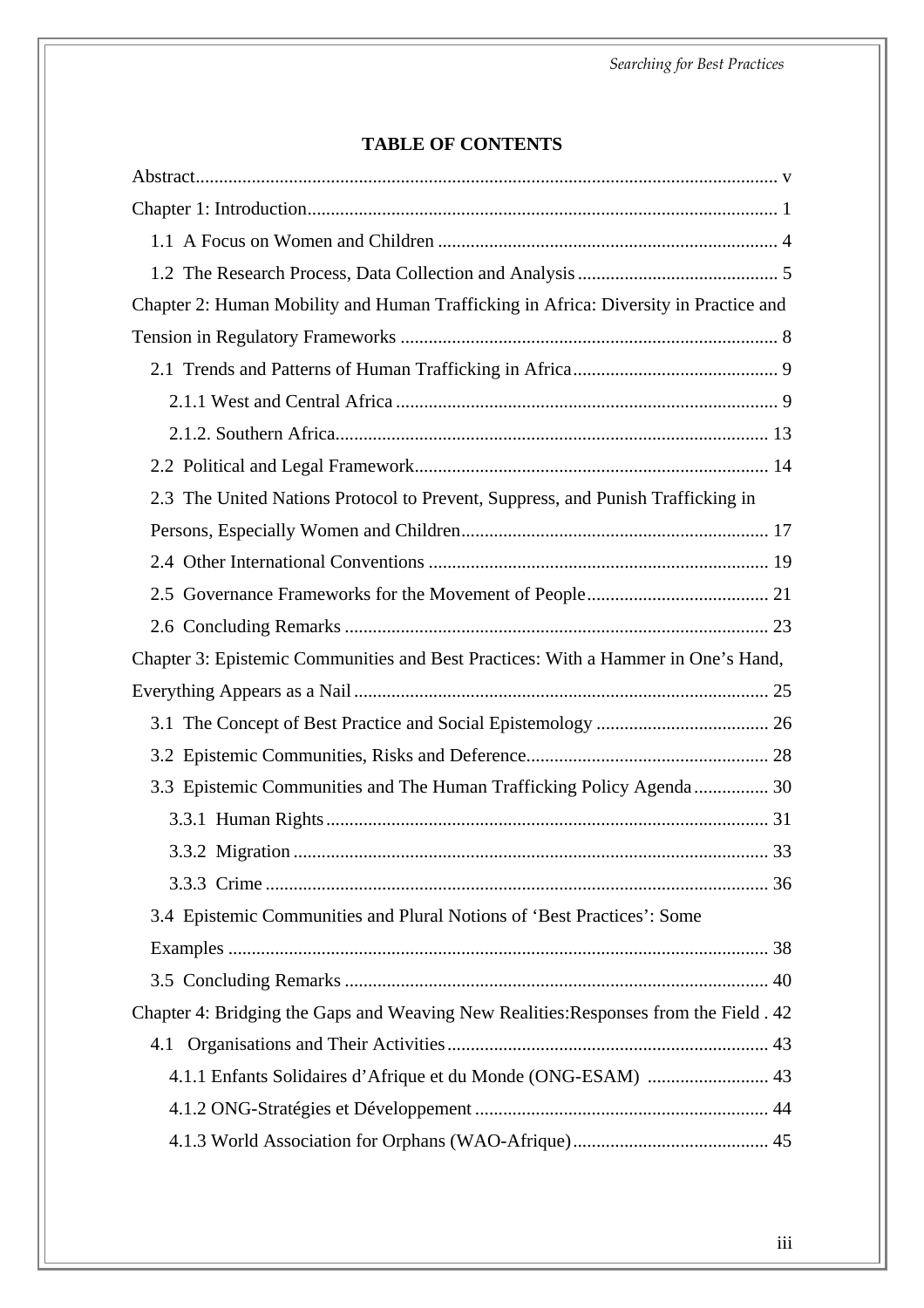| 4.1.4 Association pour le Progrès et la Défense des Droits des Femmes Maliennes |  |
|---------------------------------------------------------------------------------|--|
|                                                                                 |  |
|                                                                                 |  |
|                                                                                 |  |
|                                                                                 |  |
| 4.1.8 Resources Aimed at the Prevention of Child Abuse and Neglect              |  |
|                                                                                 |  |
|                                                                                 |  |
|                                                                                 |  |
|                                                                                 |  |
| 4.2.1 Trafficking in Women and Children: a By-product of Social Inequality 53   |  |
|                                                                                 |  |
|                                                                                 |  |
|                                                                                 |  |
|                                                                                 |  |
|                                                                                 |  |
|                                                                                 |  |
|                                                                                 |  |
|                                                                                 |  |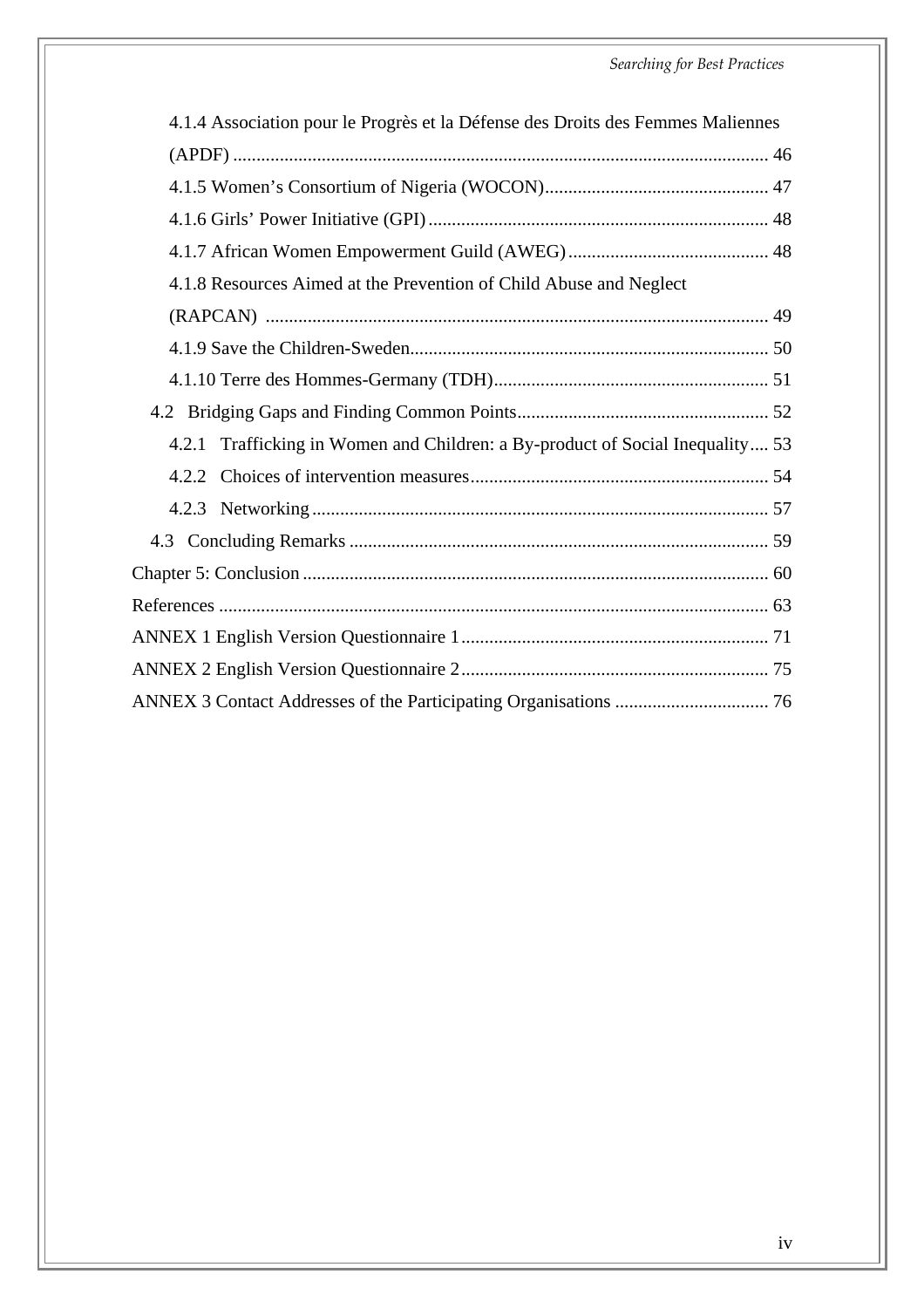### <span id="page-4-0"></span>**Abstract**

This report contributes to the ongoing discussions on the concept of Best Practices (BP) as applied in the campaign against human trafficking, with particular emphasis on women and children in Africa. Rather than providing exact answers to the questions of what constitutes 'best' and how that can be assessed and identified in the campaign against human trafficking, the report offers some analytical tools that may be helpful to scrutinise the use of the concept. The wide range of policy issues underlying the problem and the complexity of coordinating action over diverse areas (such as migration management, crime control, labour standards, poverty reduction and particular needs of communities at risk) oblige analysts and proponents of BP to clarify their perspectives and potential conflicting goals in anti-trafficking policy.

As any other complex phenomenon, human trafficking may be accessible to engaged actors through a variety of lenses. Important as it is, existing knowledge about human trafficking remains fragmented. Discerning the fragments and placing them in an interconnected whole is a challenge for international cooperation in the attempts to ensure the human rights protection of trafficked persons and their families. To this effect, the report uses Peter Haas' concept of '*epistemic community'* defined as a network or group of knowledge-based specialists with an authoritative claim to policy-relevant knowledge in the domain of their expertise. Members of such a community hold a common set of beliefs on problem causation, validation of means of intervention and evaluation, as well as a common policy endeavour. The report identifies key actors, including international organisations and bilateral agencies engaged in the struggle against human trafficking, and discusses their roles as channels of ideas and practices. It traces the main areas of relevant expertise – human rights protection, migration and crime control – and shows how beliefs about causative aspects as well as valid intervention are translated into action on sites. The report then presents the findings obtained from ten organisations in Africa engaged in the campaign against the trafficking of women and children who shared their experiences on BP through the questionnaire method. Their own definitions of BP are highlighted and discussed in conjunction with their identification of strength and weakness.

The main point at issue arisen from our findings is the impossibility of dislodging a BP from the ideological and political framing of human trafficking as a societal problem. *Epistemic communities* tend to be self-maintaining and to produce practices that reflect the values they hold. At times these practices can be distant from what trafficked persons consider as their experience of human rights abuse. Given that the violations of rights are context-bound, more could be done by institutions to promote egalitarian practices in knowledge-building and sharing. Dialogues on different findings, interpretation and evaluation of practices may help to reduce the risks of dependency on a particular standpoint adopted by a given knowledge-network or group of specialists. Analysts and practitioners can contribute to a reflexive interpretation of the reality of human trafficking and to context-sensitive intervention if they can channel the narratives as well as insights of trafficked persons as 'knowing subjects' into scholarly knowledge and the policy field.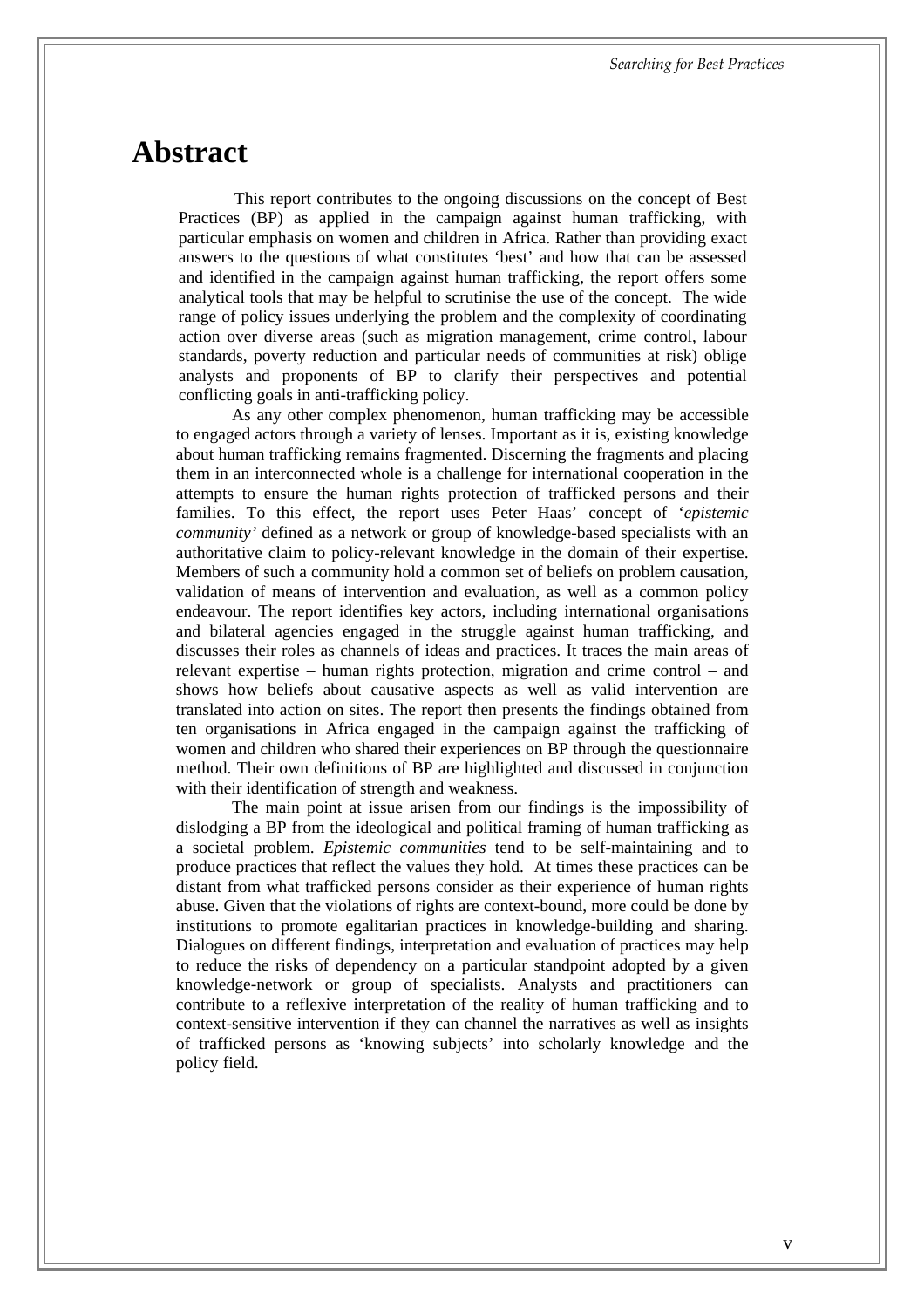The authors would like to thank Anette Hoffmann, Kevin Malseed and Sébastien Rebaud for their assistance in the translation of the questionnaires and responses. Appreciation is also extended to colleagues at UNESCO for their critical reading of the drafts and constructive comments. This report has also benefited from Rosalind Melis' valuable linguistic and semantic combings. We acknowledge the UNESCO photobank for all the photos used in this report.

> '*Any thought, any idea, any theory, is simply a way of seeing, a way of viewing an object from a particular vantage point. It may be useful, but that usefulness is dependent upon particular circumstances – the time, the place, the conditions to which it is applied. If our thoughts are taken to be final, to include all possibilities, to be exact representations of reality, then eventually we run up against conditions where they become irrelevant. If we hold on to them in spite of their irrelevance, we are forced either to ignore the facts or to apply some sort of force to make them fit. In either case, fragmentation is the result'*.

> > (Bohen Xi)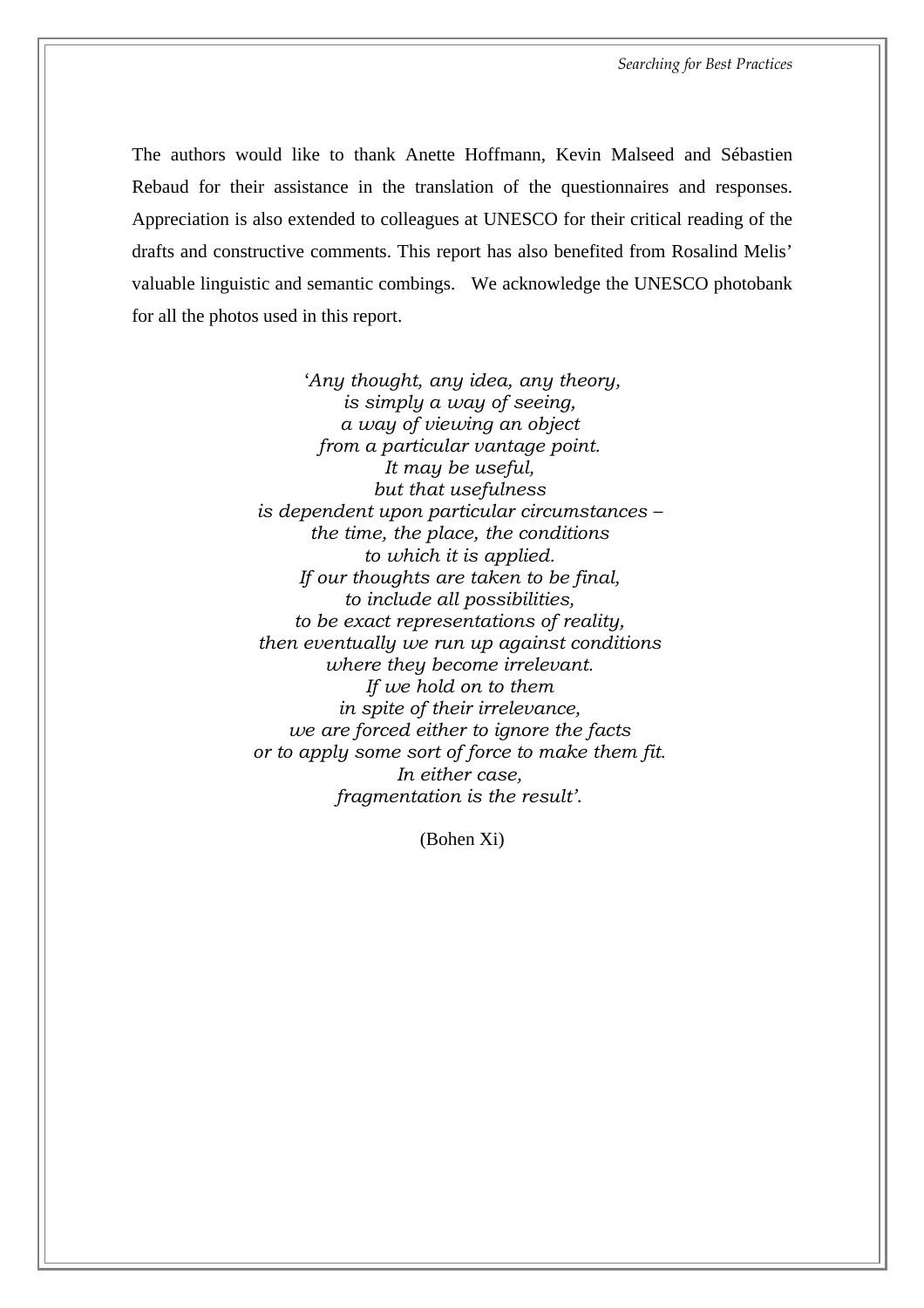#### **Acronyms**

AI: Amnesty International

APDF: Association pour le Progrès et la Défense des Droits des Femmes Maliennes

ASI: Anti-Slavery International

AWEG: African Women Empowerment Guild

BP: Best Practice(s)

CATW: Coalition Against Trafficking in Women

CEDAW: Convention on the Elimination of All Forms of Discrimination Against Women

CRC: United Nations Convention on the Rights of the Child

DNA: Deoxyribonucleic acid strand

ECOSOC: Economic and Social Council

ECOWAS: Economic Community of West African States

ECPAT: End Child Prostitution, Child Pornography, and Trafficking of Children for Sexual Purposes

FDI: Foreign Direct Investment

GAATW: Global Alliance Against Trafficking in Women

GPAT: Global Programme Against Trafficking in Human Beings

GATS: General Agreement on Trade in Services

GPI: Girls Power Initiative

HIV/AIDS: Human Immune-Deficiency Virus/Acquired Immune Deficiency Syndrome

HRW: Human Rights Watch

IGA: Income-generation Activity

ILO: International Labour Organization

IOM: International Organisation for Migration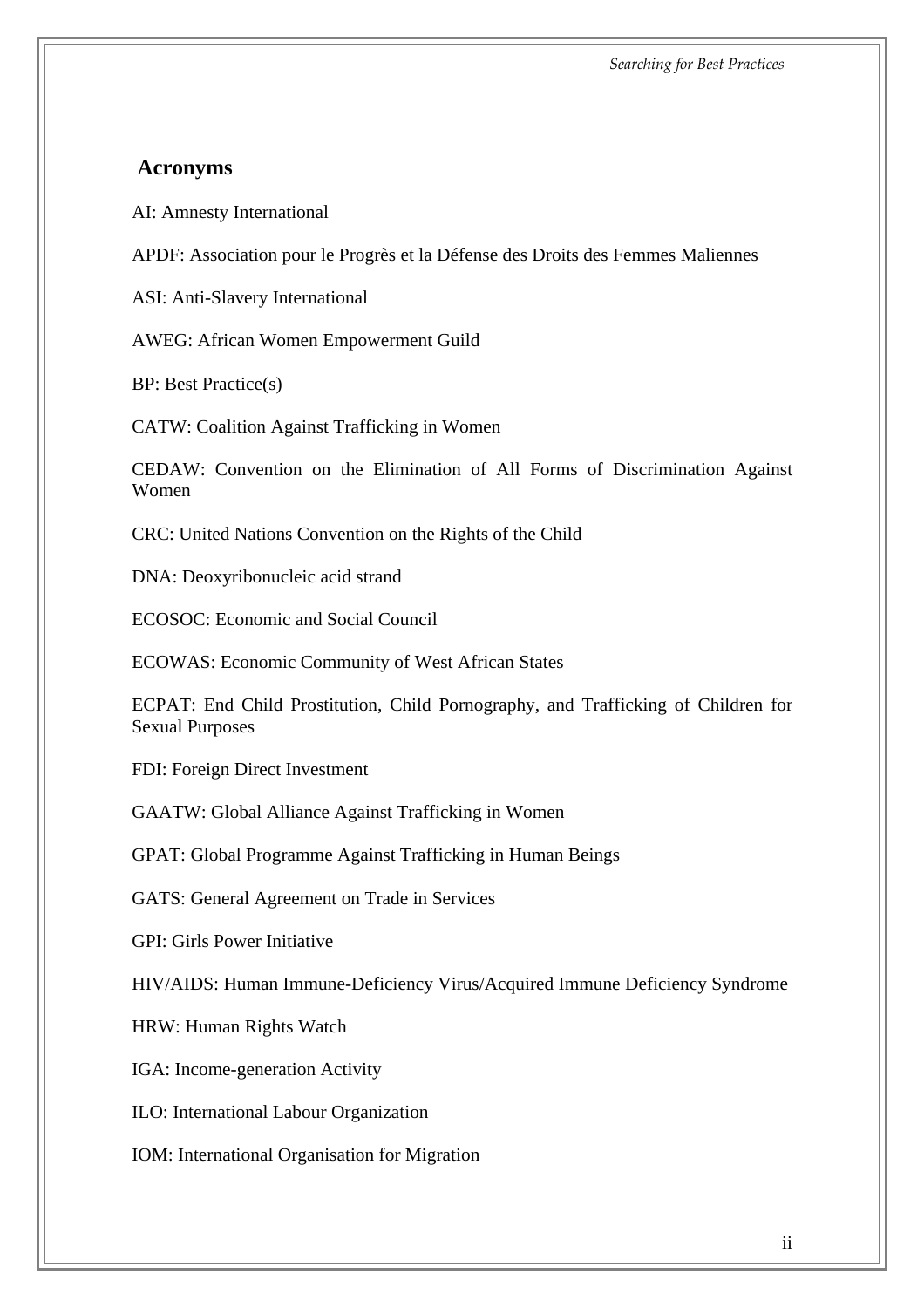IPEC: International Programme on the Elimination of Child Labour

MRC or Migrant Rights Convention also known as International Convention on the Protection of the Rights of All Migrant Workers and Members of their Families

NGO: Non-governmental Organization

OHCHR: Office of the Human Commissioner for Human Rights

ONG-ESAM: Enfants Solidaires d'Afrique et du Monde

OSCE: Organization for Security and Cooperation in Europe

RAPCAN: Resources Aimed at the Prevention of Child Abuse and Neglect

TDH: Terre des Hommes-Germany

Trafficking Protocol: Abbreviation for the UN Protocol to Prevent, Suppress and Punish Trafficking in Persons, Especially Women and Children

UAE: United Arab Emirates

UN: United Nations

UN CHS: United Nations Centre for Human Settlements

UNCRC: United Nations Convention of the Rights of the Child

UNDP: United Nations Development Programme

UNESCO: United Nations Educational, Scientific, and Cultural Organization

UNHCR: United Nations High Commission for Refugees

UNICEF: United Nations Children's Fund

UNICRI: United Nations Interregional Crime and Justice Research Institute

UNIFEM: United Nations Fund for Women

UNODC: United Nations Office on Drugs and Crime

USAID: United States Agency for International Development

WAO-Afrique: World Association for Orphans

WOCON: Women's Consortium of Nigeria

WTO: World Trade Organization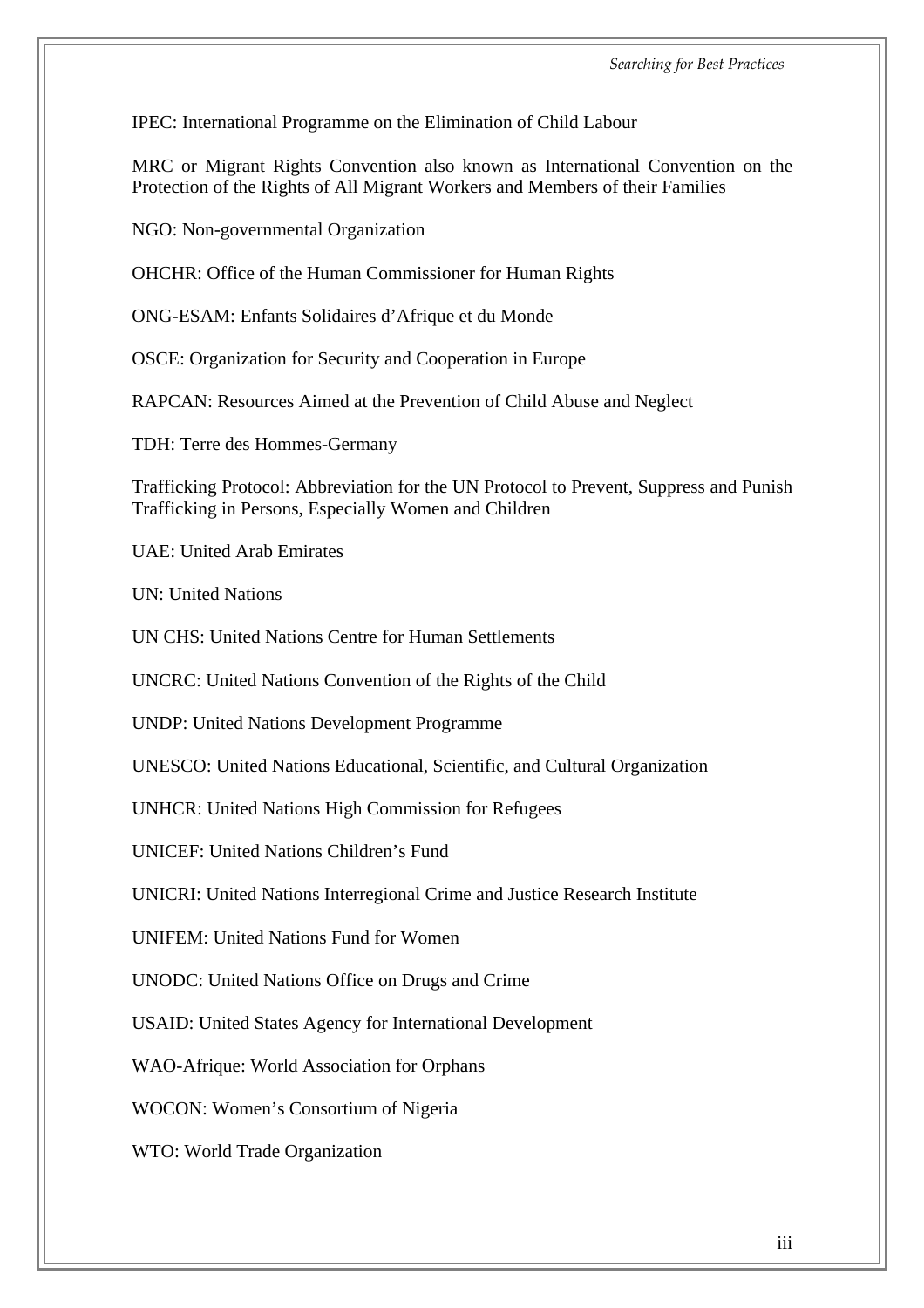# <span id="page-8-0"></span>1

 $\overline{a}$ 

### **Introduction**

An age-old practice found in nearly all human societies, $<sup>1</sup>$  the trade in human</sup> beings has become widespread and complex, with an increasing order of magnitude since the end of thbe Cold War. Now officially coined as human trafficking, this trade has become transnational and affects every continent on the globe. Global connectivity has produced diversified patterns of transnational mobility through networks that operate at different degrees of organisation and complexity. This makes the links between migration, trafficking and smuggling very context-bound and poses a considerable challenge to scholarly analysis.

Although addressing human trafficking has become a political priority for many governments, many aspects of the phenomenon remain poorly understood. Available information about the magnitude of the problem is limited. Laczko and Gramegna (2003) note the growing consensus on the existing difficulty in measuring and monitoring trafficking given the wide range of actions and outcomes covered by the term (including recruitment, transportation, harbouring, transfer and receipt). $^{2}$  In general, the existing body of knowledge about human trafficking serves to raise public consciousness about the issue, but remains insufficient to lend support to a more comprehensive action programme for addressing different dimensions of the problem.

The struggle against human trafficking requires a different approach from that of trafficked goods – such as drugs and small arms – despite the similar condition of illicitness. As in the case of the trafficking of goods, the trafficking of human beings involves a number of key aspects, such as: certain degrees of weakness in the state

<span id="page-8-1"></span><sup>1</sup> Besides the transatlantic slave route, many internal forms and trends of trade in humans are also known to have existed in different regions of the world.

<span id="page-8-2"></span><sup>&</sup>lt;sup>2</sup> Article 3 of the UN Protocol to Prevent, Suppress, and Punish Trafficking in Persons, Especially Women and Children includes all these actions and outcomes in the definition of trafficking. It also includes 'exploitation' particularly 'exploitation of the prostitution of others', sexual exploitation, forced labour or services, slavery or practices similar to slavery, servitude and the removal of organs.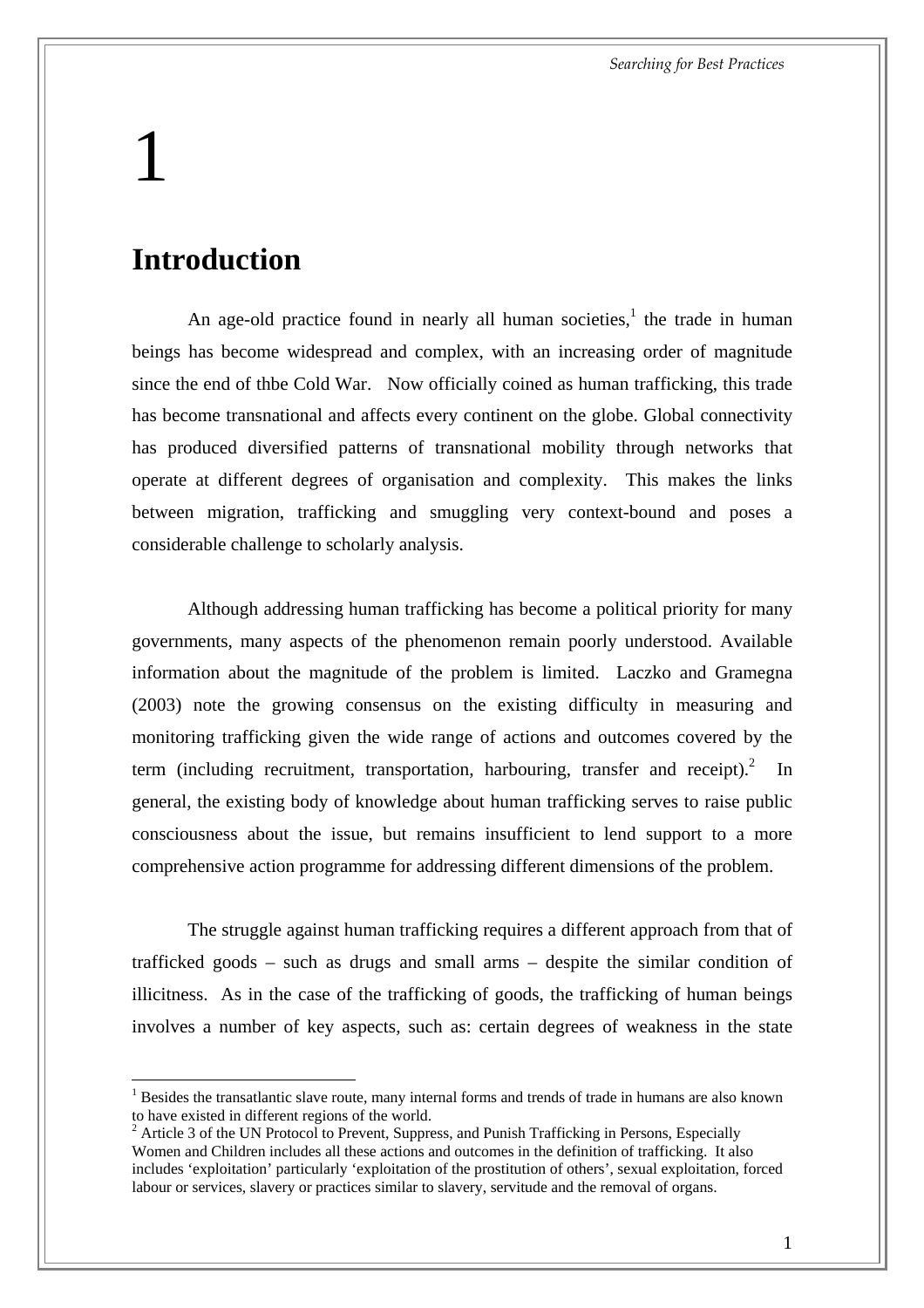*Searching for Best Practices* 

apparatus of the countries which send, serve as transit, and receive; large tax-free profits; the use of violence and threat to deter denouncement and prosecution. However, unlike illicit goods, human trafficking involves a process of exploitation – from debt dependency to enslavement – to ensure continued income from the same trafficked persons.<sup>3</sup> Traffickers objectify persons under their control, place them to work without payment, subject them to repeated sale, and may murder them or force them to take deadly options to destroy evidence (Truong, 2003a). Governments and civil society – seeking to free trafficked persons from enslavement or servitude and to prosecute traffickers – must deal with human beings placed in a wide range of difficult situations which may transform their perception and manipulate their coping and surviving in ways that may enhance rather than reduce dependency.

Current policy for counteracting human trafficking falls into three categories: (a) prevention and deterrence, (b) law enforcement and prosecution of traffickers, (c) protection of trafficked persons, 'rehabilitation'<sup>4</sup> and assistance in social reintegration. However, these official actions unfortunately face many problems of circumvention such as fragmented evidence, judicial disharmony within and between national legislative systems, weak social institutions with logistic problems and inadequate professional capability to lend support to trafficked persons. Such circumvention indirectly serves to boost the impunity of perpetuators and maintain the opportunity for re-trafficking.

A proliferation of funds and resources now exists for raising public awareness, legal reforms and developing new practices of human rights protection. The diverse manifestation of forms of human trafficking – particularly those with transnational links – tends to defy the authority of science in migration and affiliated analytical tools (Castles and Miller, 1998). Where theory is in the making rather than ready made, engaged organisations tend to turn to social learning to develop their practices. Social

<span id="page-9-0"></span> $3$  Throughout this report we refer to those trafficked as 'trafficked persons', 'trafficked children' or 'trafficked women' rather than 'victims' or 'victims of trafficking.' Wood (1985) forcefully argues that the labels used about certain 'categories of persons' reflect the power relations between the namer and the named. We therefore chose a less disempowering term in this report and avoid use of the term 'victim' even though the majority of the literature still uses the term. It is used in this report only in direct quotes or as official titles and statements.

<span id="page-9-1"></span> $4$  We use the term 'rehabilitation' here to refer to medical and psychological assistance for trafficked persons' recovery from abuse and related illnesses. It does not carry the meaning of moral 'rehabilitation', an issue still subject to inconclusive debates (Truong, 2003b).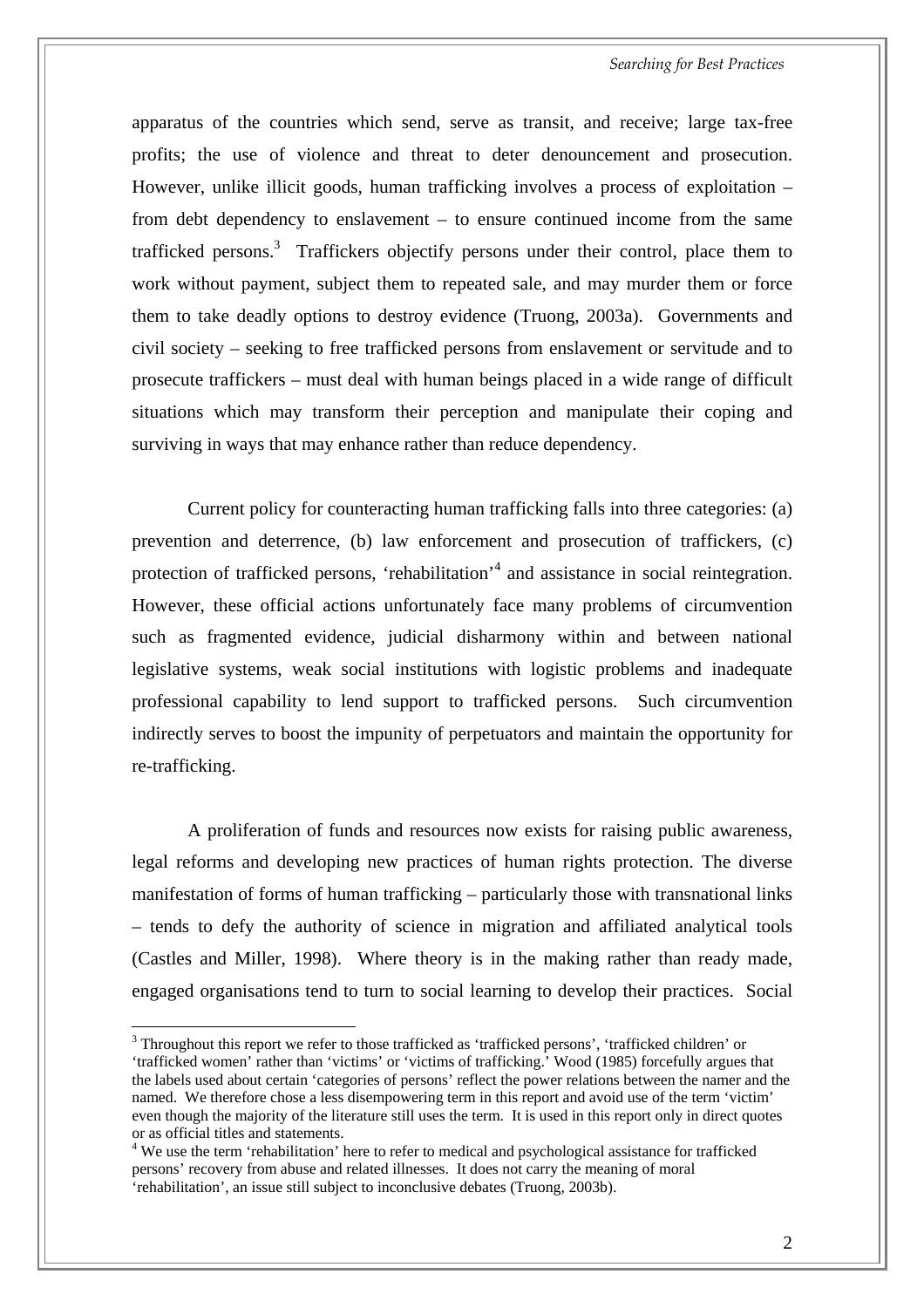learning emphasises the merit of hands-on experiments or direct trial-and-error as well as the power of concrete examples of intervention in creating lasting effects on knowing what constitute success or failure. The preference for immediate action shaped by learning from actions taken in practice is driven by the concern for efficient use of time, money, and other resources. The documentation of practices and projects that have been perceived to deliver the desired outcome may be regarded as part of the process of inductive codification of new norms of intervention.

Considering the complexity of the problem and the context of our research – being without the benefit of field research and observation of practices in action,<sup>5</sup> it is both impossible and unethical to make pronouncements on the impact of a particular practice, let alone to name any of them as 'best practices'. Our emphasis is on an understanding of the cognitive functioning of particular epistemic communities engaged in the struggle against human trafficking in order to appreciate the specific choices made (for action) in their context. The challenge in the search for technical and analytical tools to make the concept of 'best practice' useful lies in the unpacking of the social and political world in which it is embedded, and in so doing to contribute to a resolution of tension and create bridges between different epistemic communities.

Given the current status of knowledge on human trafficking and the risk of erroneous claims, our aim is to direct the reader towards the need for public dialogues on diversity to be undertaken in the spirit of epistemic egalitarianism. Epistemic egalitarianism, we suggest, begins with the acknowledgement that each perspective has its own merits. Building and sharing a body of knowledge should be a democratic endeavour, continually generated and regenerated through what Sandra Harding calls 'fruitful coalitions and respectful dialogues' between different perspectives (2000: 257). In the field of human trafficking, epistemic egalitarianism should foster such dialogues between policy-making bodies, engaged grass-roots organisations and scholars to address the congruence of forces behind the phenomenon in the interest of human rights protection. This means including also 'people living with human trafficking' (as trafficked persons, returnees and their families) to take part as 'knowing subjects' on

<span id="page-10-0"></span> $<sup>5</sup>$  Communication and data collection was limited to questionnaires sent by email and occasional contact</sup> with the respondents by telephone.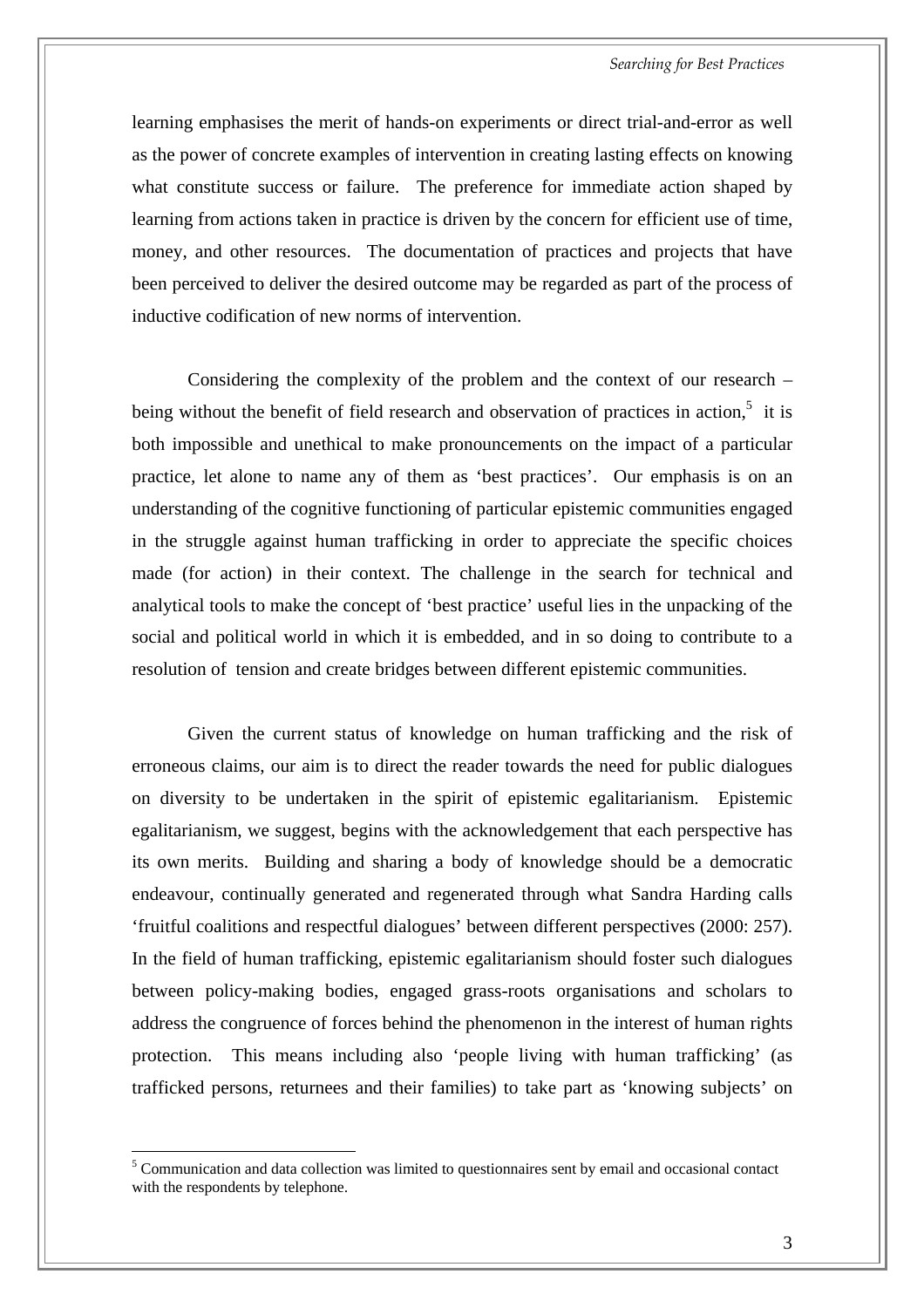<span id="page-11-0"></span>how best to protect their rights.<sup>6</sup> Such dialogues can be built on experiences of inclusion already taking place in several countries, notably the participation by returnees in the formulation of intervention at micro level.<sup>7</sup> Their narratives and insights should be channelled into the policy field and scholarly interpretative works. This may help to foster a shared understanding of the problem and a collective support that does not take for granted some standardised definition of human trafficking, but is capable of responding to diversity of needs and 'situated' rights of trafficked persons and their families.

#### **1.1 A Focus on Women and Children**

 $\overline{a}$ 

Social structures mediate human mobility. Inevitably, the experience of being trafficked or mobile through exploitative means varies according to the persons' social position and identity as regards class, gender, age, religious affinity and citizenship. Known patterns of illicit human mobility suggest that women and children are most vulnerable to human trafficking, although a large number of trafficked men and boys have been found. From the perspective of gender and age, Radhika Coomaraswamy – the United Nations Special Rapporteur on Violence Against Women – notes the following:

 "… the lack of rights afforded to women serves as the primary causative factor at the root of both women's migration and trafficking in women. The failure of existing economic, political and social structures to provide equal and just opportunities for women to work has contributed to the feminisation of poverty, which in turn has led to the feminisation of migration, as women leave their homes in search of viable economic options. Further, political instability, militarism, civil unrest, internal armed conflict and natural disasters also exacerbate women's vulnerabilities and may result in an increase in trafficking".<sup>8</sup>

<span id="page-11-1"></span><sup>6</sup> Lessons on participation can be drawn from the struggle against HIV/AIDS. For example, in the combat against the HIV/AIDS pandemic, the Thai Government has adopted a participatory approach which includes persons living with the disease as active members of policy panels. Such persons can share their knowledge about their needs, and how social treatment of carriers of the virus and their families can contribute to spread of the disease or its reduction.

<span id="page-11-2"></span> $<sup>7</sup>$  For example, in the last decade civic organisations in the Philippines working with entertainers who</sup> returned from Japan with their children have managed to build a platform of dialogue with municipalities in the Philippines as well as in Japan to build support systems to prevent re-trafficking. Through these dialogues, dignity, a sense of belonging and the ability to secure a sustainable livelihood for the future of the children have emerged as the key challenges for micro-level intervention. Some returnees have emerged as leading advocates against exploitative migration (Truong's field notes from interview with returnees in Manila in 2003, facilitated by Carmelita Nuqui, Director of Development Action for Women Network).

<span id="page-11-3"></span> $8$  The quote is taken from page 4 of the report. The complete report of the UN Special Rapporteur can be accessed from the website of the UN Economic and Social Council (ECOSOC) at <http://www.unhchr.ch/huridocda/huridoca.nsf/%28Symbol%29/E.CN.4.2000.68.En?Opendocument.>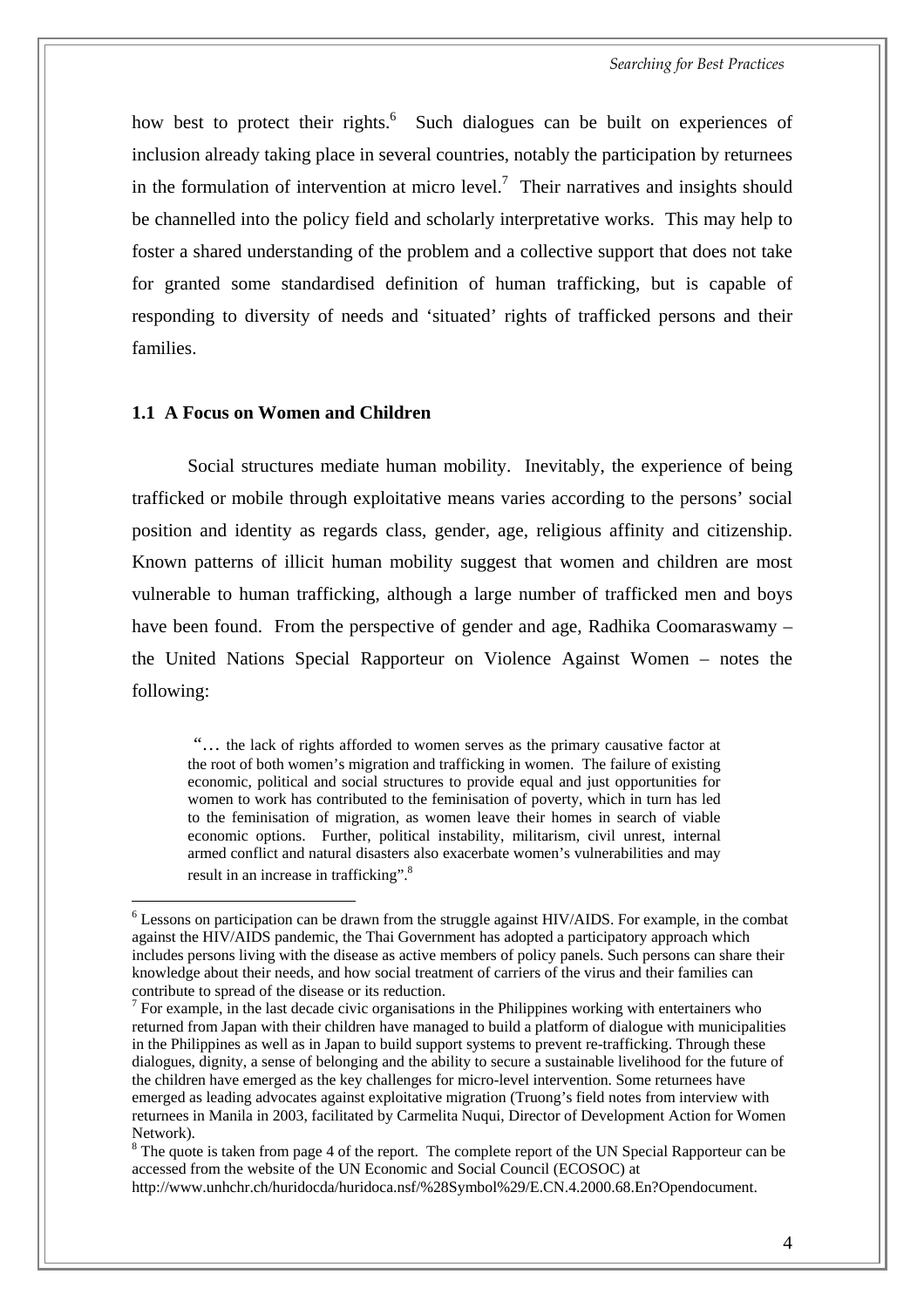<span id="page-12-0"></span>She adds that the phenomenon of trafficking in children needs child-specific remedies which take into account gender-specific features. Dottridge (2004:19) endorses this view and further proposes that child-focused action should try to minimise their specific vulnerabilities, enhance their capacity to assess risk and articulate worries, and pay attention to gender and age differentials.

Sub-articles  $(c)^9$  and  $(d)^{10}$  under Article 3 in the United Nations Protocol to Prevent, Suppress, and Punish Trafficking in Persons, Especially Women and Children, supplementing the Convention against Transnational Organised Crime (also abbreviated as the Trafficking Protocol) gives specific attention to the trafficking of children. The article places special onus on parents not to abuse their position of authority or the vulnerability of children in their care.

#### **1.2 The Research Process, Data Collection and Analysis**

Our interest in this research project stems from our long-standing practical and theoretical engagement with issues on the margins that have become a new epicentre of a global social crisis in the last decade.<sup>11</sup> Aware of the complexity of issues underlying the constellation of practices framed as human trafficking, we see the merit in bringing to the fore the significance of appreciating reality from the standpoint of those whose daily lives are most affected by policy choices. We view policy as a deployment of different fields of social energy guided by a variety of knowledge frameworks and interests, capable of cooperation, competition and conflict. Those unrepresented by the guiding frameworks tend to carry the social burdens of errors in decision-making without having an avenue for criticising the beliefs upheld by policy-makers; nor for exacting a response to their requests for change.

Extant avenues to assert alternative beliefs such as the World Bank's 'Voices of the Poor' or the World Social Forum are inaccessible to those stranded in different frameworks of legislation without effective citizenship, as are trafficked persons. We therefore see our task as contributing to an avenue through which the rights and dignity

<span id="page-12-1"></span> $9$  Sub article (c) says "The recruitment, transportation, transfer, harbouring or receipt of a child for the purpose of exploitation shall be considered "trafficking in persons" even if this does not involve any of the means set forth in subparagraph (a) of this article"<br>
<sup>10</sup> Sub article (d) says "Child' shall mean any person under eighteen years of age."

<span id="page-12-2"></span>

<span id="page-12-3"></span><sup>&</sup>lt;sup>11</sup> Including refugees, internally displaced persons, migrant workers, commercial sex workers and mailorder brides.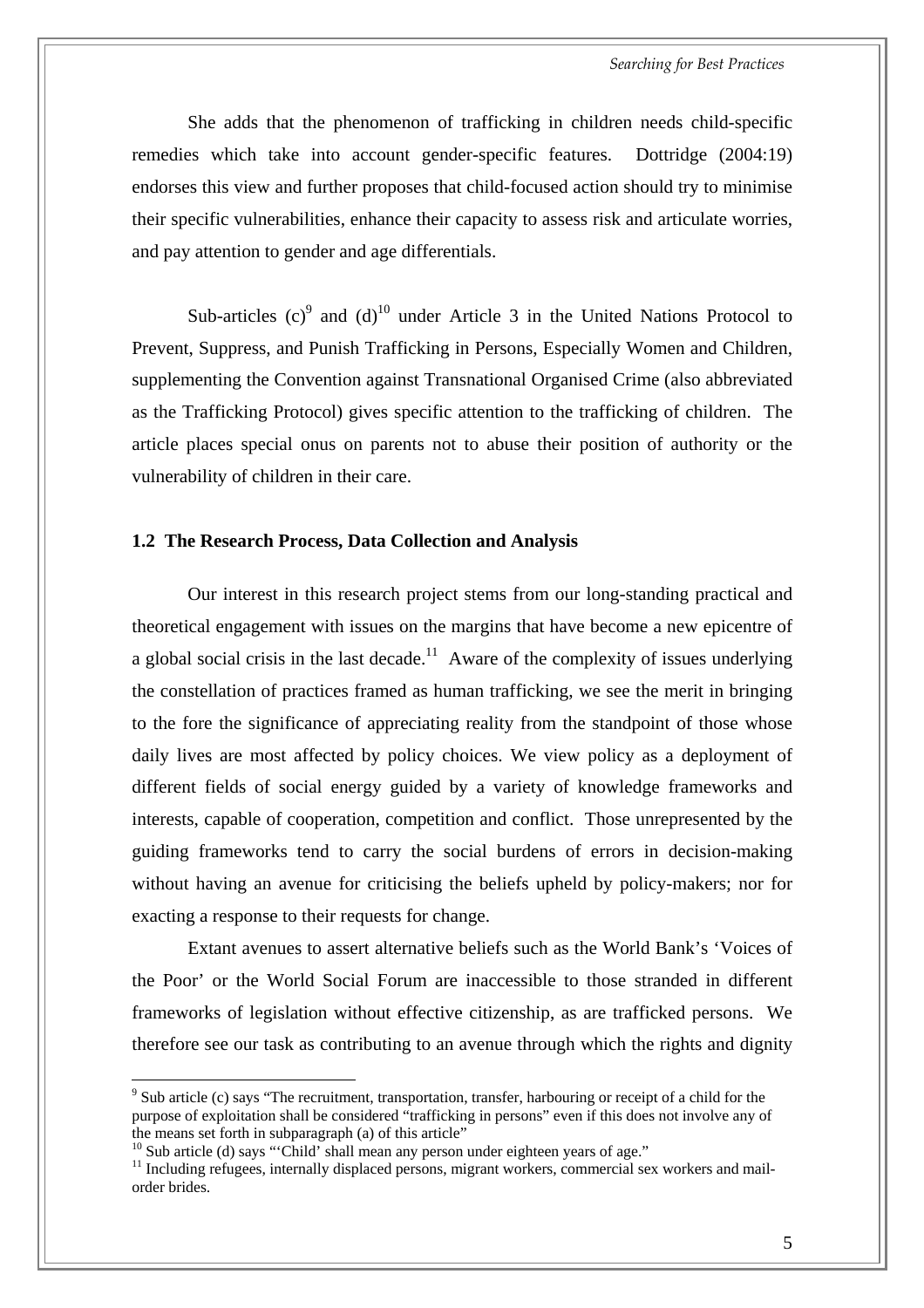of trafficked persons can be addressed from the standpoint of their location, so as to give socially grounded meanings to human rights protection as a policy objective. We concur with Kardam (2004) that emerging global regimes of rights and social equality need new methods of scrutiny at the point of application of standards and principles. We regard the transformation of policy practices – from the control and discipline of the social body to a process of dignity enhancement for those stripped of their rights – as a key objective in this scrutiny.

Lack of resource deprives us of an opportunity to observe first-hand the application of best practices in the anti-human trafficking campaign in Africa. We rely on the diversity of routes of knowledge on the Internet and databases of various organisations. Aware of the fact that the diffusion of information also means the spread of misinformation, we supplement the knowledge provided on websites with a thorough review of publications and reports of meetings that offer additional insights on organisations in Africa engaged in the anti-human trafficking campaign. Our research focus has evolved through the data-gathering process. Our attempt to create a framework for the analysis of best practices was vexed with major questions regarding norms and values, leading to the decision to provide an analytical lens through a social learning approach.

Analysis of the political, legal, social and cultural aspects of trafficking of women and children in Africa in Chapter 2 reveals tensions between international regulatory frameworks and the diversity of practices of human mobility. In Chapter 3 we introduce Haas' concept of epistemic community to trace how a BP flows directly from a particular framework of knowledge, values and norms a particular community adopts. A number of selected practices in Africa by participating organisations in this research are illustrated in Chapter 4. The chapter discusses their profiles, strengths and weaknesses, as well as the way they understand causation in trafficking and the replicability of their practices. Their own narratives serve to accentuate the key areas requiring further reflection. We note that communities of practitioners in Africa share an awareness about the significance of bridging and synchronizing the three levels of intervention (prevention, prosecution and protection), but this awareness at times remains detached from actual action owing to the lack of resources and institutional capabilities. Chapter 5 concludes with a discussion on the use of the concept of BP in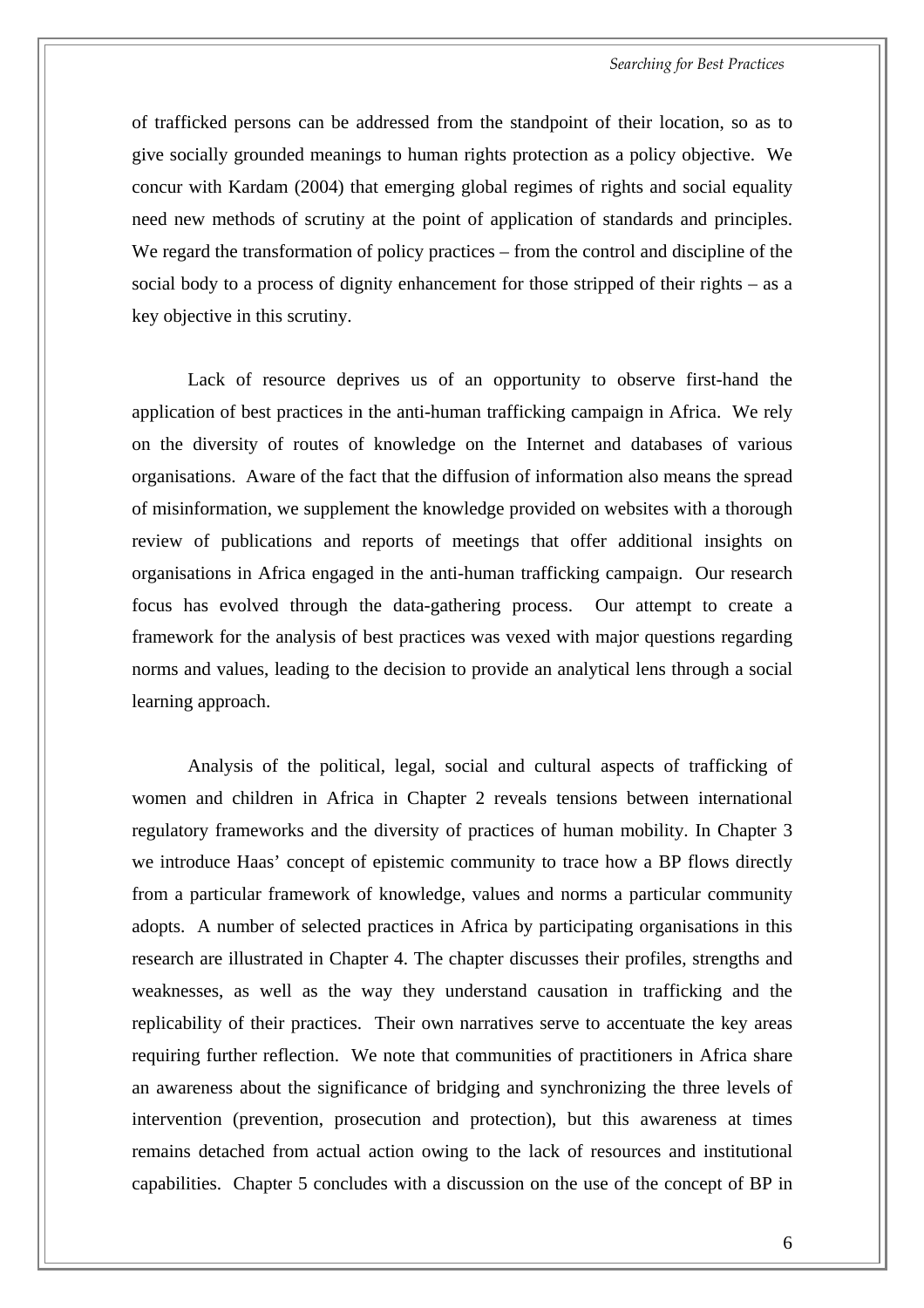the policy field of human trafficking for the future. Rather than treating this as a separate entity, our evolving understanding has shaped our belief that such practice may best be treated as part of a broader process of transformation of a web of social relationships. Depending on the context, some relations are stronger than others in causing human trafficking. BP cannot be adopted as a 'one-size-fit-all' instrument, but requires context-specific knowledge. Society must be able to ensure a minimal level of security for individuals, families and communities to resist human trafficking without fear and anxiety about the consequences of their choices, be they socio-economic, cultural or political. The general enhancement of their capabilities and entitlements and an increasing responsiveness among institutions can contribute to confidence-building among communities at risk. Successful community participation in prevention activities, cooperation in the prosecution of perpetrators, recovery as well as social reintegration of returnees depend on the trust generated between all concerned.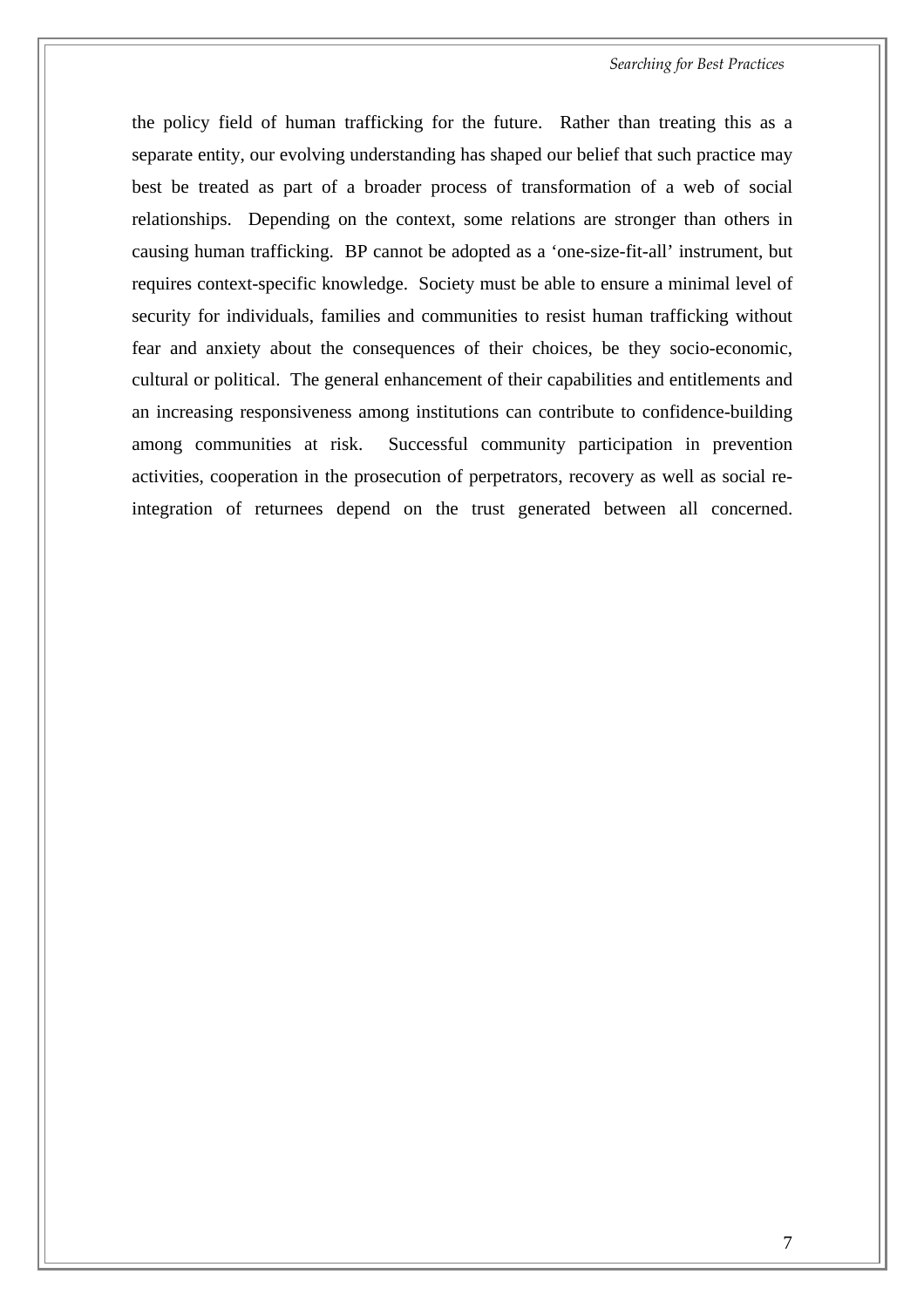## <span id="page-15-0"></span>2

### **Human Mobility and Human Trafficking in Africa: Diversity in Practice and Tension in Regulatory Frameworks**



Like a coin contemporary regulation of human mobility has two faces. The prohibitive face addresses human trafficking, and the enabling face the principle of free movement of people. Both faces are strongly related to issues of identity and citizenship. In the African context control over human mobility through identity control is a fairly recent phenomenon, affiliated with colonialism and the creation of the modern state. In previous times borders – such as they existed at all – were fluid and permeable. Recent concern about human trafficking in the region and attempts to produce a precise Like a coin contemporary regulation of human mobility has two faces. The<br>prohibitive face addresses human trafficking, and the enabling face the principle of free<br>movement of people. Both faces are strongly related to issu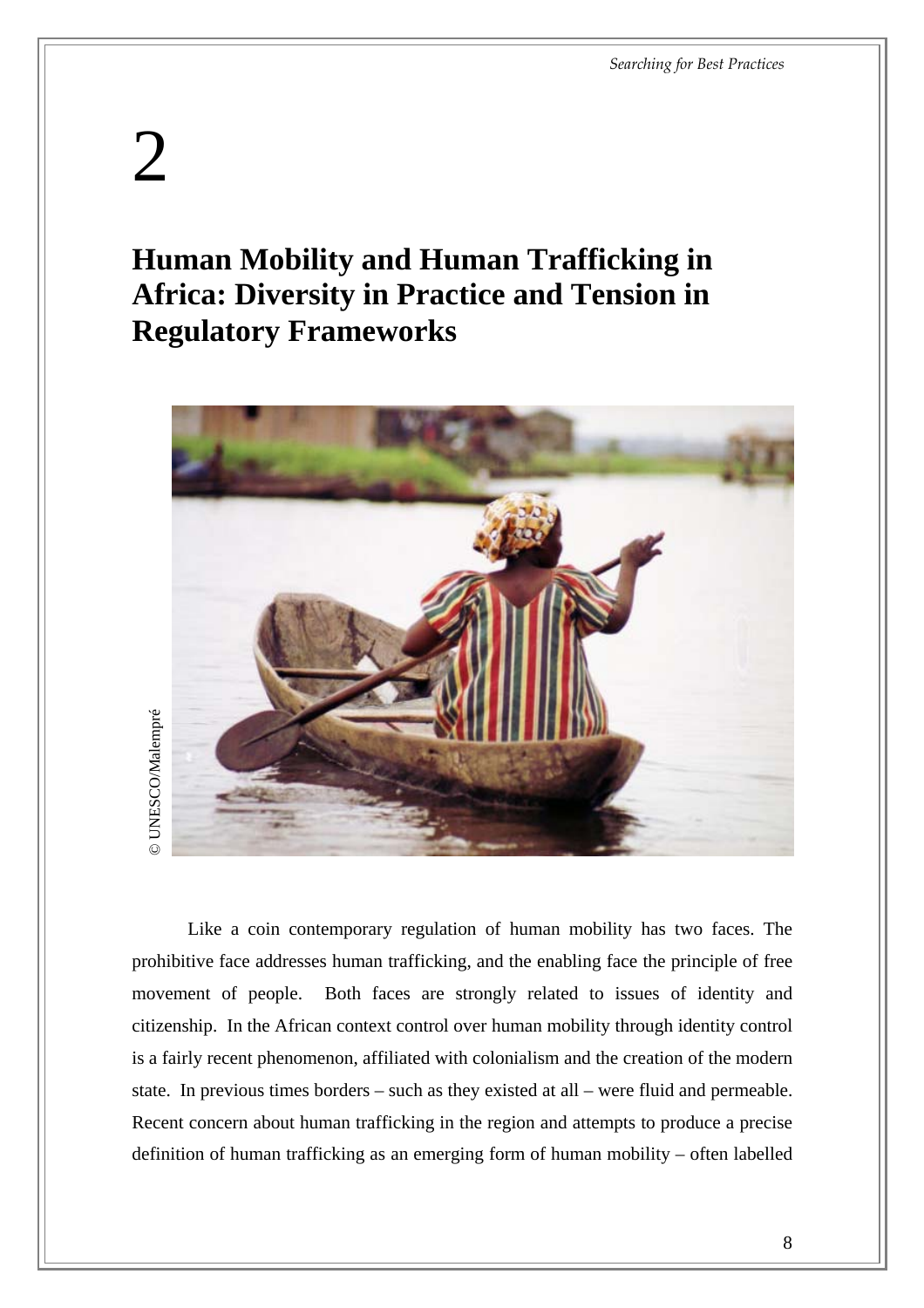as the 'New Slavery' – have provoked much controversy owing to the diversity of perspectives through which the subject may be viewed (Save the Children-Sweden, 2003:14).

Existing perspectives on human trafficking manifest the tension between two key sets of concerns: the sovereignty and interests of nation-states as discrete units in international relations; and the violations of the human rights of persons in a particular process of migration labelled as 'human trafficking'. In the absence of adequate explanations for the phenomenon of human trafficking being but one form of human mobility, policy tends to lurch inconsistently in different directions – often suppressing the voices of those affected.

#### **Six perspectives on sex trafficking and related actions**

- A moral problem that leads to intervention for the abolition or prohibition of prostitution or commercial sex
- A problem of organised crime that leads to legislative reforms, policing and penalising criminal networks
- <span id="page-16-0"></span>• A migration problem that leads to border controls (passport and identification papers)
- A public order problem that leads to awareness campaigns, publicity about risks, and changing cultural practices
- A labour problem that leads to intervention such as improving working conditions, abolishing child labour or labour monitoring systems
- A human rights problem, or a gender issue, that leads to intervention to address violence against women and children.

This chapter illustrates how different concerns and priorities for combating human trafficking in Africa – particularly involving women and children – have yet to find harmony in several dimensions. Most notable are the specific social and cultural milieus in which human trafficking is embedded and the current tension in the regulatory frameworks concerning human mobility more generally.

#### **2.1 Trends and Patterns of Human Trafficking in Africa**

2.1.1 West and Central Africa

The manifestation of human trafficking became visible to policy makers in the 1990s. Its deeper roots are being revealed in the process of intervention to counter the problem. In general, intervention measures share the following objectives:

- to define the different forms of abuse faced by women and children in the process of trafficking for labour exploitation,
- to locate the corresponding perpetrators or complicit agents,

<sup>(</sup>Wijers and Lap Chew, 1997)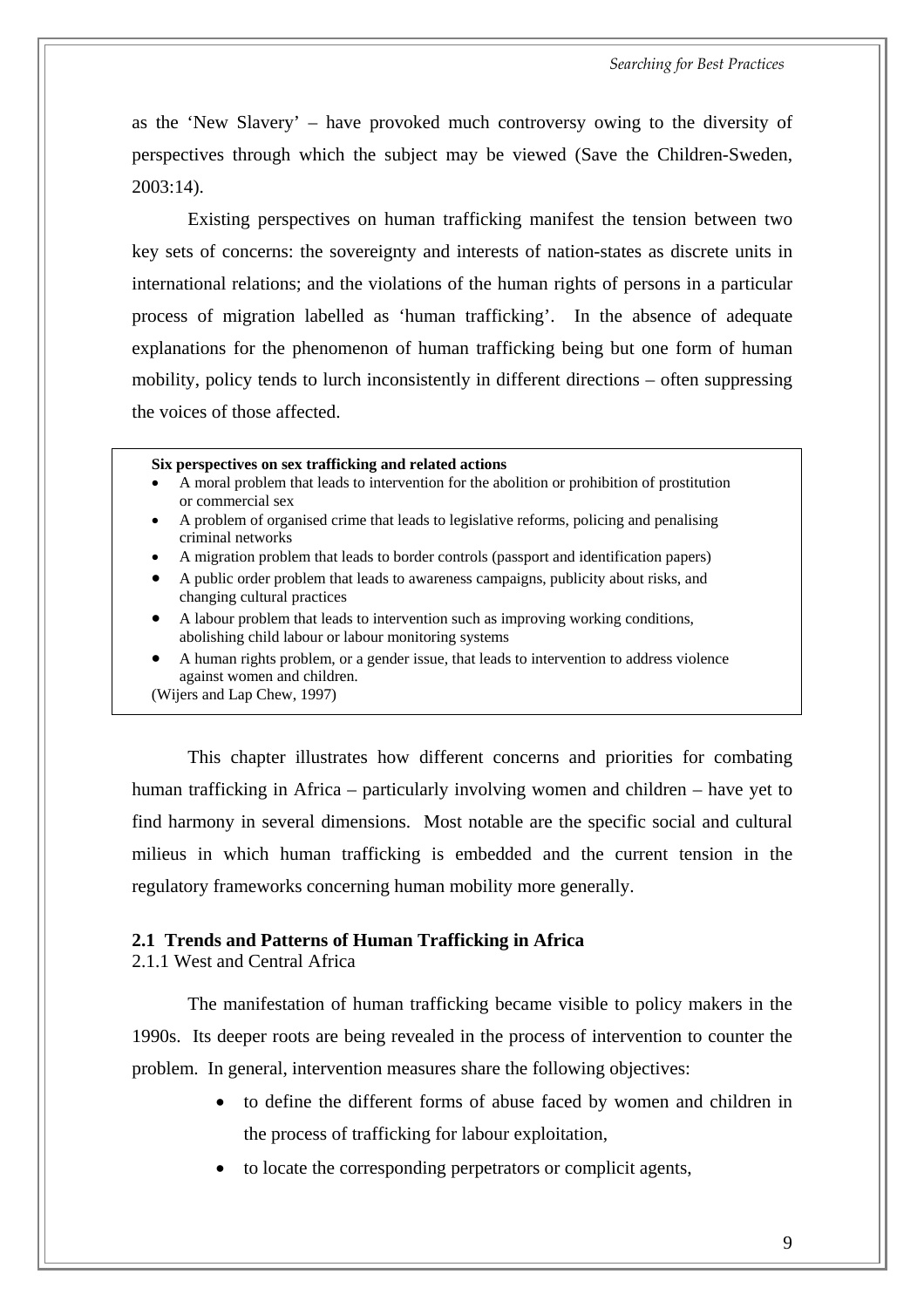- to devise specific policy instruments to counteract the problem,
- to establish new forms of cooperation between different agencies involved in this area.

In West and Central Africa the different perceptions of human trafficking combined with different socio-economic and political situations in the various countries have created a mixture of policy responses (UNICEF, 2002: 7). Guided by knowledge derived from action-oriented research initiated by a number of international governmental and non-governmental organisations,  $12$  responses have included a variety of measures. These are directed at: raising awareness among families, communities, local chiefs, government ministers and law enforcers; legislative changes to protect trafficked persons and prosecute traffickers; providing training for border patrol police and social workers, and providing direct support to trafficked persons and their families. Direct support has covered interception, rescue and socio-economic reintegration often using micro-credit as an instrument to alternative livelihood and economic selfsufficiency.

In the process of implementing anti-trafficking practices, the significance of the social and cultural milieus conducive to human trafficking and re-trafficking emerged as a new subject requiring analytical attention. This analysis covers a variety of social structures such as gender, sexuality, age and ethnicity, as well as intra-household dynamics and attitudes of communities. The first wave of trafficking in adult women from West Africa to Western Europe began in the 1980s and continued through the 1990s (Truong, 2003c). This was followed by the trafficking of minors involving both males and females (IOM, 2002). Where children are concerned, the specificities of their vulnerability deriving from local contexts (such as belonging to marginal ethnic groups, subservient castes, or dysfunctional families affected by war or disaster) have contributed to the creation of child-specific demand for wide-ranging types of work (ILO-IPEC, 2002:29). Children are trafficked into a variety of exploitative situations including commercial sex, domestic service, armed conflict, service industries like bars and restaurants; or into hazardous forms of work in factories, mines, agriculture and fishing, construction; also begging (ILO-IPEC, 2002). Exploitation of trafficked children can be progressive. Those trafficked to work in factories, domestic service or

<span id="page-17-0"></span> $12$  UNICEF, ILO-IPEC, UNODC; inter-governmental organisations such as IOM, and non-governmental organisations such as Anti-Slavery International (ASI), Terre des Hommes (TDH), Save the Children.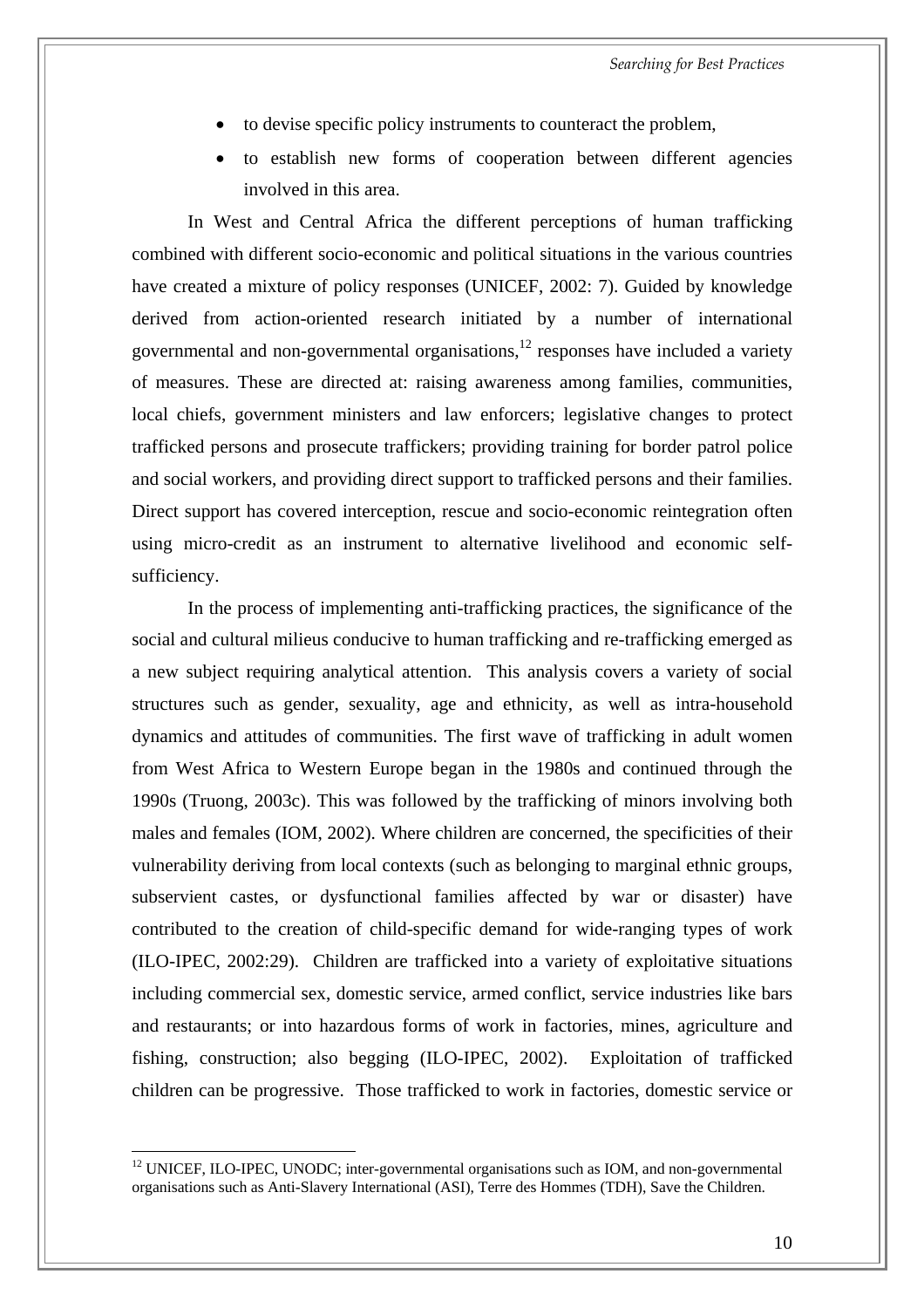restaurants, may subsequently be forced into prostitution. Those trafficked for prostitution may be subject to re-sale more than once.

 The vulnerability of women and children to re-trafficking is due to a number of factors such as the forms of intra-household decision-making<sup>13</sup> and tacit 'tolerance' of trafficking mechanisms among the wider public, but also to the mishandling of trafficked persons driven by social and cultural values that carry stigmatising effects. Reports have revealed many cases wherein the children and women who have been intercepted and/or later returned to their communities do not stay in their communities for long, being subject to re-trafficking (Dottridge, 2004:84).

ILO-IPEC  $(2001)^{14}$  offers a detailed picture of the context, patterns and backgrounds of families and communities which have facilitated trafficking in West and Central Africa. It identifies three key clusters of factors, as follows:

(1) *socio-cultural factors* such as the social acceptability of putting children to work, traditions of migrations that are centuries old in Africa, illiteracy or low education levels, preparations for marriage (sometimes having to engage in domestic work to pay for dowry),

(2) *economic factors* such as the imbalance between rural and urban wealth levels and a desire to escape poverty,

(3) *juridical and political factors* such as absence of legislation and the ignorance of parents and trafficked persons of their rights under the law, or mistrust of the law and open borders.

The traditional system of educating children to be independent and to initiate them to the world of work has been a recurring theme addressed by a variety of organisations. The tradition of 'placing', 'placement', 'confiding', or 'socialisation' has been variously portrayed as happening only during school holidays and for a variety of purposes – such as to acquire social and life skills, to pay off debts, to prepare for marriage, or to prove that children can live independently. ILO report (2001) also notes that these children nonetheless end up doing household chores, selling in the market, helping in the agricultural farms or in the mines.

<span id="page-18-0"></span><sup>&</sup>lt;sup>13</sup> Best understood as in Sen's (1990) definition of gender cooperative conflict and the surrounding debate (Kandiyoti, 1998).

<span id="page-18-1"></span><sup>14</sup> International Labour Office- IPEC, (2001) *Combating Trafficking in Children for Labour Exploitation in West and Central Africa: Synthesis Report based on Studies in Benin, Burkina Faso, Cameroon, Côte d'Ivoire, Gabon, Ghana, Mali, Nigeria and Togo,* Geneva.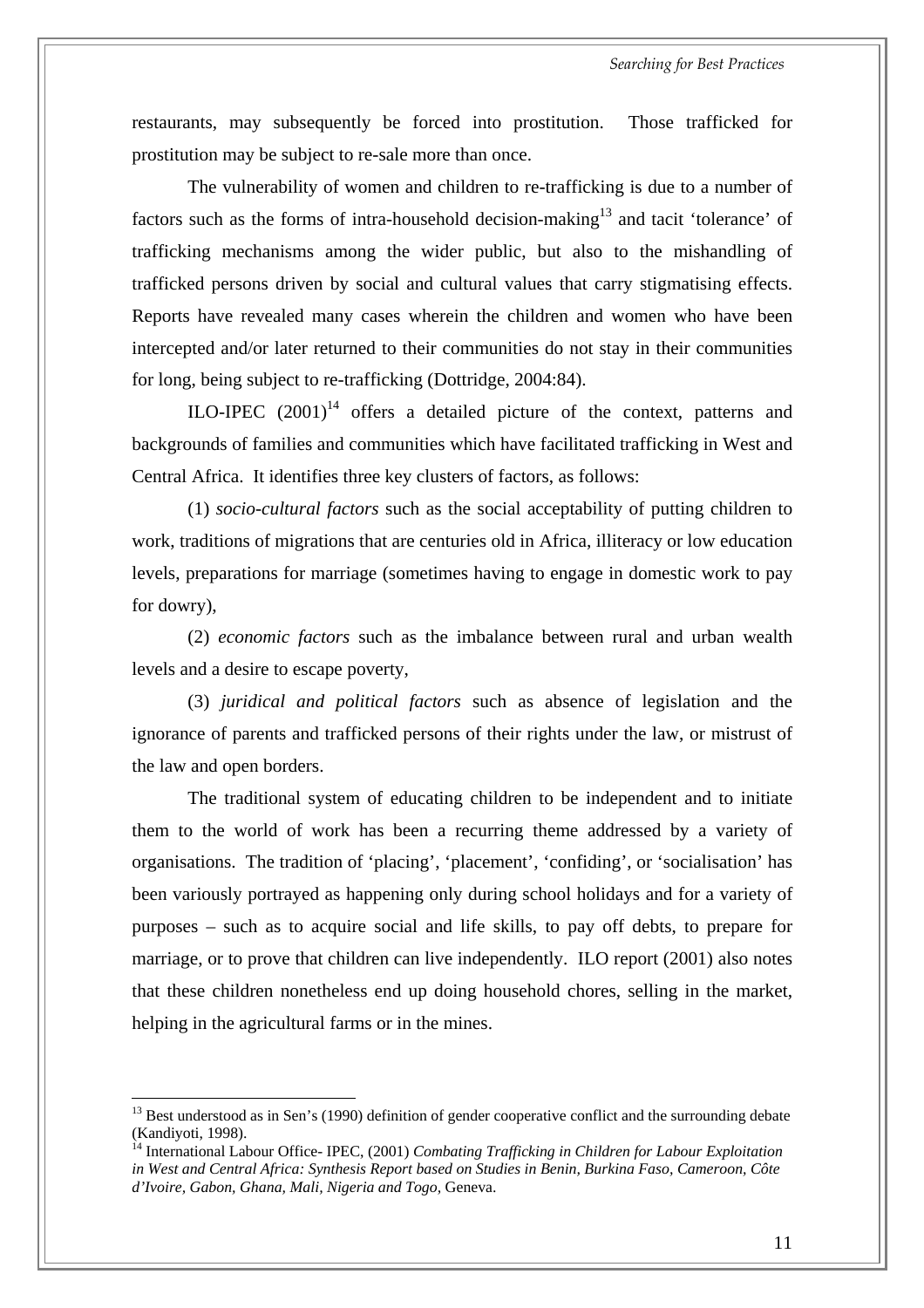The social construct of 'placement' of children in the world of work *per pro* migration, as being a tradition, remains a contested domain. National governments maintain a distinction between child placement and the traditional seasonal migration which has linked West and Central Africa for generations. Anti-Slavery International (2003:1) notes that this traditional system of educating children by initiating them into work has been distorted into a commercial transaction which in turn has led to the trafficking of children from villages to the urban areas, and between countries within West and Central Africa. Recognising the placing of children to live and work with relatives in better-off households as long-standing practice, some analysts have noted that cross-border trafficking has increased significantly in the 1980's and by the 1990's from impoverished areas to the relatively well-off areas of Gabon, Southwest Nigeria and southern Côte d'Ivoire, where there has been an increased demand for child labour (Dottridge 2002: 39).

Dottridge (2002) records some gender-specific patterns of child trafficking with girls being placed in prostitution and other gender-based forms of work such as domestic service and street vending, where only some get paid and most do not. He also notes some gender-specific traditional practices that contribute to the aggravation of the trafficking situation of young women. For instance norms of kinship instil a custom which requires young women to have a wedding trousseau and to leave their family and community when they get married. Gender-bias in investment in education tends to keep girls at home to help in the household chores, giving preference to the education of boys. Inheritance rules for land tend to exclude women and girls. Taken together, these gender-specific practices tend to marginalise women and girls in the community and render them vulnerable to risky 'work-placement' abroad.

Dottridge (2002) emphasises that in many parents' cognitive frame, 'placing' their children does not constitute the act of 'selling'; it is sending them away in the hope that they will be better off in wealthier cities or countries. In many cases the 'consent' of parents, and sometimes of the children, has been obtained before the designated child goes with the trafficker who may be a relative or a person who has gained the 'trust' of the parents and family to take care of the needs of the child. On some occasions there is no choice other than to 'trust' this person to take care of the child.

As regards trafficking routes, Anti-Slavery International's (ASI) 1999 report suggests that the trafficking routes reflect the routes used by the populations themselves. These have formed intricate regional intersections which are flexible, depending on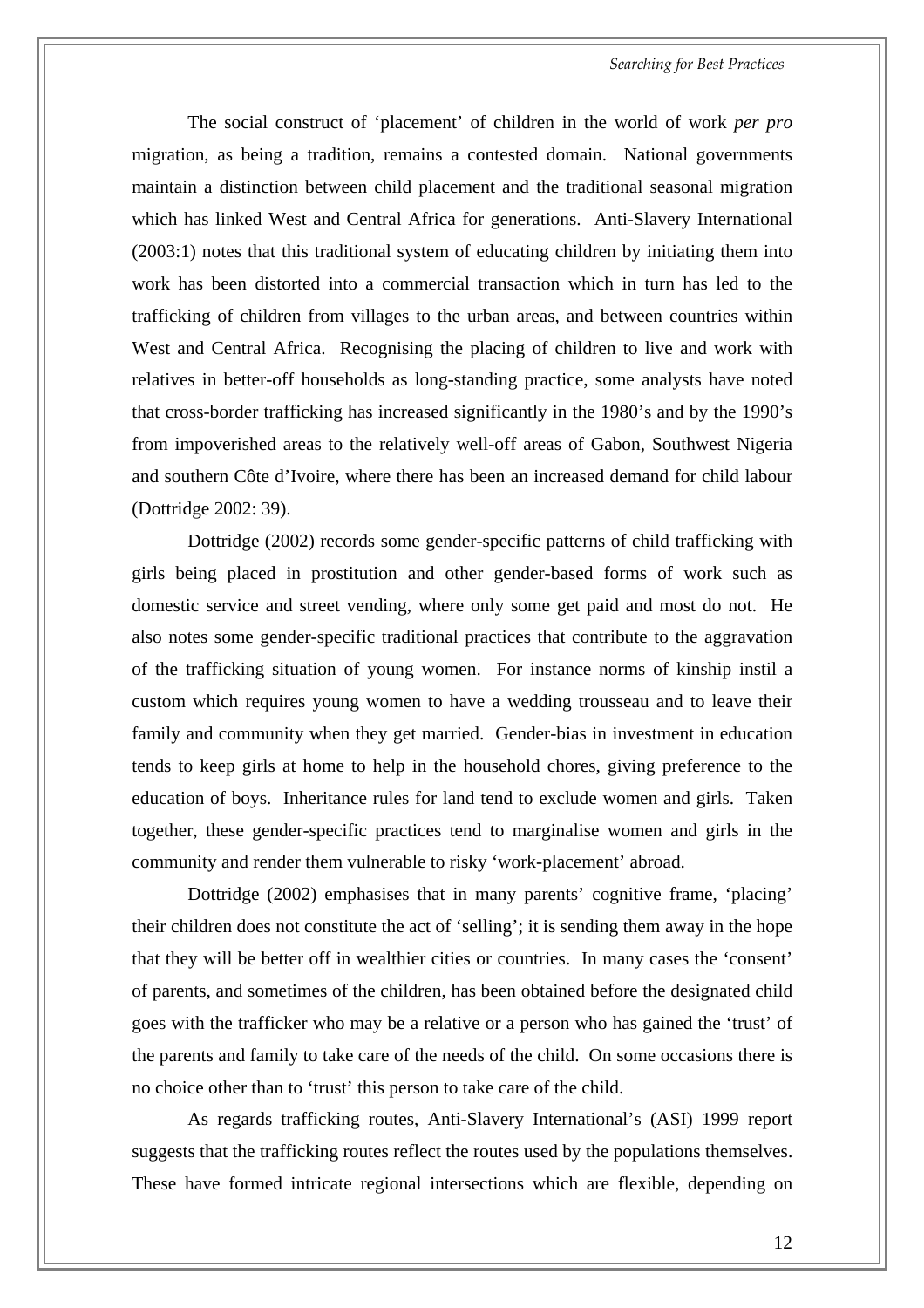*Searching for Best Practices* 

<span id="page-20-0"></span>border control activity and labour market demands.<sup>15</sup> The ASI report in 2000 presented findings of another research project based on interviews with 884 people, including children who had been trafficked. They noted that many of the families interviewed had more than one child living abroad and that a significant number of parents acknowledged the reason for being prepared to turn over their children to traffickers was their inability to earn enough to cover the needs of the family. Of the 281 children interviewed in Benin, ASI reports that 75 percent said they would go at their parents' request – a significant revelation on parents' influence and truncated cognition about human trafficking as a whole process.

#### 2.1.2. Southern Africa

 $\overline{a}$ 

Less information is accessible about the incidence, trends and routes of trafficking of women and children in Southern Africa. Molo Songololo (2000) has produced one of the few in-depth reports on the internal trafficking of children in South Africa for the purposes of commercial sexual exploitation. The findings show that girl children are primary targets and boys secondary. Parents, local gangs, and brothel owners are active in the recruitment of children into the sex work. Molo Songololo (2000) delineates the primary causal factors that give rise to the increase of in-country trafficking. Among these are the poor economic situation among those trafficked, the breakdown in extended and nuclear families – often accompanied by changes in cultural attitudes and practices, and the high demand for sex with children.

With regards to cross-border trafficking, two reports prepared by ASI in 1991 and  $1992^{16}$  have documented trafficking from Mozambique to South Africa. An IOM report (2003) has documented the trafficking of refugees from Angola and the Great Lakes region – sometimes from further north – to South Africa, with some additional

<span id="page-20-1"></span><sup>&</sup>lt;sup>15</sup> Benin, Burkina Faso, Ghana, Mali, Nigeria and Togo, to the Congo, Côte d'Ivoire, Equatorial Guinea, and Gabon. In Togo, inbound migratory flows come principally from Ghana, Benin and Nigeria and outbound flow is to Gabon, Côte d'Ivoire, Nigeria and Europe. From Togo children are trafficked to Gabon, Nigeria, the Côte d'Ivoire, and Burkina Faso for use as domestic servants, market traders, beggar and prostitutes. A majority of the children trafficked are girls. From Benin children are trafficked to Gabon to be used as domestic servants. From Mali they are trafficked to the Côte d'Ivoire to work on agricultural plantations and in mines. There are also many cases of trafficking for work to Europe.  $\frac{16}{16}$  The two ASI reports were cited in the IOM report on trafficking in South Africa and are as follows: the 1991 publication by Vines, A. 'Mozambique: Slaves and the Snake of Fire' and the 1992 report by

<span id="page-20-2"></span>McKibbon, S. 'Slavery of Mozambican Refugees in South Africa'.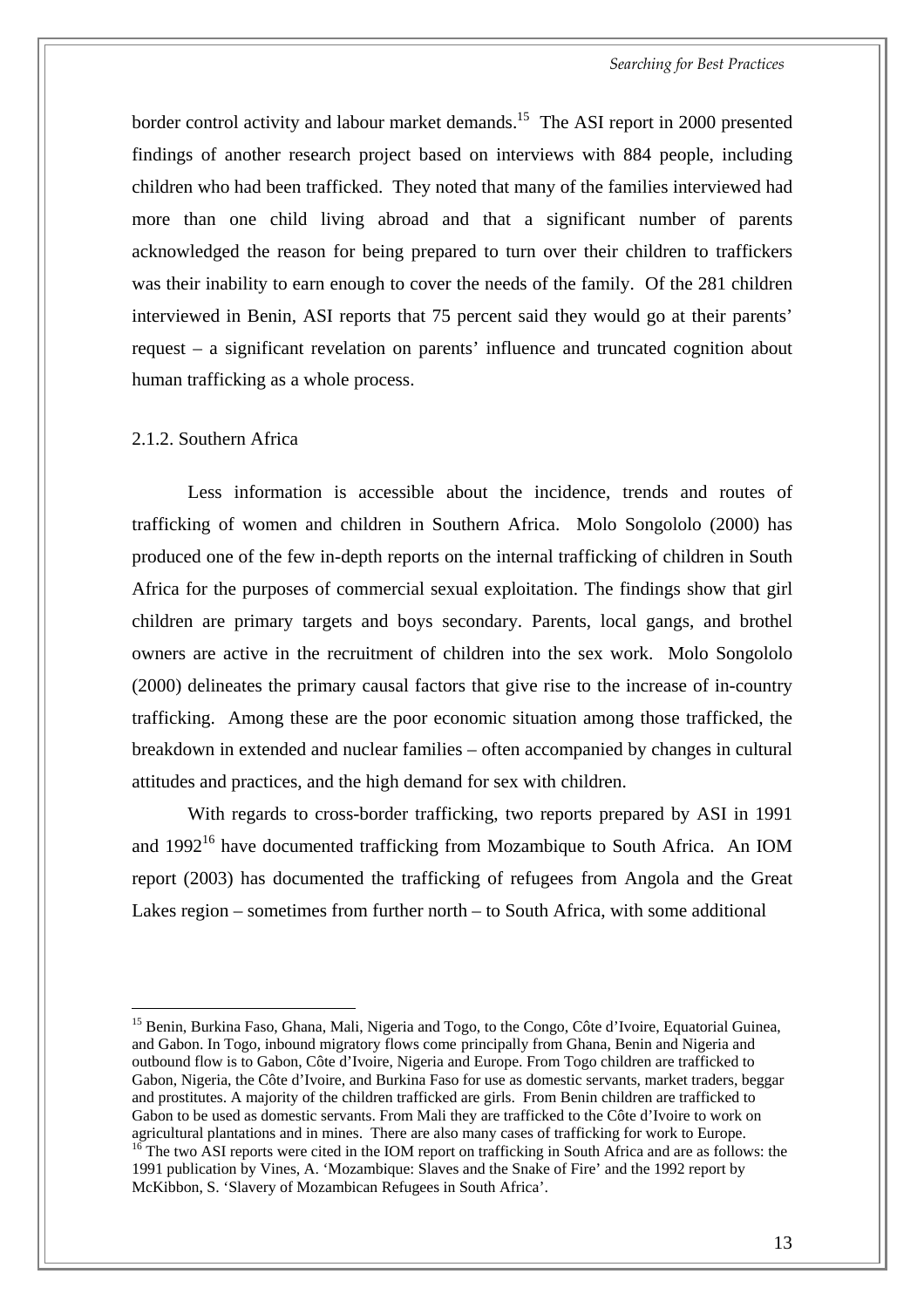*Searching for Best Practices* 

<span id="page-21-0"></span>references to child trafficking from Lesotho, Mozambique and Malawi to South Africa.

The reports also note incidences of inter-continental trafficking of young women to South Africa – from Russia, Eastern Europe, Thailand, China and Taiwan, involving crime syndicates based Mozambique, Eastern Europe and Thailand. The IOM 2003 report specifies that although information is scarce the evidence suggests that trafficking between Europe and Southern Africa – documented for at least the past century – is persistent and widening. South Africa also emerges from these reports as a source and transit country as well as being a major destination.

#### **2.2 Political and Legal Framework**

 $\overline{a}$ 

Since 1996 West and Central African governments, individually and collectively, have made significant efforts to reform the judiciary to address human trafficking. The Libreville Common Platform of Action of the Sub-regional Consultation of the Development of Strategies to Fight Child Trafficking for Exploitative Labour Purposes in West and Central Africa was signed in 2000 by 21 countries in West and Central Africa, supported by UNICEF and ILO with the cooperation of the government of Gabon. This was followed by the Declaration of Action Against T[raff](#page-21-1)icking adopted by the Economic Community of [W](#page-21-2)est African States (ECOWAS)<sup>17</sup> and the endorsement of ECOWAS Plan of Action<sup>18</sup> in Dakar in 2001 by 15 member-states. This Common Platform of Action identifies the main characteristics and causes of child trafficking, and specifies government commitment in several areas. These are: advocacy and sensitisation campaigns; setting up appropriate legal and institutional mechanisms to address child trafficking; improving care received by trafficked children; monitoring the incidence of trafficking through collecting data and improved research; improving inter-governmental and inter-ministerial cooperation.

The ECOWAS Plan of Action specified key initial actions to be undertaken by signatory states for the years 2002-2003. The Plan covers several crucial areas: 1)

<span id="page-21-1"></span><sup>&</sup>lt;sup>17</sup> ECOWAS is a regional group of 16 West African countries founded in 1975. It is also referred to as 'CEDEAO', for Communauté Economique des Etats de l'Afrique de l'Ouest.

<span id="page-21-2"></span><sup>&</sup>lt;sup>18</sup> The Declaration and the Plan of Action were both signed in 2001 during a ministerial meeting of 15 ECOWAS States in Dakar, Senegal. The meeting was organised by ECOWAS states and the United Nations Office for Drug Control and Crime Prevention. The 15 ECOWAS States were Benin, Burkina Faso, Cape Verde, Côte d'Ivoire, Gambia, Ghana, Guinea, Guinea-Bissau, Liberia, Mali, Niger, Nigeria, Senegal, Sierra Leone, Togo.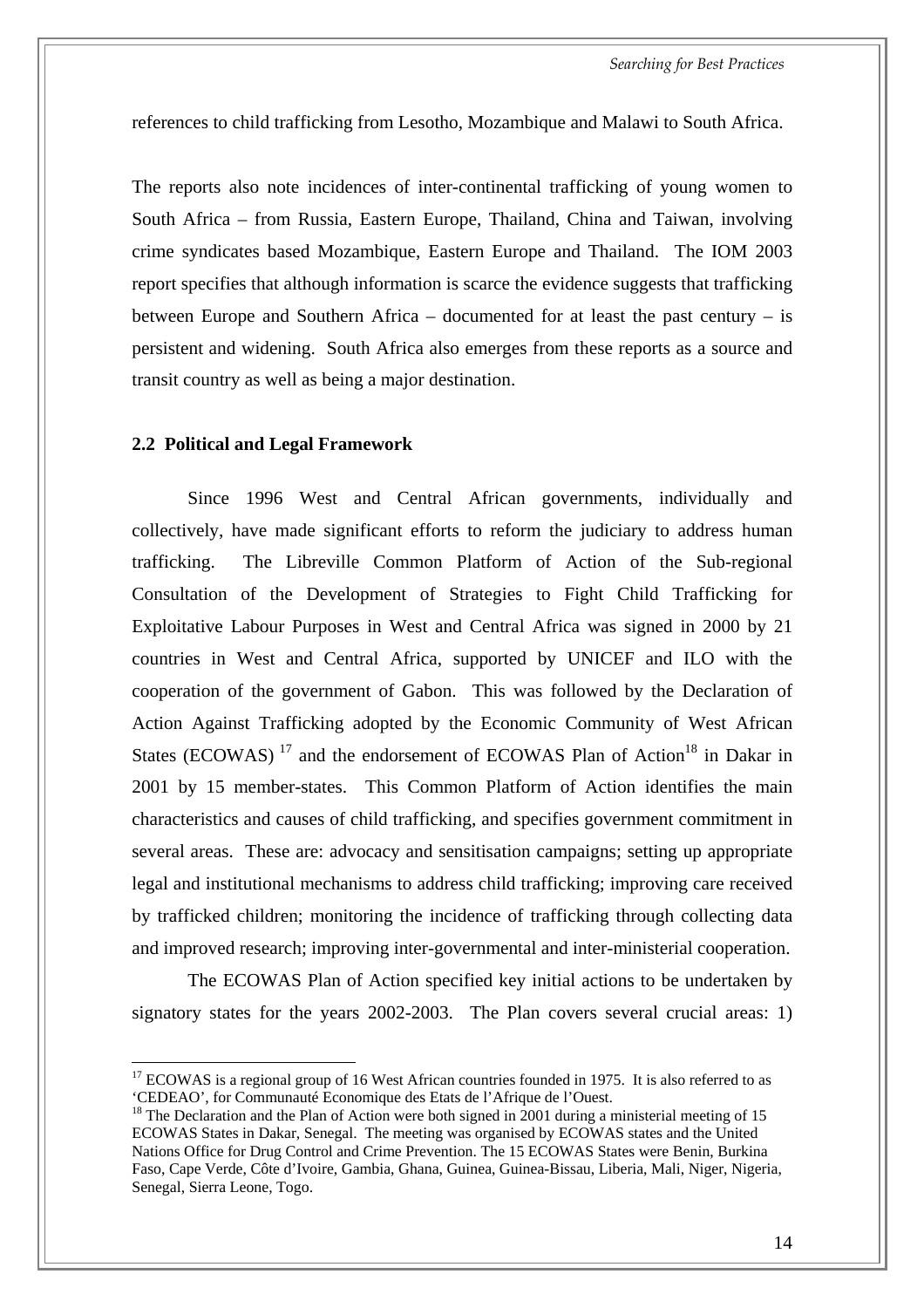legislation and ratification of the relevant international and regional covenants; 2) interstate collaboration in collecting and exchanging information on trafficking incidence and trends, and in training personnel – including special police units, border police, judges and other law enforcers; 3) prevention of future trafficking through intensive awareness campaigns; 4) monitoring of the implementation of the plan of action.

More recently, in January 2002, high level ministers from West and Central African States met again in Yamoussoukro, Côte d'Ivoire during the 'First Specialised Meeting on Child Trafficking and Exploitation [in](#page-22-0) West and Central Africa' to exchange information and review the national strategies.<sup>19</sup> In March 2002 representatives from West and Central African States met in Libreville, Gabon to discuss the feasibility of adopting a sub-regional convention on trafficking. At this meeting organised by UNICEF and ILO, the representatives mapped out the phases towards the ratification of a sub-regional convention against trafficking includin[g c](#page-22-1)ontinuing technical cooperation in 2003, and agreed on ratification by the end of  $2004$ <sup>20</sup>

There are variations in the incorporation of these international and regional agreements into domestic law. Within West Africa, active changes in legislation have been observed in Togo, Mali, Cameroon, Benin (which enacted legislation in 1995 regulating travel of children under the age of 14) and Burkina Faso. In Burkina Faso, for instance, in May 2003 the national assembly adopt[ed](#page-22-2) a law defining child trafficking and punishing traffickers by imprisonment or a fine.<sup>21</sup> Togo does not have an antitrafficking law but uses other parallel laws to prosecute traffickers. Several countries have entered bilateral agreements. In 1996 an a[gre](#page-22-3)ement was signed between Ghana, Togo, Benin and Nigeria to address trafficking.<sup>22</sup> Mali has established a national commission focussing on child trafficking between Mali and the Côte d'Ivoire. Togo and Ben[in](#page-22-4) have signed an agreement for cooperation in the rehabilitation of trafficked children.<sup>23</sup> Encouraging as they are, domestic laws and bilateral agreements remain inadequate to respond to the complexities of trafficking. Lack of coordination, and

<span id="page-22-0"></span> $19$  Organised by Interpol and the government of Côte d'Ivoire, as reported in 'irinnews.org', a website of the UN Office for the Coordination of Humanitarian Affairs.

<span id="page-22-1"></span> $20$  As reported in Irin news:

[http://www.irinnews.org/report.asp?ReportID=26560&SelectRegion=West\\_Africa](http://www.irinnews.org/report.asp?ReportID=26560&SelectRegion=West_Africa) ("Central Africa and West Africa Region to establish child trafficking legislation in 2004")

<span id="page-22-2"></span><sup>&</sup>lt;sup>21</sup> Prior to this law, apprehended traffickers were able to go unpunished because of inadequate legislation (according to a report by the Network Against Human Trafficking in West Africa.)<br><sup>22</sup> ILO-IPEC Synthesis Report (2001:39)<br><sup>23</sup> ibid.

<span id="page-22-3"></span>

<span id="page-22-4"></span>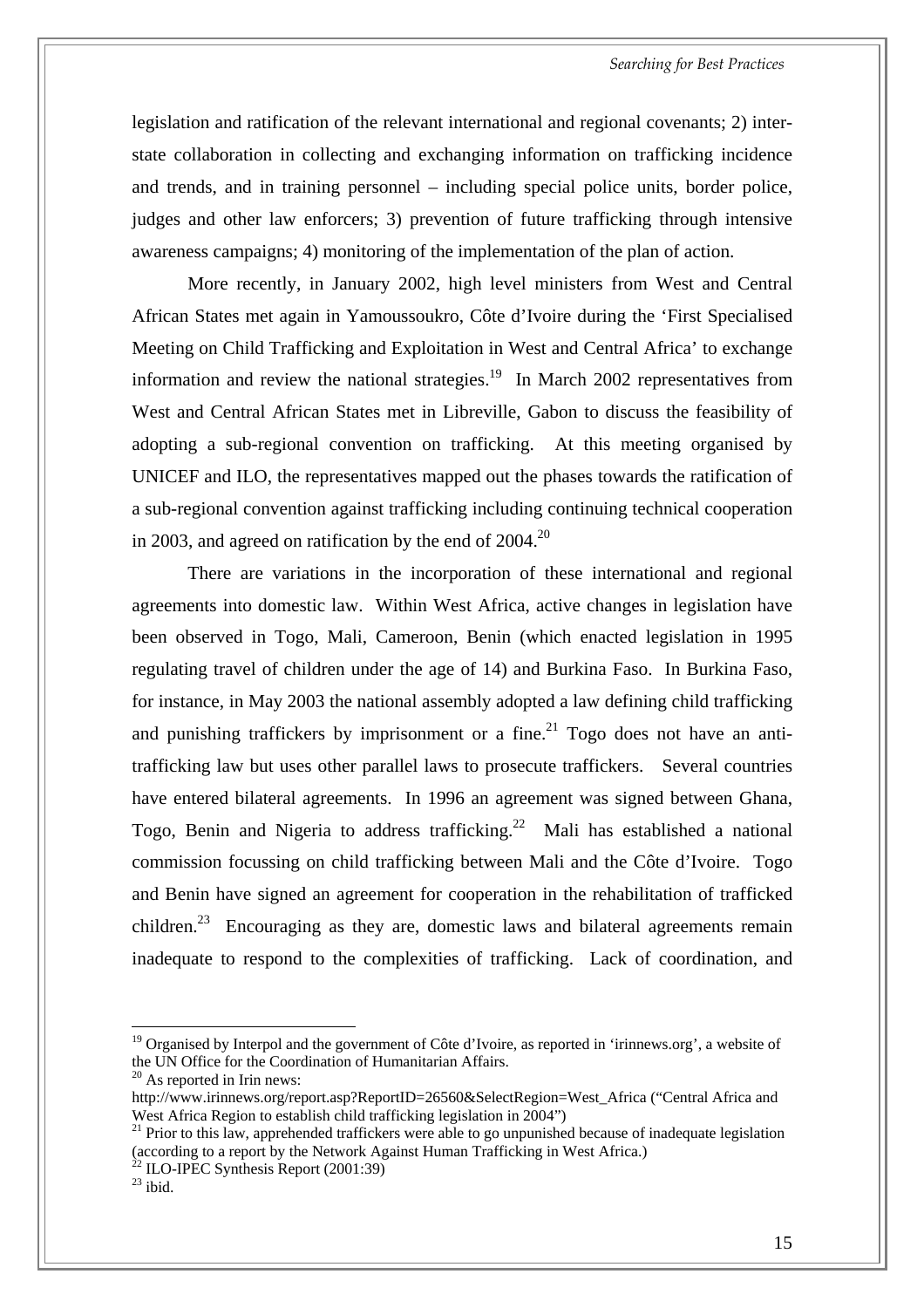national and regional budgetary commitments, may well put implementation of these well-intended plans in jeopardy.

With the exception of South Africa, there is a noticeable absence of domestic anti-trafficking legislation in Southern Africa countries. Most countries in Southern Africa use the framework of illegal immigration – which tends to criminalise the trafficked person rather than the trafficker. In South Africa national legislation contains several pieces that may be applied to the prosecution of traffickers, though they are not specific to human trafficking. Examples of these separate pieces of legislation are the Sexual Offences Bill, the Children'[s B](#page-23-0)ill, the Child Care Act and certain clauses in the Criminal Act. The prevalent unwilli[ngn](#page-23-1)ess to draft legislation that deals specifically with trafficking is slowly changing.<sup>24</sup> A draft of the Human Trafficking Legislation is now on the table and being discussed.<sup>25</sup> South Africa is in the process of reforming national laws to bring the legal system in line the United Nations Convention against Transnational Organised Crime in 2000 and its Protocol to Prevent, Suppress, and Punish Trafficking in Persons, Especially Women and Children.

To recapitulate, current perspectives on the trafficking of women and children in Africa exhibit some tension at various levels. A key tension lies between human rights norms and the definition of 'tradition'. The failure to integrate human rights norms to protect trafficked persons is due to the absence of a definition of human trafficking in judicial systems in many countries combined with structural weakness of the judiciary. This weakness is regarded as an outcome of 'missing ingredients' such as: political will, resources and awareness among law enforcers (border police, magistrates, local chiefs and others). Notwithstanding the merit of the concern for this failure, it is important to point out that the discussion on 'traditions' has not fully unearthed their dynamic nature. A tradition – such as the 'placement' of children – can be subject to alteration by exogenous forces which commercialise it and turn it into child trafficking. The issue at stake is not only what kind of legal label should be placed on this practice, but also adequate understanding of exogenous forces that can help neutralise them. Public debates and political contestation about human trafficking should be about ways to connect cultural factors with other structural issues regarding human mobility.

<span id="page-23-0"></span> $24$  Communication with RAPCAN in South Africa, filed with authors.

<span id="page-23-1"></span><sup>&</sup>lt;sup>25</sup> "Draft Interim Human Trafficking Legislation", a discussion paper containing the draft legislation submitted to the authors by RAPCAN in South Africa.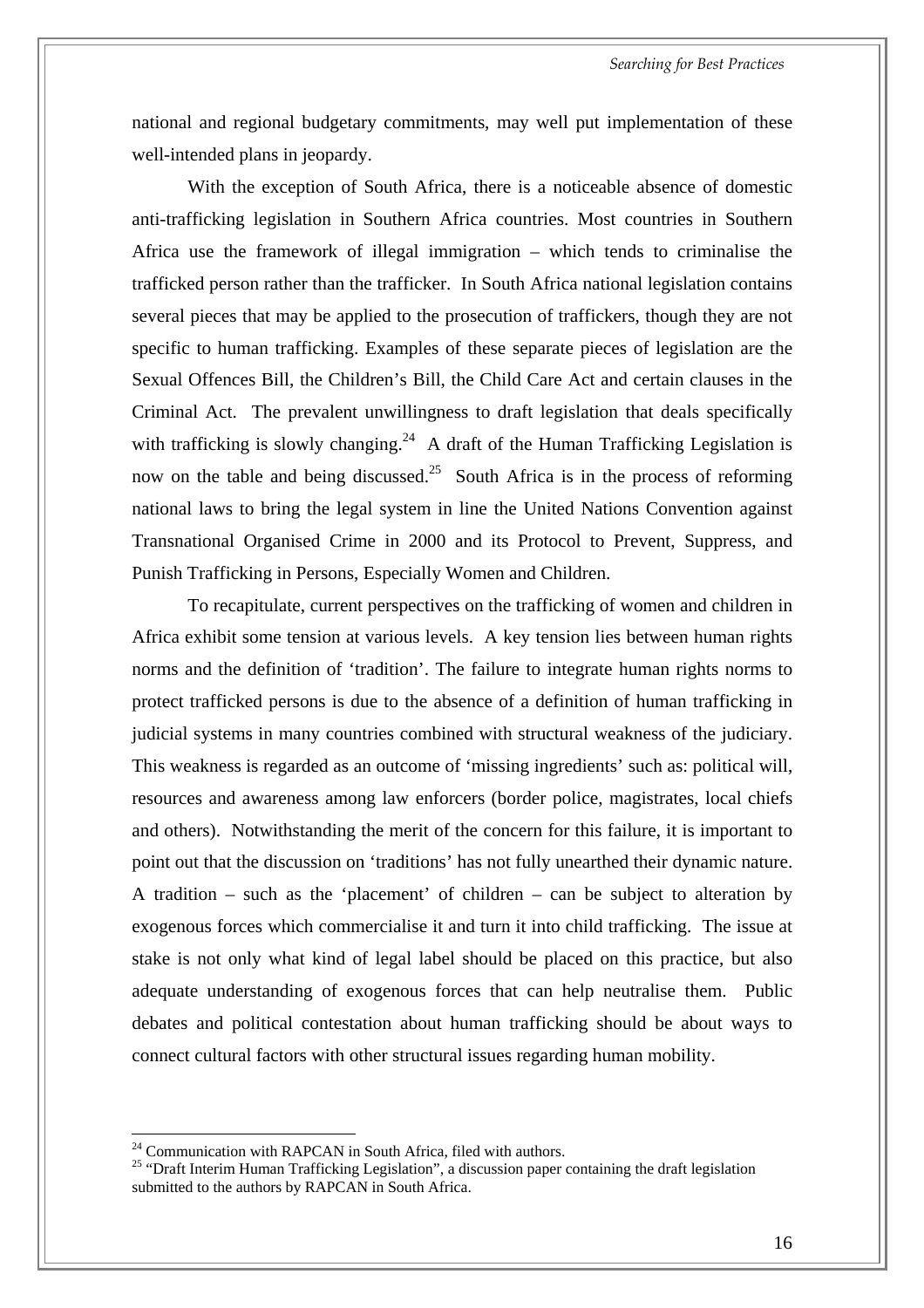Driven as it is by both supply and demand, human trafficking has gradually acquired a combination of local and global characteristics that resemble commodity chains with different nodal points involving different actors with a varying degree of power and authority (Truong, 2003c). Therefore, the 'realities' that are being shaped and formed need to be subject to cross-cultural and historical comparisons in order to sharpen analytical tools and interpretation. Too previous a pronouncement of root causes with limited validation can be counter-productive. For example, pronouncements about 'traditions of migration' and 'traditions of placing children' being the causes of greater incidence of trafficking can obliterate labour [ma](#page-24-1)rket dynamics and policy neglect of the social domain in an era of global competition. Furthermore, a strong focus on traditions as a root cause can lead to the practice of blaming the trafficked person rather than promoting needed structural changes.<sup>26</sup> In addition to the required deep understanding of the social, political, economic, and cultural milieu, more questioning is necessary by which to ascertain the source(s) of this understanding and to discover exactly which 'understanding' becomes the 'received' knowledge that influences policy processes.

#### <span id="page-24-0"></span>**2.3 The United Nations Protocol to Prevent, Suppress, and Punish Trafficking in Persons, Especially Women and Children**

The strong call for the adoption of an internationally recognised definition of human trafficking in the late 1990's sought to consolidate the diverse ways of understanding it. Since the adoption of a definition of trafficking from the United Nations Protocol to Prevent, Suppress, and Punish Trafficking in Persons, Especially Women and Children, supplementing the Convention against Transnational Organised Crime in 2000, the discussion on human trafficking has been made easier, but not without controversy.

<span id="page-24-1"></span><sup>&</sup>lt;sup>26</sup> For example, Stillwaggon (2003) conducted in-depth research on the literature and metaphors used in regard to African behaviour which seem to increase the incidence of AIDS in Africa. She notes that earlier research set the tone for later policy decisions. By systematically uncovering textual messages that became ingrained among policy makers, she showed how the social construction of these behaviours influenced policy agendas and ultimately held back other ways to address the AIDS situation.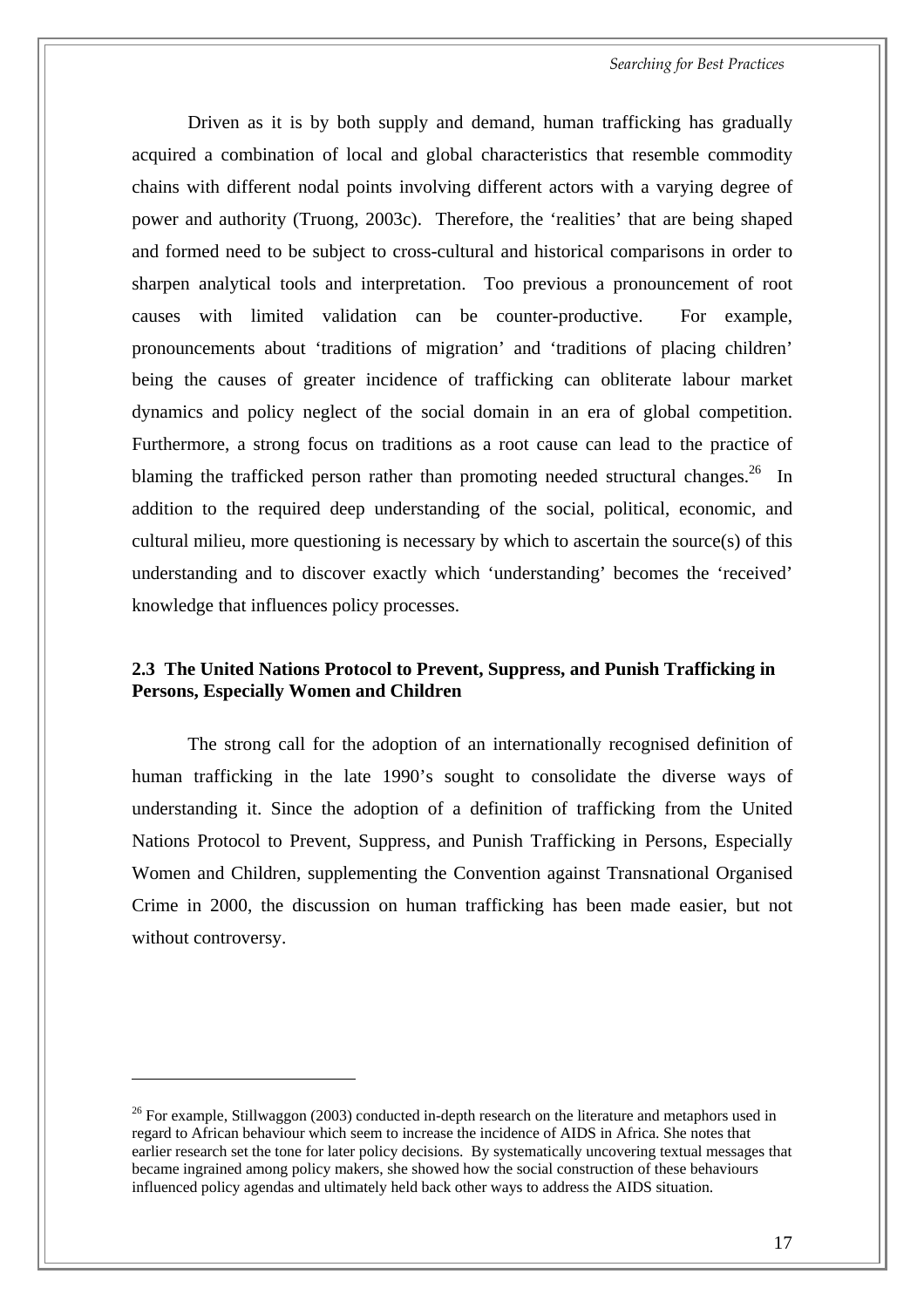*Searching for Best Practices* 

The definition is contained in Article 3 of the Protocol:

| (a) | <i>"Trafficking in persons"</i> shall mean the recruitment, transportation, transfer, harbouring or<br>receipt of persons, by means of the threat or use of force or other forms of coercion, of |
|-----|--------------------------------------------------------------------------------------------------------------------------------------------------------------------------------------------------|
|     | abduction, of fraud, of deception, of the abuse of power or of a position of vulnerability or of the                                                                                             |
|     | giving or receiving of payments or benefits to achieve the consent of a person having control                                                                                                    |
|     | over another person, for the purpose of exploitation. Exploitation shall include, at a minimum,                                                                                                  |
|     | the exploitation of the prostitution of others or other forms of sexual exploitation, forced labour                                                                                              |
|     | or services, slavery or practices similar to slavery, servitude or the removal of organs;                                                                                                        |
| (b) | The consent of a victim of trafficking in persons to the intended exploitation set forth in                                                                                                      |
|     | subparagraph (a) of this article shall be irrelevant where any of the means set forth in                                                                                                         |
|     | subparagraph (a) have been used;                                                                                                                                                                 |
| (c) | The recruitment, transportation, transfer, harbouring or receipt of a child for the purpose of                                                                                                   |
|     | exploitation shall be considered "trafficking in persons" even if this does not involve any of the                                                                                               |
|     | means set forth in subparagraph (a) of this article;                                                                                                                                             |

(d) "Child" shall mean any person under eighteen years of age.

The Protocol provides an internationally binding definition. It aims to eliminate differences between national legal systems and to set standards for domestic law to address organised crime. Bound as it is by social and cultural contexts the interpretation of crime and penalty has been subject to many queries. Particular concern about the interpretation of crime – in the context of those who give non-commercial help to would-be migrants crossing national borders for reasons of political safety perhaps destroying ethical norms of human solidarity – has led to a differentiation between 'human smuggling' and 'human trafficking'<sup>27</sup>. As Nadig (2002) points out, only human smuggling in the context of offering the service of undocumented or falsely documented entry against payment would be liable to penalty.

Practices of human trafficking are embedded in social relations and are therefore diverse. It is difficult to generalise interpretations based on fragmented evidence. As illustrated earlier, a number of international non-governmental organisations have noted peculiarities of human trafficking in Africa that do not entirely fit the international definition.<sup>28</sup> The definition bases itself on the 'model' of transnational trafficking, often attributed to the presence of large networks of organised crime. Trafficking in Africa is through small, family-related networks and does not always take place across national borders. Terms such as 'trafficking', 'abduction' and 'sale of children' all have different meanings, depending on the particularity of contexts. Even the term consenting party is controversial as regards the involvement of the parents and sometimes the children in

 $\overline{a}$ 

<span id="page-25-1"></span><span id="page-25-0"></span><sup>&</sup>lt;sup>27</sup> A few examples include ideological commitment, friendship or compassion.<br><sup>28</sup> A few examples are Anti-Slavery International, Terre des Hommes, and Human Rights Watch.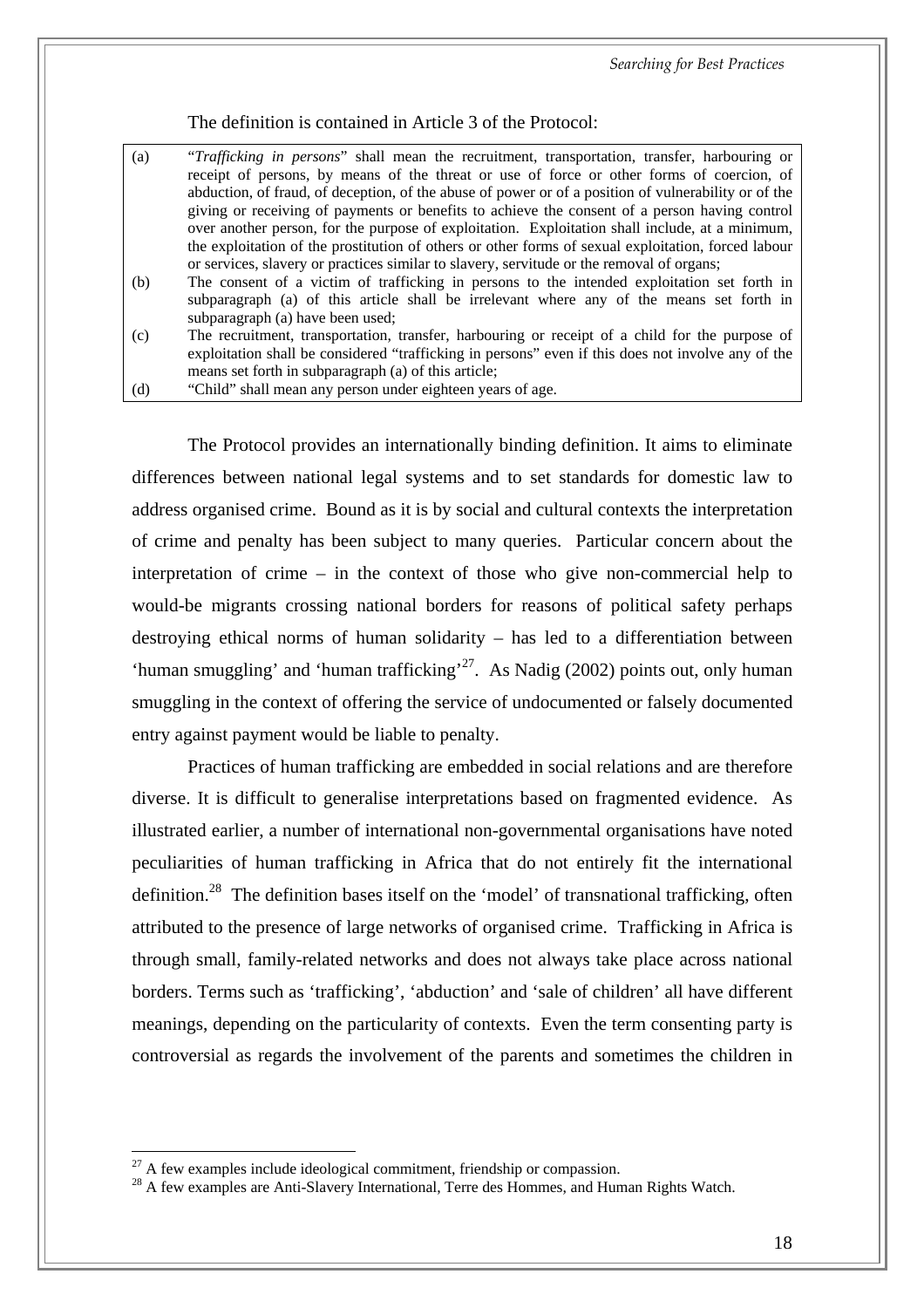the decision-making process.<sup>29</sup> A criminalisation approach may have to impose penalty on entire communities.

A more positive perspective is the broad definition adopted by ILO-IPEC that allows for its application in a wider variety of situations. In a 2001 report ILO-IPEC states the following:  $30<sup>30</sup>$ 

"[i]n some respects, the variations found in the definition of trafficking in international instruments and frameworks are both inevitable and legitimate, and in no way represent confusion or disagreement. Each international instrument relates to the place the organisation of reference occupies in the international multilateral structure — be it a crime-focused or rightsfocused body. As a result, what might at first seem an uneven handling of trafficking issues across organisations is actually more a question of approach and context than a difference of intent.''

ILO-IPEC sees the merit in maintaining some flexibility in the use of the concept of 'trafficking' to accommodate institutional objectives and contextual requirements. A wide definition permits the practical accommodation of the specific objectives of the different, yet complementary, international instruments.

#### <span id="page-26-0"></span>**2.4 Other International Conventions**

Other international organisations have formed an understanding of 'trafficking' and its related situations by combining the definition in the Trafficking Protocol with other related agreements and conventions. Among these are the UN Convention on the Rights of the Child of 1989 (UN CRC), the ILO Worst Forms of Child Labour Convention of 1999 (No. 182), the ILO Forced Labour Convention of 1930 (No. 29) and the UN Convention on the Elimination of All Forms of Discrimination Against Women (CEDAW) of 1949. Additional international frameworks that can be used to supplement the Trafficking Protocol include the General Agreement on Trade in Services (GATS) and the International Convention on the Protection of the Rights of All Migrant Workers and Members of their Families (also called the UN Migrant Rights Convention).

<span id="page-26-1"></span> $29$  There are also concerns about the lack of definition of the terms 'exploitation of the prostitution of others' and 'coercion', see reports cited at the end by Save the Children-Sweden (2004) and UNICEF  $(2003)$ .

<span id="page-26-2"></span> $30$  Boonpala and Kane (2001).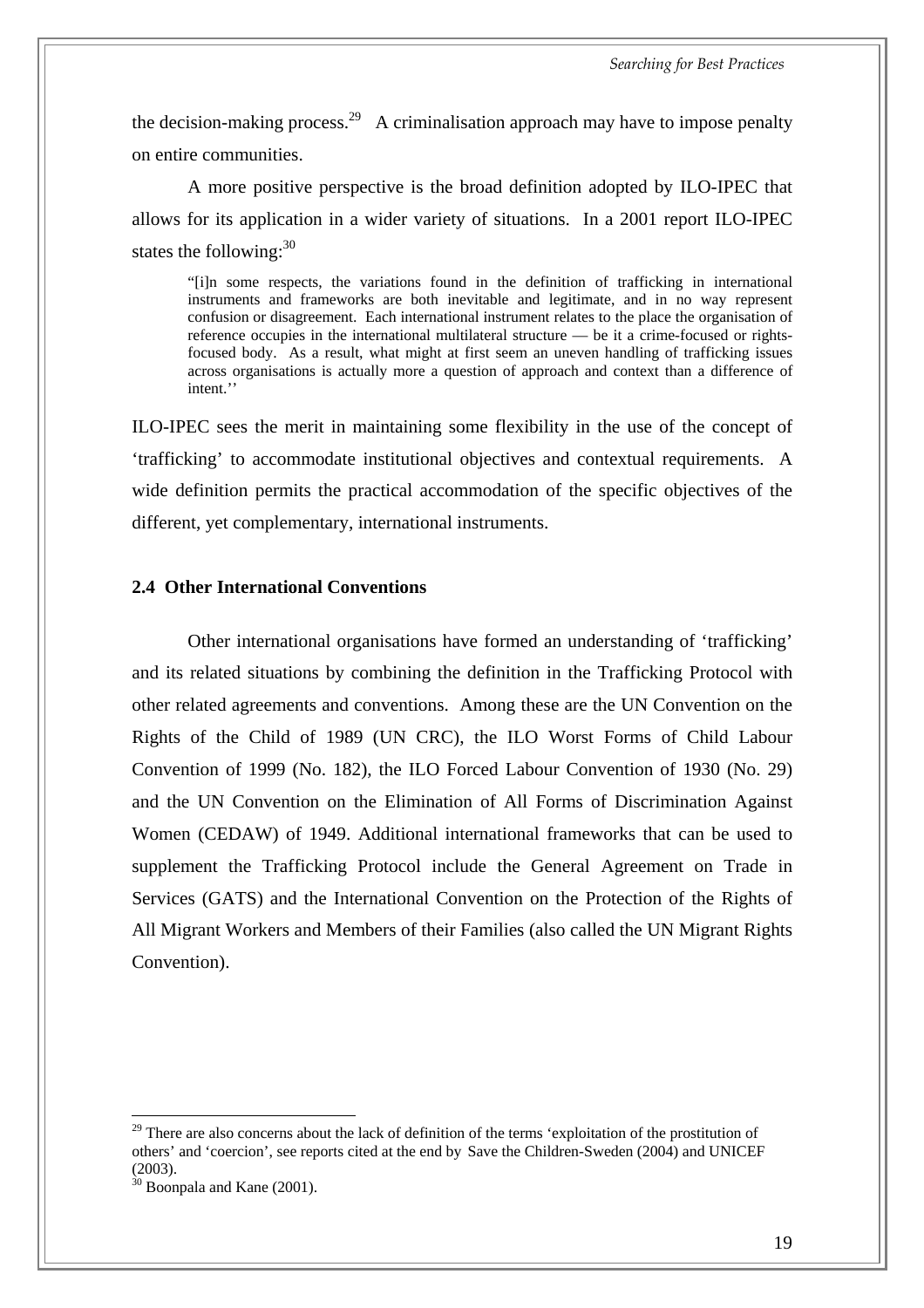*Searching for Best Practices* 

Using ILO Convention 182 as a reference point, Article 3 of the convention clearly indicates the inclusion of trafficking of children in the areas of concern.<sup>[31](#page-27-0)</sup>

"For the purposes of this Convention, the term *the worst forms of child labour* comprises:

- (a) all forms of slavery or practices similar to slavery, such as the sale and trafficking of children, debt bondage and serfdom and forced or compulsory labour, including forced or compulsory recruitment of children for use in armed conflict;
- (b) the use, procuring or offering of a child for prostitution, for the production of pornography or for pornographic performances;
- (c) the use, procuring or offering of a child for illicit activities, in particular for the production and trafficking of drugs as defined in the relevant international treaties;
- (d) work which, by its nature or the circumstances in which it is carried out, is likely to harm the health, safety or morals of children."

The Convention on the Elimination of All Forms of Discrimination against Women (CEDAW) – adopted in 1979 by the UN General Assembly and often described as an international bill of rights for women – defines what constitutes discrimination against women and sets up an agenda for national action to end such discrimination. By 20 October 2004, 179 countries had ratified or acceded to the convention (with 98 signatures). Discrimination against women is defined as:  $32$ 

> "...any distinction, exclusion or restriction made on the basis of sex which has the effect or purpose of impairing or nullifying the recognition, enjoyment or exercise by women, irrespective of their marital status, on a basis of equality of men and women, of human rights and fundamental freedoms in the political, economic, social, cultural, civil or any other field."

Pertinent to trafficking of women and children the convention calls on states to take appropriate measures against all forms of trafficking in women. It also affirms the reproductive rights of women as well as their rights to acquire and change or retain their nationality and the nationality of their children.

The UN Convention on the Right of the Child (UN CRC) is the most universally accepted human rights convention with the most number of ratifications by member states – with 192 countries being party to the convention. This convention recognises the human rights of children and the standards to which all governments must aspire in realising these rights. By ratifying the convention national governments commit themselves to protecting and ensuring children's rights. It elaborates the basic human rights which *all* children *everywhere* are entitled to, which are: the right to survival; to develop to the fullest; to protection from harmful influences, abuse and exploitation;

<span id="page-27-0"></span> $^{31}$  <http://www.ilo.org/public/english/standards/ipec/ratification/convention/text.htm#top>  $^{32}$  <http://www.un.org/womenwatch/daw/cedaw/>

<span id="page-27-1"></span>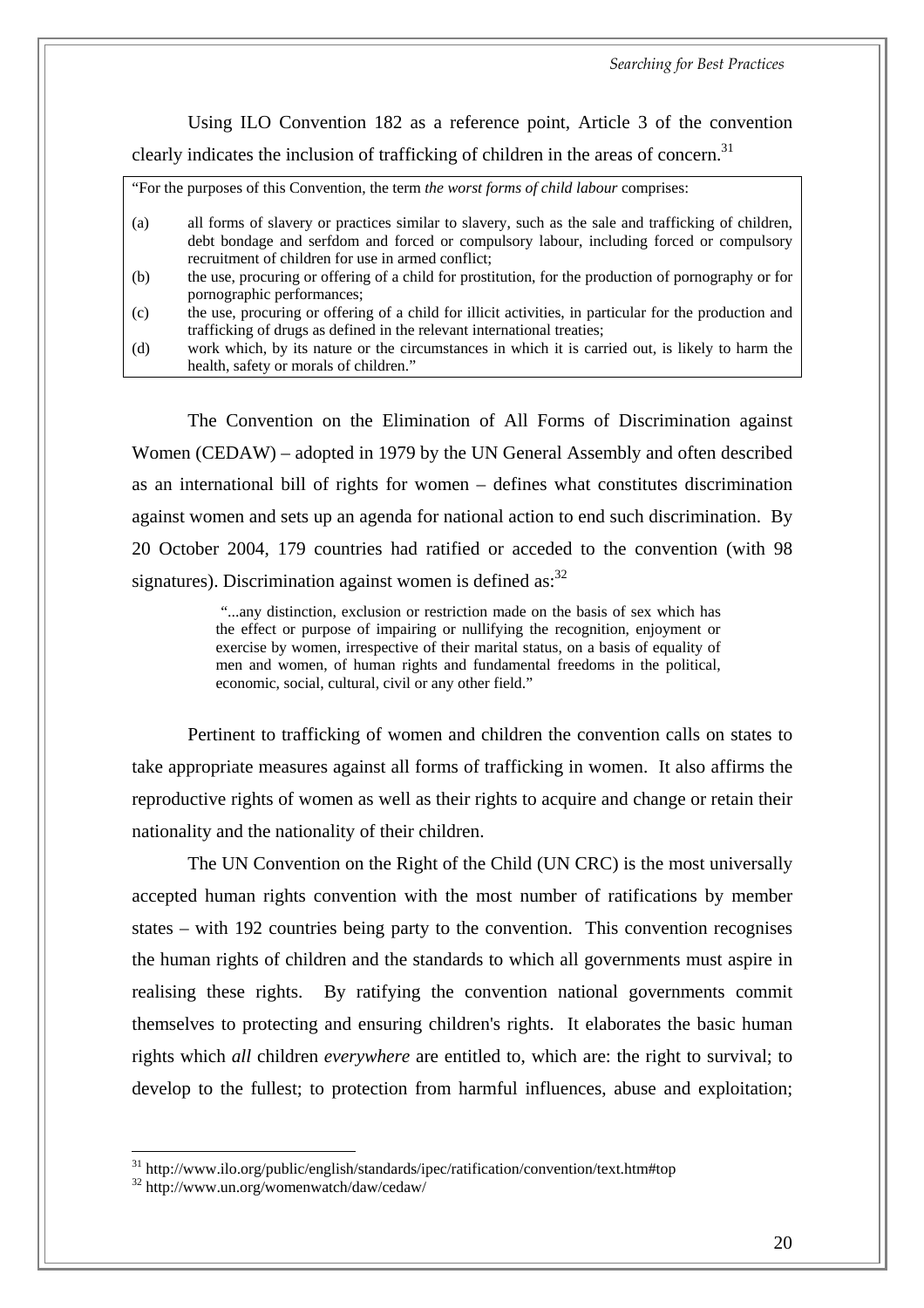<span id="page-28-0"></span>and to full participation in family, cultural and social life. It includes the child's human right not to be trafficked or exploited.

There are two Optional Protocols to the convention that have been adopted to strengthen the provisions of the Convention in specific areas, being: the involvement of children in armed conflict and on the sale of children (entered into force in February 2002); child prostitution and child pornography (entered into force in January 2002).

#### **2.5 Governance Frameworks for the Movement of People**

The International Convention on the Protection of the Rights of All Migrant Workers and Members of their Families and Mode 4 of the General Agreement on Trade in Services are frameworks governing the movement of people. The issues they individually cover, and the relative strength and status they enjoy as international legal instruments, reflect the current patterns of polarisation in international political economy.

The International Convention on the Protection of the Rights of All Migrant Workers and Members of their Families manifests the belief in the principle of indivisibility of rights (civil political, socio-economic and cultural). It took more than 12 years for the convention to come into force on July 2003 after reaching the minimum required ratification of 20 countries in addition to the ten countries which had signed the convention. By 5 October 2004 there was a total of 27 ratifications and 15 signatures by UN member states. Of these, 11 ratifications and 7 signatures are from African countries[.33](#page-28-1) The countries ratifying this Convention are low-income countries and home to some 4.5 million migrants (2.6 per cent of the world total migrant population). Major migrant-receiving countries located in wealthy regions – such as Western Europe and North America – have not ratified the Convention, even though they host the majority of migrant workers (nearly 100 million out of a total of  $175$ ).<sup>34</sup> Other important receiving countries – India, Japan, Singapore, Malaysia, Australia, the Gulf States – have not ratified the Convention either.

<span id="page-28-1"></span><sup>&</sup>lt;sup>33</sup> http://www.december18.net/web/general/page.

<span id="page-28-2"></span><sup>&</sup>lt;sup>34</sup> Statistics are from the UNESCO Information Kit on the UN Convention on Migrants Rights. See also the websites of December 18 and Migrants Rights International for more information on the convention.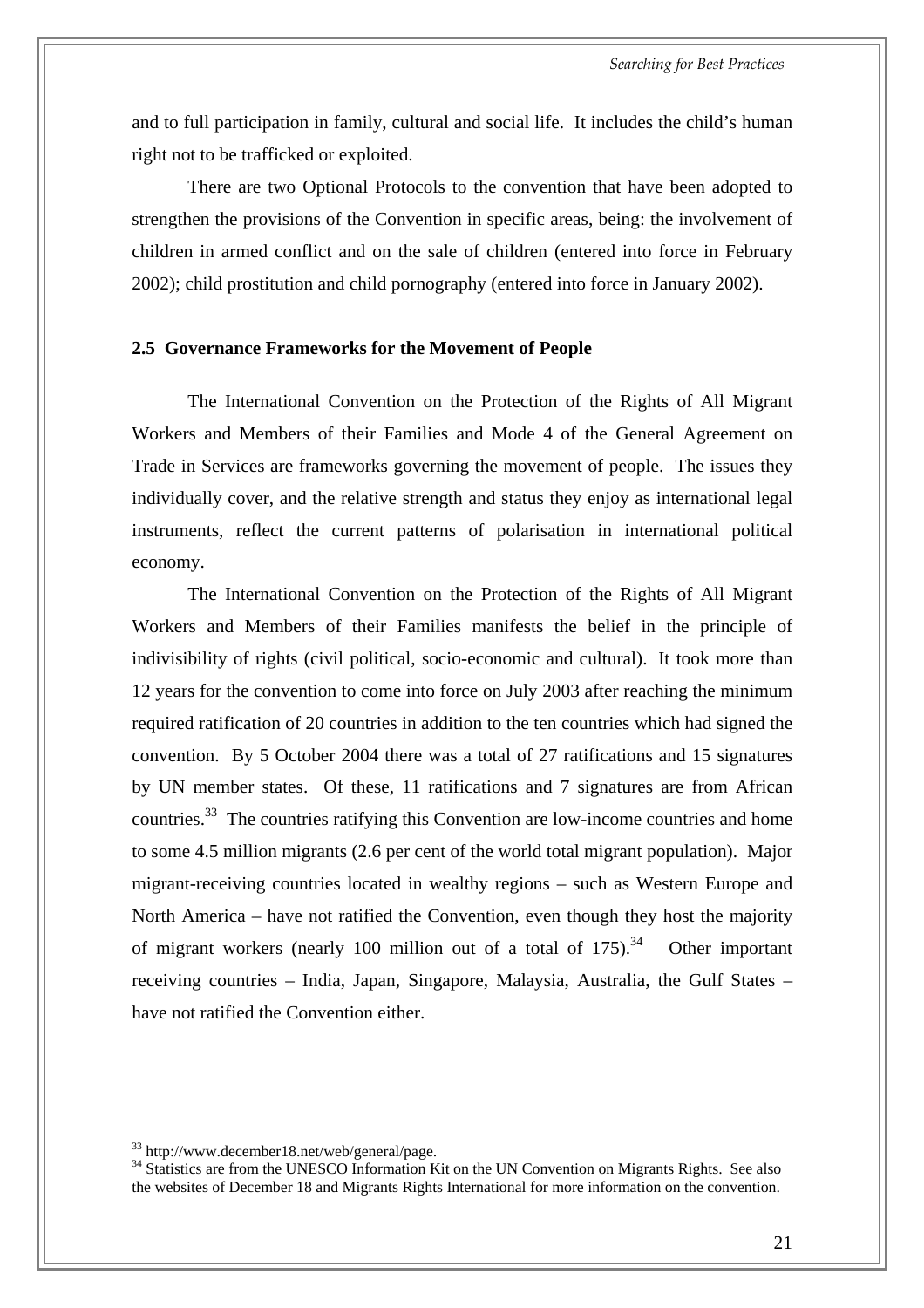Irrespective of the form of migration – whether 'regular' or 'irregular', the Convention recognises that migrants are entitled to a minimum set of rights which includes humane living and working conditions, education and health services, legal equality including correct procedures, and the freedom from sexual abuse. The Convention also specifies that migrants have the right to return to their country of origin and participate in the political procedures of their home country. The Convention accepts that even undocumented migrants are entitled to basic protection and recognition of their rights as human beings. Although countries that have ratified and signed the Convention are primarily sending countries, some are also transit and receiving countries. Signatories must treat migrants according to the principles of the Convention, irrespective of their documented or undocumented status. Articles 10 and 11 make provision for the prevention of, and the imposition of penalties on, human trafficking[.35](#page-29-0)

As Taran points out (2000: 30) 'the fundamental challenge for the extension of human rights to migrants is the sharpening contention between basing an overall international approach to migration on a framework of control versus establishing a migration management framework in which human rights is a fundamental basis'. As he notes (2000: 36), the tension between global competition and the protection of migrants is tending to shift migration issues into a framework of migration management. States may still use their discrete sovereign power to refuse to extend human rights provisions to undocumented migrants – especially socio-economic rights.

Less *ad hoc* preferences – with discriminatory consequences – may be found in the other regulatory framework that touches on the 'free movement of natural persons', notably Mode 4 of the General Agreement on Trade in Services  $(GATS)$ .<sup>36</sup> Mode 4 defines the supplier in technical terms as a 'natural person' – as opposed to a 'juridical person' such as a business firm. In principle, although Mode 4 covers all skill levels, the commitments of labour-importing countries have largely been restricted to the

<span id="page-29-0"></span><sup>&</sup>lt;sup>35</sup> Mr. Bertrand Ramcharan, the then Acting High Commissioner for Human Rights, noted in his speech marking its entry into force: "the Convention will assist in securing a protective international mechanism of the human rights of migrants, including those in irregular situations. If States manage migratory flows in a manner that is respectful of human rights of migrants, a climate of non-confrontation and a feeling of security will grow in society. By defining migrant workers and their basic rights, the Convention seeks to play a role in preventing and eliminating the exploitation of all migrant workers and members of their families throughout the entire migration process. In particular, it seeks to put an end to the illegal or clandestine recruitment and trafficking of migrant workers and to discourage their employment in an irregular or undocumented situation." [\(http://www.migrantsrights.org\)](http://www.migrantsrights.org)

<span id="page-29-1"></span><sup>36</sup> 39 African countries are members of the WTO; many of which have 'Least Developed Country' status.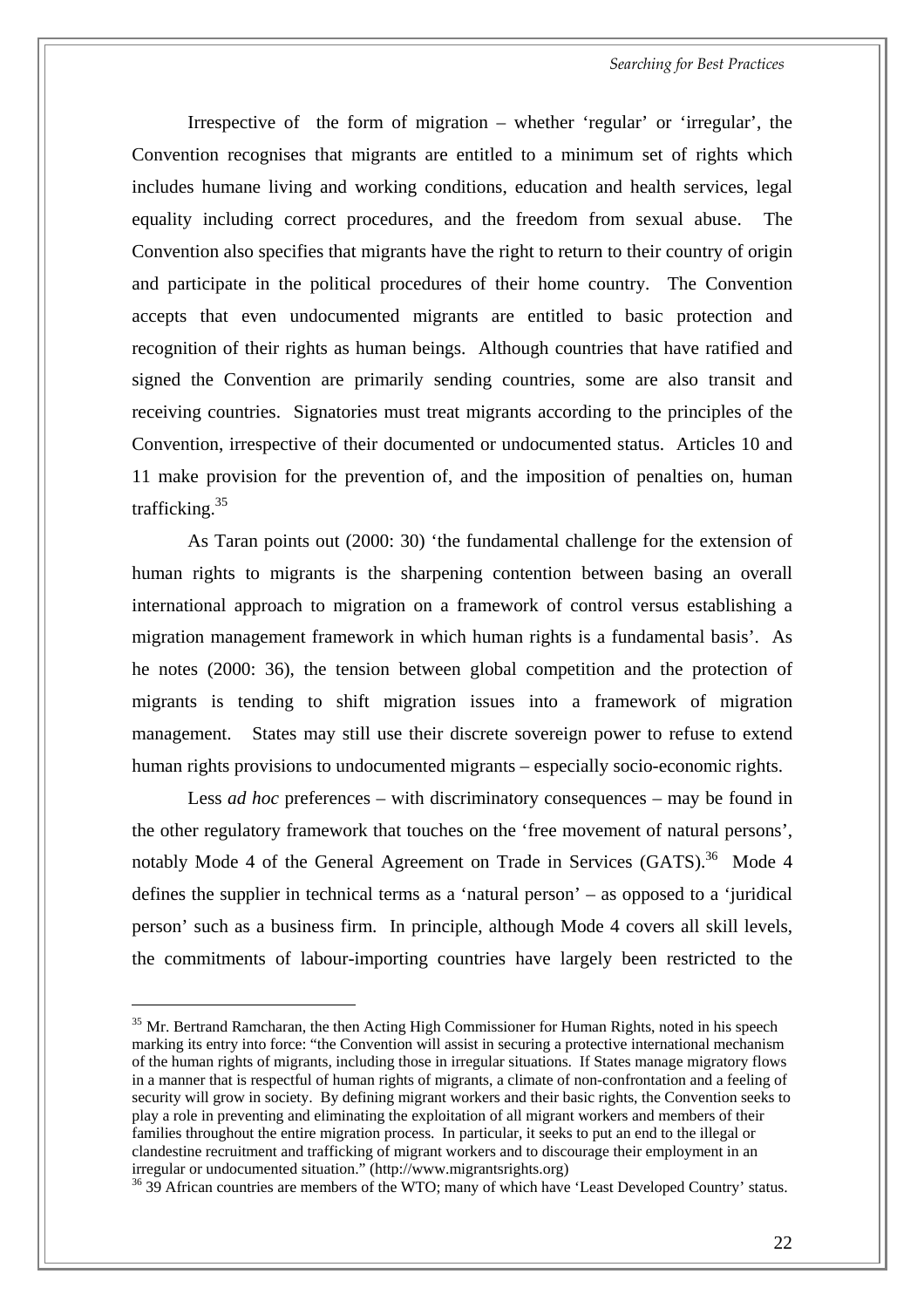highly skilled corporate sector (e.g. intra-corporate transferees, business visitors, consultants, or contract-suppliers) (Young and Hoppe,  $2003$ ).<sup>37</sup>

Mode 4 has raised considerable debate among high-income and lower-income countries about the implications for labour migration, immigration policy and border controls. High-income countries are concerned that full liberalisation of Mode 4 will facilitate permanent migration and unauthorised migration or open the borders to a 'flood' of unskilled and semi-skilled migrants[.38](#page-30-2) Lower-income countries are concerned that Mode 4 will facilitate 'brain drain' or, in reverse, a flood of highly paid consultants into their countries[.39](#page-30-3) The application of Mode 4 so far fails to address the hierarchy of labour relations in the service sector, leaving migrant workers in the lower skill strata more vulnerable to the risks of irregular forms of mobility where they are subject to the unruly practices of those who organise it. Providers of services in domestic care and in 'houses of pleasures' are without protection.

#### <span id="page-30-0"></span>**2.6 Concluding Remarks**

 $\overline{a}$ 

Judicial reforms in West and Central Africa have produced new legal resources to enhance human rights protection for trafficked persons. The emphasis on problems caused by the supply side appears one-sided. Overemphasis of the supply side can obliterate the dynamics on the demand side that have been brought to light by a number of grass-roots organisations.

More generally, the current framing of human trafficking for policy choices has tended to fragment the totality of human mobility as a process. This fragmentation has led to much tension around policy issues of public order, economic competition, efficiency and human vulnerability. Those concerned for public order purport that cross-border human trafficking reflects the weakening of states and local systems of governance. By contrast, those concerned with human vulnerability see the state as a key actor driven by plural interests and currently being stranded between three poles –

<span id="page-30-1"></span> $37$  Mode 4 was initially conceived by the experts as an instrument for trade liberalisation, primarily concerned with service provision linked to foreign direct investment (FDI). Negotiations have eventually covered other sectors not necessarily dominated by FDI – such as education, health, tourism, and information technology.

<span id="page-30-2"></span><sup>&</sup>lt;sup>38</sup> For example, as Young and Hoppe (2003) point out, the German position stresses that labour is not a commodity like any others and thus not negotiable under similar terms; labour has to be negotiated in the context of social rights and social protection.

<span id="page-30-3"></span><sup>&</sup>lt;sup>39</sup> Sands, Oonagh (2004) taken from Migration Policy Institute, Migration Information Source, at <http://www.migrationinformation.org/Feature/display.cfm?id=231>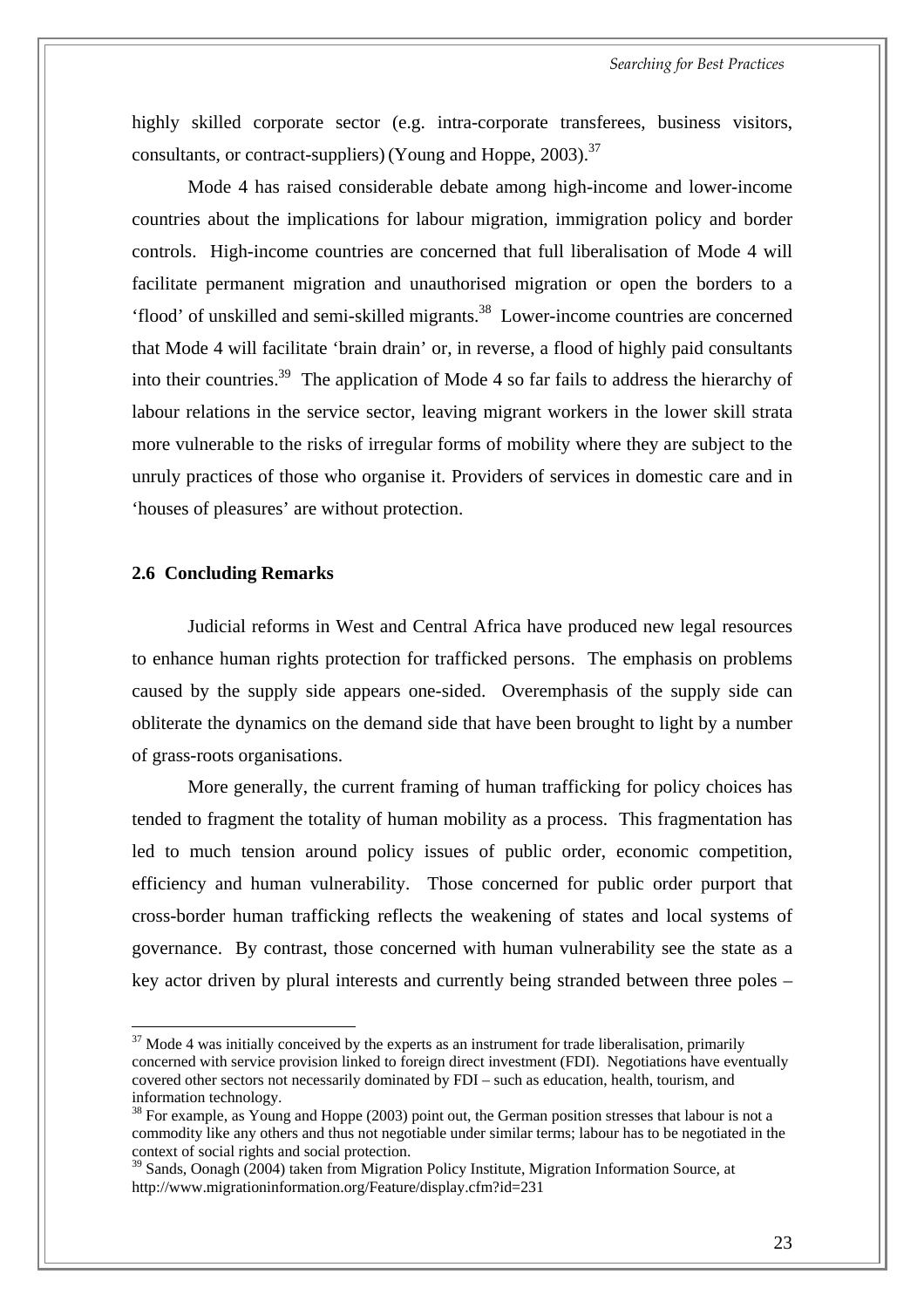crime control, human rights protection, and economic efficiency – in an era of global competition. To avoid human rights from being overridden by other interests it is important that those three regulatory regimes concerning human mobility are treated as three dimensions of an interconnected whole. A migration management framework is now emerging as a new approach for protecting both the interests of states and the protection of the human rights of the migrants included in the frameworks of policy negotiation. The fate of those excluded from such frameworks remains in the hands of the Palermo Convention and its Trafficking Protocol.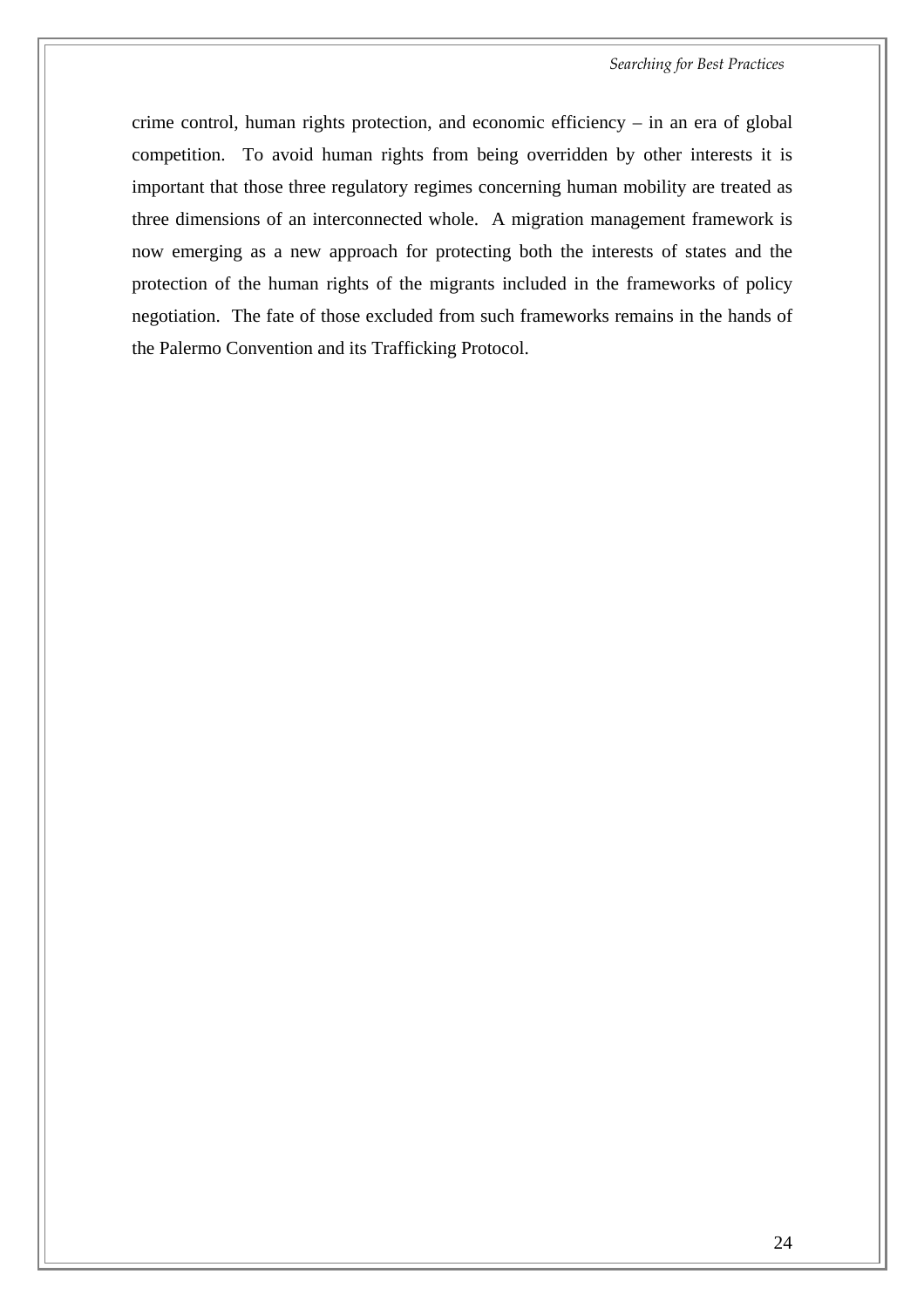# <span id="page-32-0"></span>3

## **Epistemic Communities and Best Practices: With a Hammer in One's Hand, Everything Appears as a Nail**



This chapter enter the terrain of social epistemology and traces the ways international organisations have differently woven their perspectives on human trafficking along specific themes, notably human rights, migration, and crime. Far from being exhaustive in scope and depth, our attempt is but a first step towards locating areas in which a shared understanding of the problem be gradually fostered. Our data consist of ideas expressed in policy documents and information materials from the websites of a number of governmental, inter-governmental, and non-governmental This chapter enter the terrain of social epistemology and international organisations have differently woven their perspectrafficking along specific themes, notably human rights, migration, as being exhaustive in scope and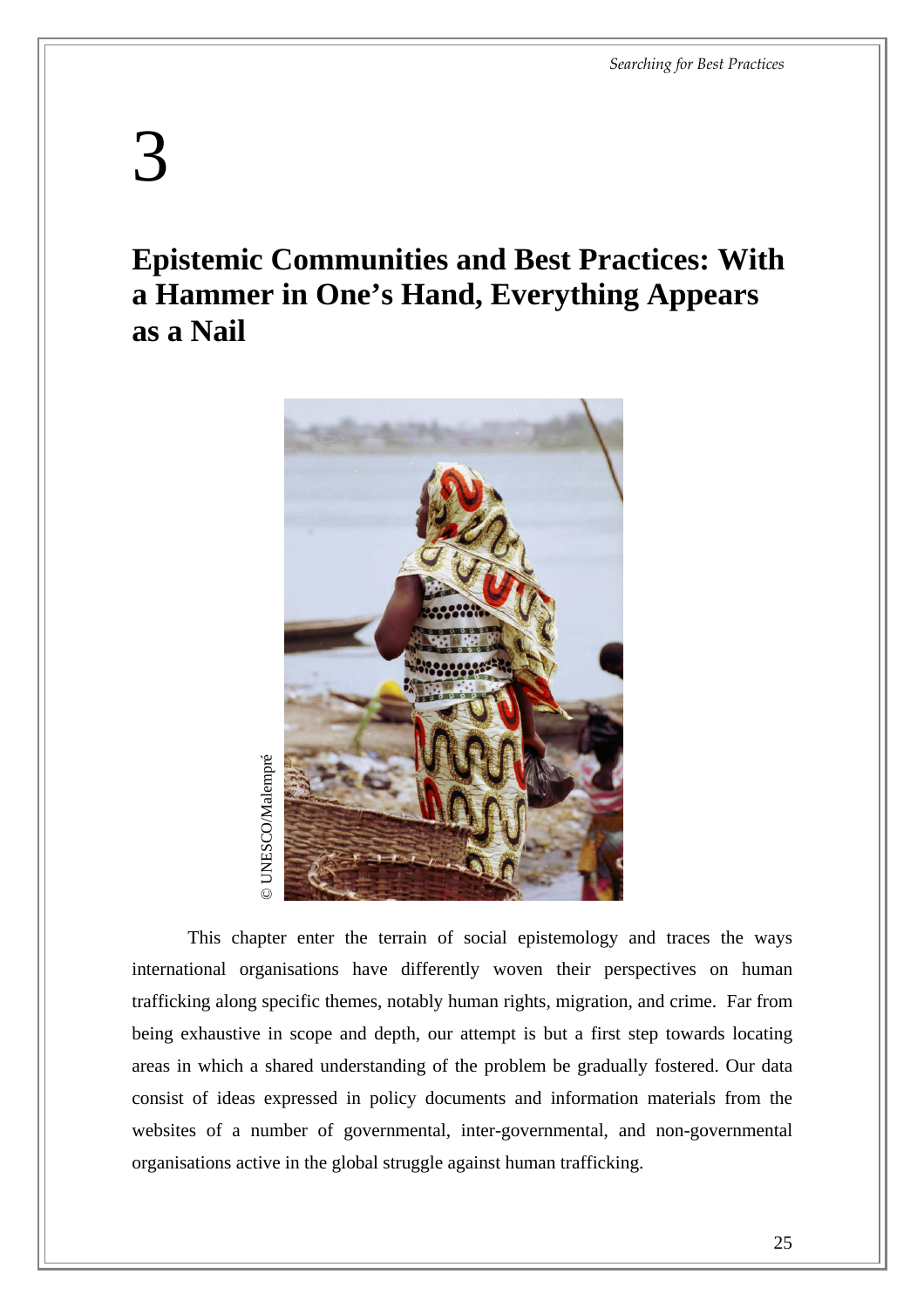<span id="page-33-0"></span>We begin with a conceptual discussion, emphasising the need to come to terms with the normative assumptions underpinning BP and the socio-political terrain of application. We then contrast a selected number of approaches adopted by a number of epistemic communities and illustrate how similarities and differences are translated in policy agendas. We present some examples of BP to highlight diverse norms of assessment and the need for a more egalitarian approach to knowledge construction and standards of evaluation.

#### **3.1 The Concept of Best Practice and Social Epistemology**

Referring to the UN Centre for Human Settlements (UNCHS) database on Best Practices, Øyen (2002:16) tells how the concept supplies practical ways of partnership between communities, governments and the private sector to improve governance, eradicate poverty, provide access to shelter, land and basic services, protect the environment and support economic development. Defined by the international development community as an attempt to integrate internationally agreed norms in the discourses and ways of functioning of state and non-state actors,  $40$  the concept and its introduction as a tool for the design of development intervention signify a shift of emphasis regarding learning – from learning being receiving-from- above to a form of horizontal learning: experimenting and accumulating knowledge through engaging with the daily experiences *in situ*. Such a shift carries significant epistemological implications requiring attention.

Behind every practice and its dissemination exists a relationship between two or more knowledge systems that may not necessarily share the same beliefs and values.<sup>41</sup> Attempts to promote a horizontal form of learning need to consider the context of social action and participating individuals or collective entities as 'knowing and practising subjects'. Given that actions are guided by worldviews and values which shape

<span id="page-33-1"></span> $40$  Non-state actors include organisations in civil societies as well as private enterprises.

<span id="page-33-2"></span><sup>&</sup>lt;sup>41</sup> Truong's field work in Vietnam in Tuyen Quang Province in 1999 revealed the problem of nonpermeability of agricultural knowledge in extension activities. For some time, ethnic minorities in the highlands continued to plant three corn seeds even though they were using High-Yielding varieties (HYV). In their traditional local knowledge, planting three seeds is a matter of security – assuming that at least one of them will grow. Because extension workers believed that household heads – the men – who received the training would transmit the knowledge on HYV to their wives who planted them, no effort was made to monitor men's practices after they left their training sessions at the research centre. After discovering the problem, extension workers organised training sessions in the field directly with those who farm (including women) to alter their belief on the necessity of this specific security practice when using the HYV seeds. This example shows that knowledge from research centres cannot be applied unless the knowledge behind quotidian practices of local users is also addressed.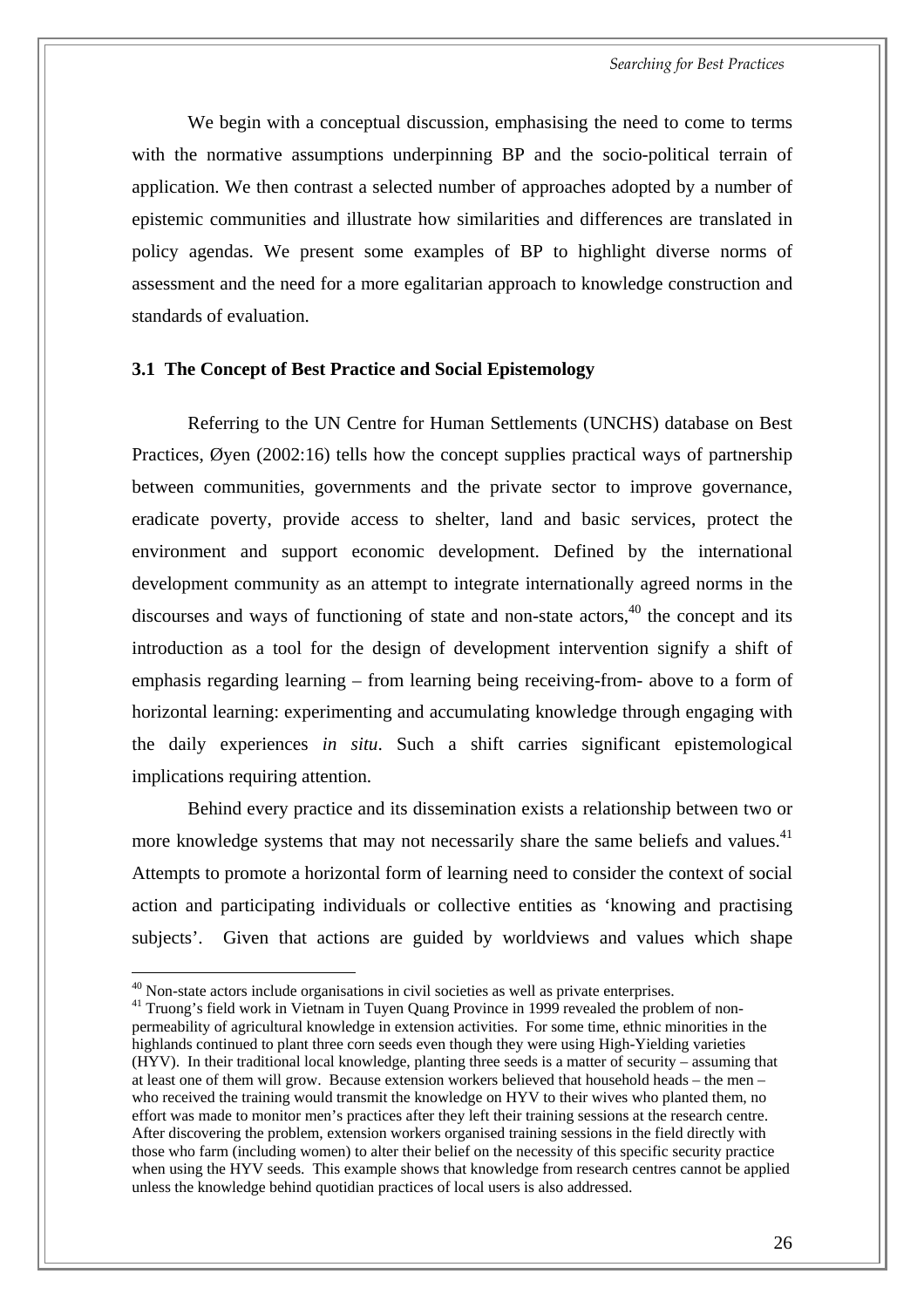motivation and behaviour, applying what is designated as BP does not occur on a neutral terrain, but on one where different values systems and motivation may blend, compete or clash with one another.<sup>42</sup> A horizontal form of learning therefore requires an extension of the view of epistemology (as the veracity of claimed knowledge) beyond the confines of the academia, laboratories and research centres to accommodate the politics of knowledge in daily life.

Institutions and rules governing a particular policy domain and sites of implementation mediate BP. Neither the administrative characteristics nor the internal culture of implementing organisations can be ignored (Kabeer, 2001). The negotiation of administrative procedures and the validation of the 'known' as well as the status of the 'knower' in daily functioning play an important role in shaping practices. For example, despite their endorsement of UN CRC, institutions catering to the needs of asylum-seeking minors who migrate independently must administer their activities in ways that abide by governments' principles and regulations. Research findings show that a criterion for 'return' adopted by some countries in Western Europe has shaped practices which defy the objective of UN CRC. The policy involves the classification of some countries in transition, from a situation of conflict to one of post-conflict, as being 'safe for return' – verifiable by the existence of orphanages or relief agencies. Asylum-seeking minors from countries classified as 'safe for return' may apprehend their personal 'safety' differently from the norms of safety recommended by the above administrative criterion, yet cannot be assisted by civic organisations to claim their right to protection by the host state. Minors who are unable to validate their knowledge about their insecure conditions in their country of origin often disappear to unknown destinations, without the knowledge of institutions who act as their guardian (Schutte, 2003).

Assessing BP therefore cannot stop at the level of mere techniques and tools shown to perform effectively. Such an exercise should consider the links between a technique of doing things with its implicit worldview (including its inherent norms of validity) as part of the consideration on what may be categorised as 'best'. BP in

<span id="page-34-0"></span> $42$  Truong (1999) suggests that if we place knowledge in a matrix of everyday activities, what emerges is a network of different knowledge systems from which people choose (consciously or unconsciously) to guide their action. The co-existence between western medicine and other ways of curing illness in Asian societies is a case in point. Each way is derived from a particular vision of the body – as a body mass or as networks of energy-flow governed by specific nodal meridian points. Each system helps solve a specific range of problems, but neither can solve all problems.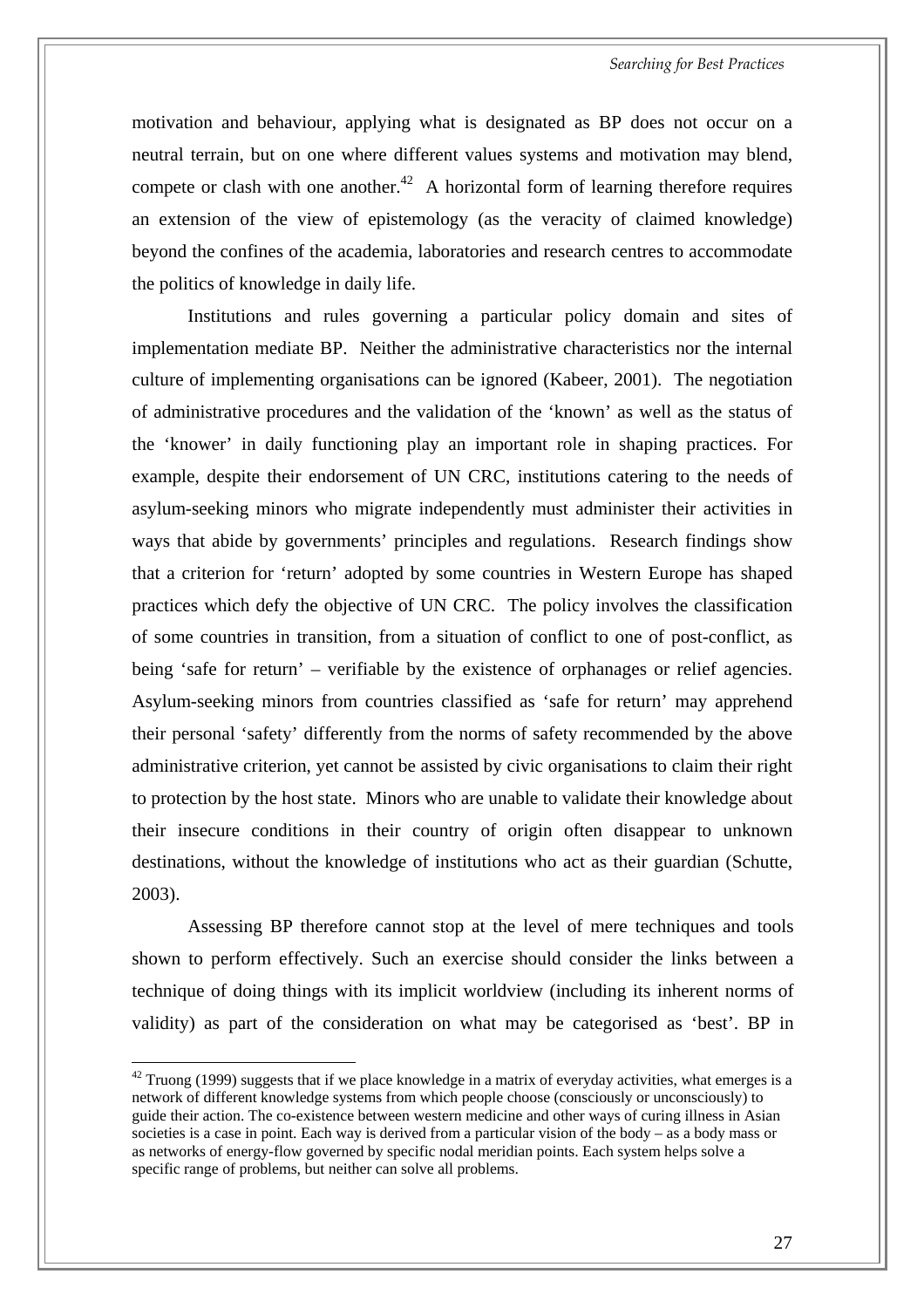<span id="page-35-0"></span>international cooperation seeking to enhance the human rights protection of trafficked persons involves several dimensions of contesting knowledge – including the administrative dimension of a policy and the means of validating outcomes, the socioanthropological dimension of social entities designated as target groups and the interpretation of their needs. It is therefore important to find ways to resolve administrative tension as well as to bridge the gaps of knowledge that exist within an epistemic community (e.g. child-focussed) and between two or more such communities (crime-focussed or poverty-focussed).

#### **3.2 Epistemic Communities, Risks and Deference**

#### Epistemic Communities

"An epistemic community is a network of professionals with recognized expertise and competence in a particular domain and an authoritative claim to policy-relevant knowledge within that domain or issue-area. Although an epistemic community may consist of professionals from a variety of disciplines and backgrounds, they have (1) a shared set of normative and principled beliefs, which provide a value-based rationale for the social action of community members; (2) shared causal beliefs, which are derived from their analysis of practices leading or contributing to a central set of problems in their domain and which then serve as the basis for elucidating the multiple linkages between possible policy actions and desired outcomes; (3) shared notions of validity - that is, intersubjective, internally defined criteria for weighing and validating knowledge in the domain of their expertise; and (4) a common policy enterprise - that is, a set of common practices associated with a set of problems to which their professional competence is directed, presumably out of the conviction that human welfare can be enhanced as a consequence." (Peter Haas, 1992:3)

To trace the formation of communities of 'knowers' and their social interaction with policy-making bodies and with each other the concept of epistemic communities appears useful. Haas (1992) defines epistemic communities and their role in problemsolving in the context of international cooperation in terms of commonality of beliefs, notions of validity and policy enterprises. They are carriers of scientific knowledge into the policy field: 'channels through which new ideas circulate from societies to governments as well as from country to country' (Haas, 1992a: 27). Because of the knowledge they have, epistemic communities are able to penetrate government departments and make their ideas part of policy. Epistemic communities operate only in fields of policy where science is significant. In the field of human rights, for example, Haas believes that there is no epistemic community.<sup>[43](#page-35-1)</sup>

Haas' perspective is useful for locating and defining the social formation of discourse and practices against human trafficking and the affiliated societal agents, but

<span id="page-35-1"></span><sup>43</sup> <http://globetrotter.berkeley.edu/people/Haas/haas-con3.html>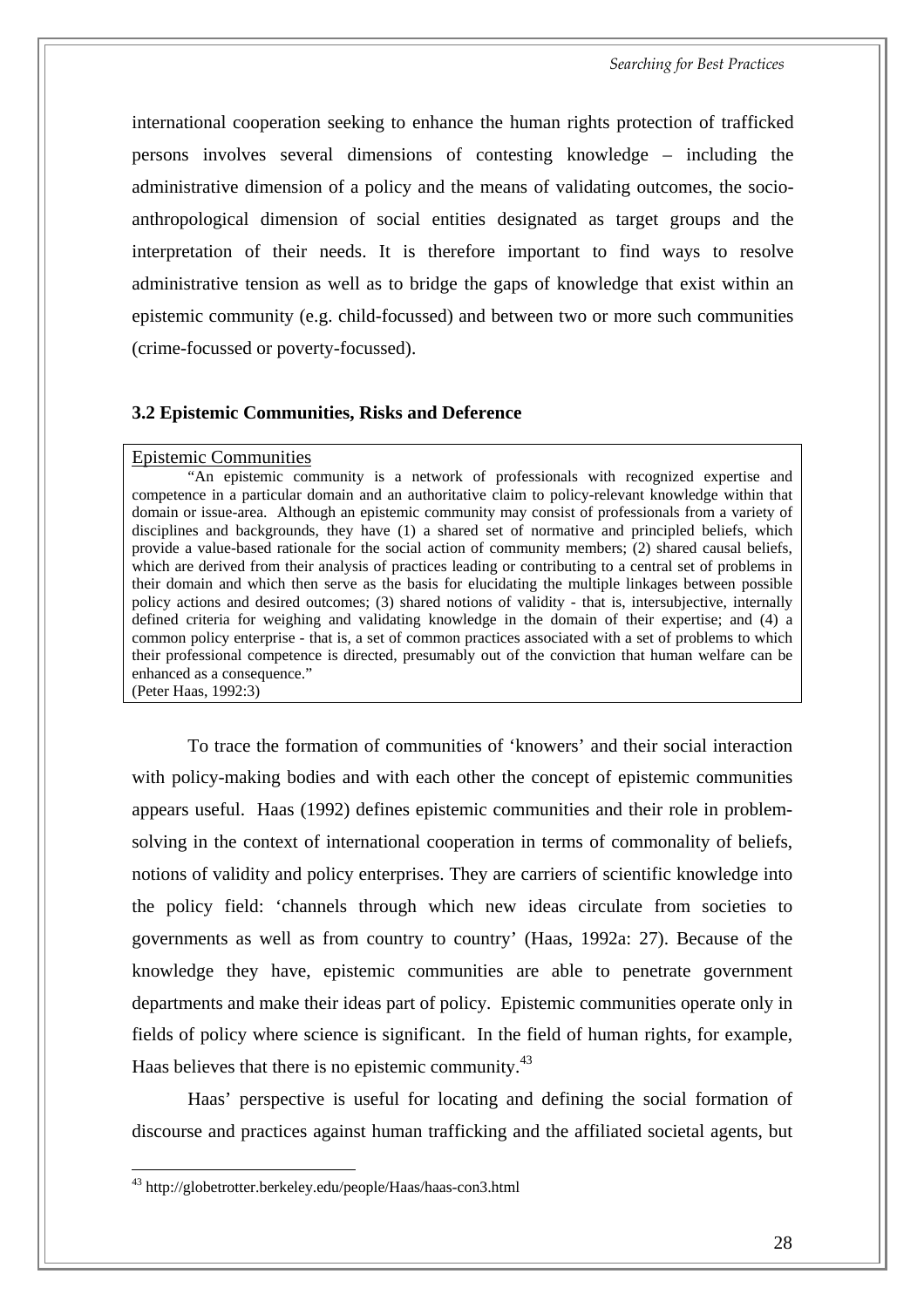his usage of the term epistemic community requires some revision for a number of reasons. Both human rights legislation and the study of its implementation constitute a body of scientific knowledge in the humanities and the social science. Amartya Sen (2004: 354-356) suggests that human rights may be seen as 'pronouncements in social ethics, sustainable by open public reasoning. They may or may not be reflected in a legal framework through specific "human rights legislation", but there are also other ways of implementing human rights (including public recognition, agitation and monitoring)'. All these activities are mediated through a variety of forms of local knowledge and institutions. Hence their analysis requires a view on epistemology that can address the politics of everyday knowledge.

Organisations such as Anti-Slavery International, Coalition Against the Trafficking in Women (CATW), Global Alliance Against Trafficking in Women (GAATW), Human Rights Watch (HRW), Amnesty International (AI) and End Child Prostitution, Child Pornography and Trafficking of Children for Sexual Purposes (ECPAT) have been active in laying the ground work for governments' acceptance of human trafficking as a global reality. Although the concern for the protection of the rights of trafficked persons is shared, tension may be noted with regard to the relative emphasis each organisation accords to causal relationship (gender, class or ethnicity) and how they view the process of recovery. Public policy circles tend to view some organisations as more 'politically' correct than others and therefore are more inclined to defer knowledge authority to them. $44$ 

Buchanan (2004) offers the concepts of epistemic deference and risks in moral action. He coins the term 'epistemic deference' to mean the reliance on certain persons and institutions as knowledge authorities. Epistemic deference is inevitable because individuals and institutions depend on each other for information and knowledge to guide their action. Epistemic deference can be a risky venture, in the sense that all institutions and persons are capable of being a source of error, or of holding partial beliefs while aspiring for holistic representation. Democratizing the claims to know, and ensuring participatory methods in horizontal learning processes, should serve to

<span id="page-36-0"></span><sup>&</sup>lt;sup>44</sup> For example CATW derives its influence from its abolitionist position shared by many governments. By contrast GAATW resists repressive measures and seeks modification in the process of recovery that can be seen as sanctioning sex work, and thus their approach seen as controversial.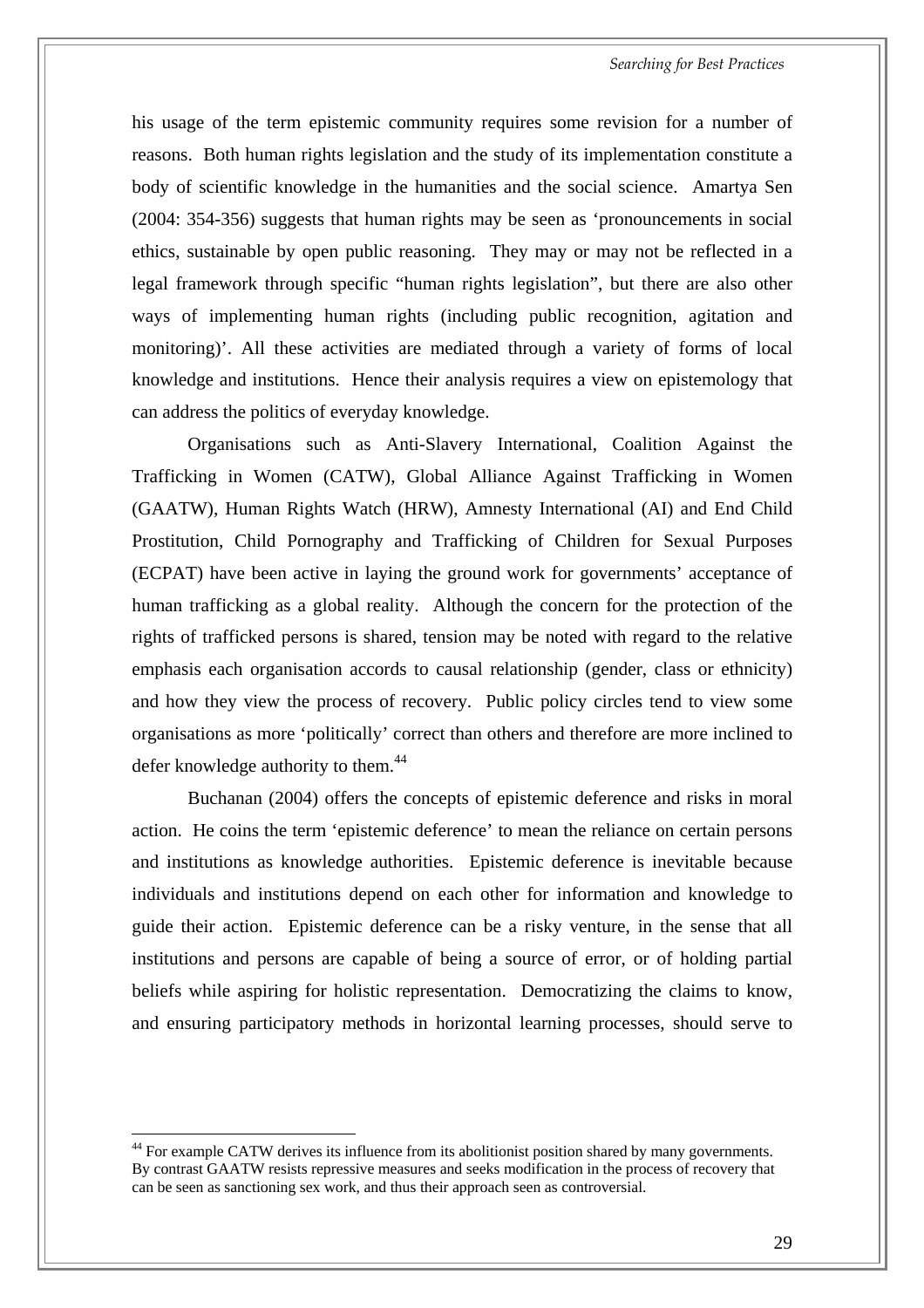minimize both the partiality of accounts of reality and the risks of transferring such accounts into action.<sup>45</sup> We cannot ignore the purpose of cautious deference.

#### **3.3 Epistemic Communities and The Human Trafficking Policy Agenda**

The United Nations and its specialised agencies have played a leading role in encouraging efforts to foster collaboration between different epistemic communities to implement international conventions protecting the rights of trafficked persons. Bound as they are by their mandates, internal culture, networks of like-minded professionals and partners, UN organisations tend to display policy profiles that manifest differences of emphasis and representation of the social worlds of human trafficking[.46](#page-37-1) Within the United Nations system there are differences of perspective, policy agenda and cooperation with the non-state sector. UN specialised agencies are channels through which new ideas circulate from country to country and shape local practices. In this sense, these agencies also act as epistemic communities apart from being policy-making bodies.

In this study, we focus our analysis on a couple of agencies, keeping in mind that the groups included in this section are not all inclusive.<sup>47</sup> The following section illustrates how the International Labour Organisation (ILO) and the United Nations Children's Fund (UNICEF) address the human rights of trafficked persons including children. We contrast different approaches to migration adopted by the ILO, the International Organisation for Migration (IOM) and the United Nations Educational,

<span id="page-37-0"></span><sup>&</sup>lt;sup>45</sup> As market principles increasingly extend over the field of policy research, unless certain conditions are ensured such rules may reduce rather than enhance the effectiveness of liberal institutions in mitigating epistemic risks. Buchanan proposes four such conditions: 1) tolerance and encouragement of free exchange of information and ideas; 2) creation and sustenance of an epistemic division of labour; 3) constraining epistemic reliance on experts by (a) merit-based competition for expert status and (b) appropriate limits on epistemic deference imposed by a broadly-based critical attitude of epistemic egalitarianism; 4) producing, preserving and transmitting the most practically important non-erroneous beliefs (Buchanan, 2004: 101).

<span id="page-37-1"></span><sup>&</sup>lt;sup>46</sup> In the middle of 2004 the United Nations Office of Drugs and Crime put together a compendium of the activities of various international organisations addressing human trafficking and organised a meeting among these groups to discuss the areas of collaboration and gaps in coordination.

<span id="page-37-2"></span><sup>&</sup>lt;sup>47</sup> Among the other actors fighting human trafficking are national governments, the Office of the High Commissioner for Human Rights (OHCHR), Organisation for Security and Cooperation in Europe (OSCE), United Nations Development Programme (UNDP), United Nations Interregional Crime and Justice Research Institute (UNICRI), United Nations Development Fund for Women (UNIFEM), and the United Nations High Commissioner for Refugees (UNHCR).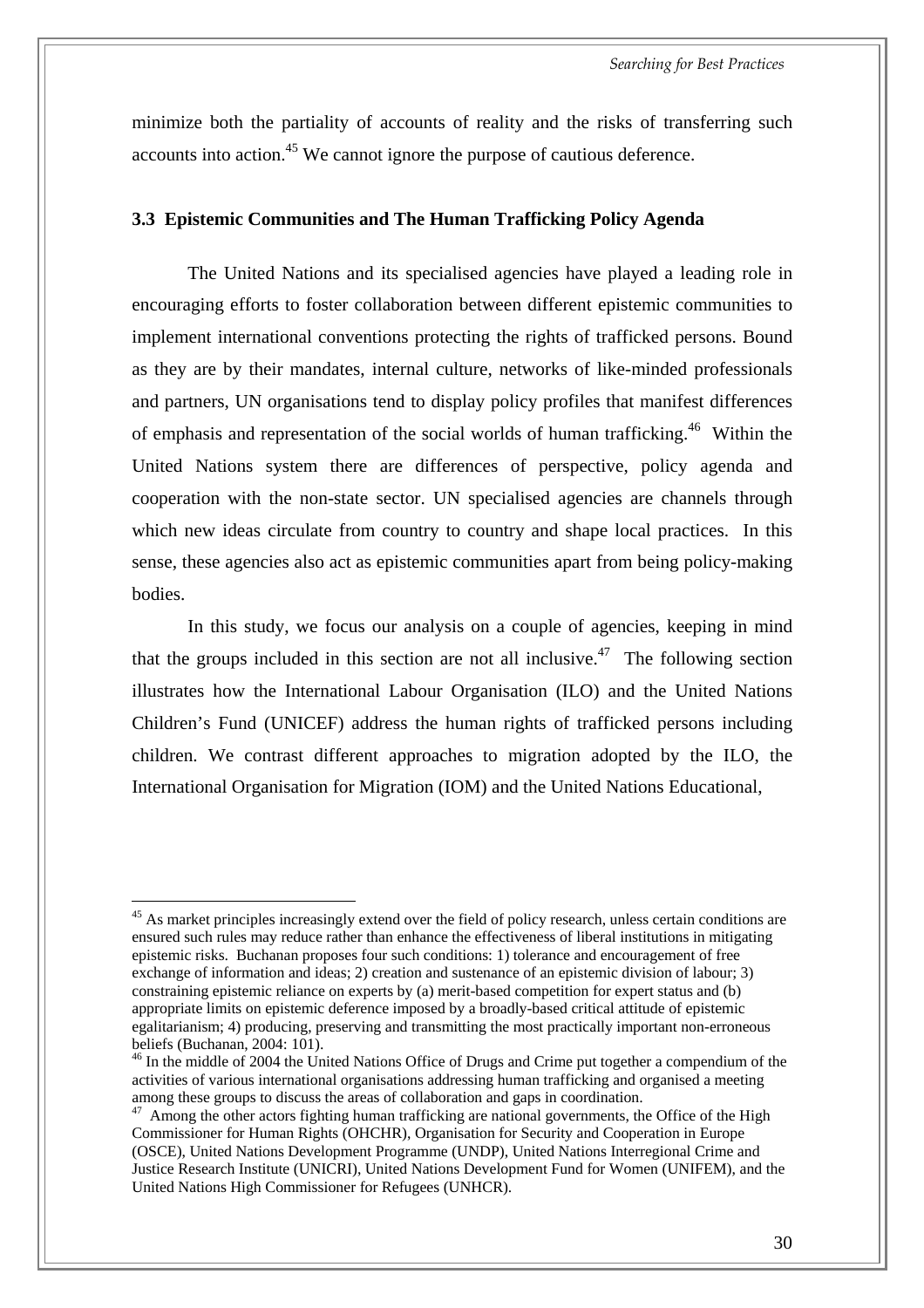Scientific and Cultural Organisation (UNESCO) to highlight key areas of policy tension in need of resolution. An observation on crime control at international level engineered by the Department of United States of America (US State Department) on the one hand and the United Nations Office on Drugs and Crime (UNODC) on the other hand is also included.

#### 3.3.1 Human Rights

The human rights theme is the central concern of all epistemic communities working on human trafficking. Two frames for human rights issues can be discerned. One uses the definition of human trafficking by the Trafficking Protocol for trafficked persons, and the other follows the lines of socio-economic rights – taking the identification of poverty, gender, vulnerability and ethnic identity as causal factors.

The International Labour Organisation (ILO) whose original mandate is to protect the rights of organised labour, has extended this mandate in the last decade to cover the rights of women, children and indigenous labourers in the informal sector. Its mandate is to 'promote social justice as the foundation of international peace, specifically by articulating and supervising fundamental human rights in the world of work.<sup>48</sup> Throughout its standards-related work, the ILO has dealt with the issue of human trafficking in relation to forced labour, to the abuse of migrant workers – particularly where certain sections of society such as women or indigenous peoples are affected – and to its being one of the worst forms of child labour.<sup>[49](#page-38-1)</sup>

The ILO International Programme on the Elimination of Child Labour (ILO-IPEC) was created in 1992 to address specifically issues of child labour and child trafficking. ILO-IPEC conducts action-research on child trafficking. The knowledge is used to support the efforts of governments, workers' and employers' organisations and civil society in the prevention of trafficking, in the rescue, repatriation and restoration of the rights of trafficked persons.

Prior to the entry into force of the ILO Convention 182 in 1999 on the Worst Forms of Child Labour, ILO had been addressing child trafficking in the context of migrant workers in the framework of the ILO Convention 29 on Forced Labour. ILO

<span id="page-38-0"></span><sup>48</sup> <http://www.ilo.org>

<span id="page-38-1"></span><sup>49</sup> Coordination and cooperation with United Nations Children's Fund (UNICEF), International Organization for Migration (IOM), and United Nations Office for Drugs and Crime (UNODC) in certain projects.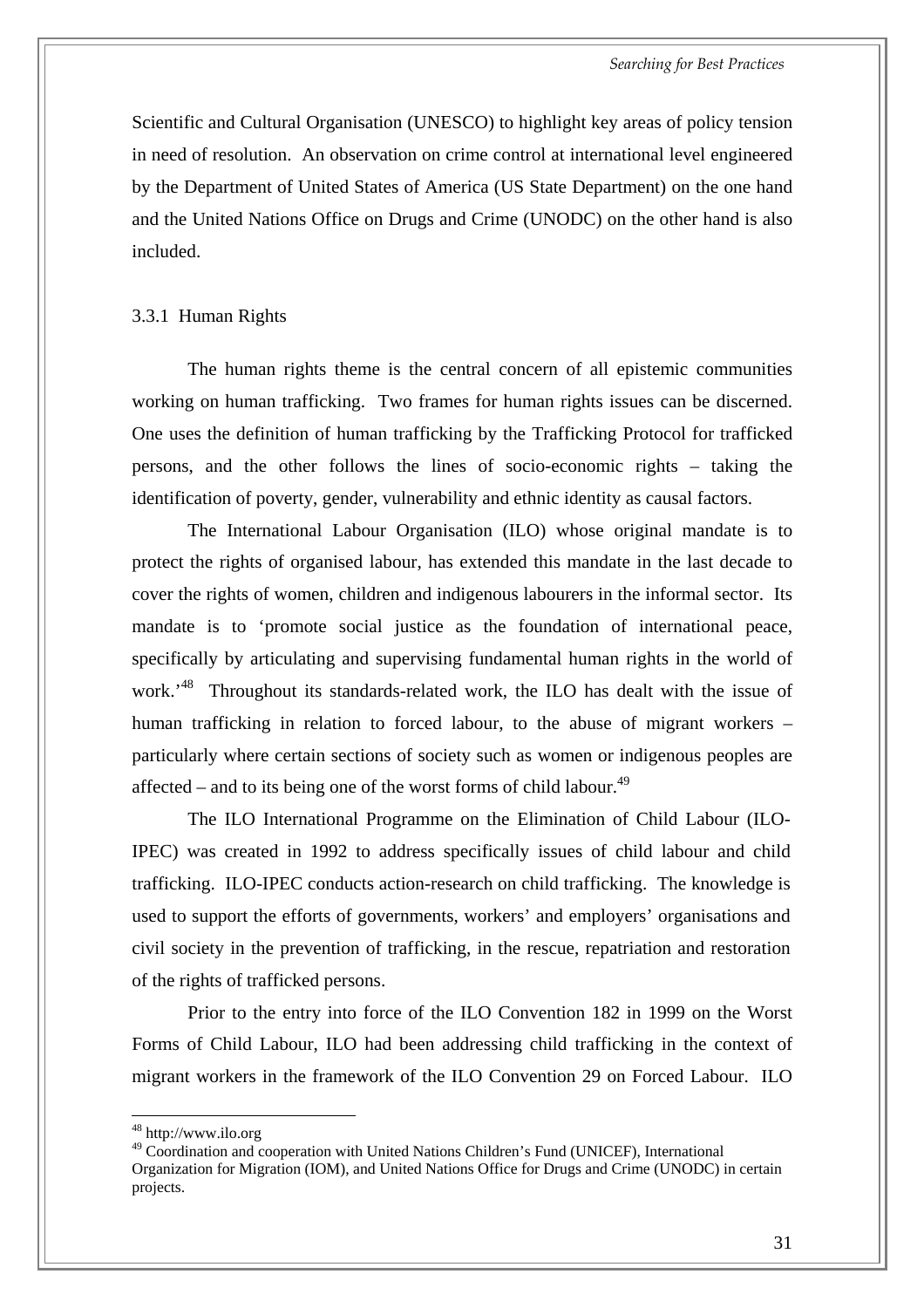Convention 182 views child trafficking as a practice similar to slavery, subject to elimination. Today there are 150 ratifications for this convention, 47 of which are from Africa – the fastest pace of ratification since ILO was founded in 1919. The UN Convention of the Rights of the Child (UNCRC) also guides ILO work.

ILO-IPEC's mandate intersects with that of the United Nations Children's Fund (UNICEF) whose approach to children's rights extends beyond the world of work to cover the entire social universe of childhood. Recent reports by the UNICEF Innocenti Centre covers trafficking of women and children in over fifty African countries<sup>50</sup>. The Centre hosts a child trafficking research hub, dedicated to data collection, knowledge transfer and the development of methodologies related to research on child trafficking.<sup>[51](#page-39-1)</sup>

UNICEF recognises child trafficking as a global problem and draws its standpoint from the UNCRC. It views trafficking of children as a fundamental violation of children's rights. It recognises the links between child trafficking with a wide range of problems such as criminal activity and corruption, birth registration, child labour, discrimination, armed conflict, juvenile justice and gender-based practices such as early marriage. Thus, UNICEF accords greater emphasis on the link between children's rights, the social worlds of childhood and development.

 Both organisations accept poverty and human vulnerability as root causes of trafficking. They also share a particular attention to poverty reduction and children education. Whereas UNICEF emphasises education as training for children's life skills, and monitoring of the rates of school dropout and abuses at the local level, ILO-IPEC emphasises the provision of quality education, skills training and job creation, being more concerned as it is with issues of the labour market than issues of childhood in school systems. UNICEF lobbies for child-focussed poverty reduction interventions and governments' commitment to education.

All UN agencies cooperate in lobbying for the strengthening of legislation and law enforcement to protect the rights of trafficked persons. UNICEF appears more concerned with 'the recovery and reintegration of trafficked persons', whereas ILO-

<span id="page-39-0"></span><sup>&</sup>lt;sup>50</sup> Reports include "Child Trafficking in West Africa: Policy Reponses" (2002) and "Trafficking in Human beings, Especially Women and Children in Africa" (2003-2004).<br><sup>51</sup> Innocenti Child Trafficking Research Hub: [http://www.childtrafficking.org;](http://www.childtrafficking.org) UNICEF Innocenti

<span id="page-39-1"></span>Research Centre website: [http://www.unicef-icdc.org.](http://www.unicef-icdc.org)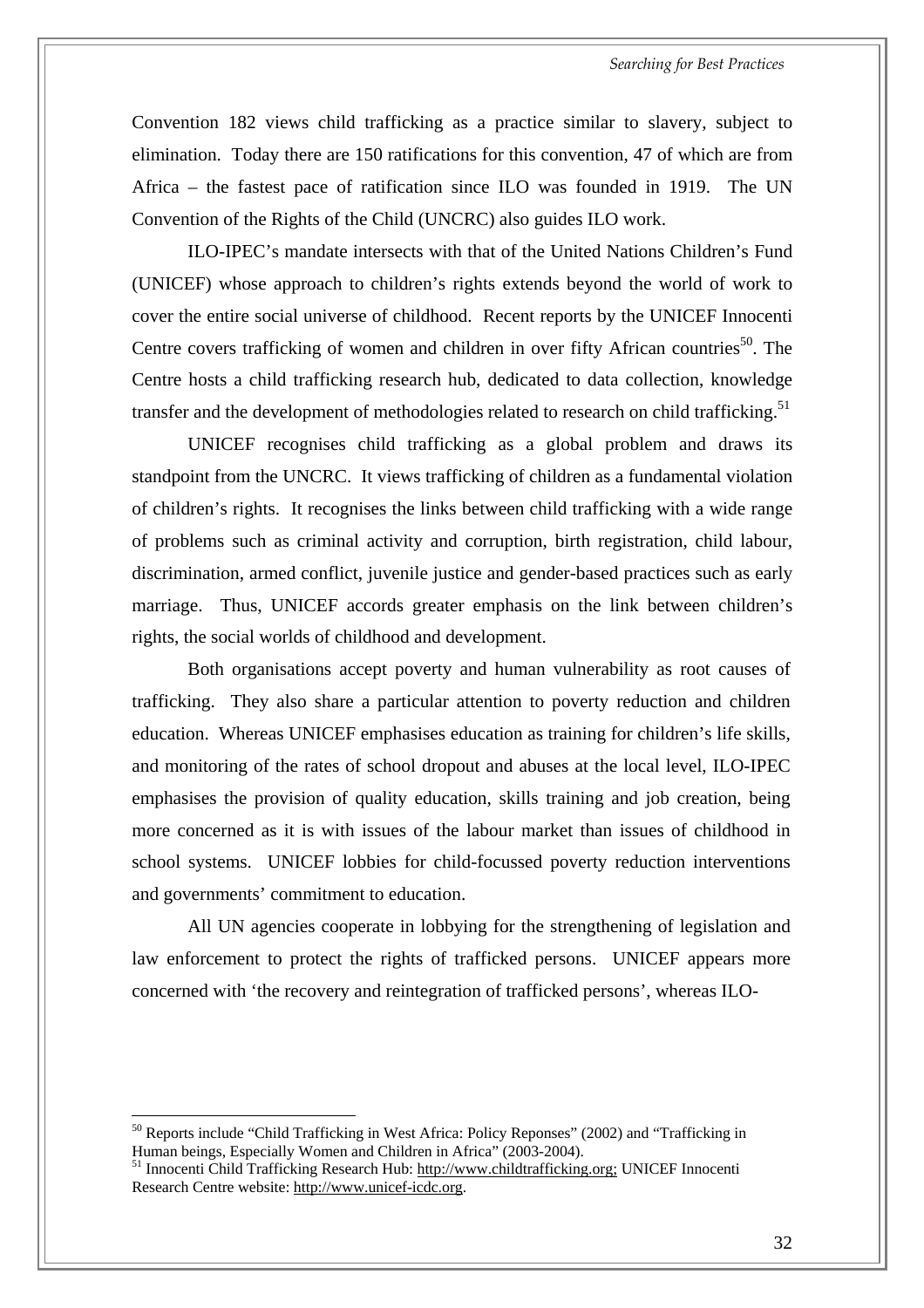*Searching for Best Practices* 

IPEC exhibit a more pronounced profile on the rescue, repatriation, and restoration of the rights, of trafficked persons, the prosecution of offenders through the strengthening of the judiciary and police. Action at the sub regional level reinforces its in-country programmes, as the organisation believes that concerted action is needed in both sending and receiving countries to stop child trafficking that occurs across borders.

In comparison it is fair to say that both UNICEF and ILO have extended or adjusted their mandates to address human trafficking as a sociological problem in order to enhance the protection of the rights of trafficked persons through legal measures. Adhering to its original mandate, ILO derives its approach to human trafficking from the norms, values and standards of the world of work, now extended to cover the rights of vulnerable groups in exploitative work conditions – including women and children. Similarly, UNICEF derives its child trafficking approach from the sociology of childhood and the conditions for its development and therefore appears to have given emphasis to the Convention on the Rights of the Child more holistically. The world of childhood in the purview of UNICEF covers an array of cultural practices and a variety of institutions such as family, school, places of incarceration and militia. Diverse sites of social power undermining children's rights – other than the workplace – constitute its key areas of concern. Consequently, at the risk of over simplification, we may observe that UNICEF is more embedded in the cultural rights of children as a social group, whereas ILO maintains its focus on socio-economic rights of children as a vulnerable group.

#### 3.3.2 Migration

From the standpoint of the world of work the ILO posits the belief that 'legal labour migration channels contribute to both reducing trafficking in children and women and the smuggling of migrants' (ILO, 2002:12-13). A combination of migration policy with the labour market framework – supported by standards-based labour and human rights – constitutes the core of its activities on undocumented migrant workers. Its 'Special Action Programme to Combat Forced Labour' addresses issues of forced labour (in relation to irregular migration and human trafficking) in consultation with representatives of workers' organisations and academic resource persons.

ILO considers a global strategy for the protection of migrant workers led by trade unions as an important goal. It promotes the ratification of Conventions 97 and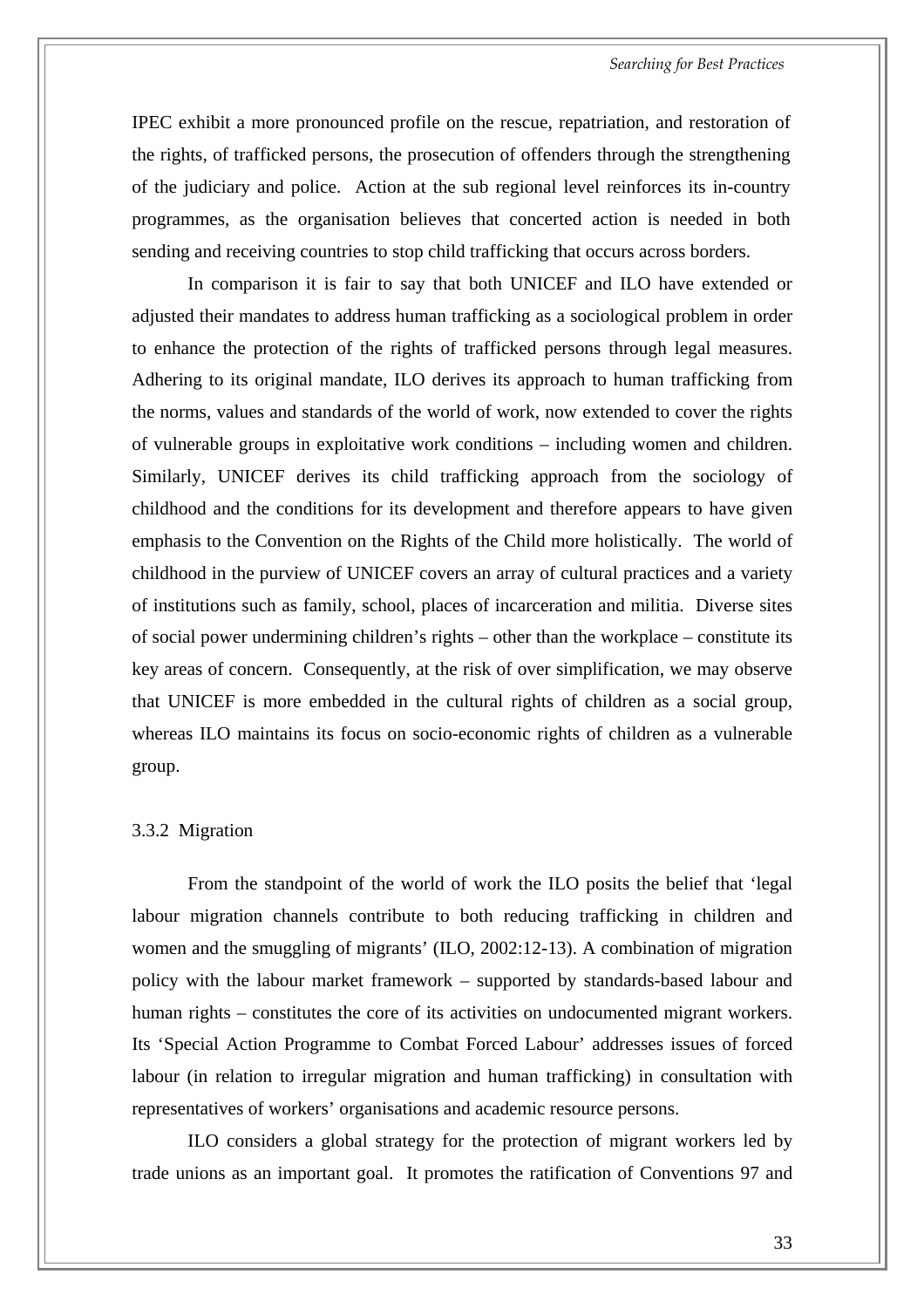143 on migrant workers, as well as the International Convention on the Protection of the Rights of All Migrant Workers and Members of their Families. In a number of industrialised countries ILO cooperates with unions which have opened their membership to undocumented migrant workers, and with those who work closely with the '*sans papiers*' movement to provide assistance to undocumented workers to achieve a legal status (ILO, 2003).

By contrast, the International Organization for Migration (IOM) is required – *per pro* its mandate – to protect 'humane and orderly migration from the perspective of 'migration management'.<sup>52</sup> The organisation has played a leading role of intellectual leadership on migration studies. Based on the explicit definition of various terms such as recruitment and deception and in line with the Trafficking Protocol, IOM identifies the technical differences between trafficking and smuggling. Owing to the complexity of human trafficking requiring concerted action by different organisations, IOM specifies the existence of 'a variety of bodies that seek to address it, including governments, NGOs, police and migration authorities. Each will define the problem from the perspective of its own mandate.<sup>53</sup>

IOM has integrated concerns for the protection of migrants through its efforts to address trafficking (research and direct assistance) and to conduct information campaigns about the risks of unauthorised migration (Taran, 2000). The IOM webpage maps out its policies and specifies the different ways of understanding migration and human trafficking.<sup>54</sup> Human trafficking is framed as an issue of concern since 'it poses a migration management problem to governments of sending countries as well as transit and receiving countries, because orderly migration and several types of national legislation, including migration legislation, are violated.' This approach to human trafficking hinges on the concept of public order and lack thereof.

The organisation policy objectives inevitably bear conflicting interests. On the one hand it seeks to protect trafficked migrants and would-be trafficked migrants from abuse. On the other hand, it also considers human trafficking a violation of the

<span id="page-41-0"></span>

<span id="page-41-2"></span><span id="page-41-1"></span>

<sup>&</sup>lt;sup>52</sup> See www.iom.int/en/who/main\_policies\_trafficking.shtml.<br><sup>53</sup> ibid.  $^{54}$  These wavs of understanding include the contexts of (1) gender, (2) economics, (3) development poverty induced, (4) health, (5) human rights, (6) state sovereignty, (7) migration.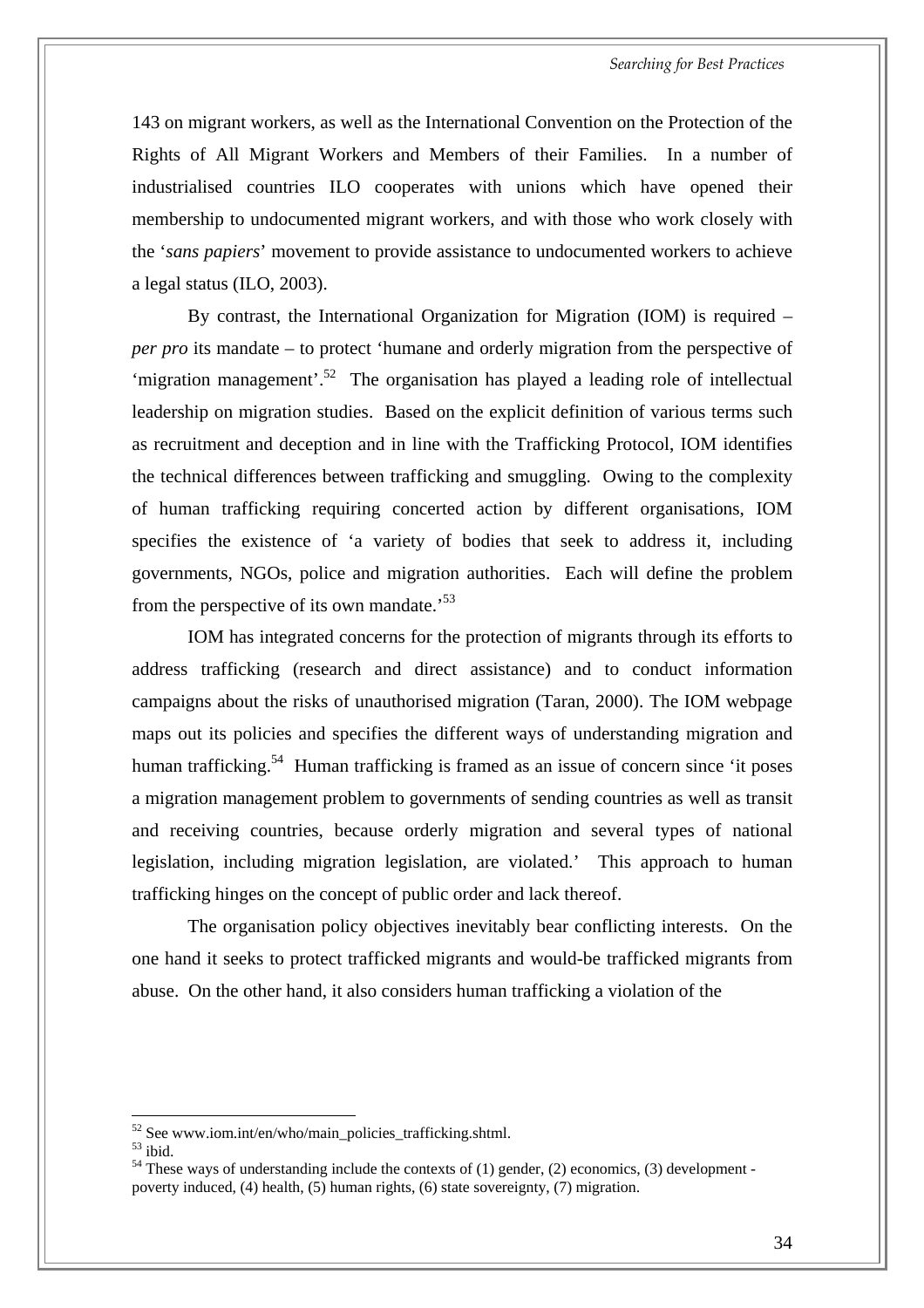*Searching for Best Practices* 

principle of sovereignty, hence is ready to consider the state as a victim of unruly practices of migrants. Tension emerging from application of policy principles reflects the practical difficulty of applying norms used to categorise migrants, and raises doubt about the possibility of migration management in a situation of shifting international norms.<sup>55</sup> Human rights organisations such as Human Rights Watch and Amnesty International – and others – have criticised IOM for its greater focus on 'orderly migration' and 'voluntary return' of trafficked people, asylum seekers, and refugees rather than protecting the human rights of trafficked persons, refugees and displaced people[.56](#page-42-1)

The International Migration Programme of the United Nations Educational, Scientific and Cultural Organisation (UNESCO) has the central objective to promote the respect for the human rights of migrants, and to contribute to peaceful integration of migrants in society.<sup>57</sup> To fulfil this general goal the programme seeks to achieve five objectives, as follows: (1) increase the protection of human rights of migrants, (2) improve national policies to handle the impact of migration on society, (3) promote the value and respect of cultural diversity in multicultural societies, (4) contribute to the global fight against human trafficking and (5) strengthen the capacity, sustainability and effectiveness of diaspora networks. UNESCO activities also include promoting the ratification of the UN Convention on the Rights of Migrant Workers and Members of their Families.

Since 1996, UNESCO has been engaged in the fight against human trafficking, first in South-East Asia<sup>58</sup> and more recently in Africa<sup>59</sup> in its field of competence, namely education, science and culture.<sup>60</sup> UNESCO also focus on strengthening research capacities by developing mapping and databases on trafficking numbers (UNESCO Trafficking Statistics Project), leading research and commissioning studies on structural vulnerability factors leading to human trafficking in pilot countries. It also promotes

<span id="page-42-2"></span>

<span id="page-42-0"></span><sup>&</sup>lt;sup>55</sup> Refugees no longer fully benefit from the 1951 Refugee Convention and its 1967 Protocol since the concept of 'voluntary repatriation' was brought into practice since 1983. Asylum seekers have no international legal protection. Only trafficked persons are protected by the Trafficking Protocol.<br><sup>56</sup> See for example the Human Rights Watch report "IOM and Human Rights Protection on the Field: Current Concerns" a document submitted during the 86<sup>th</sup> Session of the IOM Governing Council on

<span id="page-42-1"></span>November 2003, also available on the HRW website.<br><sup>57</sup> See the UNESCO website or http://www.unesco.org/migration

<span id="page-42-3"></span><sup>&</sup>lt;sup>58</sup> UNESCO Bangkok Office Trafficking Project: <http://www.unescobkk.org/culture/trafficking> UNESCO is the lead UN interagency project on Human Trafficking in the Greater Mekong region.<br><sup>59</sup> UNESCO Project to Fight Human Trafficking in Africa: http://www.unesco.org/shs/humantrafficking

<span id="page-42-5"></span><span id="page-42-4"></span> $60$  UNESCO is also the only UN specialised agency with a mandate on minorities under the Universal Declaration on Cultural Diversity.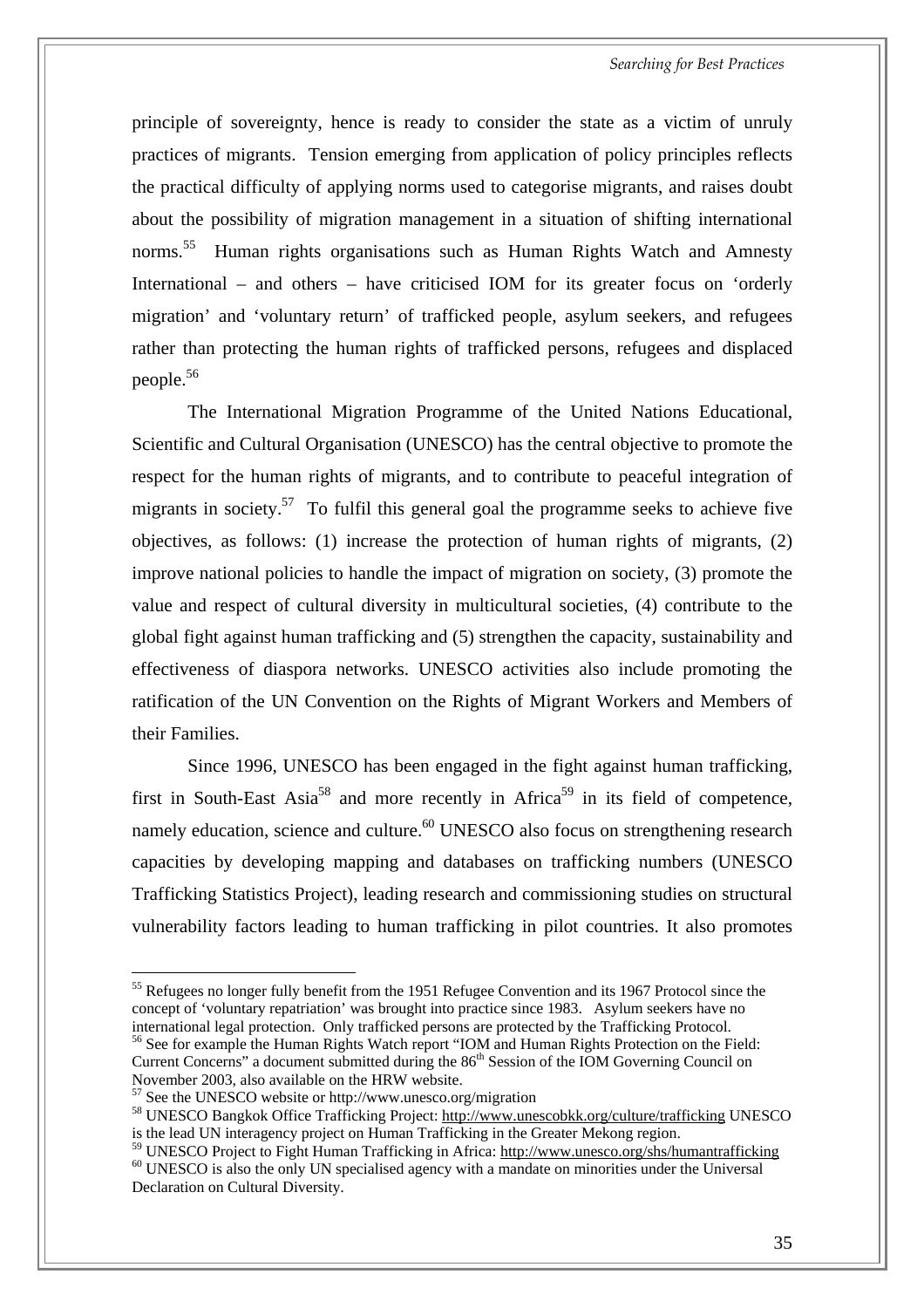culturally appropriate awareness-raising among local communities and develops training of policy-makers, community leaders and the media to better fight the phenomenon.

UNESCO collects Best Practices in addressing human trafficking based on the view that 'carefully documented case histories can be a source of information and inspiration to policy makers on how to design creative, successful sustainable solutions to the management of migration.['61](#page-43-0) UNESCO shares with others the recognition of the destructive role of global human trafficking, but does not conflate migration with crime. It endorses an enabling approach to migration management and views issues of international migration from the perspective of cultural diversity; thereby enabling migrants to exercise their rights and enabling governments to design creative solutions. A positive role is attached to diaspora networks in fostering pluralism, and a cooperative role to the state. Implicitly the state is viewed as a flexible and permeable entity, and migrants as cultural assets rather than economic burdens.

#### 3.3.3. Crime

 $\overline{a}$ 

Approaching human trafficking as a crime is most strongly manifested in the activities of the United Nations Office on Drugs and Crime (UNODC). UNODC sees its mission to 'bring to the foreground the involvement of organised criminal groups in human trafficking and to promote the development of effective criminal justice-related responses'[.62](#page-43-1)UNODC specifically looks at smuggling routes, methods of trafficking, and other mechanisms of exploitation and abuse. Its programmes have the dual perspective of victim and law-enforcement but are not gender or age-specific.<sup>63</sup> UNODC identifies its comparative advantages as: 1) being the key actor behind the formulation of the Trafficking Protocol in the context of transnational organised crime, (2) providing a criminal-justice perspective which recognises that in most cases

<span id="page-43-0"></span><sup>&</sup>lt;sup>61</sup> See UNESCO website and Bendixsen, Synnøve and Paul de Guchteneire "Best Practices in Immigration Services Planning", UNESCO, Section for International Migration and Multicultural Policies, taken from UNESCO website, and project documents.<br>
<sup>62</sup> See www.unodc.org and www.unodc.org/unodc/en/trafficking\_comparative\_advantages.html.

<span id="page-43-2"></span><span id="page-43-1"></span> $63$  UNODC was the host of the UN Global Programme Against Trafficking in Human Beings (GPAT) designed in 1999 in collaboration with the UN Interregional Crime and Justice Research Institute (UNICRI).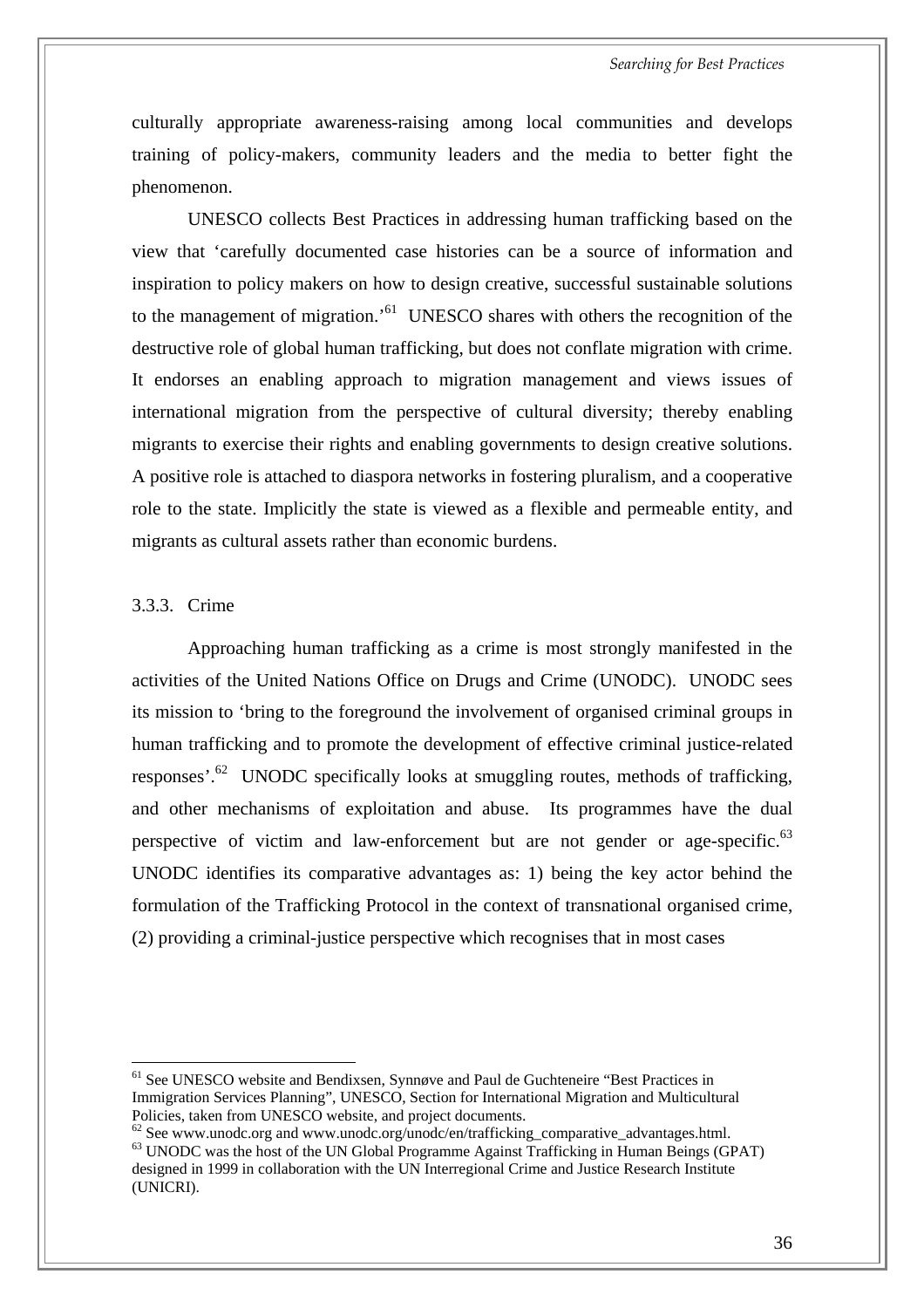organised crime is active in the recruitment, transfer and exploitation of persons, (3) taking a global or transnational perspective in investigating the criminal components of trafficking.

In a similar vein, the government of the United States of America passed the 'Victims of Trafficking and Violence Protection Act' in 2000. The US State Department views this piece of legislation as

'an act to combat trafficking in persons, especially into the sex trade, slavery, and involuntary servitude, to reauthorize certain Federal programs to prevent violence against women, and for other purposes.' [64](#page-44-0)

A key rider to the act is a three-tiered ranking system adopted in the annual report produced since 2001, as an attempt to 'encourage' governments around the world to fall in line. This system reviews governments' compliance with a set of minimum criteria set by the US State Department for the application of the Victims of Trafficking and Violence Protection Act on a global scale. Tier 1 means full compliance; Tiers 2 and 3 infer different degrees of 'deviancy'. As pointed out by Chapkis (2003:934) only one person – a four-year old boy – had qualified for a T-visa (granted to victims and witnesses by the Act) during the first two years after its introduction.<sup>65</sup>

Since 2004 the Tier placements have been linked to penalties and sanctions that the United States can declare. Countries in Tier 3 risk facing US opposition to assistance (except for humanitarian, trade-related, and certain development-related assistance) from international financial institutions, specifically the International Monetary Fund and multilateral development banks such as the World Bank; but the Act specifies that 'all or part of the Act's sanctions can be waived upon a determination by the President that the provision of such assistance to the government would promote the purposes of the Act or is otherwise in the national interest of the United States. The Act also states that its sanctions shall be waived when necessary to avoid significant adverse effects on vulnerable populations, including women and children'.  $66$ 

<span id="page-44-1"></span>

<span id="page-44-0"></span><sup>&</sup>lt;sup>64</sup>http://www.state.gov/g/tip/rls/tiprpt/2003/21262.htm<br><sup>65</sup> A T-visa is a permit for temporary stay of the trafficked person in the receiving country for a "period of reflection". Often there are strings attached to this visa, including consent from the trafficked person to cooperate with police and intelligence networks in tracing and prosecuting smuggling networks. See for example Chapkis (2003:932).

<span id="page-44-2"></span> $66$  One possible reason for the State Department to consider a waiver is whether a country has been placed on Tier 3 for the first time that year. Sanctions would not apply if the Department finds that after the report comes out and before the imposition of sanctions, a government no longer qualifies for Tier 3, i.e. it has come into compliance with the minimum standards or is making significant efforts to bring itself into compliance; see <http://www.state.gov/documents/organization/34158.pdf>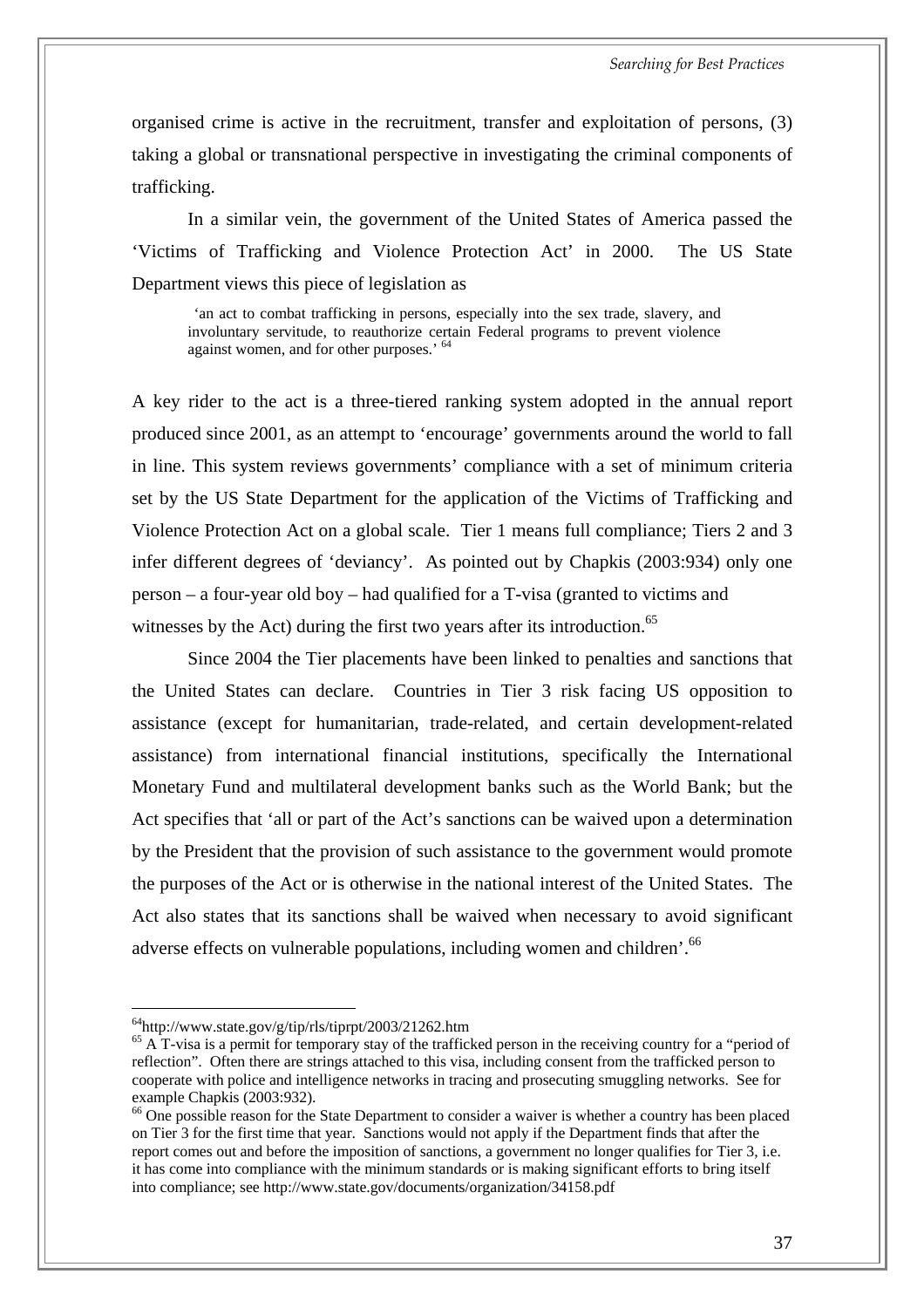*Searching for Best Practices* 

### **3.4 Epistemic Communities and Plural Notions of 'Best Practices': Some Examples**

The rapid increase in the number of actors involved in child trafficking and their contrasting approaches only add to the complexity of evaluating actions and their outcomes (UNICEF, 2002:7). It is impossible to find a common parameter to assign the status 'best' to a practice: parameters appear to [be](#page-45-0) context-based and organisationdependent. For instance, Anti-Slavery International<sup>67</sup> looks at what is 'best' in terms of effective protection of the human rights of trafficked persons from the point of view of administration of justice and enforcement of the law. It puts forward a set of recommendations for the protection of trafficked persons' rights based on a comparison of practices in ten countries.

Save the Children-Sweden (2003:14) looks at human trafficking as a problem with two kinds of tension. One is between governments' obligations to protect and promote human rights and their desire to restrict irregular forms of migration (often regarded as a matter of state sovereignty). The other stems from the conflation of trafficking and prostitution, which often leads to an exclusive focus on sex trafficking. On sex trafficking, Save the Children-Sweden chooses the perspective of a demand-led problem, and therefore would support the view that the best practice to curtail demand is the imposition of penalty on the clients, as well as the procurer and the employer – as in Swedish prostitution law.

UNDP has an anti-trafficking manual – funded by United States Agency for International Development (USAID) – covering thirteen countries in South-eastern Europe entitled 'Best Practice: Law Enforcement Manual for Fighting Against Trafficking in Human Beings'. Launched in Vienna in December 2003, as par[t o](#page-45-1)f its Comprehensive Anti-Trafficking Training Strategy for South Eastern Europe<sup>68</sup> and bearing a distinct 'deterrence' perspective, the manual is primarily for law enforcers responsible for the investigation of 'criminal' elements of trafficking – police, border officials, immigration officers. The section on best practices includes specialist guidance on the treatment of trafficked persons, intelligence gathering, international judicial cooperation, joint pro-active operations and specialist pro-active investigative

<span id="page-45-0"></span><sup>&</sup>lt;sup>67</sup> Anti-Slavery International (2003) 'Human Traffic, Human Rights: Redefining Victim Protection'.<br><sup>68</sup> See [http://www.undp.ro/governance/law\\_enforcement.php](http://www.undp.ro/governance/law_enforcement.php)

<span id="page-45-1"></span>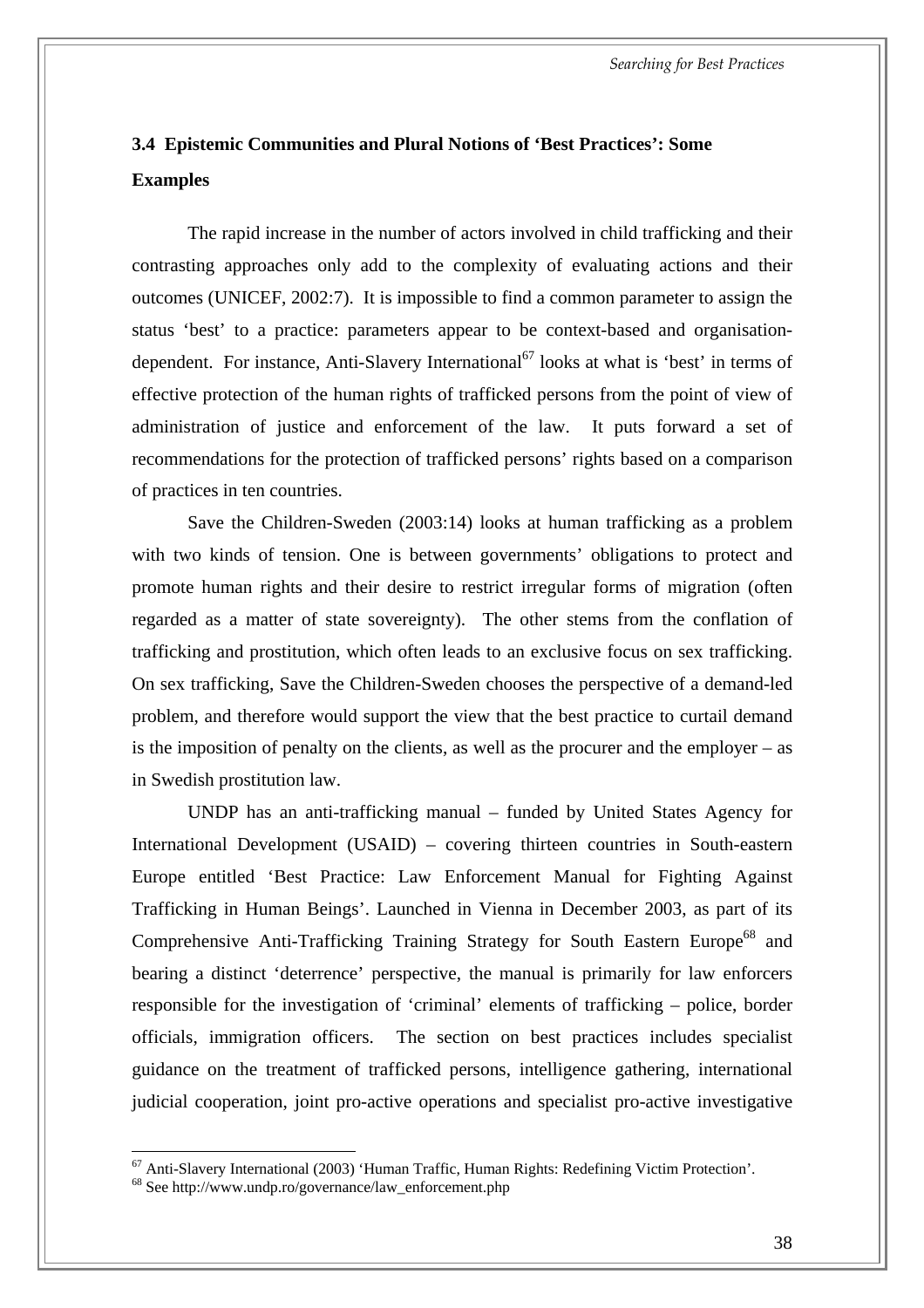techniques. The manual seems far removed from the world of community organisers and grassroots workers engaged with 'persons living with human trafficking'.<sup>69</sup>

A major part of the US State Department annual report on human trafficking also singles out a few practices as best. Its descriptions of effective low-cost sustainable BP around the world are of mixed practices with different objectives. For example, campaigns which address child labour such as 'Red Card Against Child Labour'<sup>70</sup> in Africa are bracketed with those addressing the worst forms of child labour (child prostitution) – such as 'Discouraging Sex Tourism'<sup>71</sup> in Brazil and 'Public Awareness' Campaign' in Mozambique. And actions which address prostitution and children affected by war and conflict situations such as the 'Listening to Exploited Children' radio programme in Sierra Leone<sup>72</sup> are also categorised as ones which address child trafficking. The criteria for judging a practice as 'best' are far from clear, aside from the initial suggestion that they are low-cost and sustainable. For instance, one practice of interception in Colombia, cited as best entails immigration and police officers in civilian clothes approaching 'potential' subjects of trafficking or people who look like they might be trafficked and asking them questions, giving advice and recommending that they do not travel.<sup>73</sup> The object of control appears to have shifted here from controlling traffickers to curtailing people's civil liberty.

An innovative but costly practice, which effectively identifies and rescues the children trafficked from South Asia to serve as camel jockeys on the racetracks in the United Arab Emirates (UAE), involves a random DNA testing of alleged parents and children whose 'looks' are questionable. Most of these children are trafficked through the use of false documents from their home countries attesting to higher ages, and false parents who accompany the children to UAE. Since January 2003 authorities in UAE have DNA-tested 446 children and exposed 65 false claims of parenthood by traffickers

<span id="page-46-0"></span> $69$  The term 'persons living with human trafficking' used here refers to those in detention without trial, or returnees shunned by their family and communities.

<span id="page-46-1"></span> $70$  This was an Africa-wide campaign against child labour during the African Nations Football Cup Tournament. Fans travelling to watch the games were given 'red cards' to show their support to stop child labour. There was also a large component of television and radio broadcasts as well as public service

<span id="page-46-2"></span><sup>&</sup>lt;sup>71</sup> The government of Brazil enlists the support of hotels and tourism establishments to discourage child prostitution on their premises.

<span id="page-46-3"></span> $\frac{72}{72}$  Radio programme in Sierra Leone focussing on helping children affected by war and conflict recover from psychological and emotional traumas.

<span id="page-46-4"></span><sup>&</sup>lt;sup>73</sup> The report described the practice as follows: "The Government of Colombia has sent officials to the airports to identify and talk with likely trafficking victims as they are sitting and waiting to fly out. In many cases they have succeeded in educating women about the dangers of traffickers and many potential victims elected not to leave." <http://www.state.gov/documents/organization/34158.pdf>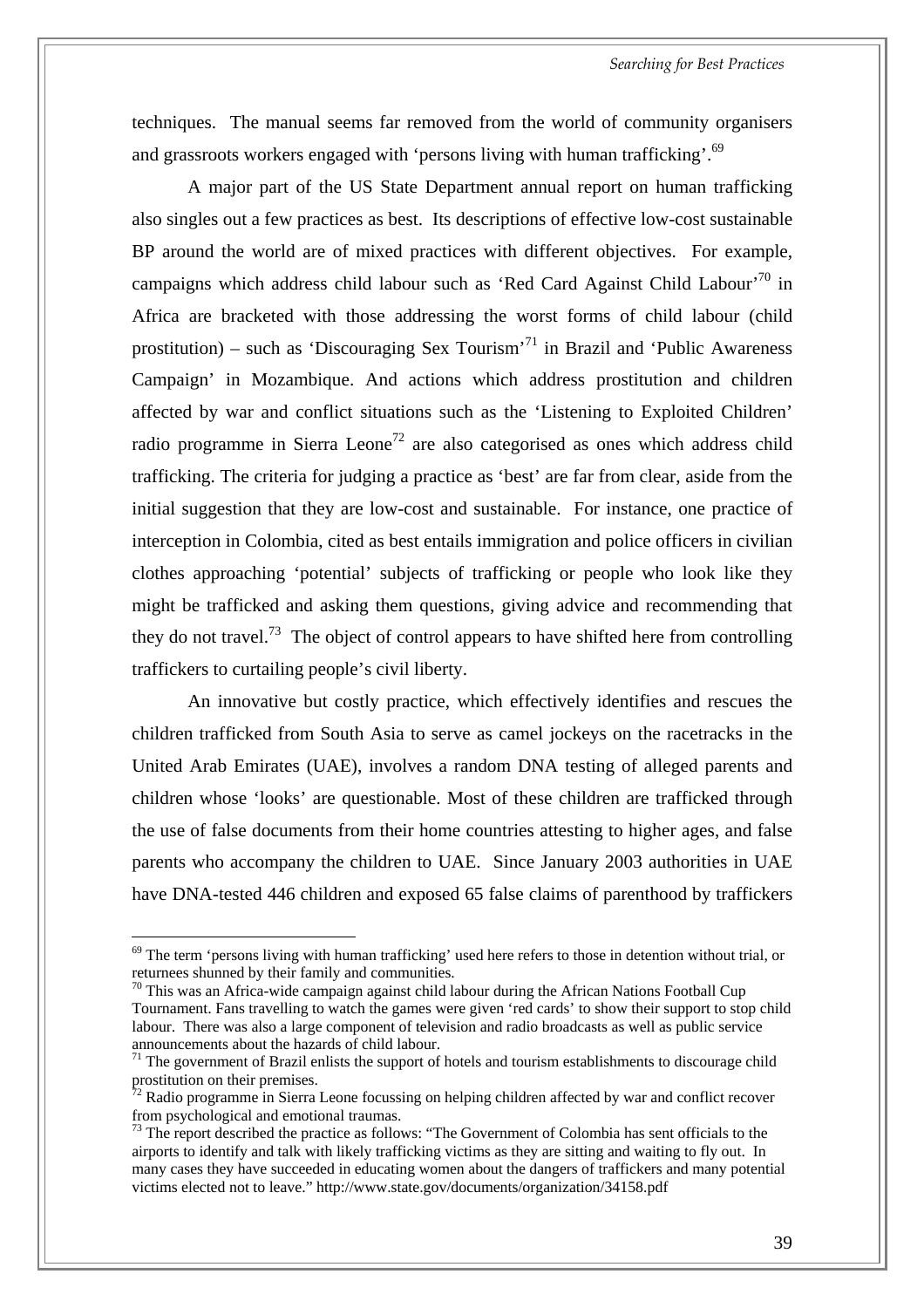bringing these children into the country. During 2003 the practice succeeded in identifying over 250 children from Bangladesh and Pakistan (who were returned to their countries) and arresting many of their traffickers for prosecution. Other countries in the Gulf are adopting the DNA testing of child camel jockeys and their purported parents.<sup>74</sup>

The Centre for Crime Prevention under the UNODC is also preparing a manual or a Toolkit on promising practices by government agencies, international organisations and NGOs, focussing on four sectors: legislative reform, strengthening criminal justice responses, trafficked persons' protection and support, and international cooperation. It closely associates trafficking with illegal migration and prostitution or commercial sexual exploitation.<sup>75</sup>

Practices based on the principle of crime control generally exhibit more state intrusion in civil society and direct control of the social body. Pre-emptive actions to protect the integrity of national borders are also prominent. Although preventive measures that address poverty as a root cause appear as a major concern in the policy agenda, actual commitment reveals the wide discrepancy between words and deeds, as also transpired through voices from the field to be illustrated in the next chapter.

#### **3.5 Concluding Remarks**

Our review of the profile of epistemic communities active in the global struggle against human trafficking reveals a way of functioning which does not entirely fit the original meaning of the concept. In its original meaning an epistemic community carries scientific knowledge into policy making, and hence seeks to affect outcomes. In human trafficking such communities appear more bound or obstructed by the 'realist' politics of sovereignty and interests of nation-states. The knowledge generated by the humanities and social sciences does not yet seem to have made major impacts on policy decisions. Evidence produced on human trafficking is now subject to query from a methodological point of view. Processes of epistemic deference in policy choices are not transparent at many levels, and therefore the risks of making inappropriate judgement cannot be overstated. Socially meaningful ends such as human rights protection are currently being pulled in different directions by the disparate interpretations depending on which humans, which location and which interest.

<span id="page-47-0"></span> $^{74}$  http://www.state.gov/documents/organization/34158.pdf

<span id="page-47-1"></span><sup>&</sup>lt;sup>75</sup> [http://www.unodc.org/unodc/en/trafficking\\_programme\\_outline.html](http://www.unodc.org/unodc/en/trafficking_programme_outline.html)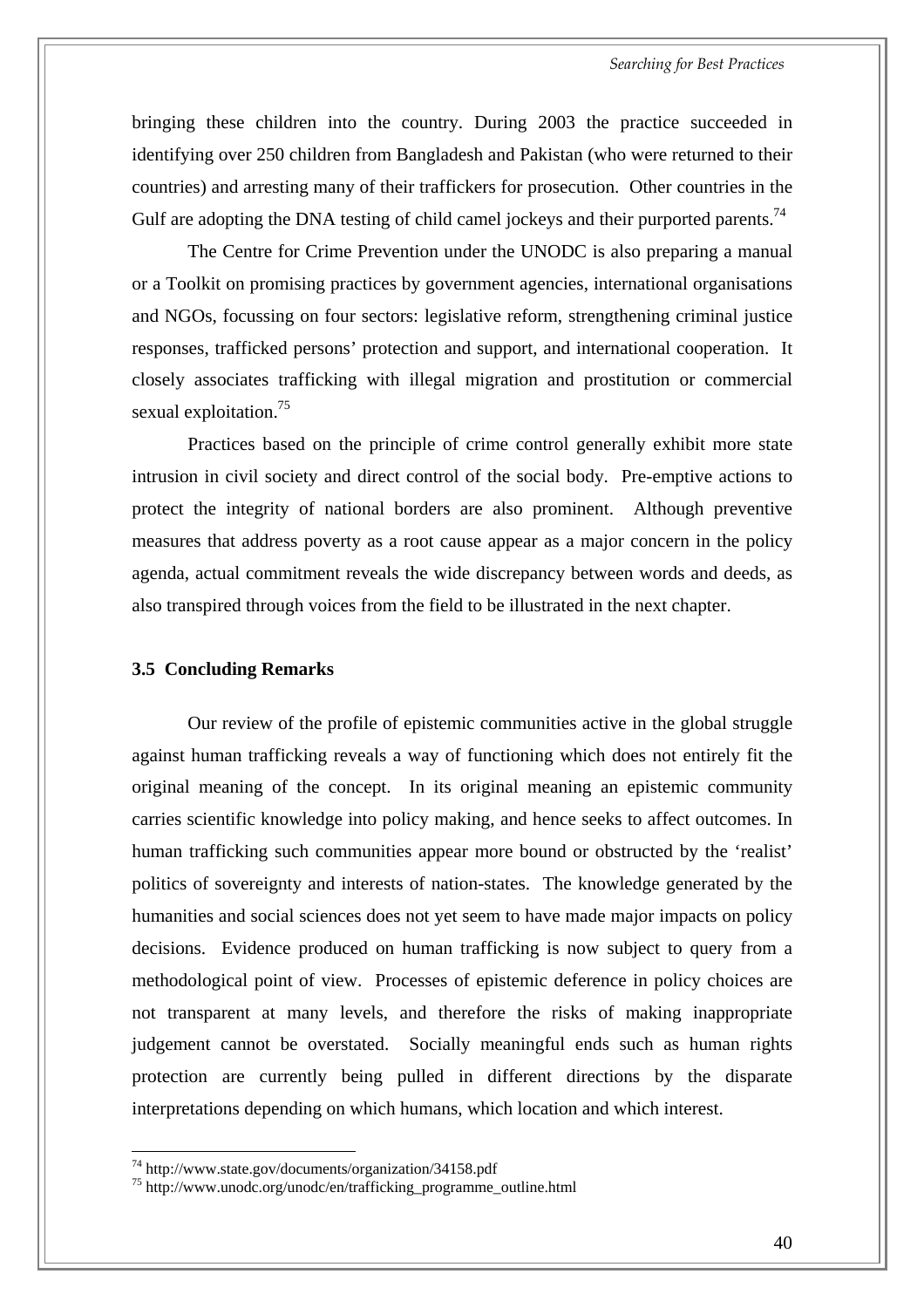Contending epistemological dispositions on human trafficking are closely linked with how international migration is explained in the contemporary context of globalisation. Despite the shared position that accepts human trafficking as an assault on human dignity and endorses the protection of the human rights of those trafficked, substantive differences regarding practical approaches are prevalent. There is no consensus on the objectives of BP nor is there a common understanding of causation. What is 'best', for whom, and under what specified conditions remains contested. The choice of a particular BP cannot be isolated from the shared causal beliefs, policy agenda, and notions of validity of a particular epistemic community choosing it. The concept of BP may merely serve as a heuristic device to raise questions about the relationship between different forms of social knowledge, power and policy.

It is important for organisations to clarify for themselves the epistemic dispositions they adopt in order to shed light on differences with others so as to set transparent parameters for negotiation of interests in ways which contribute to an enhancement of rights of trafficked persons. Without such a clarification, evaluative norms guiding the search for best practices cannot be freed from vested interests. Professional evaluators for instance might look for sustainability, reliability, and costeffectiveness in a practice. Law enforcers will mainly consider how much a practice helps reduce crime. Immigration officials will likely pick out practices which enforce border rules. Trafficked persons in search of a secure life space might see a BP as one which safely allows for migration free from abuse, which upholds norms of human dignity and which promotes equal treatment under the law. Citizens of low-income countries in search of work opportunities categorised as unskilled and informal work – who are much in demand in higher-income countries but generally barred from entry – might see as 'best' those which allow them the same rights for mobility as the ones applicable to other categories of labour.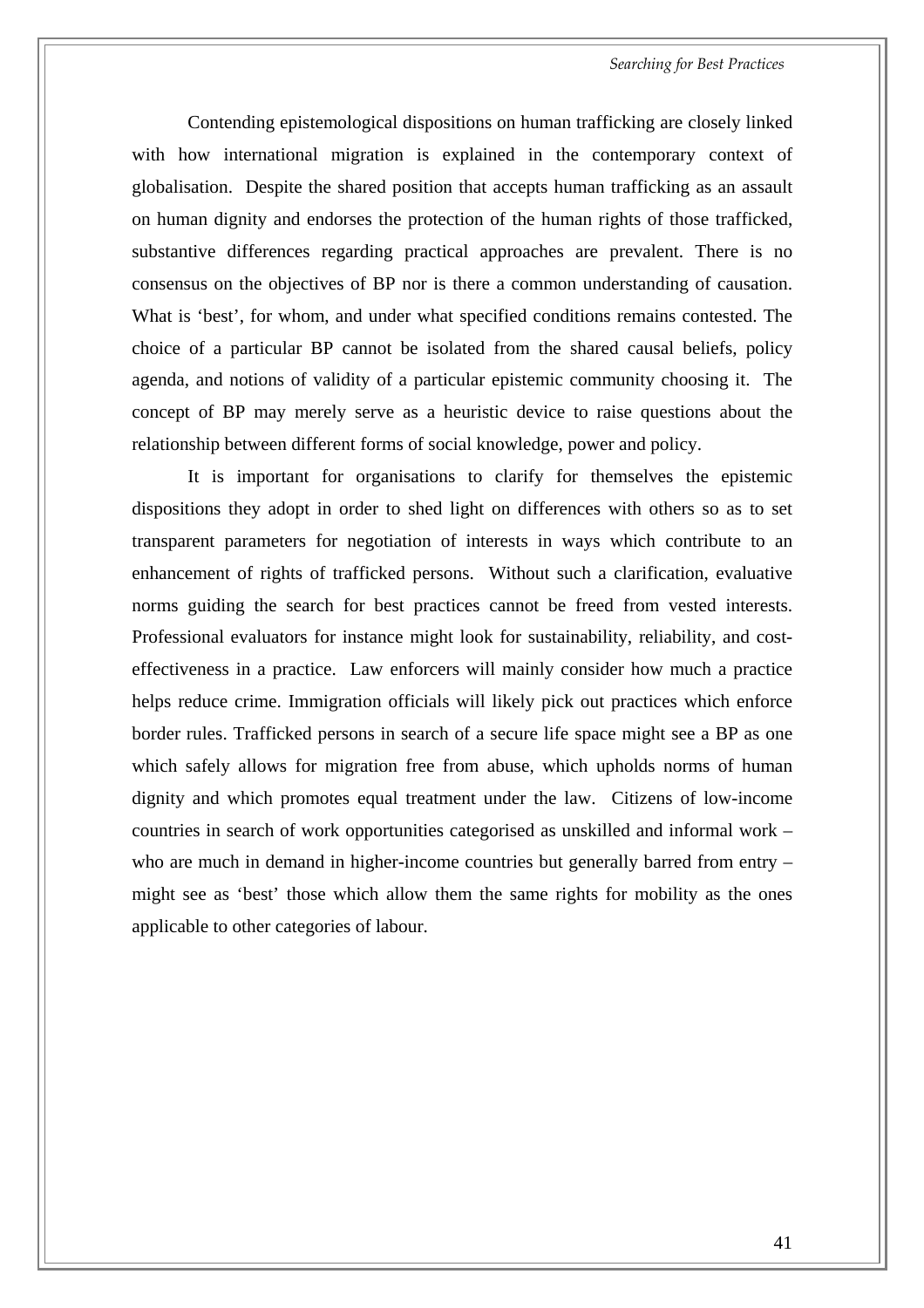# 4

 $\overline{a}$ 

## **Bridging the Gaps and Weaving New Realities: Responses from the Field**



In this chapter we contrast the self-assessment and observations by ten nongovernmental organisations in addressing human trafficking in Africa[.76](#page-49-0) Our datagathering procedures involved several steps. The first questionnaire, structured along standard guidelines<sup>77</sup> for best practices, was sent to more than 200 email addresses of organisations in Western and Southern Africa to gather information on the technical and

<span id="page-49-0"></span> $^{76}$  Nine of the organisations are operating in West Africa (Bénin, Mali, Togo, Senegal, Burkina Faso, Nigeria) and one is based in South Africa.<br><sup>77</sup> Covering aims, goals, sustainability, replicability and efficiency of the organisation.

<span id="page-49-1"></span>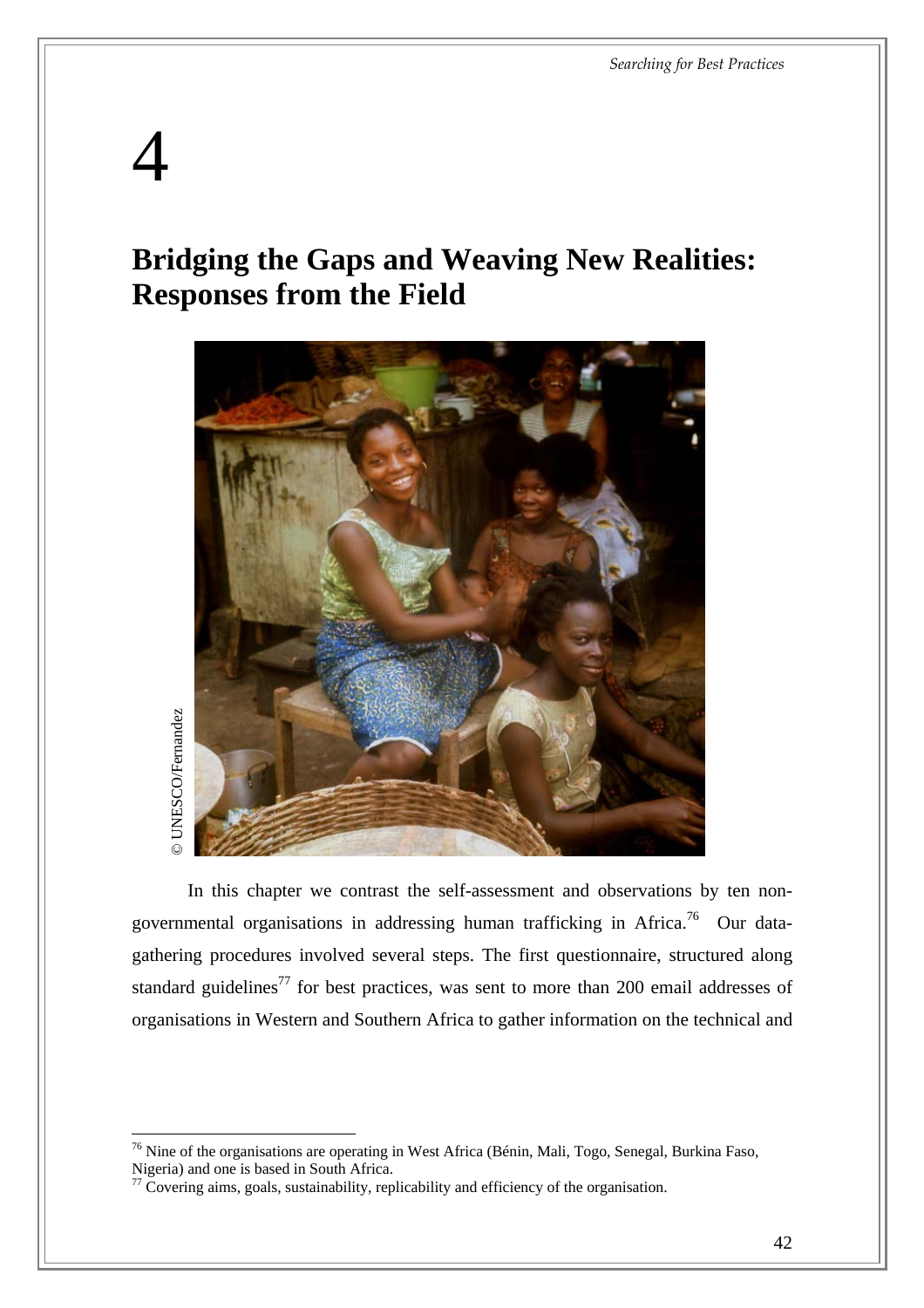organisational aspects[.78](#page-50-0) Several databases on BP in different contexts were reviewed to draw useful insights for comparison with the relevant literature on BP when applied to the anti-trafficking campaign in West and Central Africa. A second questionnaire was sent to those organisations which agreed to share their experiences, asking fewer but qualitative questions focussing on the organisations' understanding of the context and of possible solutions.

The responses from the field show that some organisations did not isolate a particular practice or a particular project from the sum total of activities and strategies of the organisation as a whole. Other organisations were able to describe a particular practice or project and isolate its effects. Our discussion therefore seeks to accentuate how perspectives and practices are interwoven with an organisation's activities. The responses also show a keen awareness of the significance of evidence-based intervention, of the maintenance of a database and of a participatory approach which involves children, youth, their families and the communities. Poverty, fractured communities and hegemonic masculinity are regarded as key causative aspects regarding the trafficking of women and children. Causative aspects on the supply side are noted and monitored but not analysed. Organisations also convey a sense of despair regarding their ability to redress poverty, and a certain degree of scepticism concerning the political will and ability of national governments so to do. In the following sections we introduce the participating organisations and their activities; then we proceed to discussing their expressed need to bridge existing gaps and to find common points.

#### **4.1 Organisations and Their Activities**

 $\overline{a}$ 

*4.1.1 Enfants Solidaires d'Afrique et du Monde (ONG-ESAM) (Regional and national level NGO based in Benin)*

ONG-ESAM operates in Benin and aims to eradicate child abuse and transborder recruitment of children as domestic workers. Its target groups are: children in domestic work, communities at risk and/or affected by trafficking, trafficked persons and their parents. Most efforts are concentrated on advocating the adoption of a code of

<span id="page-50-0"></span> $^{78}$  A link for the questionnaire was placed on the UNESCO website for wider access to other organisations.<http://portal.unesco.org/shs/en/ev.php-> Follow-up telephone calls sought to encourage submission of the questionnaire.URL\_ID=5073&URL\_DO=DO\_TOPIC&URL\_SECTION=201.html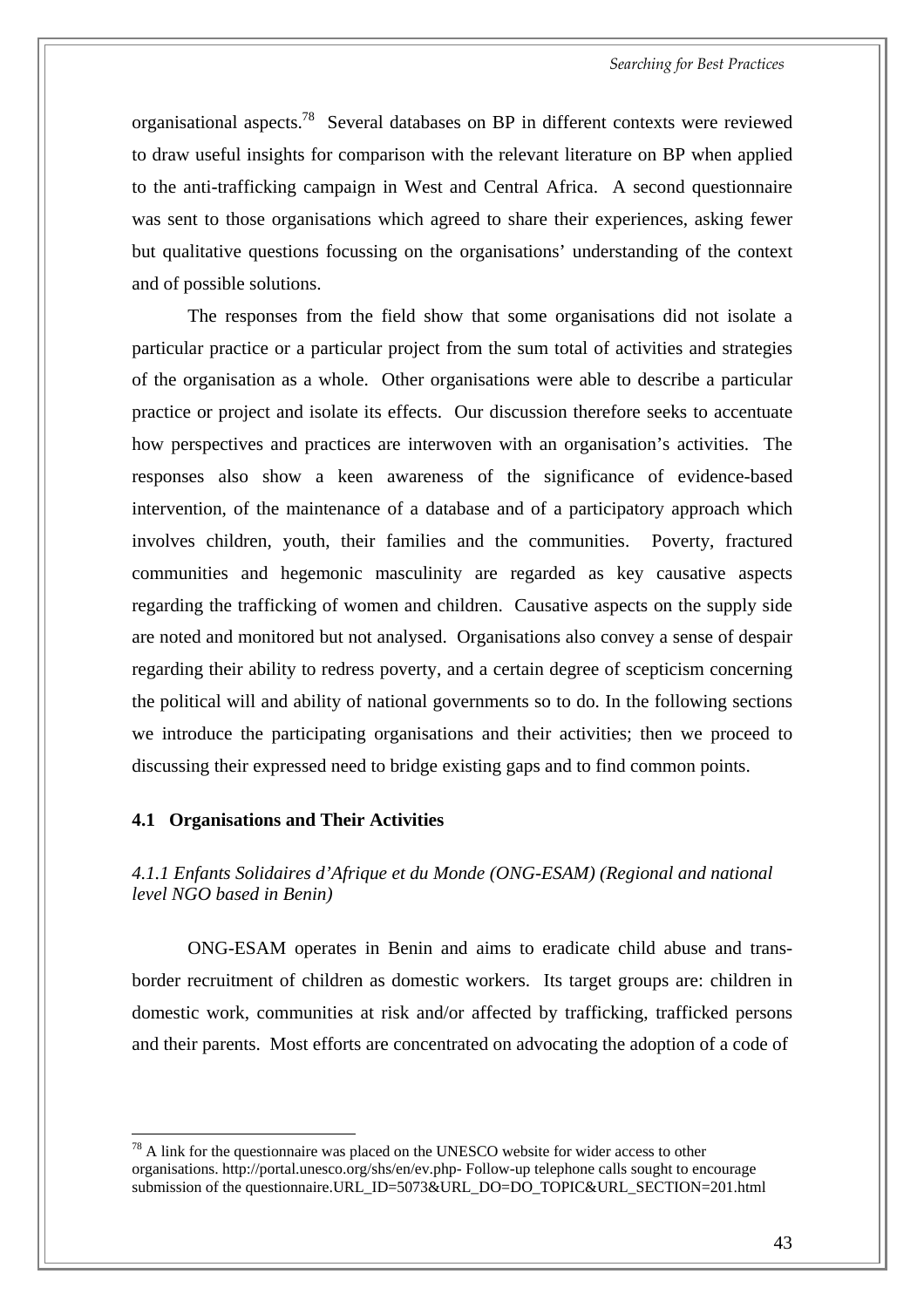conduct among employers on the treatment of child domestic workers. It also involves the media and other NGOs.

The organisation provides capacity-building for NGOs and conducts research on child trafficking. The organisation's activities and strategies include the withdrawal of children from abusive situations, their reintegration into school or professional training, sensitisation of households and communities, and data-collection by which to identify the best ways to redress trafficking. In addition the organisation provides alternative sources of income for those engaged in trafficking, and facilitates meetings between employers and children which focus on the promotion of a code of conduct for employers of child domestic workers.

The strengths of the practice include the use of computers to maintain a database on children in domestic work and the participation of children in the programmes. There is also strong networking with sub-regional, regional and global groups. Given that the demand for action increases, the organisation finds itself unable to fully respond owing to high communication costs and limited resources. There are blurred lines between the two categories of children: those in domestic work and those trafficked.

The potential for replicating this practice is high; sharing experiences with the various networks has taken place. A similar project has been set up at the sub-regional level. ESAM has partners at the global level (ECPAT, $^{79}$  Global March Against Child Labour and Anti-Slavery International) and can share information as well as experience within the network. ESAM is the coordinator of the Comité de Liaison des Organisations Sociales de Défense des Droits de L'Enfant (CLOSE), a network of 30 NGOs and professionals.

#### *4.1.2 ONG-Stratégies et Développement (National NGO in Benin)*

ONG-Stratégies et Développement sees trafficking as being related to the fear of HIV/AIDS and recognises that selling children is an abuse of human rights. It sees the problem as stemming from ignorance and complicity within the community. Its aim is to reduce the incidence of trafficking and sexual exploitation of children, by training youth educators<sup>80</sup> and, through them, increasing awareness of parents and children

<span id="page-51-0"></span> $79$  ECPAT is a network of organisations and individuals which in 2004 covers 64 countries.

<span id="page-51-1"></span> $80$  In the current programme the organisation expects to train 30 youth educators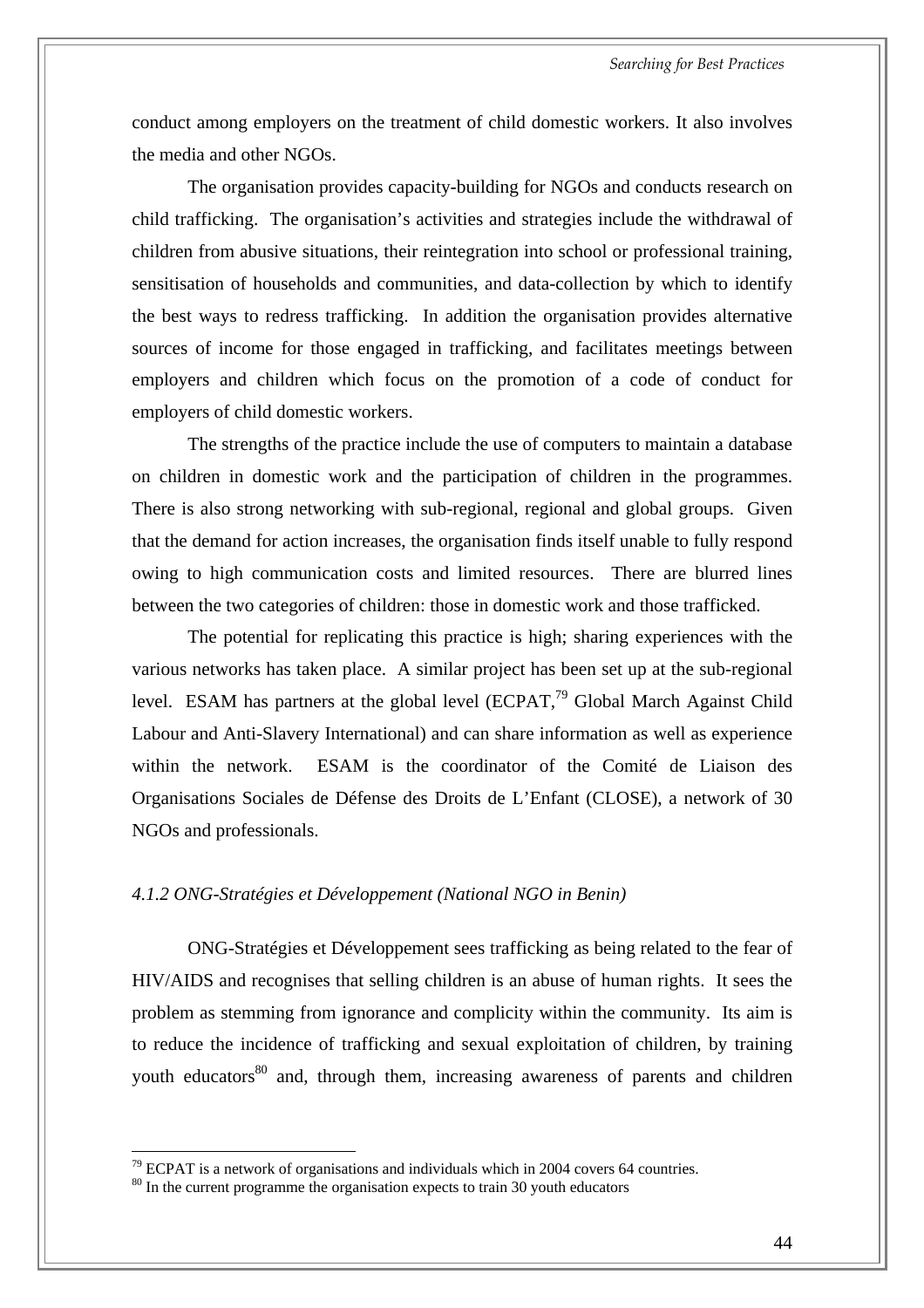about human rights. It is forming strategies for the psychosocial education of young persons.

ONG-Stratégies et Développement's platform is human rights education, which has been extended to cover issues of child trafficking. Such issues are integrated in its educational campaigns at the community level, using a participatory approach which includes the children. Action on trafficking converges with activities in other areas such as HIV/AIDS, delinquency and illiteracy. Information, education and communication activities include the use of radio and formation of groups of working children. The organisation cites its participatory approach and its multi-professional perspective as being effective, and mentions plans to make this approach regional. There is no direct support for trafficked persons and the organisation is not able to address economic issues or unemployment.

#### *4.1.3 World Association for Orphans (WAO-Afrique) (National NGO in Togo)*

WAO-Afrique has identified one root cause of trafficking as the disintegration of social and cultural institutions that support children. Using a child-centred approach, it aims to encourage the participation of trafficked children in the design for and planning of rehabilitation and reintegration activities. The organisation conducted research in 1997 on human trafficking in Togo, with follow-up research in 2000-2001 on deeper causes of human trafficking, school dropouts, and illiteracy based on testimonies from 500 trafficked children. These reports have provided information for more comprehensive planning of interventions by NGOs and international organisations working on human trafficking in West Africa. The organisation also produced a training manual, and organised meetings with members of Togo's National Assembly to lobby for the recognition of children as actors in legislative change and for government support to bring children back to school.

The target groups of WAO-Afrique span different levels. Activities and strategies are multiple and wide-ranging. The organisation sets up reception centres for children and conducts education programmes, gives training on human rights and offers legal assistance. The organisation has initiated income generation projects, and provides credit facilities, legal rights education and literacy classes for parents. It also assists in acquiring birth certificates for children.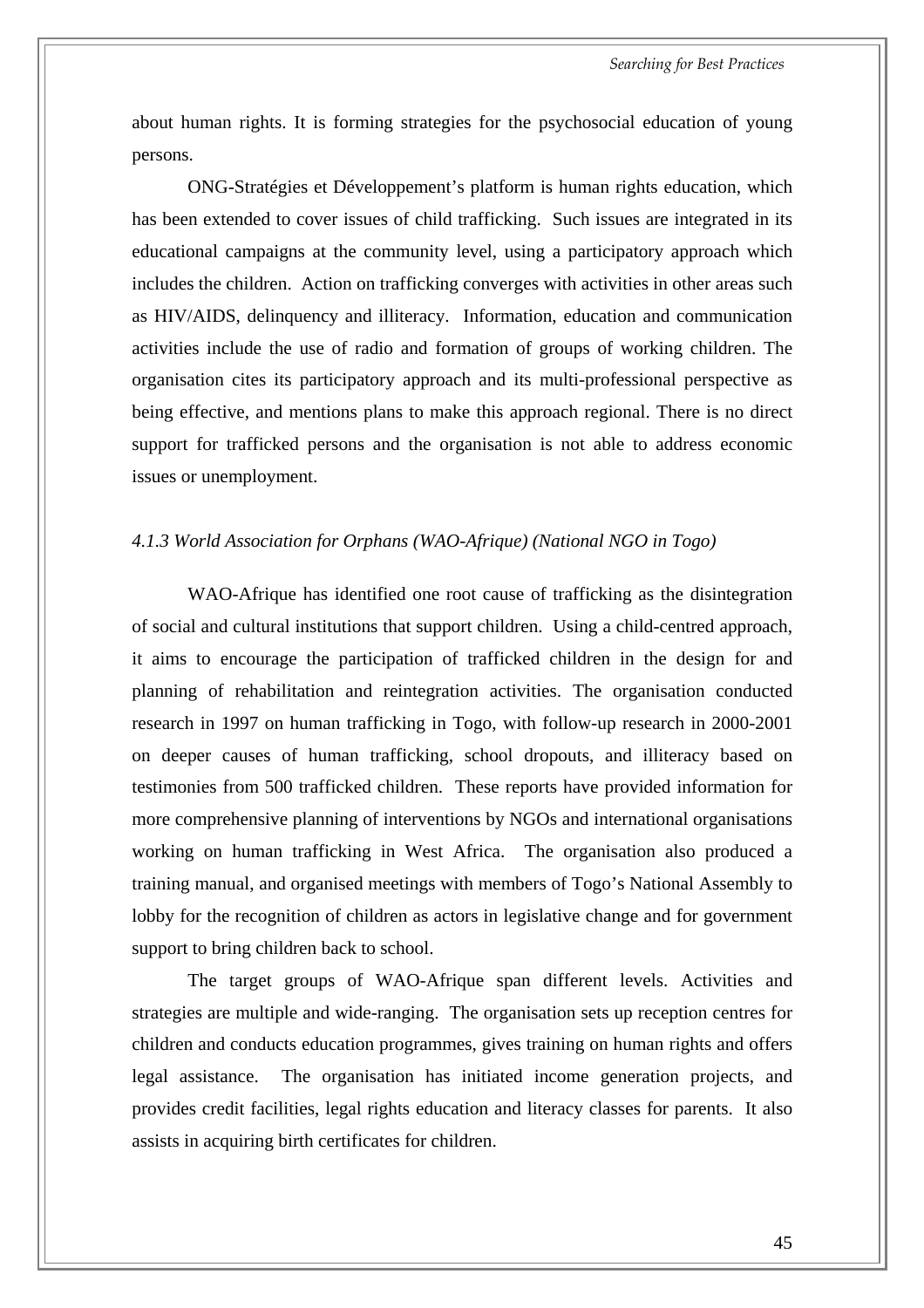At both community and national level the organisation works with associations of truck drivers, conducts sensitisation programmes, debates with and lobbies decisionmakers. It works with ministries on the interpretation of legal texts and suggests alternatives. By involving the communities both in and across the borders WAO-Afrique hopes to have an impact on policy changes and new legislation.

The organisation cites its main problems as: high costs to assist children in the reception centre and in the process of reintegration; difficulties in collecting repayment for the credit from the parents; difficulties in disengaging children from the houses of abuse; unclear legal instruments by which to punish offenders; children misidentifying parents; the lack of qualified magistrates and border police and of support for these. The practice benefits much from the use of a participatory approach and the sharing of experiences between young people. Other organisations in Togo are already trying to replicate the practice.

#### *4.1.4 Association pour le Progrès et la Défense des Droits des Femmes Maliennes (APDF) (National NGO in Mali)*

APDF sees the demand for prostitution as a major cause of the trafficking of women. By involving the private sector (hotels, bars, restaurants, and travel agencies) through information, awareness campaigns and advocacy, the organisation hopes to influence the private sector to cut back on hosting prostitution for economic gains. Some expected results include the creation of a network between CATW (Coalition Against the Trafficking of Women) $81$  and the private sector, and a framework for consultation and action between national coalitions and beneficiaries.

Given that government action to redress the situation neither targets the private sector, nor addresses women's issues, APDF's reaching out to actors in the private sector (particularly those segments that might have a traditional interest in commercial sexual service) is a novelty. The organisation sees its practice as having potential for replication if the same problems are identified in another area. It recognises that different social, cultural, judicial, and political contexts will make replication difficult.

APDF's exclusionary focus on the abolition of prostitution rather than addressing human trafficking as a broader problem constitutes an important shortcoming; it also lacks the professional ability to take up issues requiring legal

<span id="page-53-0"></span><sup>&</sup>lt;sup>81</sup> For more information on this organisation, see<http://www.catwinternational.org/index.php.>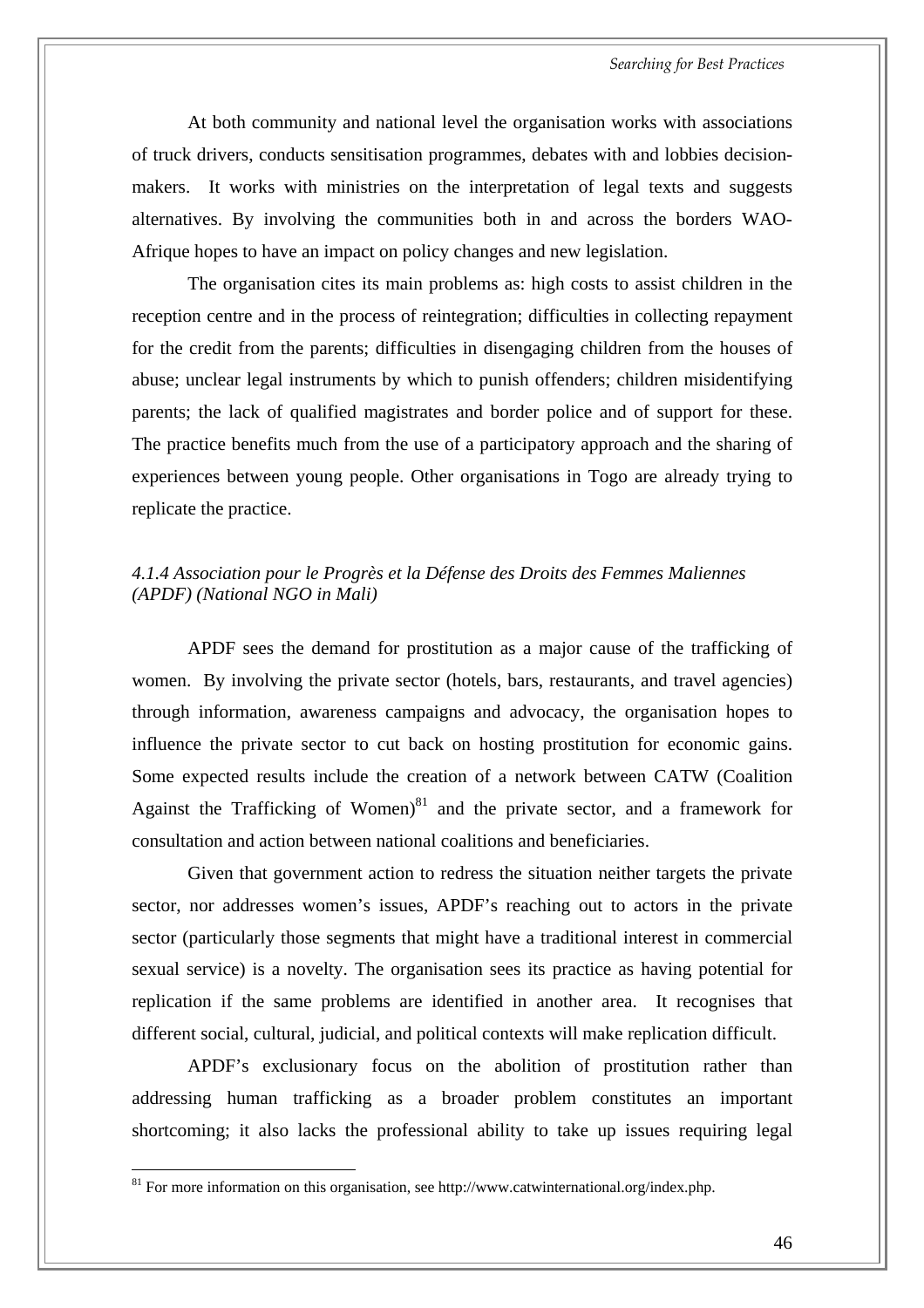reforms. These are left to other networks. APDF seeks to influence policy changes through liaison with national coalitions (national meetings of the CATW) and links global networks (also *per pro* CATW).

#### *4.1.5 Women's Consortium of Nigeria (WOCON) (National NGO in Nigeria)*

WOCON sees trafficking as being related to the ignorance of the community and government's failure to address it. The government is held accountable for the lack of attention paid to awareness and education campaigns in the community; also the lack of measures to address poverty. The organisation acknowledges the diversity of the root causes of trafficking, shaped by a combination of socio-economic and political factors – including geographical location as well as historical processes.

WOCON aims to eliminate child labour in Nigerian society by withdrawing children from prostitution and domestic work. The overall objective is specifically related to trafficking. It conducts a 6-month sensitisation programme in a rural community through openair 'outreaches', slogans, town criers, musical bands, radio spots and radio jingles. It reaches out to children, communities, parents, the wider community, traditional rulers and chiefs, law enforcers, transport workers, government officials in ministries. In conjunction with the sensitisation campaign a consultative forum was established. This consultative forum agreed to a 'social contract' that specified the responsibilities of the community to stop the trafficking within that community. A task force committee was set up within the community to monitor the incidence of human trafficking.

WOCON recognises that the short duration of the sensitisation programme is insufficient to change awareness or behaviour. Poverty and the lack of education also aggravate trafficking. WOCON calls on the government to provide more micro-credit funds and more schools generally.

The strength of WOCON lies on the use of research findings for planning and targeting; and its use of a participatory approach where the communities themselves monitor the social contract and work with various sectors (government ministries, transport workers, police and the media). Weaknesses include the inability to provide direct support to trafficked persons. Additionally, although WOCON has identified poverty as a root cause of trafficking, it is unable to address the poverty situation. And no training could be given to the task force committee responsible for monitoring the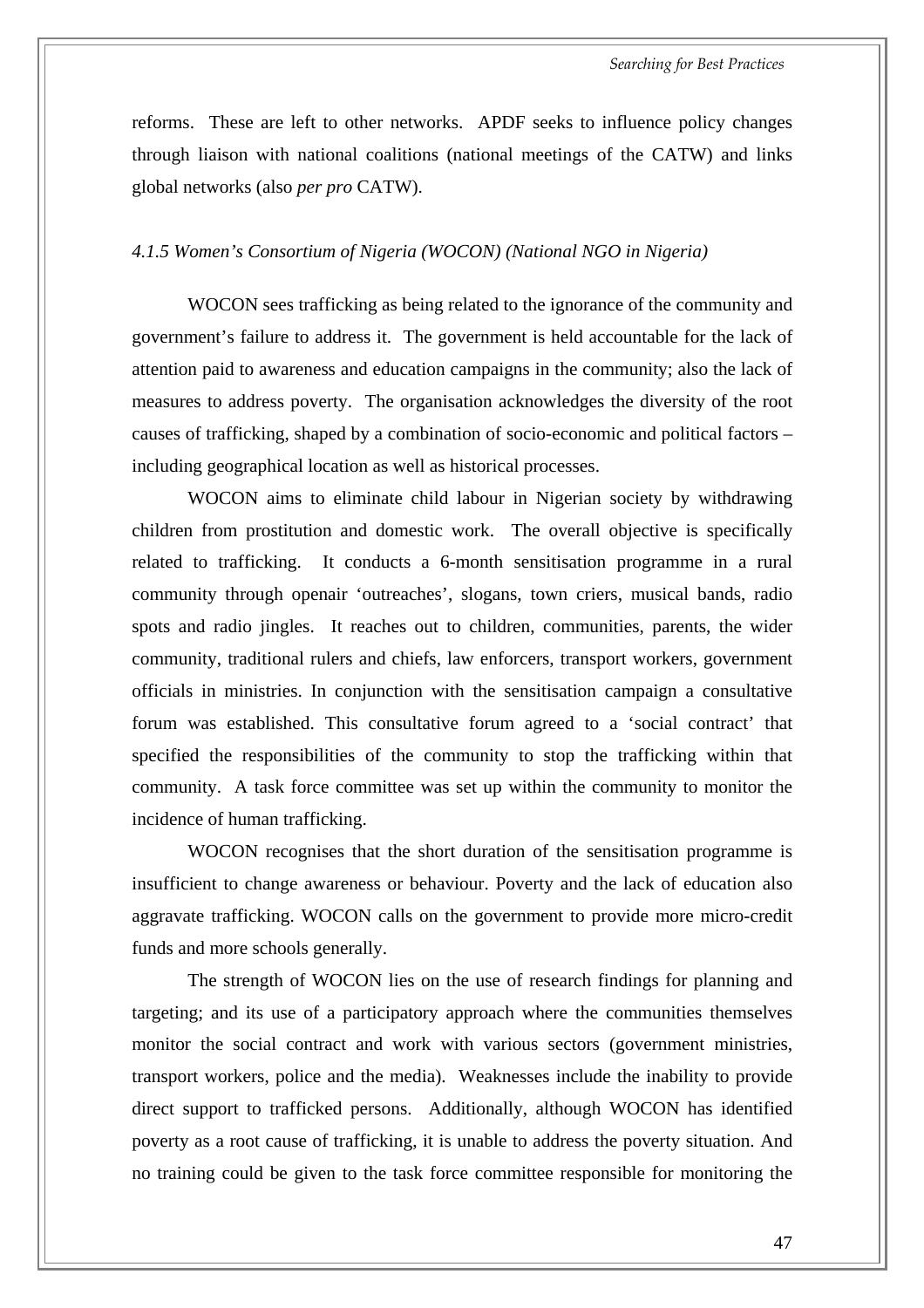incidence of trafficking. The practice has already been replicated in another border town in Nigeria through ECPAT International, and through the help of UNICEF in another Nigerian town where children were found in illegal quarries.

#### *4.1.6 Girls' Power Initiative (GPI) (National NGO in Nigeria)*

GPI recognises comprehensive education in sexuality for children as crucial for their empowerment and the prevention of trafficking. It aims to find out why girls are more vulnerable to trafficking than boys, and to reduce the incidence of trafficking of girls. GPI activities focus on female children and their parents with some attention to lobbying policy makers and mobilising the media. The activities and strategies include: the provision of comprehensive education in sexuality to female children and adolescents; public awareness campaigns; research, and operation of a Gender Development Institute. GPI engages in collaborative work with the Ministry of Education and other NGOs, lobbying government ministries to include such education in school curricula. Additional GPI centres in two states in the Niger Delta have been created. The girls are regarded as catalysts of change within their own community. One result of the practice is the publication of a book that documents how girls are susceptible to trafficking and contains recommendations for change. The activities of GPI have been adapted by IOM in the training of teachers in Edo State.

Some hostility towards the training and awareness that the girls receive has arisen – from some parents and those who profit from the trafficking. Also GPI cites its limited reach and its inability to address the poverty situation in the community as major issues of concern.

#### *4.1.7 African Women Empowerment Guild (AWEG) (National NGO in Nigeria)*

AWEG accepts that trafficking occurs to 'feed' the sex trade. It believes that women are trafficked also because of their 'compassionate disposition' towards their family and their desire to fend for family members at all costs. Trafficking results from poverty, economic deprivation, and greed. The practice aims to empower women by helping them acquire skills (personally and professionally) to open up opportunities for themselves. Target groups are girls trafficked from Nigeria to Italy as well as returnees from other areas, their families and communities. AWEG has a number of activities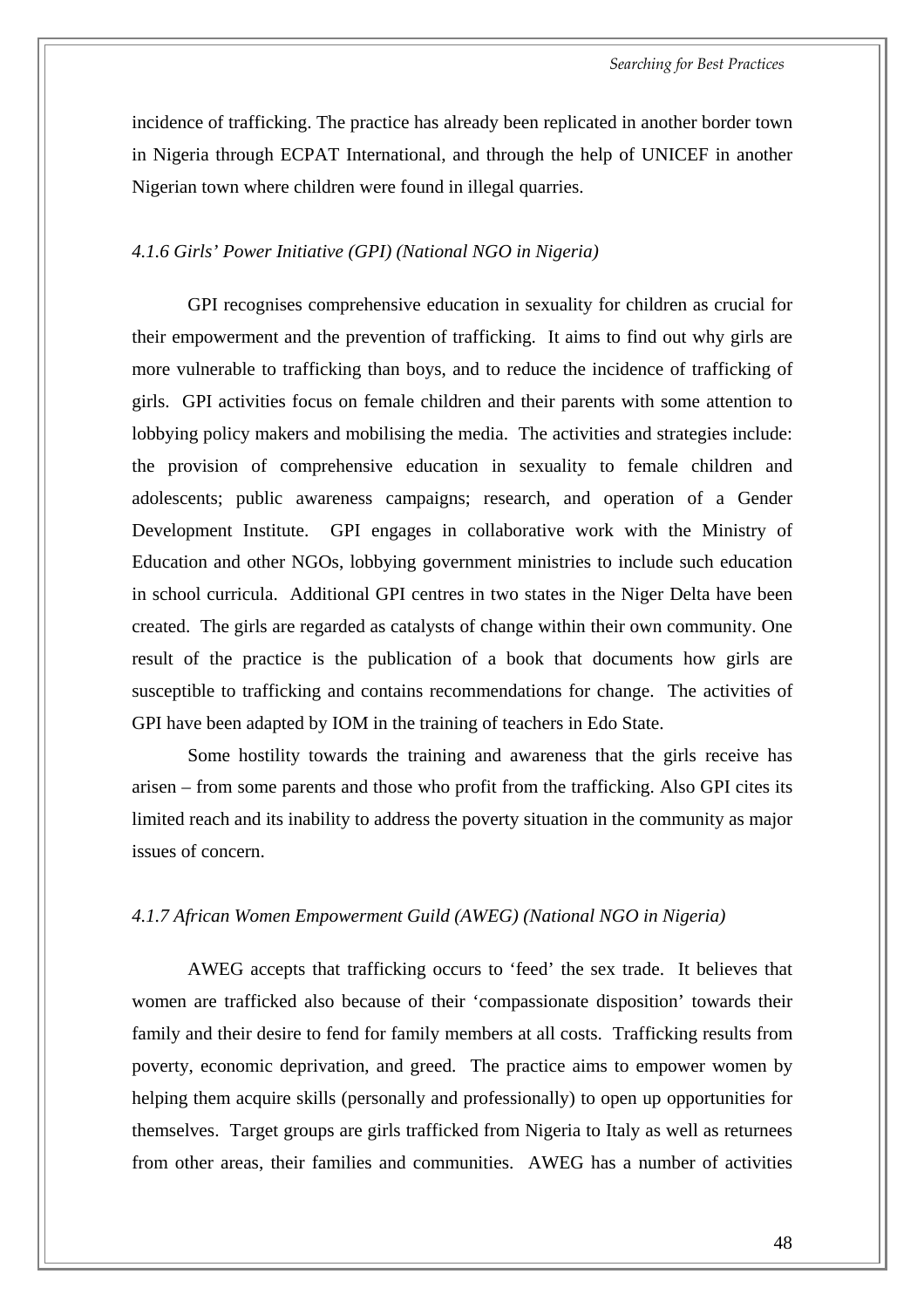including adult literacy projects, promotion of abstinence among adolescents and information campaigns among adolescents on the risks of being caught up in trafficking.

AWEG works along the lines of women's human rights violation, according to which the trafficking of women is considered as one among the many forms of gender discrimination.<sup>82</sup> The organisation propagates this message through information campaigns, such as the publication of  $A$  Letter to my Daughter<sup>83</sup> aimed at raising the awareness of the general public.

As an organisation AWEG is unable to address the poverty situation of trafficked persons. AWEG has noted that the Edo State Law against Prostitution and Trafficking criminalises the prostitute along with the traffickers. The criminalisation of prostitution has had adverse effects, such as when trafficked girls feel stigmatised upon return, and do not frequent the shelters and the skills-training centres run by the organisation. Many of the returnees manage to leave again. Similar guilds have not yet been set up elsewhere.

#### *4.1.8 Resources Aimed at the Prevention of Child Abuse and Neglect (RAPCAN) (National NGO in South Africa)*

RAPCAN recognises that trafficking happens because it stems from a culture of child abuse and exploitation. The organisation holds the belief that ending child abuse will help stop child trafficking. It seeks to prevent and address different patterns of child abuse. The target groups include children, youth, community, parents, associations of truck drivers, government ministries.

RAPCAN's key activities include training programmes, legislative changes, curriculum changes and direct support for child witnesses. Training programmes on the prevention of sexual abuse, reproductive health, and human rights are organised for adults and children. The organisation disseminates informative materials related to HIV/AIDS, lobbies and conducts advocacy campaigns among policy makers as part of its work towards changes in legislation and society's treatment of children.

<span id="page-56-0"></span><sup>&</sup>lt;sup>82</sup>Other examples are the funeral rites a wife has to go through upon the death of her husband, fetish rituals and religious oaths.

<span id="page-56-1"></span><sup>83</sup> Used as anti-trafficking campaign material, this is a hypothetical mother's letter to a daughter highlighting the tricks of traffickers, the risks of early pregnancy and HIV/AIDS. It aims to build self-esteem in young women and hope for the future.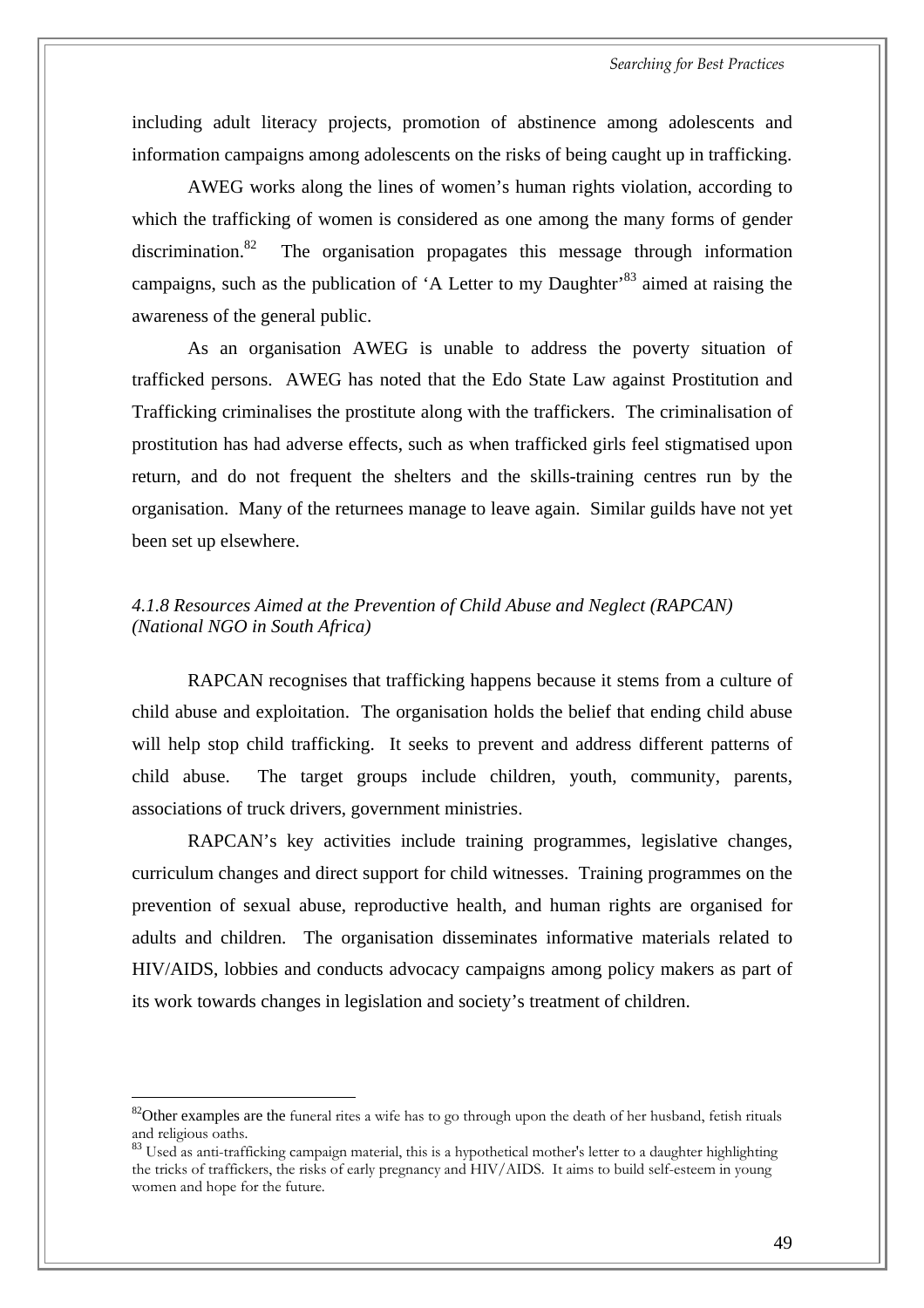A child witness programme is organised to help children who have decided to give testimony – providing counselling and support as the child goes through the court procedures. Work with the Ministry of Education seeks to influence curriculum changes to include issues of child abuse. RAPCAN runs a well-maintained resource centre with materials on child abuse and regularly produces resource materials for educational purposes.

RAPCAN's strength is its focus on legislative change, based on the recognition that such change will challenge current patterns of child abuse and will lead to societal changes. Trafficking is treated as both cause and result of child abuse.

#### *4.1.9 Save the Children-Sweden (Regional Programme, based in Senegal)*

Save the Children-Sweden has supported substantive research on child trafficking. Its action programmes have benefited from the information obtained. The organisation maintains a database of information on trafficking in the region. The data suggests that children are targets of trafficking for many reasons. Apart from socioeconomic reasons such as extreme vulnerability (poverty and illiteracy) in communities, there are gender-specific reasons linked with kinship practices.<sup>84</sup> State-related issues – such as the permeability of borders, the corruption of officials and the extremely high number of children who have no registration of their birth – are also seen as contributing to the incidence of trafficking. Save the Children-Sweden has also noted a marked alteration in the manual labour market arising from the pressure on planters to lower the cost of production. Employers no longer hesitate to look for cheap labour beyond their borders given the drop in prices in primary commodities in recent years.

The organisation builds its practices on three pillars: 1) strengthening the capacities of all sectors to address trafficking; 2) advocacy for legislation changes; 3) support for trafficked persons who return – assisting rehabilitation and reintegration. One basic objective is to attempt to mitigate the abject conditions the children are in under their trafficked status. The efforts towards this end include: advocacy; the training of personnel and trainers; apprenticeships for children; micro-credit facilities for the affected families and families at risk. The target groups of Save the Children-Sweden include individuals, the community, NGOs, networks of child-focussed NGOs.

<span id="page-57-0"></span><sup>&</sup>lt;sup>84</sup> Young girls of marrying age have to prepare their marriage trousseau by starting work at an early age.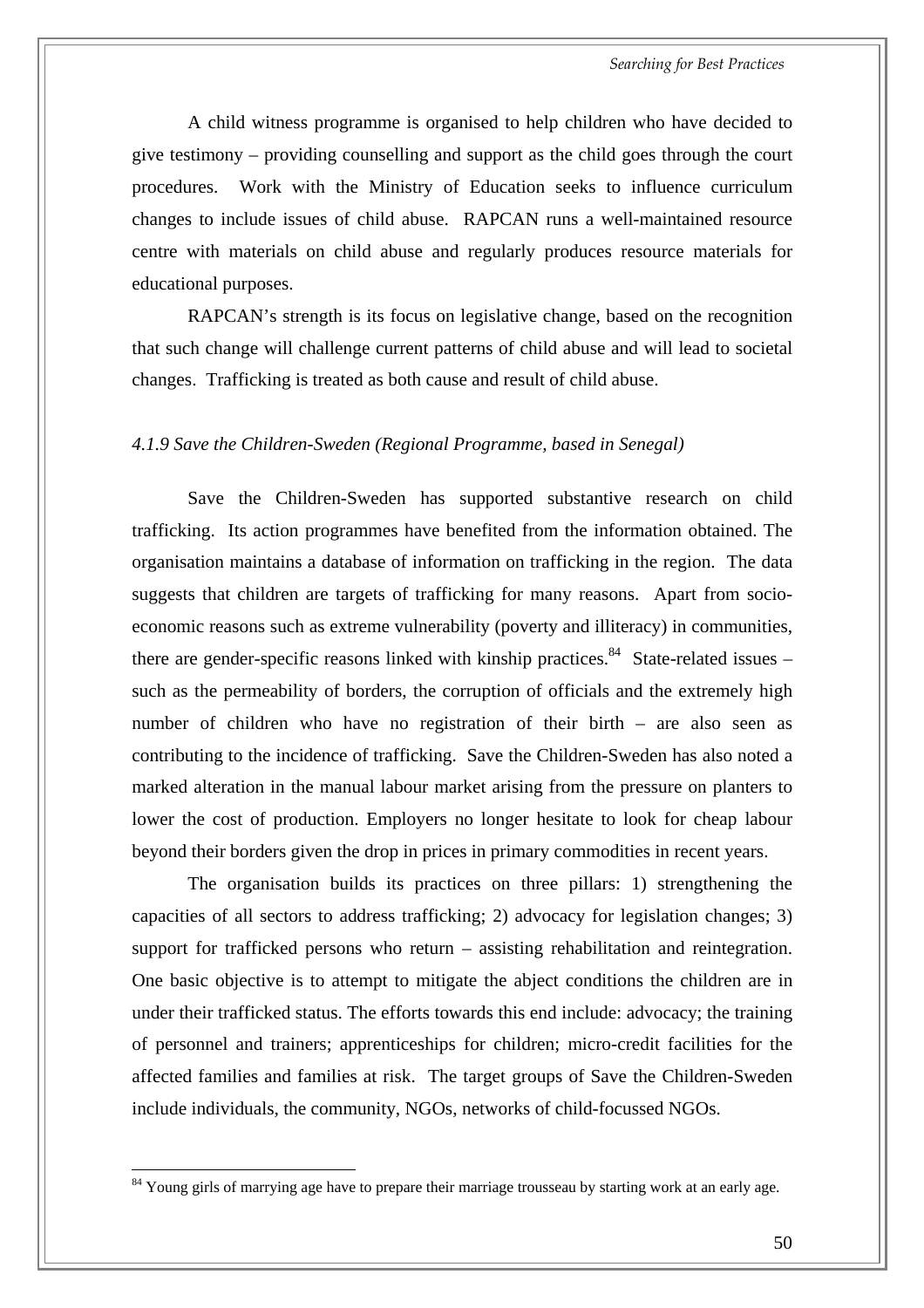*Searching for Best Practices* 

At the grassroots level the organisation helps set up village vigilance committees, provides social workers and psychologists who offer direct assistance to individuals through reunification programmes or placement of returned children with host families. The organisation conducts training courses for stakeholders including municipal workers, law enforcers, NGO workers and social workers. It functions within a regional network of NGOs whose personnel facilitates exchanges between children across borders. Action is hindered by insufficient capacity – such as social centres to host trafficked children – and the lack of specialists in the field. The lack of knowledge of national and legal instruments among communities and weak coordination between countries also pose problems for the process of reintegration.

The strength of the practice is its clear rights-based participatory approach, its multi-pronged and multi-dimensional character. Adequate funding permits the practice to be comprehensive. But the practice is limited in its outreach: micro-credit facilities can be extended only to those directly affected by human trafficking. The political will of governments is required both for changing conditions of extreme poverty in the communities and resolving open or latent political and ethnic conflicts which aggravate the problem; as well as reforming the socio-cultural traditions which perpetuate it all.

Save the Children-Sweden is a member of a regional working group which brings together the principal actors in the region: UNICEF, ILO, UNODC, ECOWAS and others. Being part of a network, Save the Children benefits from the sharing of experiences and can support attempts to replicate the practice in other areas. The organisation works both with the NGO sector as well as with agents of the state to build professional capacity in a variety of areas – research, advocacy, social mobilisation and support to trafficked children.

#### *4.1.10 Terre des Hommes-Germany (TDH) (Regional Coordination Office based in Burkina Faso)*

TDH's target groups are primarily NGOs and local organisations already working on issues of the trafficking of children, covering three countries: Burkina Faso, Gambia and Mali. TDH-Germany conducts research on the context of trafficking, assists in the development of local communication plans, sports competitions, and mobilisation of community leaders and local organisations. The focus of TDH-Germany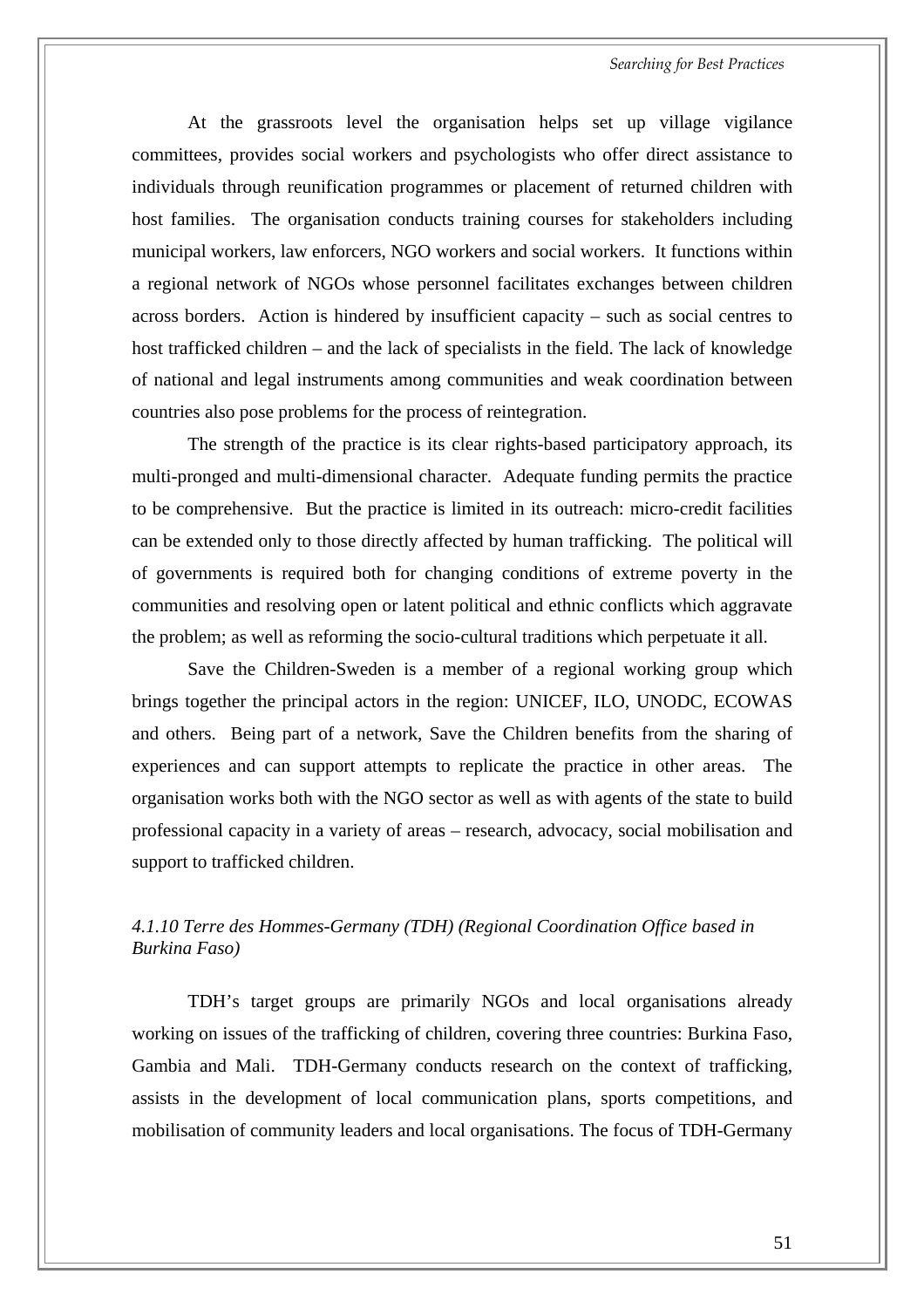is to bring these organisations together into a network that can coordinate and cooperate with each other.

Technically and financially it supports activities such as awareness-raising, conscientisation and advocacy, and care for trafficked children brought in by the different associations. The work of TDH-Germany is linked with the ILO. Its activities include mobilising grassroots communities, awareness campaigns, income generation, education activities, radio broadcasts, popular theatre and support for children's school expenses. There is no direct support given to trafficked persons and their families.

TDH works with state services such as social action and security services. In cases of interception and rescue of trafficked children the organisation involves the communities concerned. Communities choose among themselves who will be members of the vigilance committees. TDH's partners include also the media that uses local languages – such as the women's radio created and operated by women in Banfora in Burkina Faso. TDH-Germany publishes an information bulletin (about the antitrafficking campaign) distributed to associations and partners. TDH considers one of its shortcomings to be the difficulty of working synergetically within a network; and the absence of funds specifically for repatriating trafficked children is another shortfall. TDH recognises the difficulty of addressing economic reintegration of trafficked children and their families as well as the difficulty of addressing the overall poverty situation in the regions from which the children originate.

#### **4.2 Bridging Gaps and Finding Common Points**

The responses from the organisations reveal a profound understanding of the context and processes of human trafficking in Africa.<sup>85</sup> Occasional discrepancies are found between the understanding shared by these organisations as members of an epistemic community and the way this understanding finds its way into practice at different levels of intervention. A reverse formulation of this statement appears also true: what is being done in practice to resolve a particular dimension of the problem is not always reflected in the explanatory discussions on root causes and policy choices.

<span id="page-59-0"></span> $85$  Direct quotes in boxes are responses to the distributed questionnaires.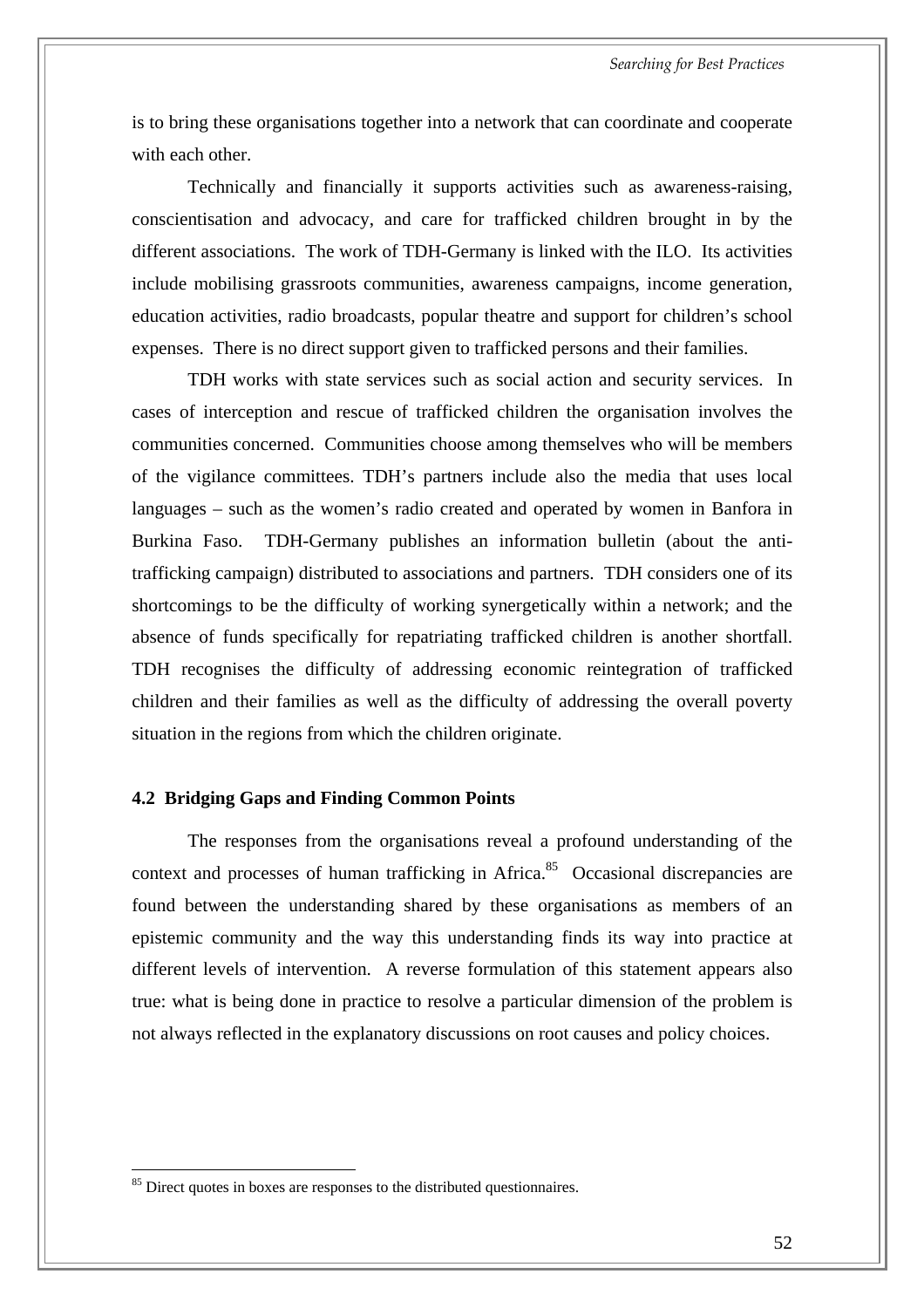#### 4.2.1 Trafficking in Women and Children: a By-product of Social Inequality

Previous research tended to focus on the processes of trafficking and the conditions in which the women and children find themselves rather than the causes at deeper levels (structural, institutional, culture and agency). In recent years a deeper understanding has been developed regarding the conditions in the community and the different supply and demand factors influencing the occurrence of human trafficking. In many instances research has found that community members, parents, women or children still engage in trafficking *in spite of* understanding the risks involved. Often the vulnerability of children to trafficking is an outcome of broader societal neglect.

**RAPCAN**: "The context (South African) which renders children vulnerable to trafficking also renders them vulnerable to abuse and neglect more broadly. In fact, in South Africa, I will argue that, in many instances, children are trafficked as part of a broader vulnerability to abuse and neglect." (RAPCAN response to questionnaire.)

Nevertheless explanations for the continuity and agency of women, children and families of trafficked persons remain inadequate. The tendency is to place the onus on the trafficked persons. ILO-IPEC (2002:19) notes,

> "Women and girls may themselves take the initiative to migrate in the hope of earning a decent income, escaping a miserable life, or supporting a family back home. In such cases, they are sometimes aware that they are going to work in commercial sex, considering this to be an acceptable short-term remedy to a desperate need to earn a living. They very rarely, however, are aware of the nature of the demands that will be made upon them, the conditions in which they are likely to be held, or the possible long-term repercussions of the activity (including reproductive illnesses and social exclusion)."

**ONG-Stratégies et Développement**: "Generally, boy victims of trafficking are used in coffee and cocoa plantations and in the gravel quarries. The girls, by contrast, are used in domestic work, peddling in the markets or they are victims of commercial sexual exploitation. All of these situations show the degree of disrespect for human rights in general and the rights of children in particular." (ONG-Stratégies et Développement response to questionnaire.)

**RAPCAN**: "... there is limited recognition of even women, and still less of children, as human beings with rights in their own right." (RAPCAN response to questionnaire.)

**WOCON**: "… the community attributes the incidence of child trafficking and child labour to the lack of primary and secondary schools." (WOCON response to questionnaire.)

**GPI**: "teaching the girl child that she has a voice, to use the voice both for herself and others in a society where girls are not meant to be heard." (GPI response to questionnaire.)

Concerning global inequality, most of the analysis of human trafficking tends to be one-sided, concentrating on the supply side only. A number of organisations (ILO-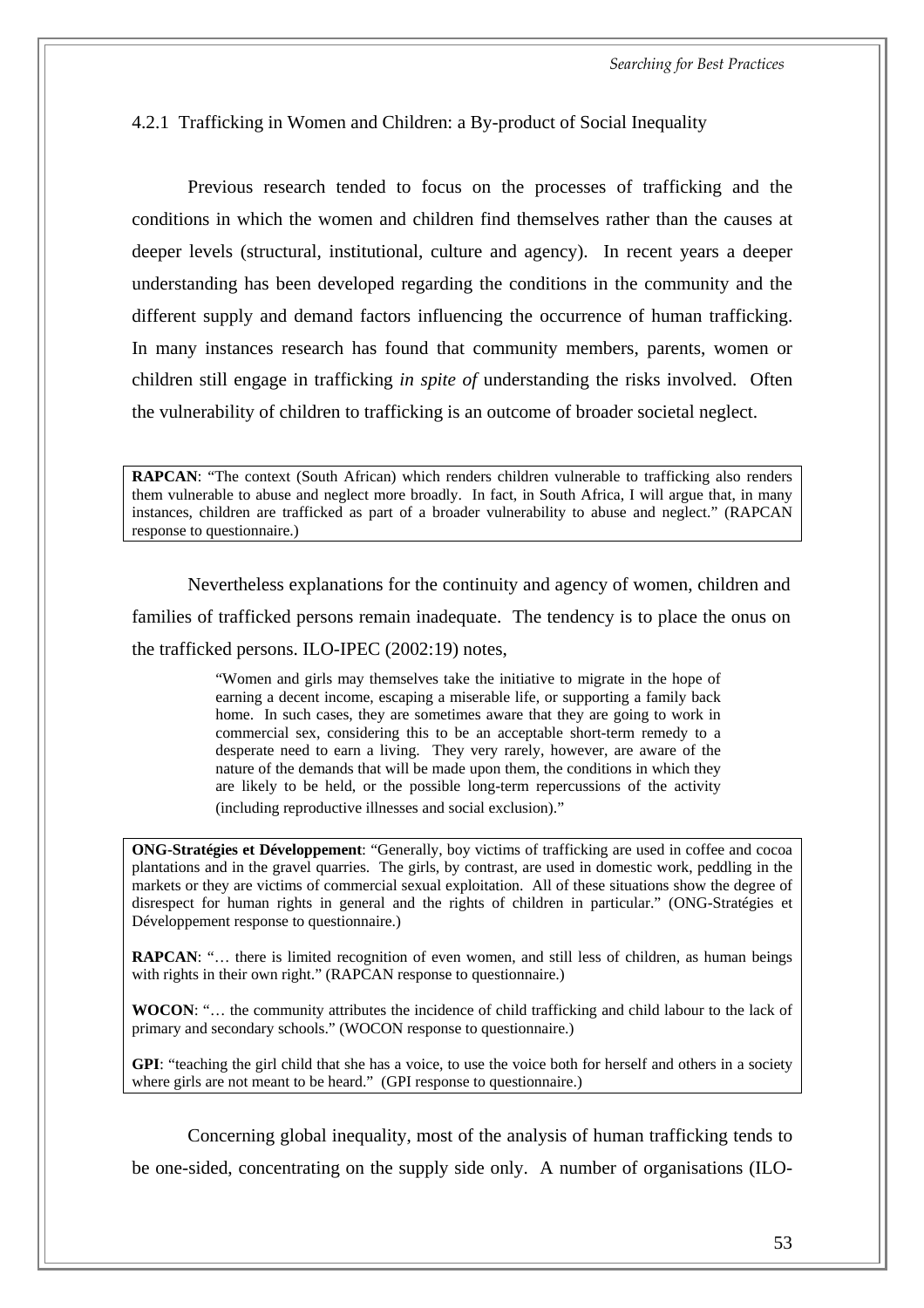IPEC, UNIFEM, UNICEF, and Save the Children) have acknowledged that trafficking is perpetuated by both the supply and demand sides. Trafficking will continue to happen as long as there is a demand for cheap labour, domestic workers, undocumented workers, and undocumented commercial sex workers. Simultaneous intervention to address supply and demand appears imperative.<sup>86</sup>

**SC-Sweden**: "There is a combination of causes. The most common are: ignorance (parents and children ignore the risks of trafficking), they are illiterate for the most part and live in conditions of extreme poverty. In addition, most people in West Africa have a long tradition of migration. **Since the drop in prices in primary commodities, there is a very strong demand** in the manual labour market to lower the cost of production for planters and other employers of children who constitute this manual labour that is exploitable and obedient and the employers no longer hesitate to look for them beyond their own borders. (Emphasis in original) (SC-Sweden response to questionnaire)

4.2.2 Choices of Intervention Measures

 $\overline{a}$ 

Intervention measures are dependent on many factors other than an understanding of the situation. A UNICEF report (2002:15) notes:

"[t]here is a need for prevention approaches that go beyond awareness-raising to focus on development. There are, for example, no poverty reduction schemes to combat child trafficking in the sub-region other than micro credit schemes in Cameroon and Togo. The costs of awareness-raising activities may be lower than the costs of programmes for poverty reduction. They may be easier to manage and have an immediate impact, while poverty reduction schemes need long-term commitment and maintenance. However, the absence of systematic poverty eradication strategies and the lack of sustained efforts within prevention activities undermine the impact of the entire prevention arsenal."

Although poverty is consistently cited as a root cause at the level of policy rhetoric, it is not consistently addressed at the grassroots levels, where income generation activities (IGA) and micro-credit is not always available. In some cases IGAs are made available to trafficked persons and their families but only after trafficking has occurred and in the context of economic reintegration with the community.

**AWEG:** "While increased campaigns and alternative wealth creation awareness are sought for vulnerable members of the community, the general high level of poverty in the population continues to predispose young women in poor families to trafficking. Government must intensify efforts to alleviate poverty in population while raising the value of the Nigerian currency (Naria) against foreign currency." (AWEG response to questionnaire)

**RAPCAN**: "A major contributing factor is poverty. In South Africa, around 14 million children live in deep poverty with inadequate access to basic requirements for survival. Under these circumstances, children are vulnerable to being 'sold' and trafficked for purposes of sexual exploitation, or domestic and agricultural labour. Their parents are also frequently 'conned' into thinking that they are sending their child off to a better life with more opportunities." (RAPCAN response to questionnaire)

<span id="page-61-0"></span><sup>&</sup>lt;sup>86</sup> A good study on the demand side of the problem was done by Save the Children-Sweden published in 2004, entitled 'Trafficking - a demand-led problem?' See References for complete citation.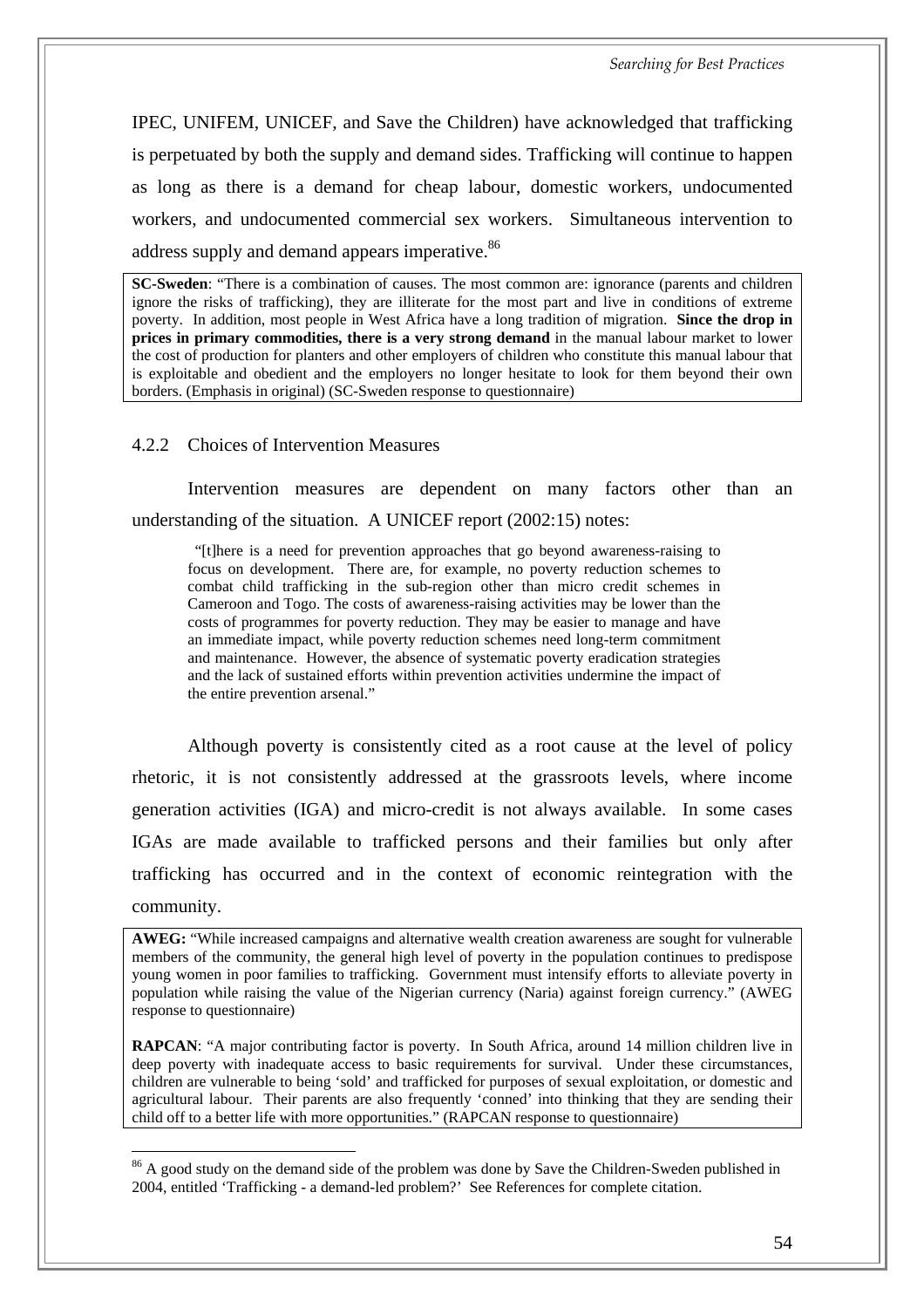**AWEG**: "[the root causes of trafficking are] poverty, greed, unstable economy, unemployment, success stories as told by the trafficked, lack of awareness on the part of those to be trafficked." (AWEG response to the questionnaire.)

Many organisations have stated that their inability to address the poverty situation in the community is a direct outcome of their institutional weakness, lack of resources, lack of capacity or mandate. Addressing the demand side appears to be similarly out of the reach of many organisations. Clearer links between poverty reduction mechanisms and other human trafficking prevention strategies must be established. A common policy platform for all actors engaged in counter-trafficking efforts at the community level needs to be fostered so as to combine poverty-reduction goals with other goals that will ensure socially meaningful options for returnees and their families.

**WOCON**: "The lack of capacity to provide alternative means of livelihood such as strengthening the existing cooperative ventures and providing micro-credit for the communities to alleviate acute poverty is also a weakness." (WOCON response to the questionnaire)

**WOCON**: "If the economic conditions of the people are enhanced then they will be less vulnerable to traffickers. Opportunities for income generating ventures for the populace especially through developing available business or cooperative ventures in the community will aid sustainability." (WOCON response to the questionnaire)

**ESAM:** "Social efficiency or the capacity to adapt to a social context of this project now depends on the initiatives taken by the communities themselves to decrease the traffic of children in their context but it is under constraints because of the various small budgets of the project. The increasing demand that cannot be covered might become a risk of demobilisation." (ESAM response to the questionnaire)

Awareness programmes without providing alternatives for the community members are unlikely to help bring about change. A number of assumptions behind sensitisation and awareness-raising programmes need to be brought into the open and subject to further inquiry. Mere awareness programmes can indeed contribute to gender discrimination by demonising the image of the migrating woman and controlling women's mobility more generally. Communities may be aware of the risks of unauthorised migration but may simply continue to engage in the activity with greater awareness of the risks. Dottridge (2004:11) suggests:

"The most effective campaigns to prevent children from being trafficked are based on a thorough understanding of the factors which children and their parents (or others) take into account when considering whether (and when) to leave home. Top down prevention campaigns, which simply impose a message that 'migration is dangerous because of the risk of falling into the hands of traffickers' seem much less likely to be effective".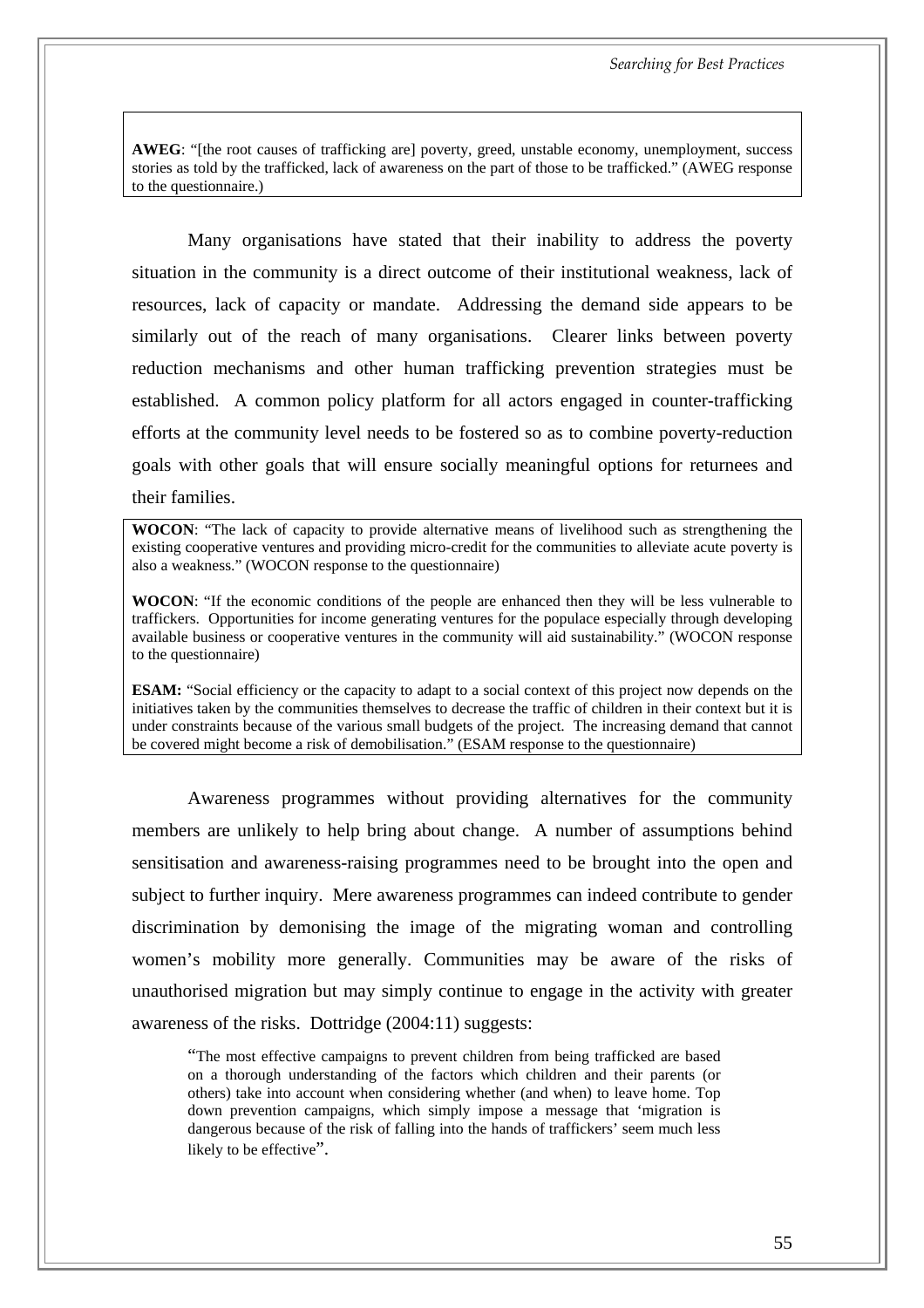*Searching for Best Practices* 

The UNICEF report (2002:13) on trafficking in West and Central Africa notes

that:

 "there are wide variations between the awareness-raising campaigns promoted … and their overall impact in the region is limited by the lack of comprehensive national strategies on trafficking. They often target government officials or public opinion leaders, and rarely penetrate into rural areas or the marginalized communities at risk. Information remains sporadic, mainly journalistic and does little to educate families and children."

In many cases the primary target group of beneficiaries consists exclusively of either children or women. Men, women and children are rarely addressed at the same time. Simultaneously addressing the trafficking of women, children and men can be a complex intervention, as particular needs and contexts must be accounted for. However, exclusionary practices in the definition of target groups such as children only or women only, can obliterate the suffering of those others – including boys and men.

The causes and processes of trafficking of women and children are intertwined with wider practices within a community. Involving the whole community to foster an understanding on human trafficking in general and how it may have different consequences based on gender, age and ethnicity may build a common will to fight it. The delimitation of the 'girl child' as a target group based on the legal definition (under 18 years of age) is not always helpful as it does not always correspond to the sociological definitions of childhood in many communities.

**GPI**: "Every activity revolves around the girl child and they are the group leaders and class monitors in all GPI groups and school outreaches". (GPI response to the questionnaire)

A focus on research on 'best practices' as a search for effective solutions should not deflect (or sidetrack) attention from the issues which cause the problem, or locating the key reasons why children and women migrate, why families and parents allow their children to be sent to far off places to work; why women, in spite of understanding the risks of working in commercial sex, still engage in it; why women and girls, in spite of 'awareness programmes', still knowingly go with a middleman into another country/area.

**RAPCAN**: "A second important root cause, related also to the context which makes children vulnerable to abuse and neglect more generally is the deeply patriarchal ethos which pervades South African society. Rigid social constructions of masculinity and femininity and a profoundly conservative ethos relegates women and children to positions of being 'owned' (and therefore disposable at the whim of the 'owner') and there is limited recognition of even women, and still less of children, as human beings with rights in their own right. There is a sense of entitlement around sex and sexual activity - almost as though that's what women and children are there for, and they shouldn't complain about it." (RAPCAN response to the questionnaire)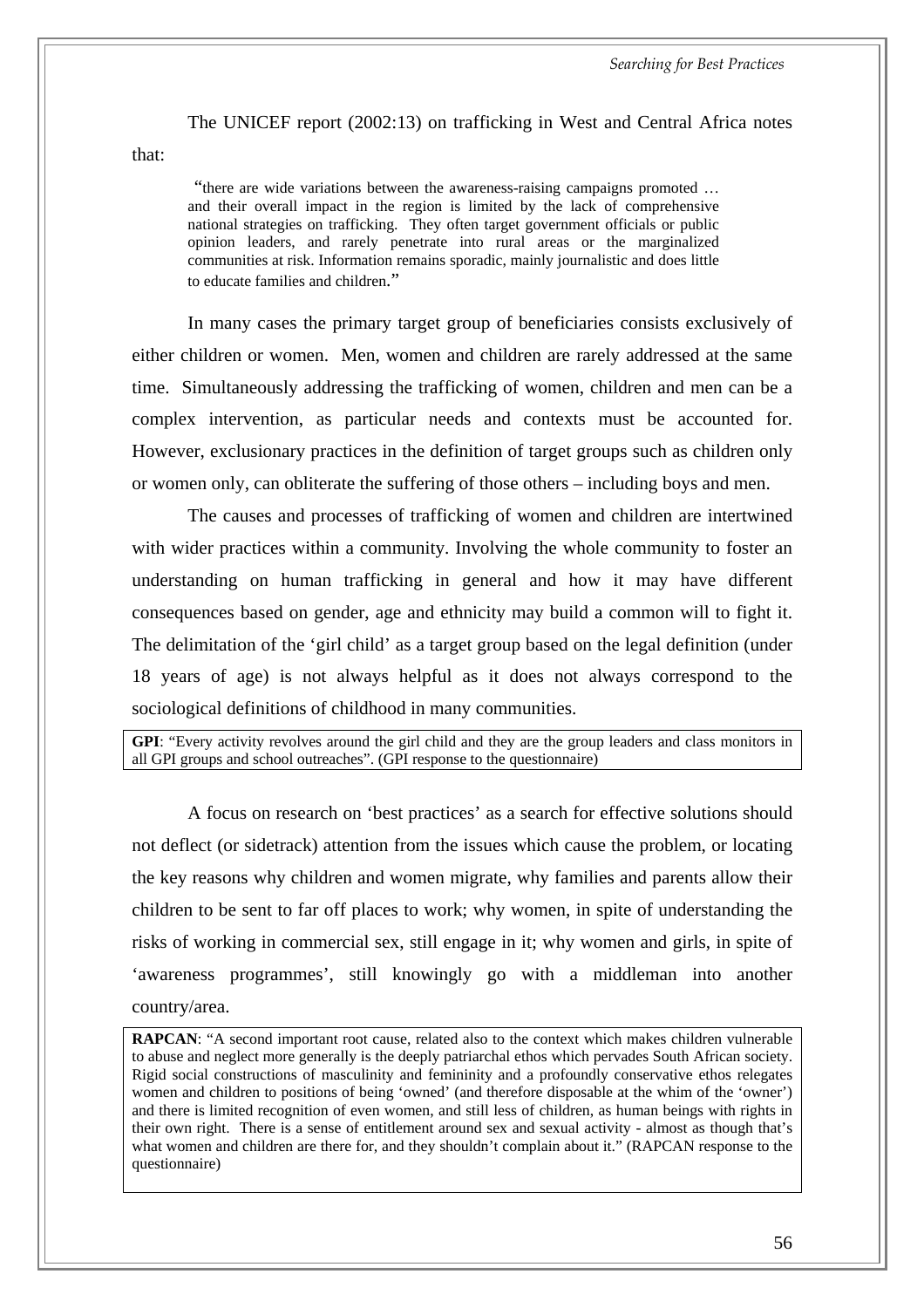**RAPCAN:** ".... the disempowerment already experienced by the majority of our population through that history is exacerbated by poverty which denies opportunities to assume the socially prescribed roles of bread-winner and head of the household." (RAPCAN response to the questionnaire)

#### 4.2.3 Networking

The experiences of WAO-Afrique, Save the Children-Sweden and TDH-Germany show that it is possible to have intervention at different levels: international, regional, national and grassroots, by cooperating through networks, even if the diversity of actors involved presents its own challenges. Networking seems to be generally good in West Africa but not immediately observable in South Africa.

**SC-Sweden**: "SC is a member of the regional working group for the combat against trafficking which includes agencies from UN as well as international NGOs without forgetting the presence of the main group which is the children and young workers' movement…. but because of the diversity of actors, the coordination of activities is sometimes difficult." (SC-Sweden response to questionnaire) **APDF**: "Creation of a framework for partnership and collaboration between those mentioned and national coalitions". (APDF response to questionnaire)

**SC-Sweden**: seeing BP in the context of information sharing between practitioners "this project insists on the exchange and capitalisation of experience…. a project that promotes best practices and takes into account good and bad experiences of other practices." (SC-Sweden response to questionnaire)

Many of the practices are dependent on funding from external sources. Sometimes sustained funding is not available until the practice becomes self-sustaining, which can place innovative action in jeopardy. More sensitivity among funding agencies on the multi-causal nature of the problem and more awareness in communities about the priorities of different funding agencies would be useful in planning for action in ways which creates synergy within a given area.

**ESAM:** "There is an increasing demand for action by the community. A deeper sensitization has made clear to the communities that only priority actions can be financed by the project, and that other actions of equal importance or usefulness to combat trafficking will be supported by other projects with matching funds."

(ESAM response to questionnaire)

Many of the practices recognise the use of a participatory approach as an asset. But the learning to be gained from those affected by human trafficking, and the encouragement of their participation at decision-making levels, are not always being reflected in the common policy agenda of the epistemic communities operating at the global level.

**WOCON**: "The strength of the project is in the active involvement of the community dwellers in identifying the causes and finding solutions to the prevention of trafficking following the sensitization campaigns." (WOCON response to the questionnaire)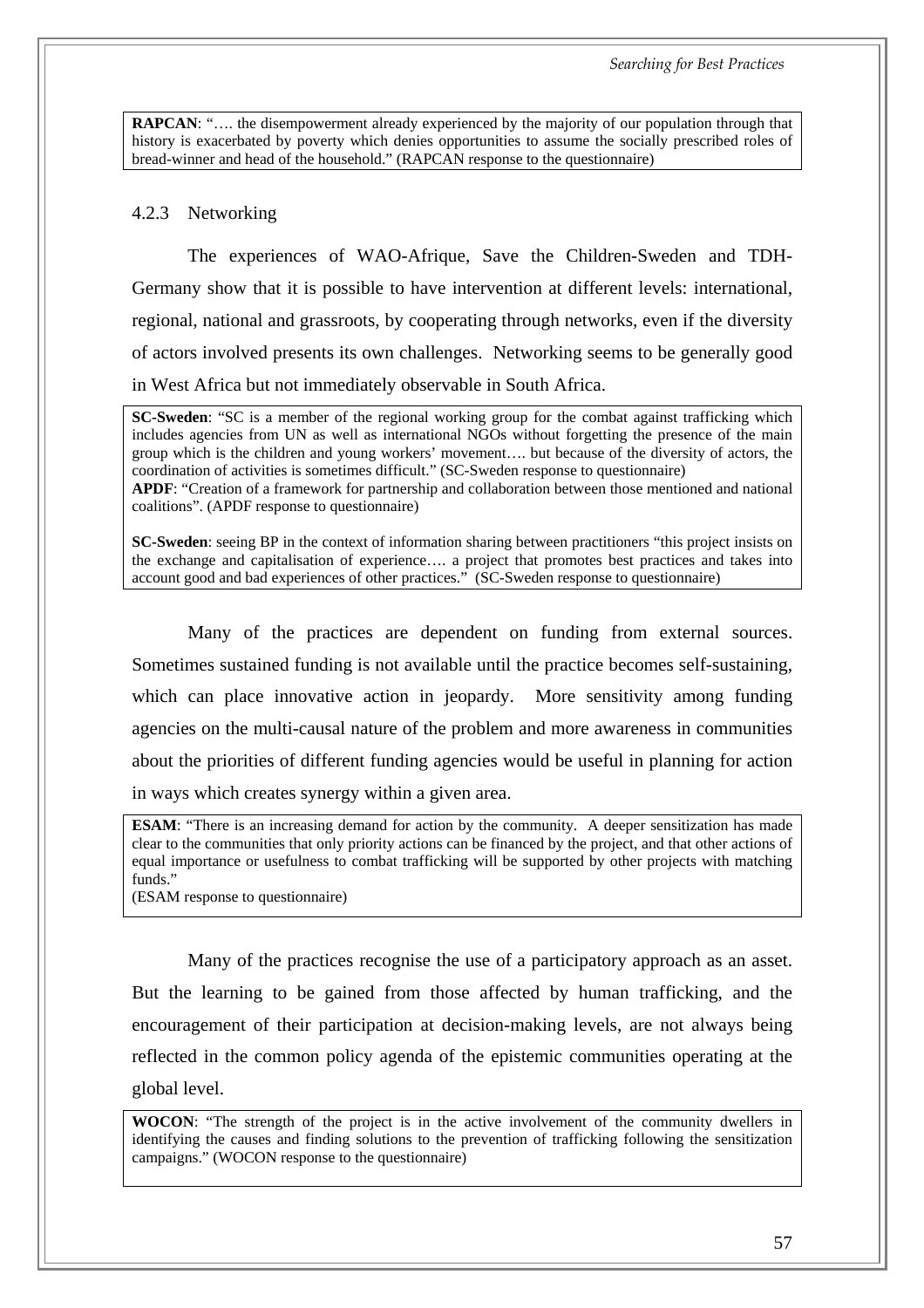**GPI**: "GPI girls are themselves catalysts and continue to act in the wider society to stem spread of trafficking and other vices". (GPI response to the questionnaire)

**SC-Sweden**: "The participatory approach is at the core of the project, the victims and the communities are involved in all phases of the project. This allows for an ownership of the project by the beneficiaries. This is a project to encourage work in synergy with all the actors which avoids the duplication of action and useless competition." (SC-Sweden response to the questionnaire)

**ESAM**: "one of the strong points … the participation of children in the implementation process and in the work of the project." (ESAM response to the questionnaire)

**APDF**: "Diversifying and expanding the base of actors in the struggle, beyond traditional actors which could provide an opportunity to do something about demand and a means to dismantle networks of trafficking and sexual exploitation." (APDF response to the questionnaire)

**ONG Stratégies et Développement**: "Strengths of the project: the youth are motivated to involve themselves in the struggle against trafficking." (ONG Stratégies et Développement response to the questionnaire)

The need for intervention to address prevention, protection and prosecution simultaneously is articulated at the level of debates. It is not always possible to meet this need owing to a shortfall in resources, institutional capacities and networking in some areas.

**RAPCAN:** "On the highest levels, we need a statutory framework which protects and promotes the rights of vulnerable groups. We need policies which implement these laws which are inter-sectoral, rightsbased and properly resourced. South Africa is currently developing specific legislation dealing with trafficking in persons, and the issue is also raised in the Sexual Offences and Children's Bills that are currently in 'tabled' in this country…. Then we need massive training and awareness raising to sensitise officials and other role-players about the issues, about children's vulnerability, about the rights of children and people in general so that those who encounter children through various 'systems' (e.g. criminal justice, social services, health, education, etc.) are appropriately trained and equipped to deal with trafficking. For example, currently, foreign children suspected of being trafficked have no legislative protection, and are commonly repatriated to just across the border of their countries of origin where they are picked up by the traffickers and brought straight back in!" (RAPCAN response to the questionnaire)

**SC-Sweden**: "Most of the states in the region have no capacity and means to face the phenomenon although they might have the good will to do so. Their actions are limited to the repression and even efficiency is not high because the borders are not controlled one hundred percent, the services are not well-equipped, all the procedures are too long and there is corruption." (SC-Sweden response to the questionnaire)

Some practices have already been replicated. It is not always clear how the particular context where the practice was replicated has been studied, or how the practice has been adapted to suit the new context, but several organisations are clear about what factors are important for successful replication of a practice.

**APDF**: "The necessary conditions for a transfer of successful practices are: taking into account the sociocultural realities of the host country, the political conditions, the level of conscientisation of the population related to the project/problem to be transferred, and also engagement of the political and administrative authorities and the disposition of the partners to press the issue." (APDF response to the questionnaire)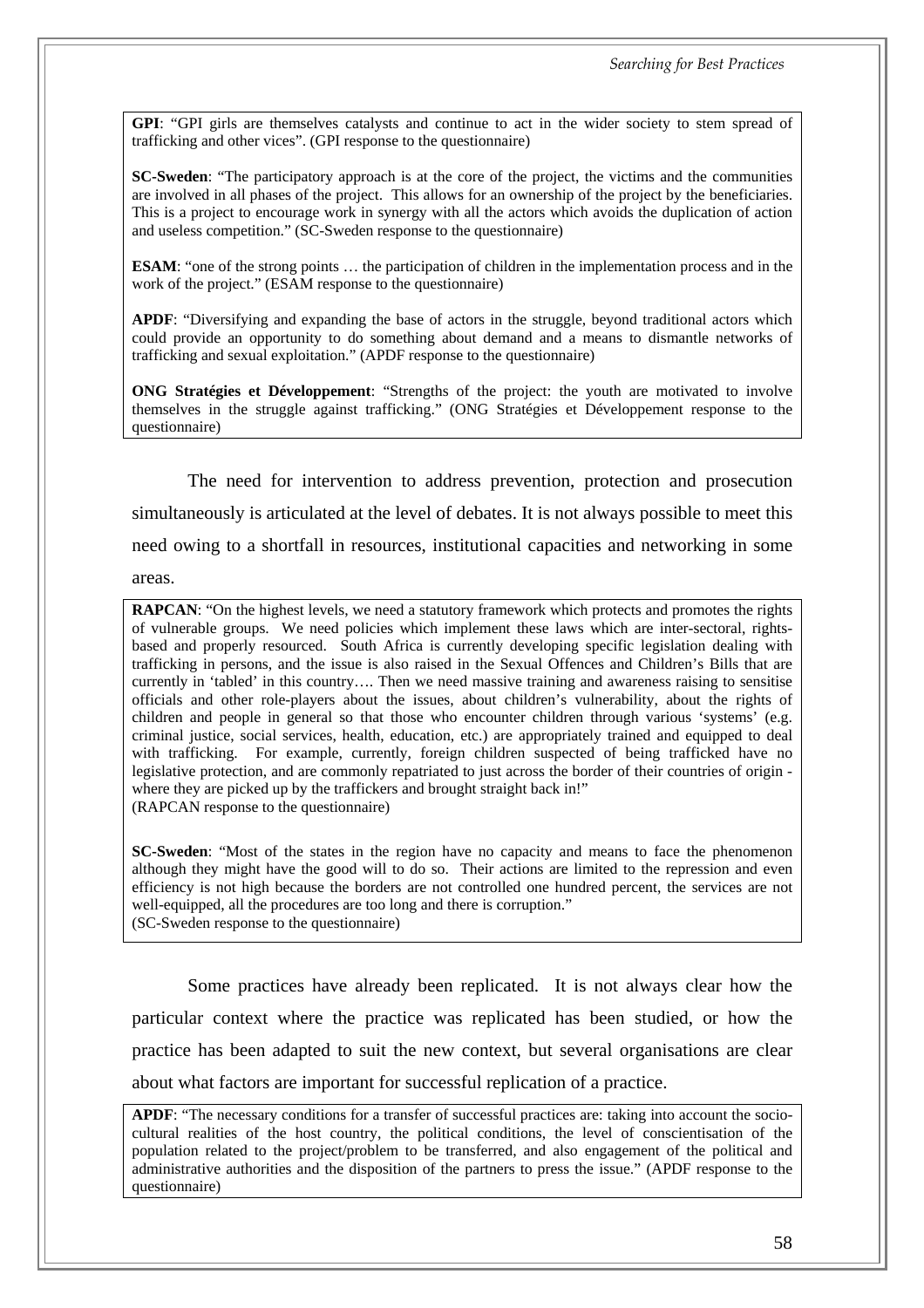**ESAM**: "The practices of this project can be applied in other regions of the world if one meets the social realities of the regions; moreover, the will for change has to be present at the level of the communities…. The involvement and the participation of the population, a good identification of the problem that is real for the community as it is lived, for which the transfer is meant." (ESAM response to the questionnaire)

**SC-Sweden**: [What is needed for replication] are "Flexibility and using the lessons learned about what was successful as well as what was not successful. After all a participatory approach allows to rectify the course once a problem emerges." (SC-Sweden response to the questionnaire)

**WOCON**: "being insufficiently familiar with the people in the community, and the failure of an organisation intending to execute a project to gain cultural acceptance, may pose obstacles to the replication of the practice in the community." (WOCON response to the questionnaire)

**SC-Sweden**: [Replication would fail] "if one doesn't take into account the local context and especially if the transfer is made with rigidity and without flexibility, " (SC-Sweden response to the questionnaire)

#### **4.3 Concluding Remarks**

Searching for 'best practices' to address trafficking of women and children in Africa has led to the following observations. The arenas of action are both social and political. Anti-trafficking organisations and the practices they adopt are bearers of beliefs derived from their moral and cognitive visions. From the institutional standpoint – even if an organisation recognises that the problem of trafficking has multiple roots, makes sure that the planned interventions are 'multi-pronged' and 'multi-level', and employs participatory measures – it cannot address the occurrence of human trafficking at all levels. Practical responses need to be scrutinised regarding the discrepancy between field analysis and choice of intervention. Responses from the field suggest that more can be done to learn from NGOs' experiences in order to improve interpretations of human trafficking at the policy level. Furthermore, policy agendas of funding agencies could benefit from more openness rather than closure to negotiations with organisations active *in situ*.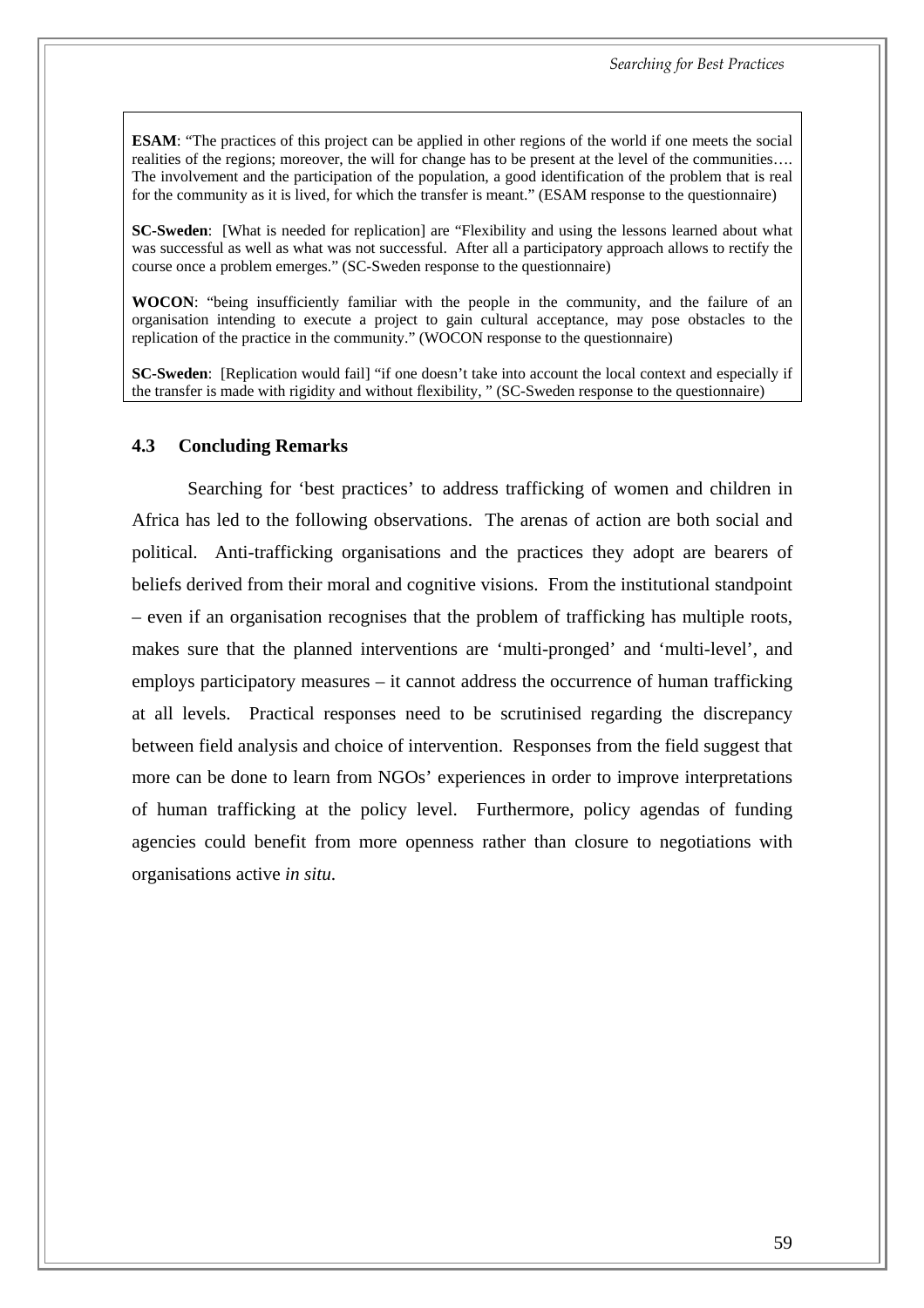# 5

### **Conclusion**

The diversity of forms of human mobility in the contemporary context of global connectivity requires an analytical approach which can explain why tendencies of gender, class, generation and ethnicity as constituents of social structures and human agency have converged to produce what is known as human trafficking. Without adequate explanation, policy tends to lurch in different directions. Reactions premised on human rights concerns have contributed to new international, regional and national legislative frameworks that oppose abusive and exploitative practices in migration. A key concern remains the wide landscape of policy issues underlying the problem, and how policy approaches – in diverse areas such as migration management, crime control, labour standards, poverty reduction and particular needs of communities at risk – can be coordinated to curtail practices of human trafficking and ensure human rights protection.

In West Africa existing knowledge on specific features of the trafficking of children and women shows a close interaction between the cultural domain and the changing social, political and economic relations. Sector-specific patterns of trafficking exhibit an interface between local, regional and global forces. Trafficking linked with export-oriented agriculture and commercial services in tourism appear more sensitive of global forces, whereas trafficking linked with domestic services tends to be react to national and regional forces. Actors in West Africa have taken steps to build regional networks of knowledge and action to address the context-specific dimensions of the problem. Like-minded organisations have formed alliances through creating and maintaining a data-base by which to share knowledge.

However, deprived of resources and constrained by considerations of funding agencies, the choices of interventions by these organisations are not always determined by what they know. Thus, for example, whereas unsustainable livelihoods may be known to actors on the spot as a key causal issue, criteria for funding tend to shape activities along the lines of awareness-raising, human rights education and changing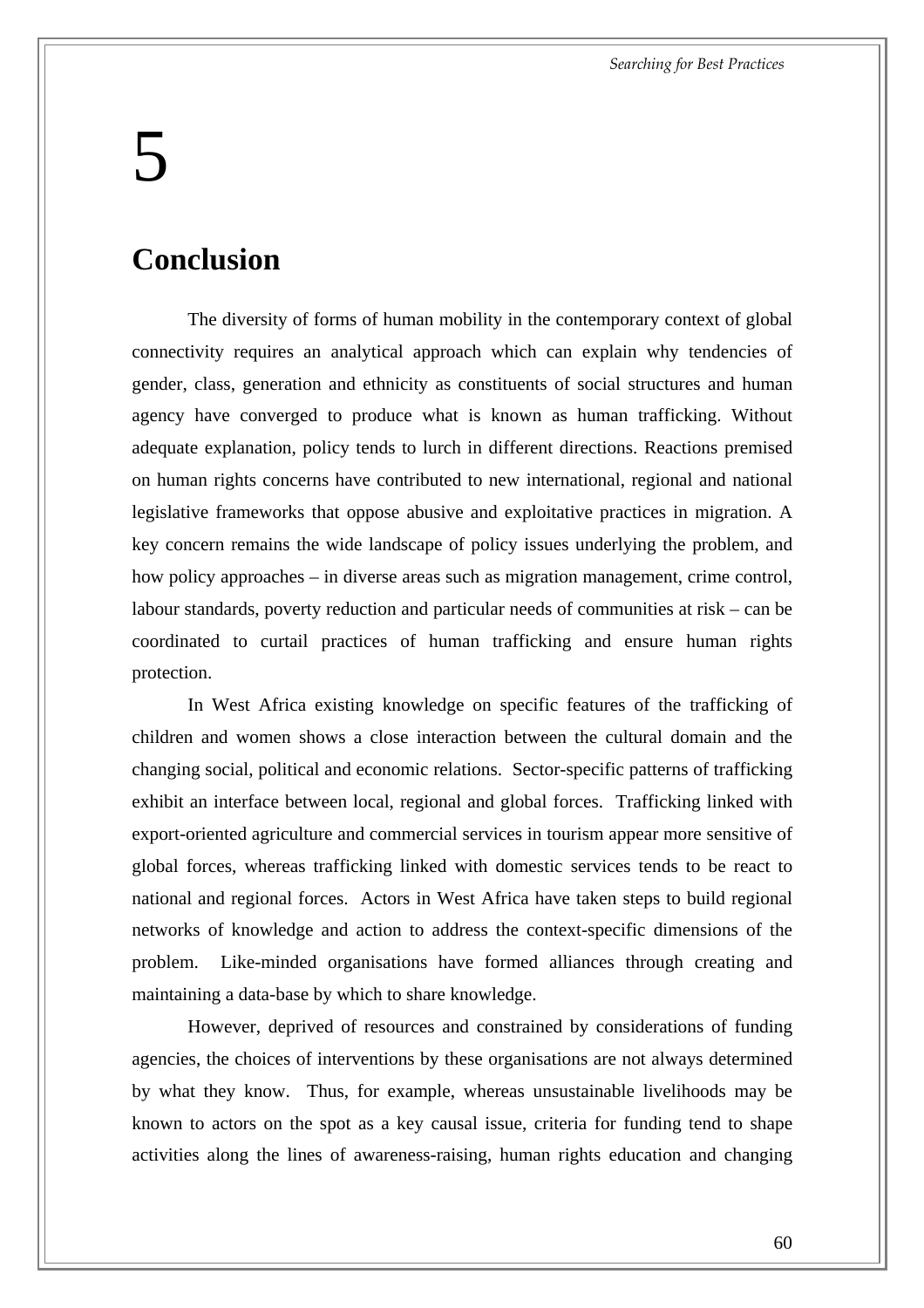cultural practices. The few anti-poverty projects are directed at trafficked persons and only in the context of economic reintegration in the community – and without due attention to the significance of the sense of belonging and dignity.

Being a multi-causal problem, human trafficking cannot be addressed by one practice. Likewise no single organisation is capable of 'solving' all affiliated problems, nor should it enforce one vision of the problem as global. A combination of practices capable of creating synergetic effects and consolidating policy goals among engaged actors is sorely needed. Finding Best Practices to counter human trafficking begins with the recognition that such practices are elements in a broader process of social transformation. They are initiatives to transform a complex web of social relationships – specifically those that are causal related to human trafficking. Social contexts in which the causes of trafficking are progressive and cumulative pose a considerable challenge in determining priorities and boundaries of action.

From the perspective of prevention, endorsing a human development approach to ensure the security of livelihood and dignity of identity helps individuals, families and communities to resist risky migration. When people's capabilities and entitlements are enhanced – and when institutions of governance become responsive to their social conditions, voices and anxieties – migration options become less attractive. From the perspective of direct assistance and recovery, more sensitivity should be accorded to the experiences of trafficked persons and returnees. A more contextual understanding of their rights and the practical implications of their well being is called for.

Regarding the knowledge base on human trafficking, a resolution of the contention between knowledge networks should be sought. Despite the consensus on key components of human trafficking (poverty, gender discrimination, disorderly migration and organized crime) there is no agreement on the causal relationships between them. Statistical information on international migration does not show trends in human trafficking. Narratives and testimonies of trafficked persons and returnees help us understand the qualitative dimension of the problem but cannot offer insights on its magnitude, scope or structure. When common sense and/or received wisdom from historical experience fails, and gaps of knowledge of the current situation render policy choices vulnerable to errors, it is inevitable that governments should rely on a consortium of experts who cooperate with each other to maintain a certain level of effectiveness in human rights protection. A plurality of foci of authoritative knowledge offers diverse and potentially richer interpretation as well as fuller representation.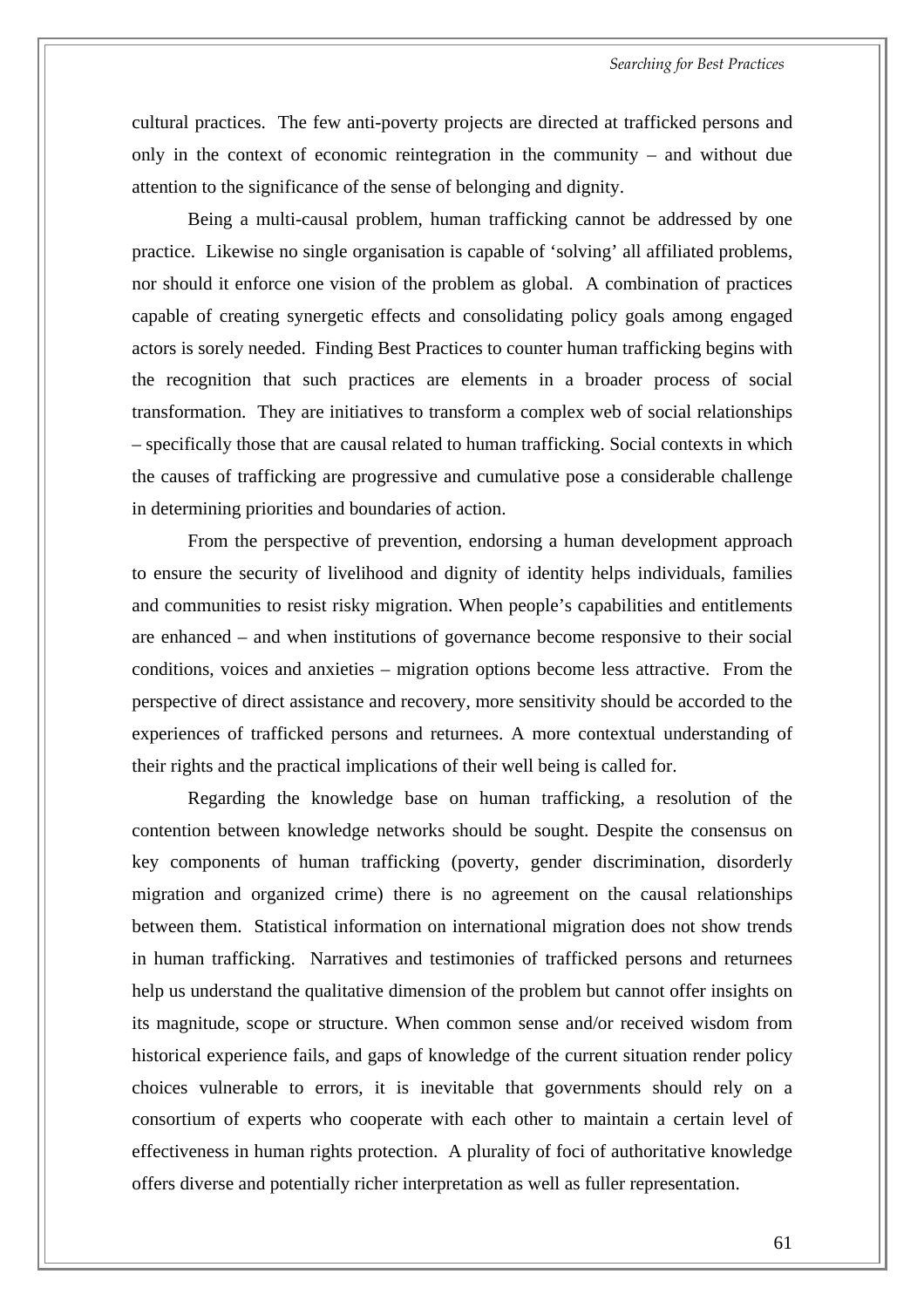*Searching for Best Practices* 

To benefit trafficked persons it is important to treat the formation of causative elements of the problem as a two way process. One process involves the learning from data and experience gathered from communities, including trafficked persons themselves. Such data base can be updated and maintained by local organisations. The other concerns the learning from data gathered on structural processes affecting national, regional and global conditions that might cause specific population groups to be vulnerable to practices of trafficking, or might create new routes and destinations. Such a two-way process may foster a holistic approach capable of integrating different dimensions of human trafficking and bringing innovative ideas into the human trafficking policy field. International cooperation can play an important role in promoting this process.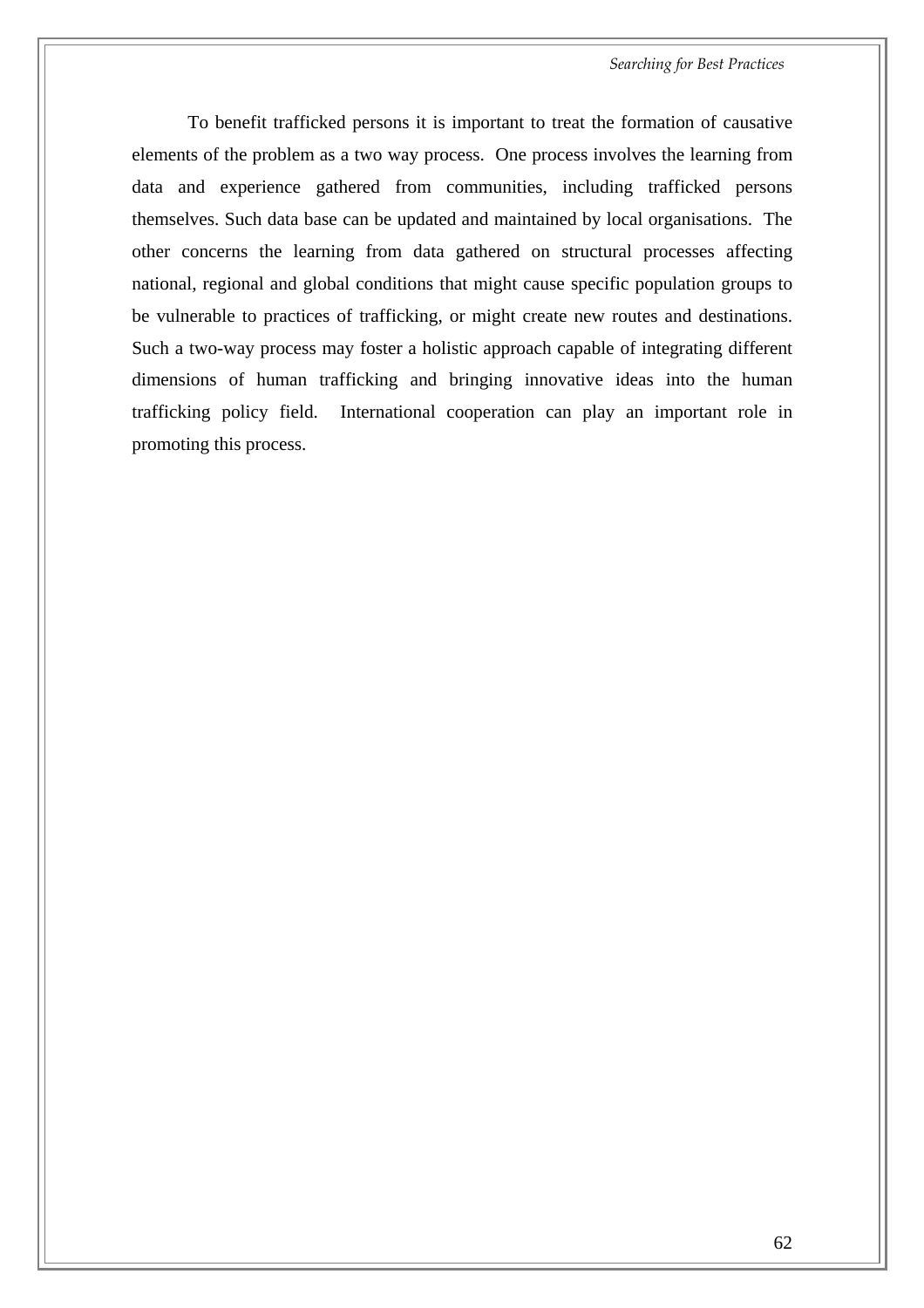*Searching for Best Practices* 

## **References**

Anti-Slavery International (2003) *Sub Regional Project on Eradicating Child Domestic Work and Child Trafficking in West and Central Africa*, March 2003, London, UK.

Anti-Slavery International (2003) *The Migration-Trafficking Nexus: Combating Trafficking Through the Protection of Migrants' Human Rights'* written by Mike Kaye, ASI, UK.

Bendixsen, Synnøve and Paul de Gucheteneire (2003) *Best Practices in Immigration Services Planning.* UNESCO, Paris, France. A reprint of an article accepted for publication in the Journal of Policy Analysis and Management, taken from UNESCO website http://www.unesco.org/most/migration/article bpimm.htm, accessed on February 24, 2004.

Buchanan, Allen (2004) 'Political Liberalism and Social Epistemology', *Philosophy and Public Affairs*, Volume 32, Number 2, pages 95-130.

Canagarajah, Suresh (2002) 'Reconstructing Local Knowledge', *Journal of Language, Identity and Education*, Volume 1 (4), pages 243-259.

Castles, Stephen and Mark J. Miller (1998) *The Age of Migration: International Population Movements in the Modern World*, second edition

Chapkis, Wendy (2003) 'Trafficking, Migration and the Law', *Gender and Society,* Volume 17, Number 6, December 2003, pages 923-937.

Coomaraswamy, Radhika, Report of the Special Rapporteur on Violence, on the Violence of Women, its causes and consequences, presented to the 58<sup>th</sup> UN General Assembly.

Dottridge, Mike (2002) 'Trafficking in Children in West and Central Africa', Gender and Development, Vol. 10, No. 1, March 2002, pp. 38-42.

Dottridge, Mike (2004) *Kids as Commodities: Child Trafficking and What to do about it.* International Federation Terre des Hommes, TDH Switzerland and Germany.

Haas, Peter M. (1992a) 'Introduction: Epistemic Communities and International Policy Coordination', *International Organization,* Volume 46, Issue 1, Winter 1992, pages 1- 35.

Haas, Peter M. (1992b) 'Introduction: Epistemic Communities and International Policy coordination' in *Knowledge, Power and International Policy Coordination*. Peter Haas (ed.) University of South Carolina Press, USA.

Harding, Sandra (2000) 'Gender, Development and Post-Enlightenment Philosophies of Science', in *Decentering the Center: Philosophy for a Multicultural, Postcolonial, and Feminist World.* Uma Narayan and Sandra Harding (eds.). Indiana University Press, USA.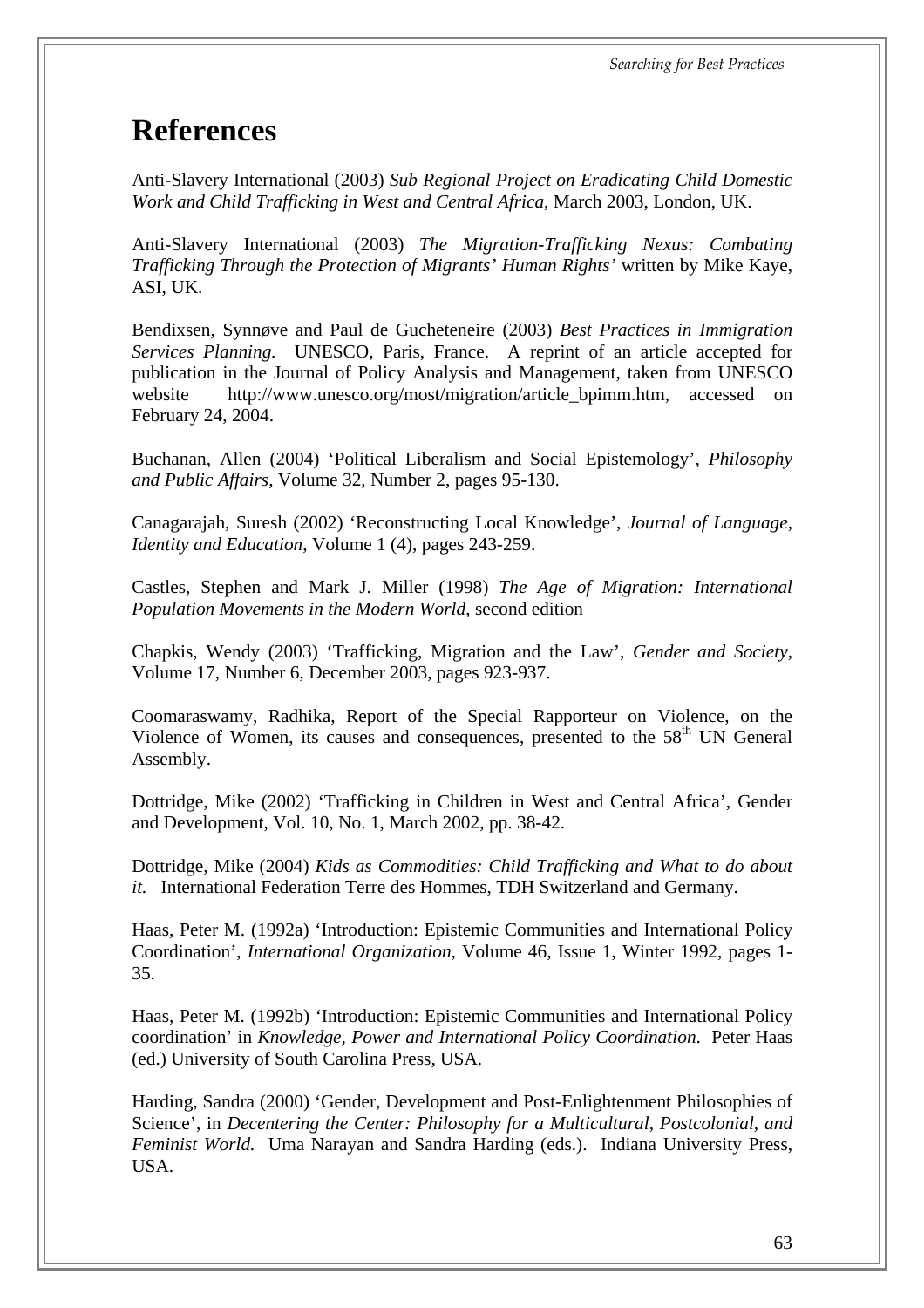Human Rights Watch (2003) *Borderline Slavery: Child Trafficking in Togo*, Vol. 15, No. 8 (A). New York, USA.

Human Rights Watch (2002) *Policy Paralysis: A Call for Action on HIV/AIDS-Related Human Rights Abuses Against Women and Girls in Africa.* HRW, New York, US.

Human Rights Watch (2003) "IOM and Human Rights Protection on the Field: Current Concerns" a document submitted during the  $86<sup>th</sup>$  Session of the IOM Governing Council on November 2003, also available on the HRW website, [http://www.hrw.org/backgrounder/migrants/iom-submission-1103.htm.](http://www.hrw.org/backgrounder/migrants/iom-submission-1103.htm)

International Labour Office- IPEC, (2001) *Combating Trafficking in Children for Labour Exploitation in West and Central Africa: Synthesis Report based on Studies in Benin, Burkina Faso, Cameroon, Côte d'Ivoire, Gabon, Ghana, Mali, Nigeria and Togo.* International Labor Office, Geneva, Switzerland.

International Labour Office- IPEC (2003) *Good Practices: Gender Mainstreaming in Actions Against Child Labour.* Geneva, Switzerland.

International Labour Office- IPEC, (2002) *Unbearable to the Human Heart: Child Trafficking and Action to Eliminate it.* International Labour Organization, Geneva, Switzerland.

International Labour Office (2002) *Getting at the Roots: Stopping Exploitation of Migrant Workers by Organised Crime.* Paper presented at the International Symposium, 22-23 February 2002, accessed from www.december18.net/paper44ILOUNICRI.pdf.

International Labour Office- IPEC (2001) *Trafficking of Children: The Problem and Responses Worldwide*, Preliminary Version of a report presented at the 2<sup>nd</sup> World Congress against commercial sexual exploitation of children in Yokohama 2001*.* Written by Panudda Boonpala and June Kane. Geneva, Switzerland.

International Organization for Migration-Regional Office for Southern Africa (2003) *Seduction, Sale and Slavery: Trafficking in Women and Children for Sexual Exploitation in Southern Africa*, written by Jonathan Martens, Maciej Pieczkowski and Bernadette van Vuuren-Smyth, Pretoria, South Africa.

International Organization for Migration – Paris Office (2002) *Trafficking in Unaccompanied Minors in the European Union*, Paris, France

Kabeer, Naila (2001) 'Reflections on the Measurement of Women's Empowerment' in *SIDA Studies*, No. 3. Novum Grafiska, Stockholm, pages 17-54.

Kandiyoti, D. (1998) 'Gender, Power and Contestation: Rethinking Bargaining with Patriarchy', in *Feminist Visions of Development: Gender Analysis and Policy.* London/New York, Routledge, pages 135-151.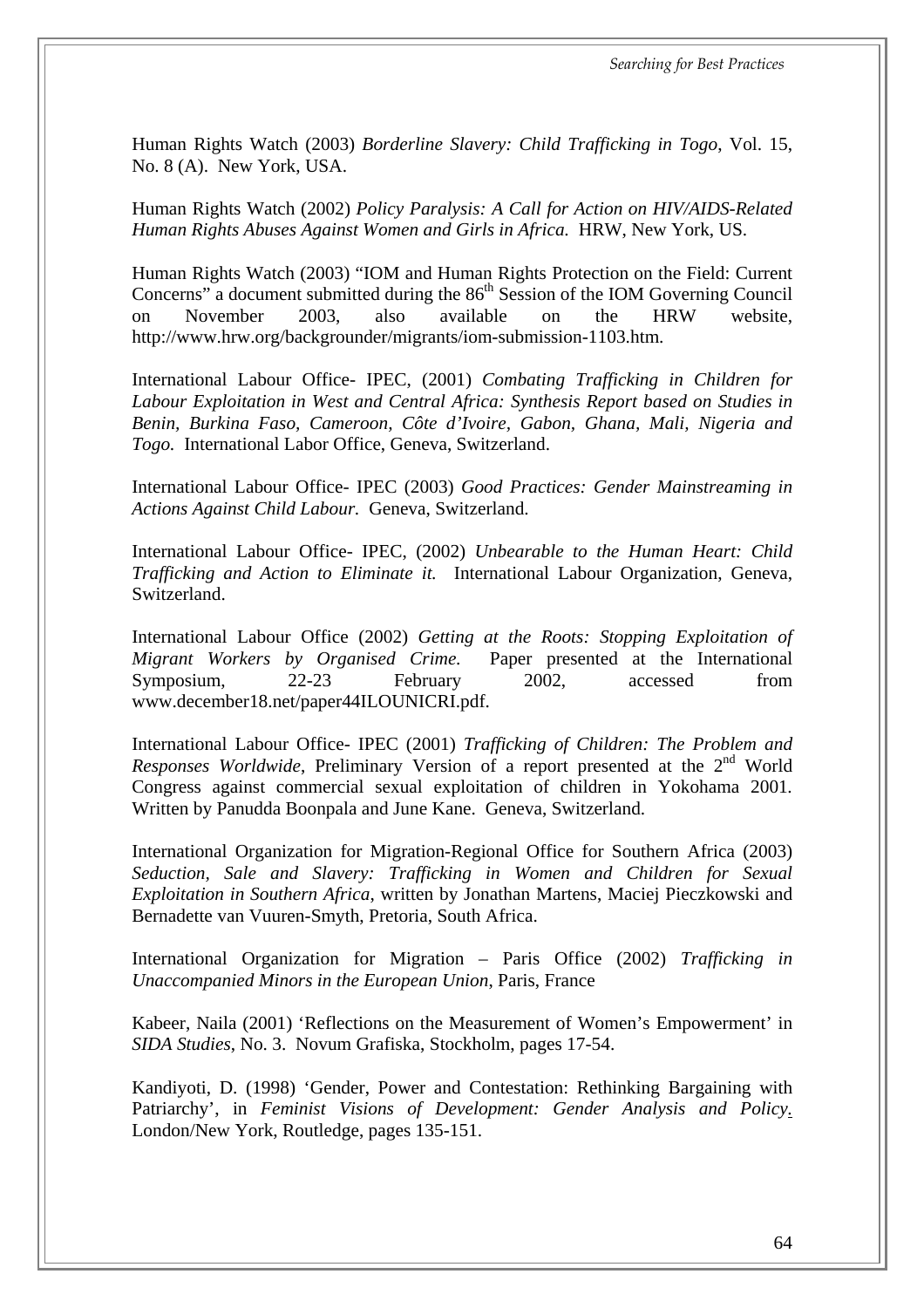Kardam, Nüket (2004) 'The Emerging Global Gender Equality Regime from Neoliberal and Constructivist Perspectives in International Relations' in *International Feminist Journal of Politics,* Volume 6, Number 1, March 2004, pages 85-109.

Koen, Karin and Bernadette van Vuuren (2002) *Children in Domestic Service: The Case of the Western Cape.* Terre des Hommes, Basel, Switzerland.

Krüger, Joachim Hvoslef (2002) 'Best Practices as Found on the Internet', chapter 6 in *Best Practices in Poverty Reduction: An Analytical Framework,* Else Øyen, et.al., (eds). CROP International Studies in Poverty Research and ZED Books, London.

Laczko, Frank and Marco Gramegna (2003) 'Developing Better Indicators of Human Trafficking', *The Brown Journal of World Affairs*, Summer/Fall 2003, Volume X, Issue 1, pp. 179-194, for International Organization for Migration, Geneva.

Long, Norman (2001) 'Demythologising Planned Intervention' chapter 2, in *Development Sociology: Actor Perspectives.* Routledge, New York and London.

Molo Songololo (2000) *Trafficking of Children for Purposes of Sexual Exploitation - South Africa.* Molo Songololo, Cape Town, South Africa.

Moreno-Fontes Chammartin, Gloria (2003) 'Combating Human Trafficking: Broadening the Perspective' a report delivered at the "Stop Child Trafficking Conference", Helsinki, Finland, June 1-3, 2003.

Nadig, Aninia (2002) 'Human Smuggling, National Security and Refugee Protection', *Journal of Refugee Studies*, Volume 15, Number 1, pages 1-25.

OEC/IOM/World Bank (2003) Issues Papers, Days 2 and 3, *Trade and Migration Seminar*, November 12-14, 2003, Geneva, Switzerland.

Øyen, Else, et.al., (eds), (2002) *Best Practices in Poverty Reduction: An Analytical Framework*. CROP International Studies in Poverty Research and ZED Books, London.

Pearson, Elaine (2002) *Human Traffic, Human Rights: Redefining Victim Protection*. Anti-Slavery International, London, UK.

Save the Children (2004) *Trafficking - A Demand-led Problem? Part 1: Review of Evidence and Debates.* Written by Bridget Anderson and Julia O'Connell Davidson, Save the Children-Sweden, Stockholm, Sweden.

Schutte, Georgette (2003) *Changing Regulatory Regime Towards Refugees and Asylum Seekers: Implications on Unaccompanied Minors Seeking Asylum in the Netherlands',* Master of Arts Thesis, Institute of Social Studies, The Hague, The Netherlands.

Sen, Amartya (1990) 'Gender and Cooperative Conflicts' in I. Tinker (ed.) *Persistent Inequalities: Women and World Development*, Oxford University Press, pages 123-145.

Sen, Amartya (2004) 'Elements of a Theory of Human Rights', *Philosophy and Public Affairs* 32, No.4, pages 315-356.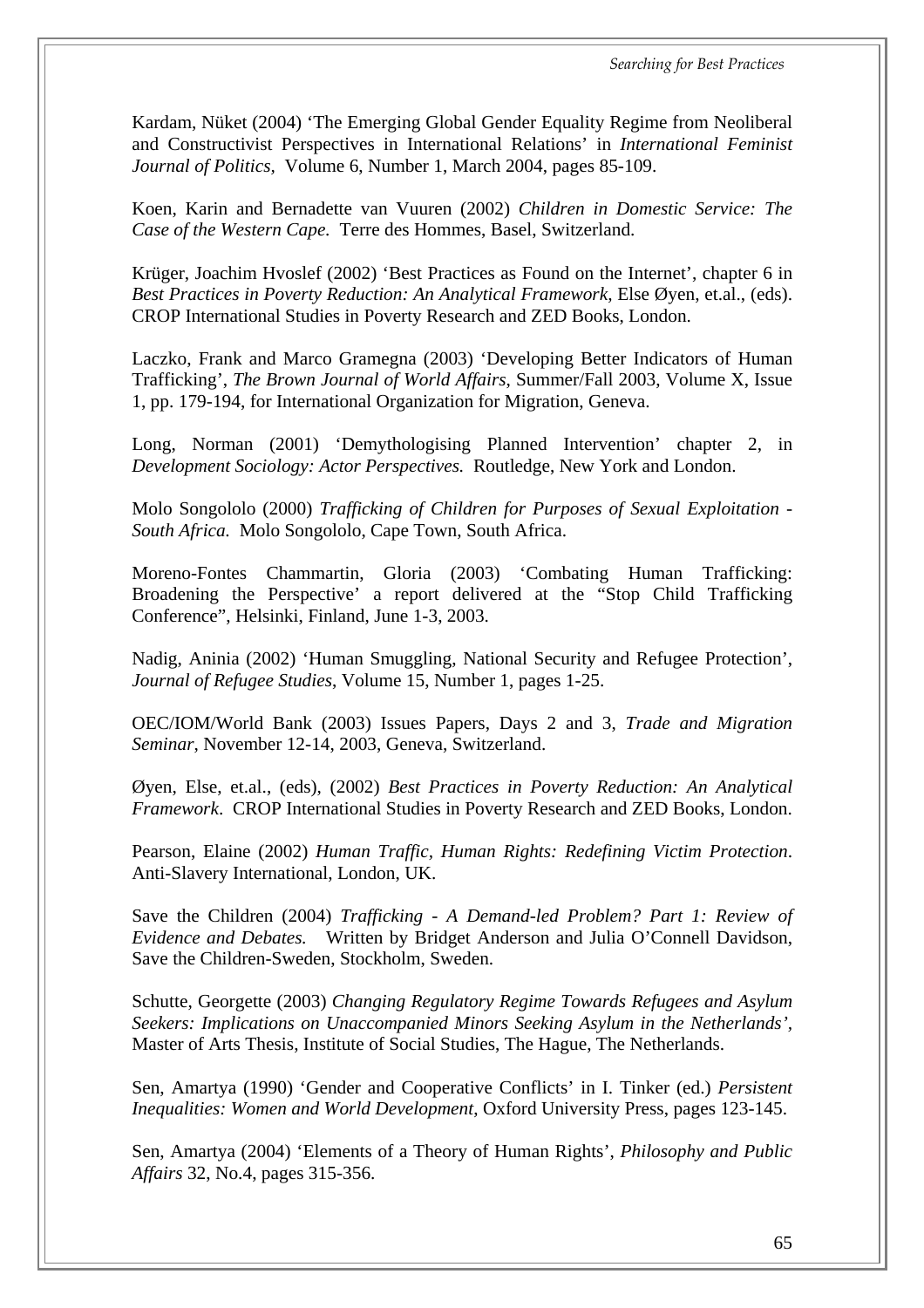Stillwaggon, Eileen (2003) 'Racial Metaphors: Interpreting Sex and AIDS in Africa', *Development and Change,* Vol. 34(5), pages 809-832, Institute of Social Studies, Published by Blackwell Publishers, UK and USA.

Taran, Patrick A. (2000) 'Human Rights of Migrants: Challenges of the New Decade', *International Migration*, Volume 38 (6), SI 2/2000, pages 7-51.

Truong, Thanh-Dam (1999) 'Gender and Technology Policy in Vietnam', *Gender, Technology and Development*, Volume 3, Number 2, pages 215-234.

Truong, Thanh-Dam (2003a) 'Organized Crime and Human Trafficking' in *Transnational Organized Crime: Myth, Power, and Profit* , edited by Emilio C. Viano, Jose Magallanes and Laurent Bridel, Carolina Academic Press, Durham, North Carolina.

Truong, Thanh Dam (2003b) 'The Human Rights Question in the Global Sex Trade' in K. Arts and P. Mihyo (eds) *Responding to the Human Rights Deficit: Essays in Honour of Bas de Gaay Fortman,* Kluwer Law International.

Truong, Thanh-Dam. (2003c) 'Gender, Exploitative Migration and the Sex Industry: A European Perspective' *Gender, Technology and Development*, Volume 7, N. 1. pp 31-51.

UNDP (2003) *Best Practice: Law Enforcement Manual for Fighting Against Trafficking of Human Beings (User's Manual),* UNDP, Romania Country Office.

UNICEF Innocenti Research Centre and UNICEF Regional Office for West and Central Africa (2002). *Child Trafficking in West Africa: Policy Responses,* Florence, Italy.

UNICEF Innocenti Research Centre (2003) *Trafficking in Human Beings, Especially Women and Children in Africa,* Florence, Italy.

Van Gaalen, A.M.J. (2003) 'Review of Initiatives to combat trafficking by members of the Save the Children Alliance', Working paper for the Save the Children Alliance Task Force on Child Trafficking, Montreal.

Wijers, Marjan and Lin Lap-Chew (1997) *Trafficking in Women: Forced Labour and Slavery-like Practices in Marriage, Domestic Labour and Prostitution,* Foundation Against Trafficking in Women and Global Alliance Against Traffic in Women, The Netherlands and Thailand.

Wood, Geof (1985) 'The Politics of Development Policy Labelling', in Geof Wood (ed.) *Labelling in Development Policy,* pages 5-31. London: Sage Publications.

Young, Brigitte and Hella Hoppe (2003) 'The Doha Development Round, Gender and Social Reproduction', *Dialogue on Globalization, Occasional Papers, Focus on WTO,* Friedrich Ebert Stiftung, Berlin, pages 1-29.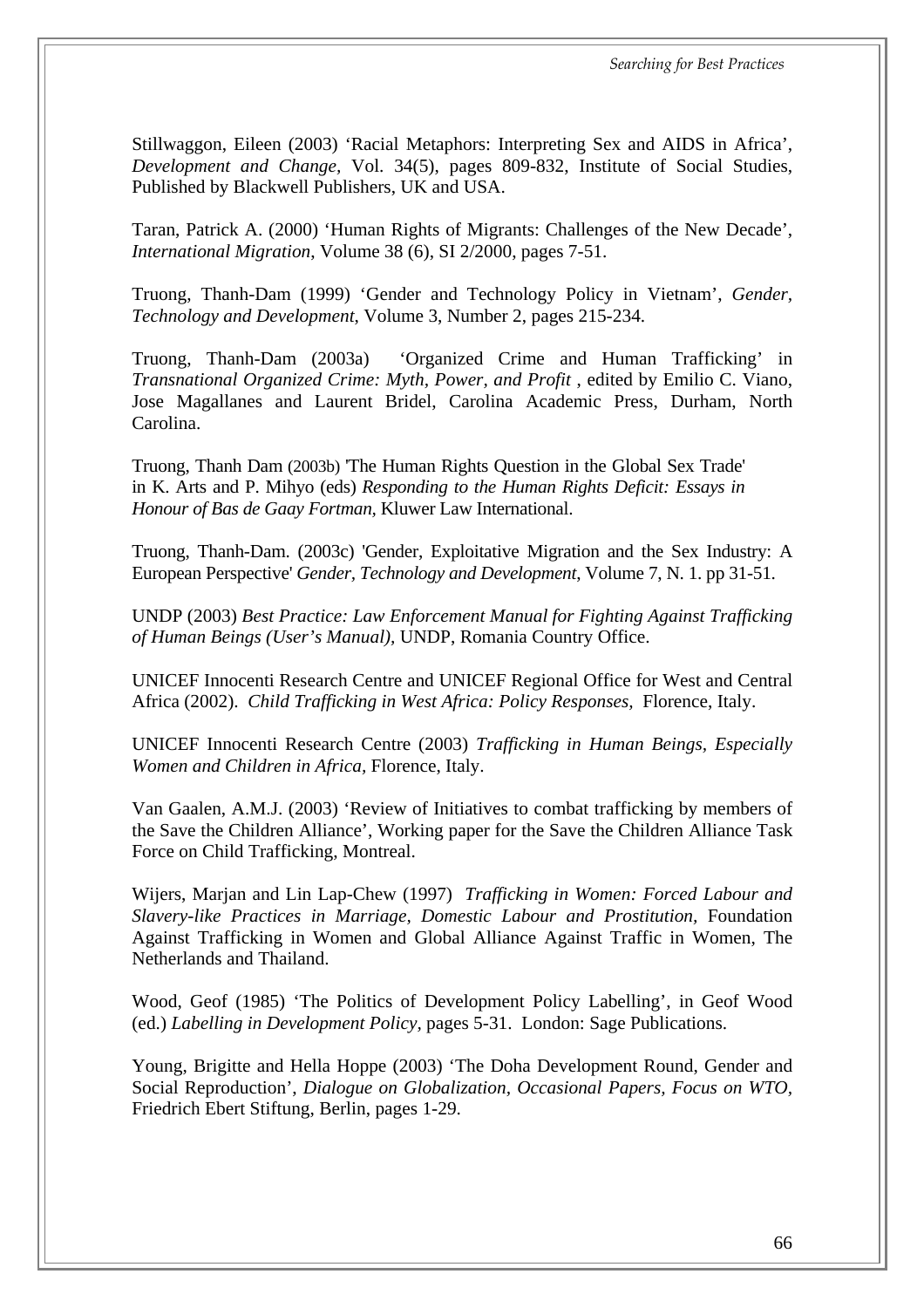**List of some internet sites on general trafficking and migration issues, trafficking in Africa, databases with contact addresses, UN and international organisations, and others.**

#### **On human trafficking in Africa**

<http://www.antislavery.org/archive/submission/submission1999-03Child.htm> <http://www.antislavery.org/archive/other/networktraffickingchildrenwafrica2003.htm>

<http://www.antislavery.org/homepage/resources/humantraffic/Hum%20Traff%20Hum> %20Rights,%20redef%20vic%20protec%20final%20full.pdf <http://www.antislavery.org/archive/other/trafficking-benin-synopsis.htm> <http://www.antislavery.org/archive/other/trafficking-children-wafrica.htm> [http://www.irinnews.org/report.asp?ReportID=19693&SelectRegion=West\\_Africa](http://www.irinnews.org/report.asp?ReportID=19693&SelectRegion=West_Africa) <http://www.unicef-icdc.org/publications/pdf/insight7.pdf>

<http://www.iom.int/iomwebsite/Project/ServletSearchProject?event=detail&id=ZA1Z03> 2

<http://nahtiwa.virtualactivism.net/countryreports.htm> (Network against human trafficking in west africa)

[http://www.unicri.it/nigeria\\_website.htm](http://www.unicri.it/nigeria_website.htm)

[http://www.irinnews.org/report.asp?ReportID=43754&SelectRegion=Southern\\_Africa](http://www.irinnews.org/report.asp?ReportID=43754&SelectRegion=Southern_Africa) <http://usinfo.state.gov/products/pubs/traffick/>

<http://www.globalmarch.org/worstformsreport/world/benin.html>

#### **On best practices**

<http://www.bestpractices.org/> [http://www.ecpat.net/eng/CSEC/good\\_practices/index.asp](http://www.ecpat.net/eng/CSEC/good_practices/index.asp) <http://www.state.gov/g/tip/rls/tiprpt/2004/33186.htm> <http://www.unesco.org/most/bphome.htm> <http://www.unesco.org/most/welcome.htm> <http://portal.unesco.org/shs/en/ev.php->URL\_ID=1211&URL\_DO=DO\_TOPIC&URL\_SECTION=201.html <http://www.promisingpractices.net/> <http://www.iom.int/>

## **The participating practices and other practices in Africa**

<http://www.catwinternational.org/about/index.html#phil> [http://www.advocacynet.org/cpage\\_view/nigtraffick\\_girlsforsale\\_6\\_25.html](http://www.advocacynet.org/cpage_view/nigtraffick_girlsforsale_6_25.html) <http://www.uri.edu/artsci/wms/hughes/mhvmali.htm> <http://www.antislavery.org/archive/other/networktraffickingchildrenwafrica2003.htm> [http://www.advocacynet.org/cpage\\_view/nigtraffick\\_familyschool\\_6\\_30.html](http://www.advocacynet.org/cpage_view/nigtraffick_familyschool_6_30.html) <http://www.enda.sn/eja/anglais/index.htm> <http://www.cooperation.net/info/111446.html> <http://www.enda.sn/eja/anglais/endafriens/enda%20jai.htm> <http://www.enda.sn/eja/anglais/endafriens/enda%20mali.htm> <http://portal.unesco.org/en/ev.php->URL\_ID=20372&URL\_DO=DO\_TOPIC&URL\_SECTION=201.html <http://www.electroniccommunity.org/GirlsPower/> [http://www.electroniccommunity.org/GirlsPower/gender\\_dev.htm](http://www.electroniccommunity.org/GirlsPower/gender_dev.htm) <http://www.hri.ca/organizations/viewOrg.asp?ID=5639>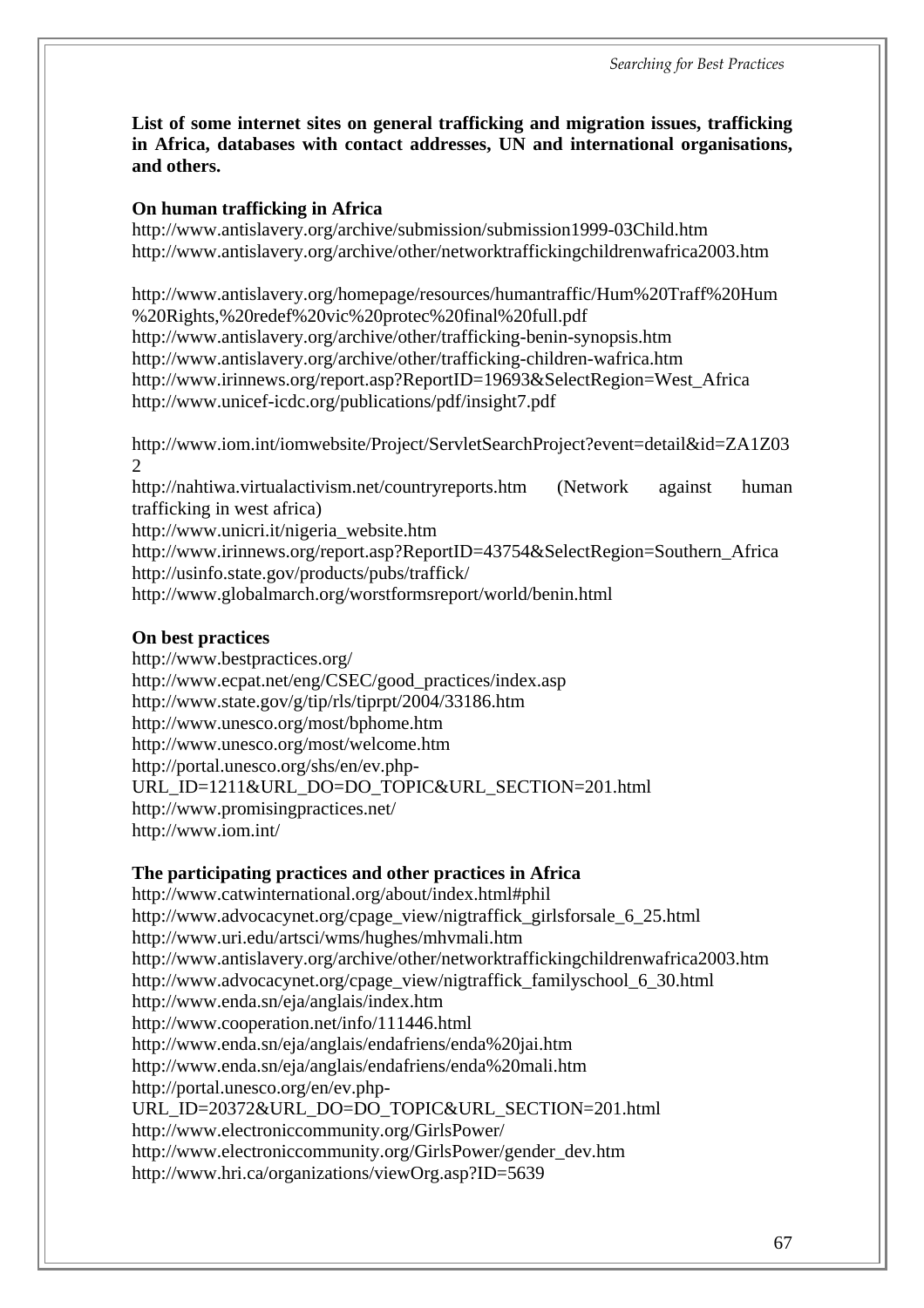<http://www.terredeshommes.org/en/Welcome/default.asp> <http://www1.umn.edu/humanrts/africa/mali.htm> <http://www.icon.co.za/~crisp/songololo.html> [http://www.advocacynet.org/cpage\\_view/nigtraffick\\_girlsforsale\\_6\\_25.html](http://www.advocacynet.org/cpage_view/nigtraffick_girlsforsale_6_25.html) <http://www.ifrance.com/toiledudeveloppement/> <http://www.ifrance.com/stradev/presentation.htm> <http://www.justicemali.org/apdf.htm> <http://www.rapcan.org.za/news/annual99b.htm> <http://www.saspcan.org.za/> <http://www.rb.se/eng/>

<http://www.bice.org/en/presentation/&prev=/search%3Fq%3Dbice%2Btogo%26hl%3D> en%26lr%3D%26ie%3DUTF-8%26oe%3DUTF-8

<http://www.bice.org/fr/presentation/bicenationaux/togo.php&prev=/search%3Fq%3Dbi> ce%2Btogo%26hl%3Den%26lr%3D%26ie%3DUTF-8%26oe%3DUTF-8 <http://www.tampep.com/> <http://www.europap.net/links/tampep.htm> <http://membres.lycos.fr/waoafrique/> <http://www.enda.sn/eja/anglais/presentation/wao%20africa.htm> [http://www.wildaf-ao.org/fr/mb\\_geria.htm](http://www.wildaf-ao.org/fr/mb_geria.htm) <http://www.enda.sn/eja/anglais/index.htm> <http://www.enda.sn/eja/anglais/endafriens/enda%20jai.htm> <http://www.enda.sn/eja/anglais/endafriens/enda%20mali.htm> <http://www.enda.sn/eja/anglais/presentation/wao%20africa.htm> <http://www.wocononline.org/home.html> <http://www.wocononline.org/index.htm>

[http://216.239.39.104/translate\\_c?hl=en&u=](http://216.239.39.104/translate_c?hl=en&u=)<http://www.stradev.fr.st/&prev=/search%3> Fq%3Dong-

strategies%2Bet%2Bdeveloppement%2Bbenin%26hl%3Den%26lr%3D%26ie%3DUTF -8

#### **On general trafficking and migration issues and UN projects**

<http://www.antislavery.org/homepage/resources/link.htm#link8> <http://www.antislavery.org/archive/submission/submission1999-03Child.htm> <http://www.antislavery.org/index.htm>

<http://www.antislavery.org/homepage/resources/humantraffic/Hum%20Traff%20Hum> %20Rights,%20redef%20vic%20protec%20final%20full.pdf <http://www.vaw.umn.edu/documents/traffickbib/traffickbib.html>(trafficking bibliography) <http://globalmarch.org/worstformsreport/world/childtrafficking.html> <http://www.nswp.org/mobility/untoc-comment.html> [http://www.uncjin.org/Documents/Conventions/dcatoc/final\\_documents/index.htm](http://www.uncjin.org/Documents/Conventions/dcatoc/final_documents/index.htm) <http://www.december18.net/web/general/start.php> <http://www.hrw.org/> <http://www.huridocs.org/catwen.htm> <http://www.bayswan.org/FoundTraf.html> <http://www.gaatw.org/> (GAATW website sometimes not functioning)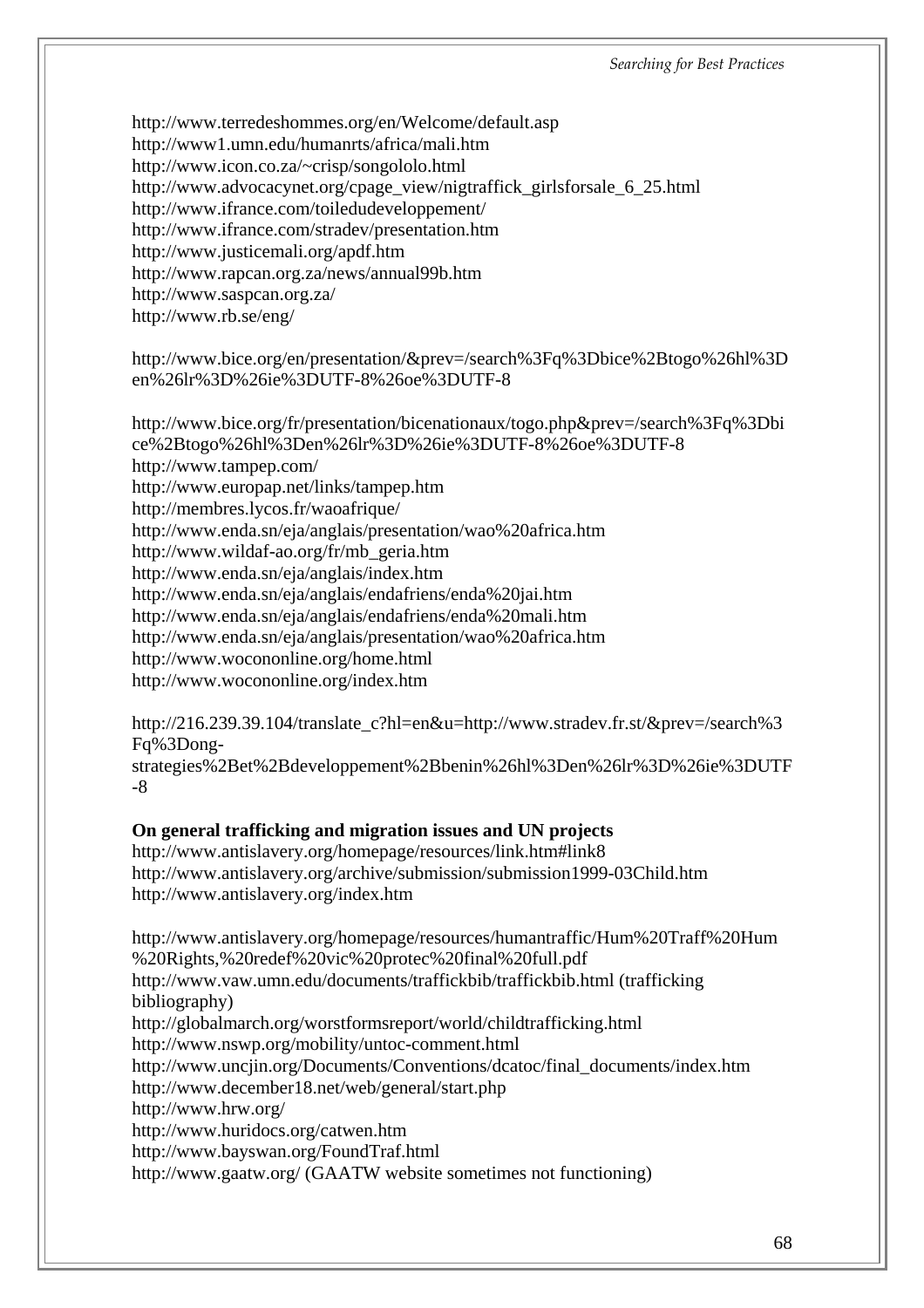<http://hrw.org/backgrounder/wrd/trafficking-framework.pdf> <http://www.unicef.org/protection/trafficking.pdf> <http://www.humantrafficking.com/humantrafficking/htindex.aspx> <http://www.anti-slaverysociety.addr.com/slavetrade.htm> <http://training.itcilo.it/actrav/cr/download.htm> <http://www2.fmg.uva.nl/imes/> <http://www.unesco.org/most/migration/convention/#Top>

[http://portal.unesco.org/shs/en/ev.php@URL\\_ID=1211&URL\\_DO=DO\\_TOPIC&URL](http://portal.unesco.org/shs/en/ev.php@URL_ID=1211&URL_DO=DO_TOPIC&URL) \_SECTION=201.html <http://www.iom.int/> [http://www.iom.int/DOCUMENTS/GOVERNING/EN/MCINF\\_270.PDF](http://www.iom.int/DOCUMENTS/GOVERNING/EN/MCINF_270.PDF)

<http://databases.unesco.org/migration/MIGWEBintro.shtml>

<http://www.migrationinformation.org/Feature/display.cfm?id=231> (Mode 4 debate)

<http://www.migrantwatch.org/index.html>

<http://www.polarisproject.org/polarisproject/>

<http://www.catwinternational.org/index.php>

<http://www.unhchr.ch/huridocda/huridoca.nsf/%28Symbol%29/E.CN.4.2000.68.En?Op> endocument

<http://www.ifrance.com/stradev/presentation.htm>

<http://www.uri.edu/artsci/wms/hughes/pubvio.htm>

<http://www.web.net/~ccr/trafficking.html>

[http://www.hrdc.net/sahrdc/hrfquarterly/Oct\\_Dec\\_2002/Trafficking\\_solution.htm](http://www.hrdc.net/sahrdc/hrfquarterly/Oct_Dec_2002/Trafficking_solution.htm) [http://www.undp.ro/governance/law\\_enforcement.php](http://www.undp.ro/governance/law_enforcement.php) (UNDP BP manual in Romania) <http://portal.unesco.org/shs/en/ev.php->

URL\_ID=3582&URL\_DO=DO\_TOPIC&URL\_SECTION=-473.html

<http://photobank.unesco.org/exec/index.html>

<http://www.unescobkk.org/culture/trafficking/unesco.htm>

<http://www.unicri.it/>

<http://www.humantrafficking.com/humantrafficking/client/view.aspx?OrganizationID=> 260

<http://www.unifem-eseasia.org/resources/others/traffic.htm> [http://www.unodc.org/unodc/en/trafficking\\_comparative\\_advantages.html](http://www.unodc.org/unodc/en/trafficking_comparative_advantages.html) <http://www.unodc.org/unodc/index.html> <http://www.state.gov/g/tip/rls/tiprpt/2003/> http://www.usaid.gov/our\_work/cross[cutting\\_programs/wid/activities/trafficking\\_persons.html](http://www.usaid.gov/our_work/crosscutting_programs/wid/activities/trafficking_persons.html) [http://usmex.ucsd.edu/justice/documents/richard\\_trafficking\\_biblio.pdf](http://usmex.ucsd.edu/justice/documents/richard_trafficking_biblio.pdf)

## **Various African groups and databases for contacts**

<http://www.anppcan.org/> <http://www.anppcan.org/new/resources/international/home.htm>

[http://216.239.37.104/translate\\_c?hl=en&u=](http://216.239.37.104/translate_c?hl=en&u=)<http://www.bice.org/en/presentation/&prev> =/search%3Fq%3Dbice%2Btogo%26hl%3Den%26lr%3D%26ie%3DUTF-8%26oe%3DUTF-8 <http://www.catwinternational.org/about/> <http://www.cracnig.org/index.htm>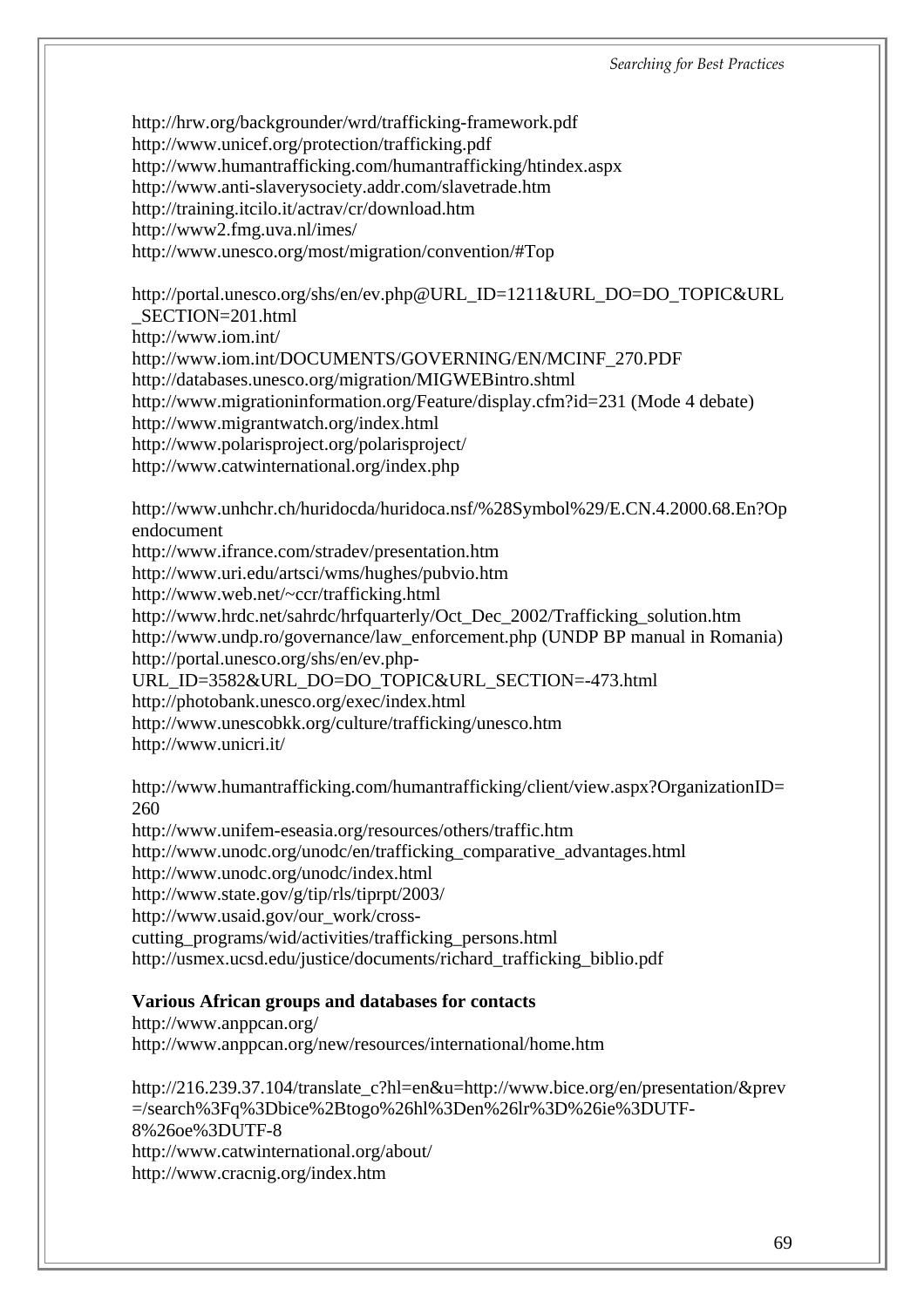<http://www.chin.org.zm/> <http://www.catwinternational.org/index.php> <http://www.crin.org/index.asp> <http://www.gaatw.org/> [http://www.gaatw.org/activities\\_contents.htm](http://www.gaatw.org/activities_contents.htm) <http://globalmarch.org/index.php> <http://20mars.francophonie.org/VoirEvt.cfm?Num=1432&an=2003> <http://www.peacewomen.org/contacts/conindex.html> <http://www.peacewomen.org/> <http://www.peacewomen.org/resources/Trafficking/traffickingindex.html> [http://www.geocities.com/sosvx\\_online/](http://www.geocities.com/sosvx_online/) [http://www.peacewomen.org/contacts/africa/south%20africa/sou\\_index.html](http://www.peacewomen.org/contacts/africa/south%20africa/sou_index.html) <http://nahtiwa.virtualactivism.net/countryreports.htm> <http://info.queensu.ca/samp/> <http://www.gaf.co.za/projects.htm> <http://globalmarch.org/worstformsreport/world/africa-region.html> <http://www.yesweb.org/alliance/members.html?membertype=org&RegionID=1>

#### **Others**

<http://usinfo.state.gov/products/pubs/traffick/> (US State Dept, US Information) [http://www.irinnews.org/report.asp?ReportID=26560&SelectRegion=West\\_Africa](http://www.irinnews.org/report.asp?ReportID=26560&SelectRegion=West_Africa) (IRIN News. Org)

<http://nahtiwa.virtualactivism.net/countryreports.htm> (Network against human trafficking in West Africa)

Oonagh, Sands (2004) 'Temporary Movement of Labor Fuels GATS Debate', Migration Information Source, website of the Migration Policy Institute at <http://www.migrationinformation.org/Feature/display.cfm?id=231>

<http://www.yesweb.org/alliance/members.html?membertype=org&RegionID=1> <http://www.cracnig.org/index.htm>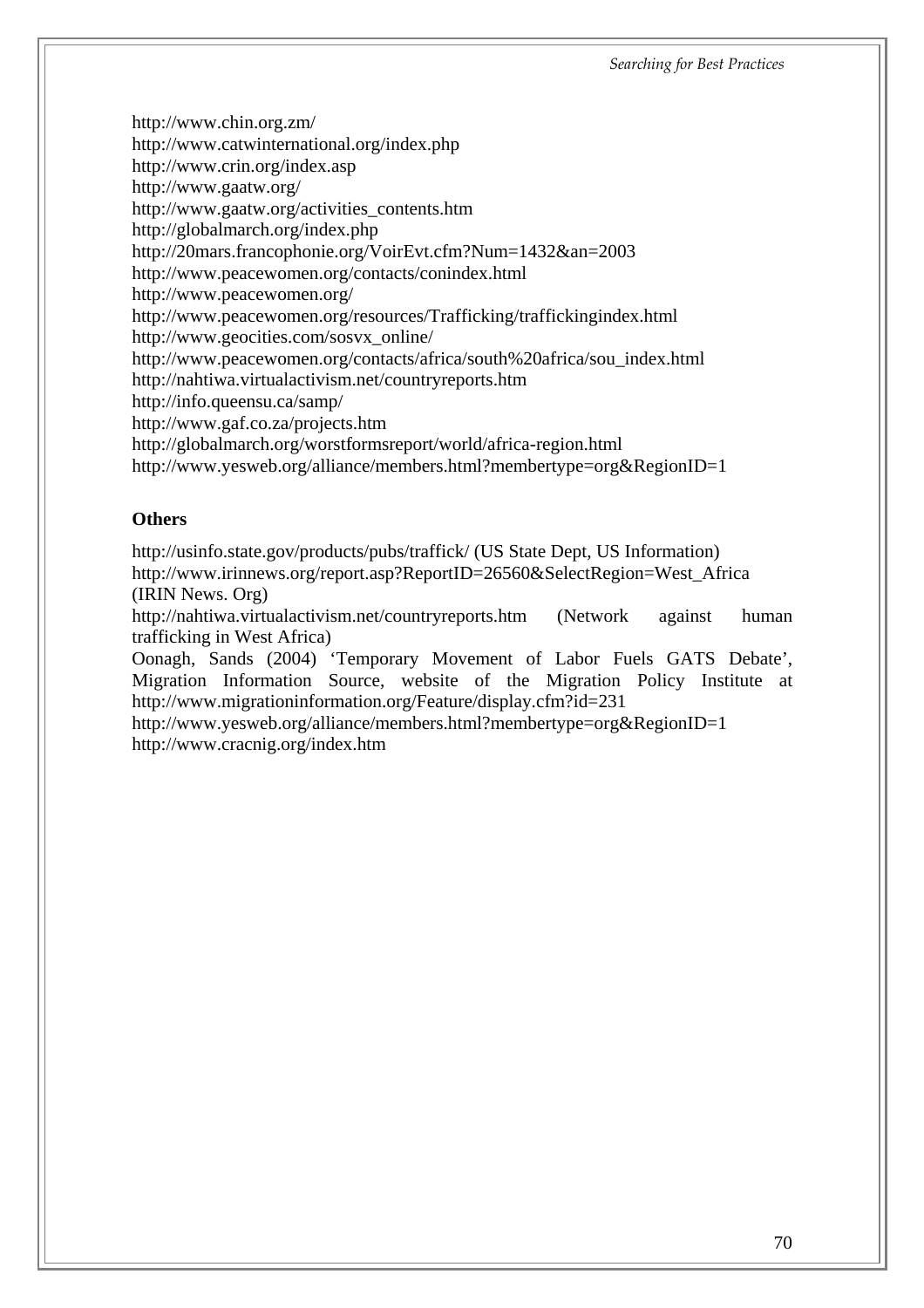# **ANNEX 1 English Version Questionnaire 1**

#### **Questionnaire I**

*Thank you very much* for taking the time to fill in this questionnaire. Please feel free to input your answers directly onto this form and use additional sheets/space whenever necessary.

*To organisations that do not have direct counter-trafficking interventions* but have other programmes that address abuses against women and children, we request that you fill in the organisational details (this page only), so that we can include this information in our data base of network organisations working on related issues.

To respondents with counter-trafficking projects or interventions or projects that could possibly be part of the 'best practices' report of UNESCO, please fill in all parts of the questionnaire. Whenever needed, feel free to use additional space or paper. Please return this questionnaire via email or post *on or before April 16, 2004*.

If possible, please inform us by email that you have responded by post. Thank you very much for your cooperation!

*We request also that this questionnaire and our letter be forwarded to those who you think should receive it. We would appreciate it very much if you can help us spread this questionnaire to more organisations.*

\*\*\*\*

#### **Organisation Name**:

Name of the Responsible for the Project:

Function: Email Address (if available): Street or P.O Box: City/Town: Postal Code: Country: Telephone:

Name of the Organisation responsible for the project:

Email Address (if available) (If different from the above address, please fill in): Street or P.O. Box City/Town: Postal Code: Country: Telephone: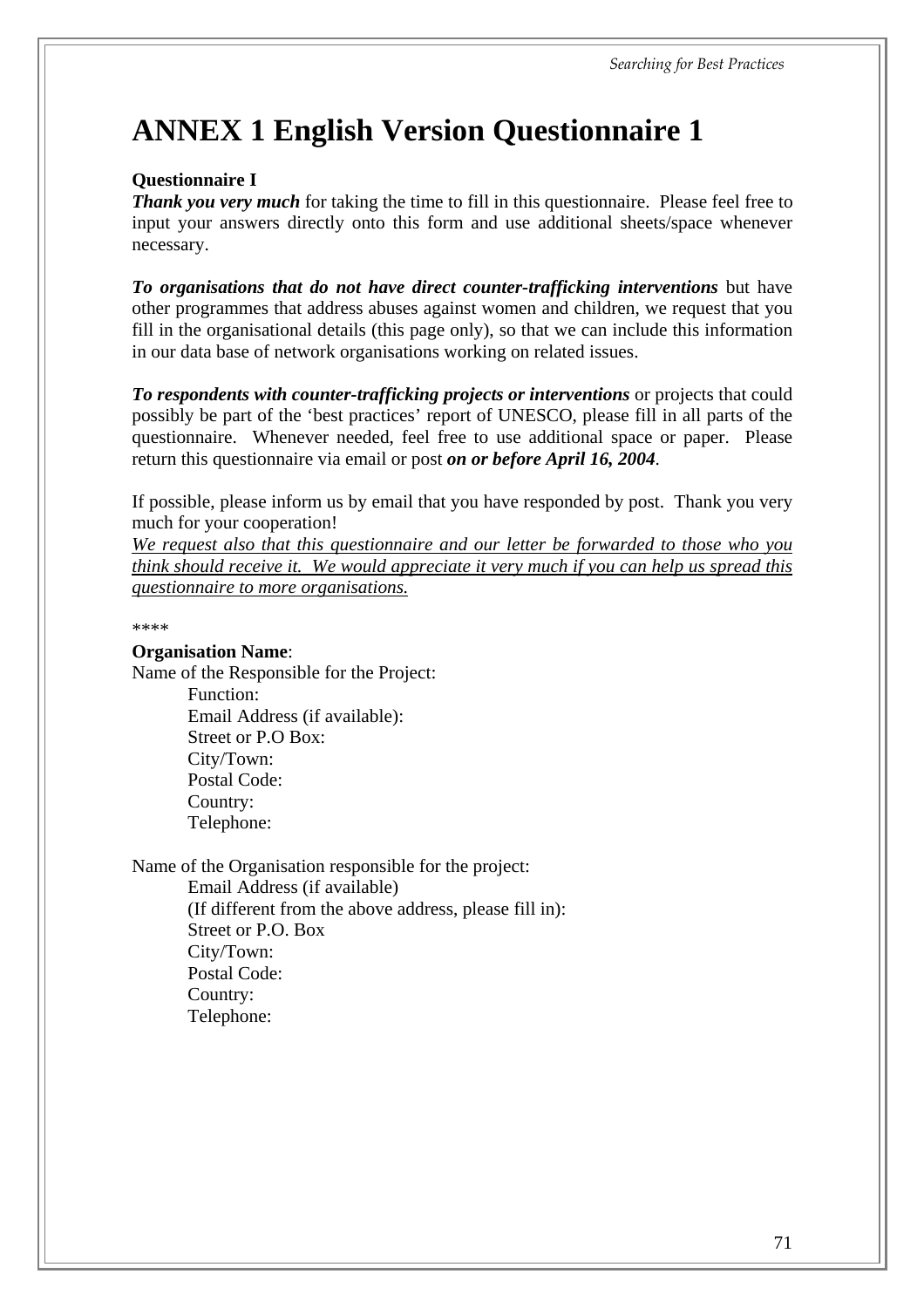*Searching for Best Practices* 

**Project Title** (if applicable): (If the title does not explain what the project, programme, method, or approach is about; please add a subtitle that does):

## **1. Project Profile**

**1.1 Project Type** (governmental, non-governmental, municipal, etc.):

## **1.2 Staffing of the project:**

## **1.3 Setting**:

1.3.1. What is the geographic setting of the project? (country, region, geographic scope of project, etc.?)

1.3.2. Did the practice originate within the community? If not, where did it originate?

## **1.4. What is the working language?**

## **1.5. Period**

1.5.1. When did the project start (dd/mm/yy)?

1.5.2. Is the project concluded? If yes, when did it finish? Why?

## **1.6. Budget**

(If possible or applicable, please indicate the total budget for the best practice) 1.6.1. Total budget:

1.6.2. Funding sources:

1.6.3. Period of funding:

## **2. Description of the project**

## **2.1. Level of intervention/Key theme:**

- **a) direct support to victims and their families**
- **b) community level**
- **c) organisations responsible for the handling of human trafficking**
- **d) others (please specify)**

## **2.2. Please state the main objectives of the project.**

## **2.3. Summary of the practice**

2.3.1. Strategy

2.3.2. Activities

2.3.3. Results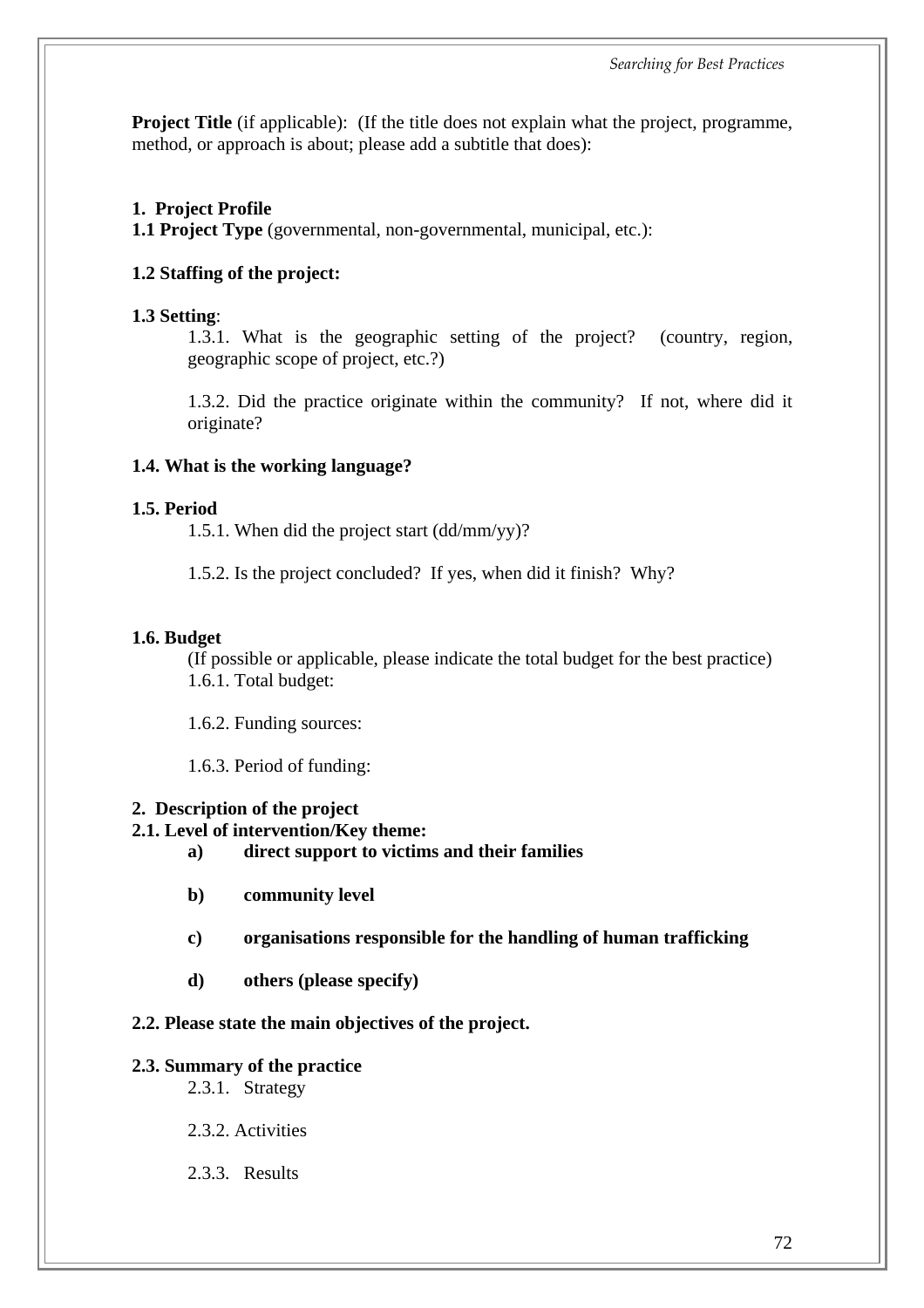#### **2.4. Stakeholders**

2.4.1. Target group(s):

2.4.2. Who are the main initiators and actors?

2.4.3. How and with what function are stakeholders and beneficiaries represented in the practice?

2.4.4. Please give an indication of the number of stakeholders and beneficiaries involved.

**2.5.** Who are the partners at the community, national and international level in this project, if any? What is the form of cooperation?

#### **3. Strengths and weaknesses of the project**

**3.1. Briefly describe what you consider the strengths of the project/practice.**

**3.2. Please assess the possible weaknesses and negative effects or impacts of the projects/practice, and the risks it entails:**

#### **3.3. The practice's success**

3.3.1. Why would you consider this as a successful or 'Best Practice'? Please provide quantitative and qualitative evidence that supports your argument.

3.3.2. Does the target group regard it as a 'good practice'? How?

3.3.3. Do professionals working in the practice regard it as a 'good practice'? How?

**3.4. Is there a linkage between research and policy-making in the practice? If so, how?**

#### **3.5. Is the practice demonstrating innovation in addressing social challenges? If so, how?**

**3.6. Sustainability:** (Which aspects of sustainability does the practice involve? How, why?)

[ ] economic aspects (please cite examples)

[ ] social aspects (please cite examples)

[ ] cultural aspects (please cite examples)

[ ] other aspects, such as political aspects, etc. (please cite examples)

#### **3.7. Efficiency**

**a)** *appropriateness*: Do the project activities address an objective that can be clearly related to policy or government failure? If so, how?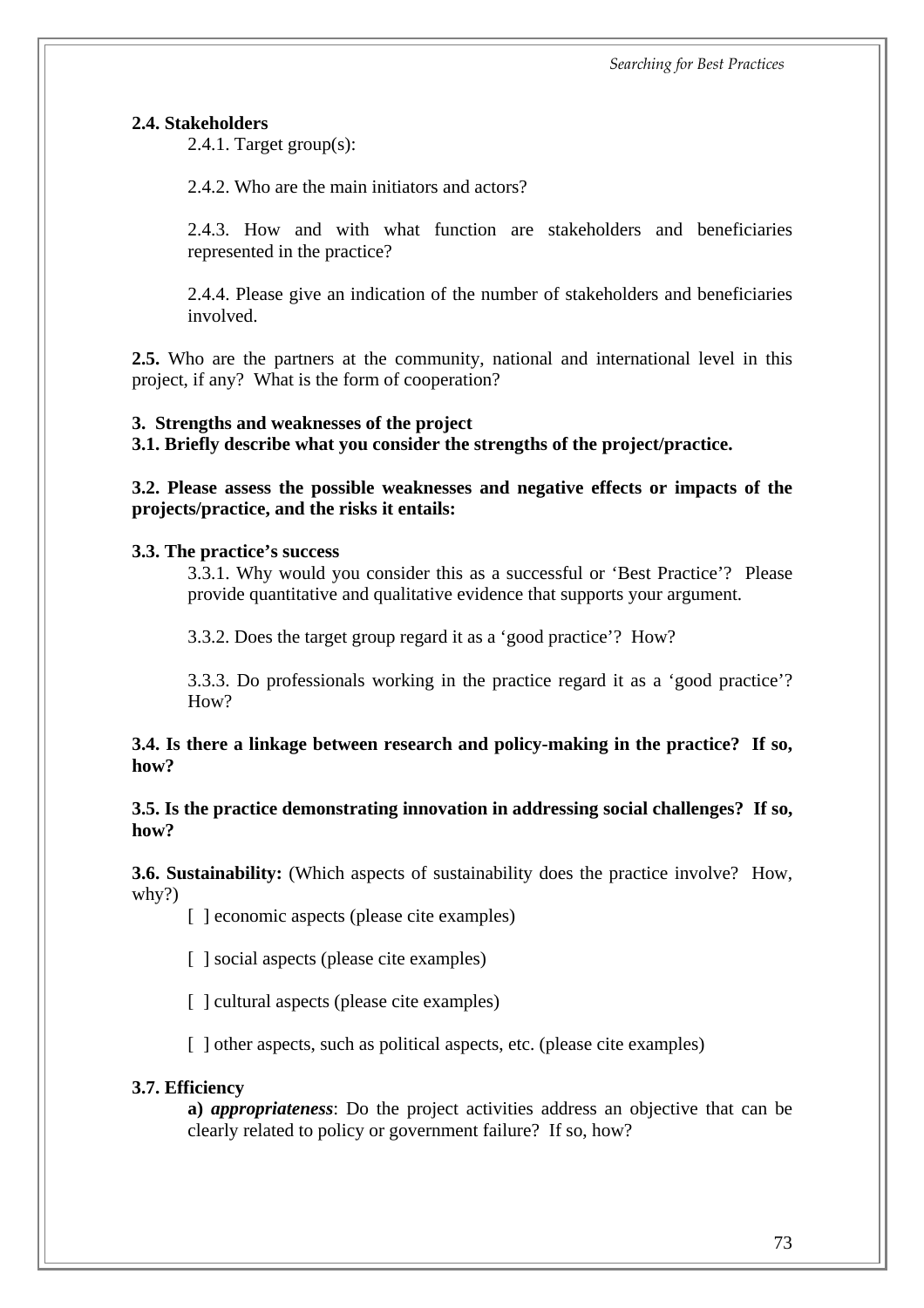**b)** *superiority*: Is the project more effective than other instruments that might achieve the same goals? If so, how?

**c)** *systemic efficiency*: Does the project interact with other activities in the same domain for the creation of synergy? If so, how?

**d)** *own-efficiency*: Is the project cost-effective in achieving its specific objectives? If so, how? If not, please state clearly the main reasons for which long-term support might be needed.

**e)** *adaptive efficiency*: To what extent do the results from mid-term and endevaluations in the past feedback into the design of ongoing and future activities?

#### **4. Problems encountered**

#### **4.1 What kinds of problems were encountered?**

**4.2. How were these problems tackled and/or resolved?**

**4.3. How could the practice be developed or improved?**

**5. Possibilities for replication**

**5.1. What is the potential for applying all or parts of the initiative to other regions and social areas?**

**5.2. What specific conditions or obstacles make it difficult to replicate or transfer the practice elsewhere?**

**5.3. What conditions would you consider essential for successful replication?**

**5.4. Are there any unresolved issues?**

**5.5. Has the practice been replicated elsewhere (as far as you know)? Where? By whom?**

**6. Other remarks.**

Name of person who completed this questionnaire: Position: Date:

*Thank you very much for your cooperation and participation!*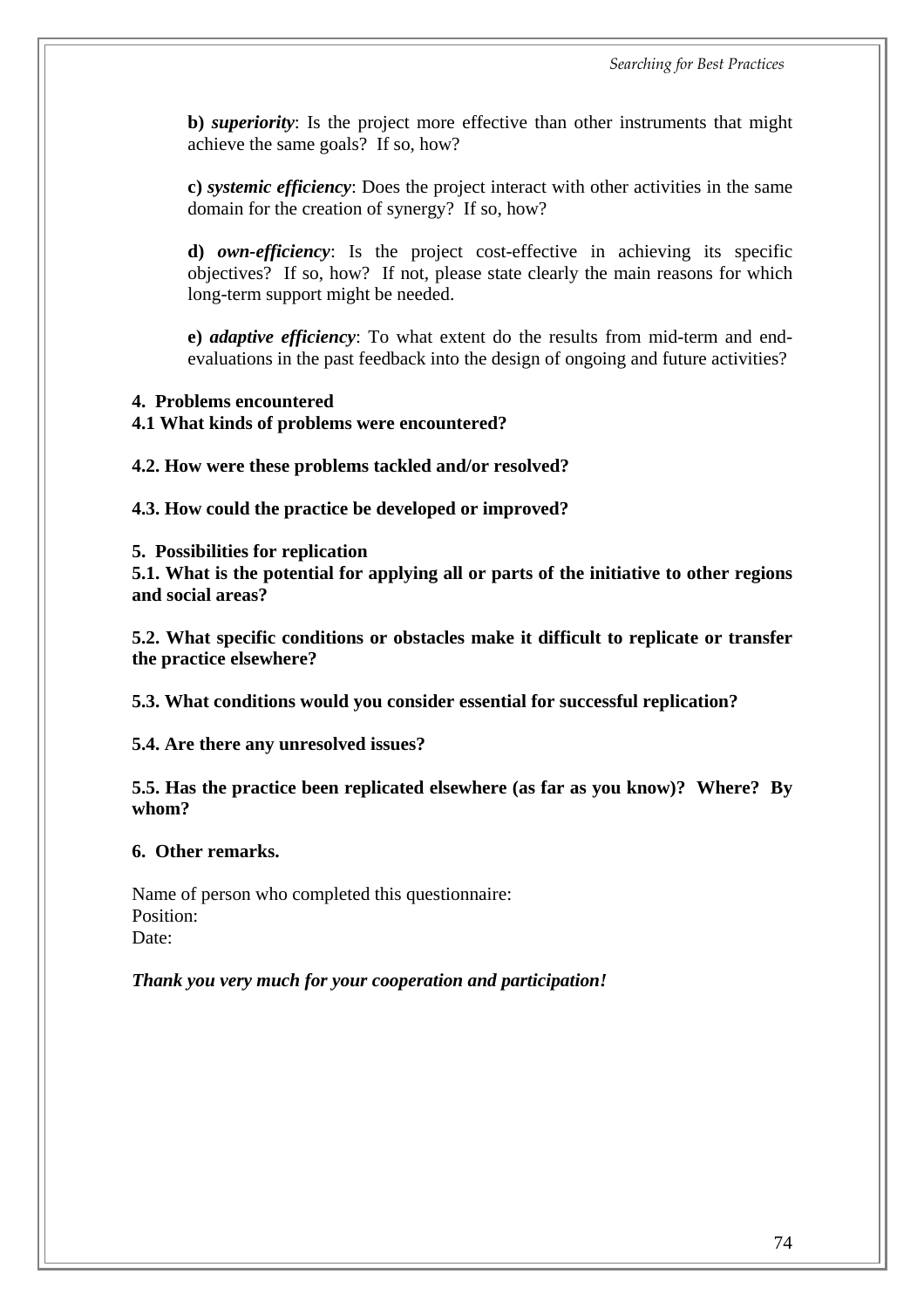# **ANNEX 2 English Version Questionnaire 2**

The following are only the basic questions asked in the second round of the study. Additional questions specific to the organisation, to complete the information needed on the organisation were also asked in this phase of the study.

1. What do you think are the root causes of child (and women) trafficking?

2. How do you see change happening? How can/will trafficking be resolved? If you prefer you can answer the question in the context of the area where you are operating.

3. No one organisation or practice can address all the parts of the complex problem of trafficking. What part does (the organisation) play, and how can the other aspects of the problem be addressed?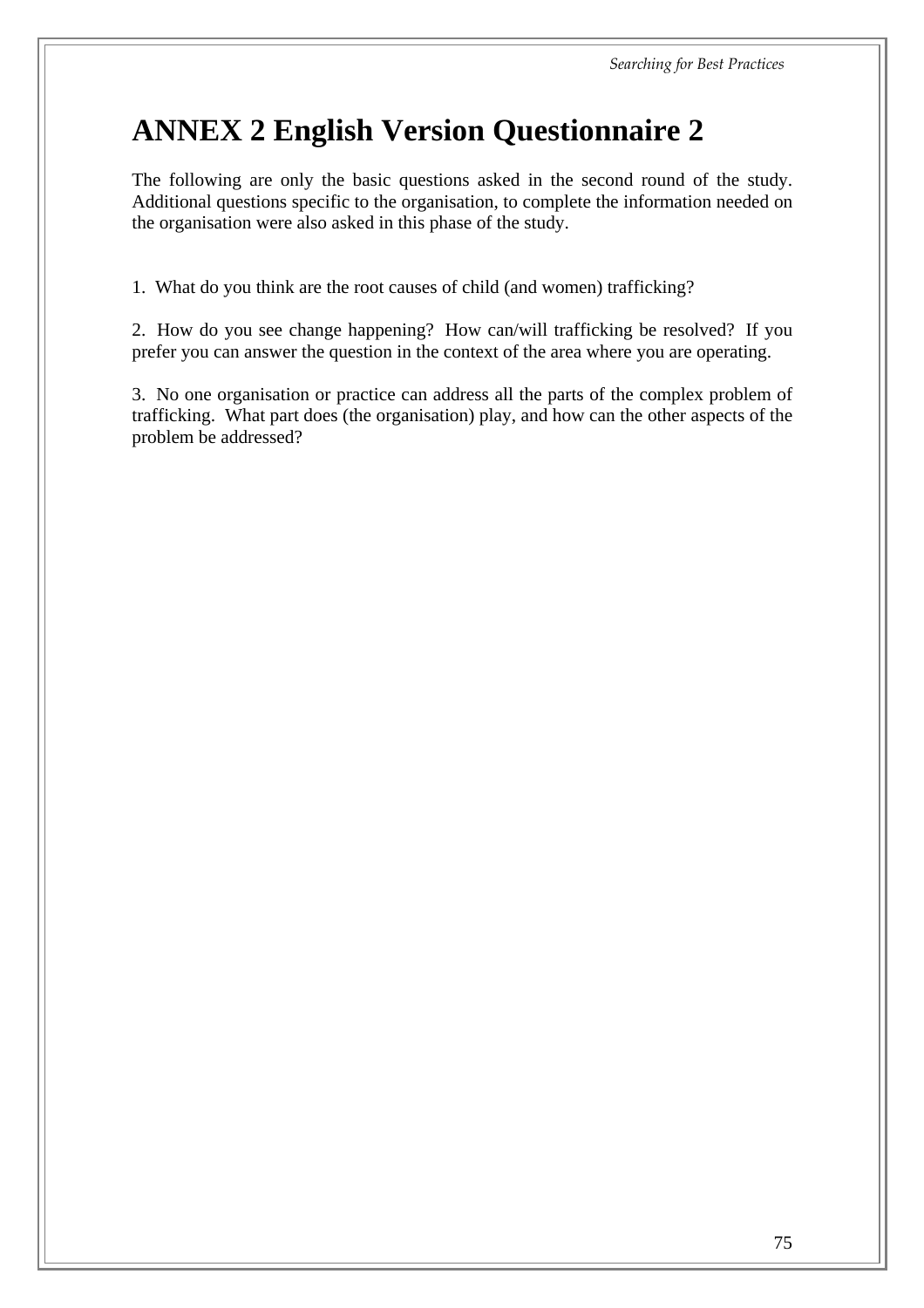## **ANNEX 3 Contact Addresses of the Participating Organisations**

1. Enfants Solidaires d'Afrique et du Monde (ONG-ESAM) (Regional and national level NGO, based in Benin) Contact Person : Erick Fanou-Ako, Chargé de Programmes Email Address : esam@firstnet1.com or esam@firstnet.bj Complete Address : 08 BP 0049 TRI Postal Cotonou, Cotonou, Littoral 00229, Benin Telephone and Fax : (229) 305 237, (229) 313 877, (229) 303 837

2. ONG-Stratégies et Développement (National NGO, based in Benin) Contact Person : Comahoue Sewa, Chargé de Projet Email Address : dansoube@yahoo.fr or developpement\_strat@yahoo.fr Complete Address : 01 BP 5360, Cotonou, Benin Telephone and Fax : (229) 980 236 or (229) 903 298 Website : www.stratdev.fr.st

3. World Association for Orphans (WAO-Afrique) (National NGO, based in Togo) Contact Person : Odette Houédakor, Chargé de Programmes Email Address : wao.afrique@bibway.com or waoafrique@hotmail.com Complete Address : Adidogomé, rue des Frères Franciscains, BP 80242, Lomé, Togo Telephone and Fax : (228) 225 89 90 or (228) 225 22 49

4. Association pour le Progrès et la Défense des Droits des Femmes Maliennes (APDF) (National NGO, based in Mali) Contact Person : Fatoumata Siré Diakite, Présidente and Directrice Exécutive Régionale Email address : apdf@datatech.toolnet.org Complete Address : Immeuble Djiré Hamdallaye ACI 2000 Avenue Cheick Zayed BP E 787, Bamako, Mali Telephone and Fax : (223) 229 1028

5. Women's Consortium of Nigeria (WOCON) (National NGO, based in Nigeria) Contact Person : Bisi Olateru-Olagbegi, Executive Director Email Address : wocon95@yahoo.com Complete Address : 2nd floor, 13 Okesuna street, Off Igbosere Rd. PO Box 54627 Ikoyi, Lagos, Nigeria Telephone and Fax : 234-1-2635300, 234-1-2635331

6. Girls' Power Initiative (GPI) (National NGO, based in Nigeria) Contact Person : Grace Osakue, Coordinator for Edo/Delta States Email Address : gosakue@gpinigeria.org or gpibenin@gpinigeria.org Complete Address : 2 Hudson Lane, Off 95 Akpakpava Street, P. O. Box 7400, Benin City, 300001, Nigeria Telephone and Fax : (234) 52 255 162